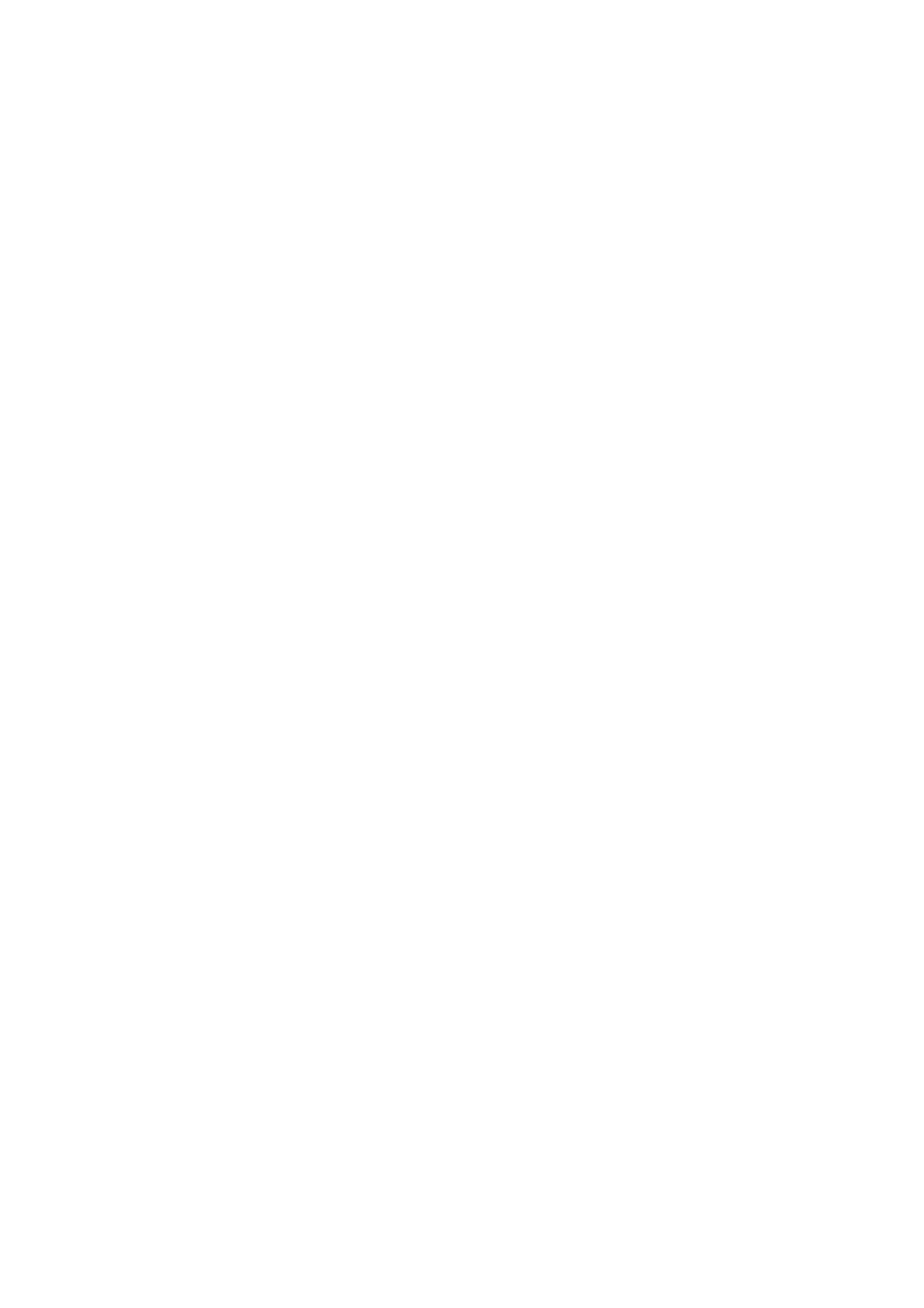**EUROPEAN UNIVERSITY INSTITUTE, FLORENCE DEPARTMENT OF LAW**

*Security Aspects in EU External Policies* 

**edited by ANDRÉS DELGADO CASTELEIRO and MARTINA SPERNBAUER**

EUI Working Paper **LAW** 2009/01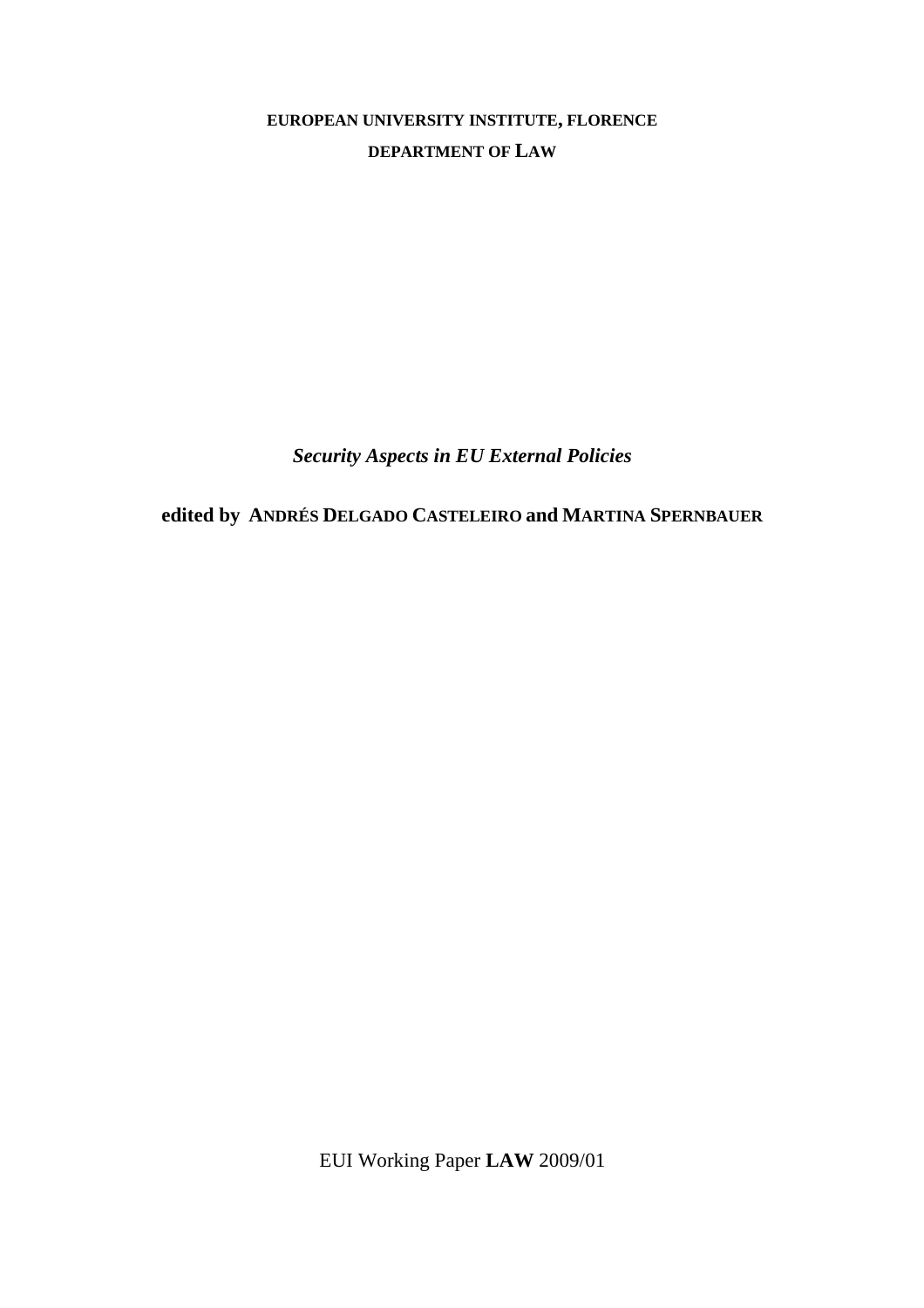This text may be downloaded for personal research purposes only. Any additional reproduction for other purposes, whether in hard copy or electronically, requires the consent of the author(s), editor(s). If cited or quoted, reference should be made to the full name of the author(s), editor(s), the title, the working paper or other series, the year, and the publisher.

The author(s)/editor(s) should inform the Law Department of the EUI if the paper is to be published elsewhere, and should also assume responsibility for any consequent obligation(s).

ISSN 1725-6739

© 2009 Andrés Delgado Casteleiro and Martina Spernbauer

Printed in Italy European University Institute Badia Fiesolana I – 50014 San Domenico di Fiesole (FI) Italy www.eui.eu/LAW/Publications/ cadmus.eui.eu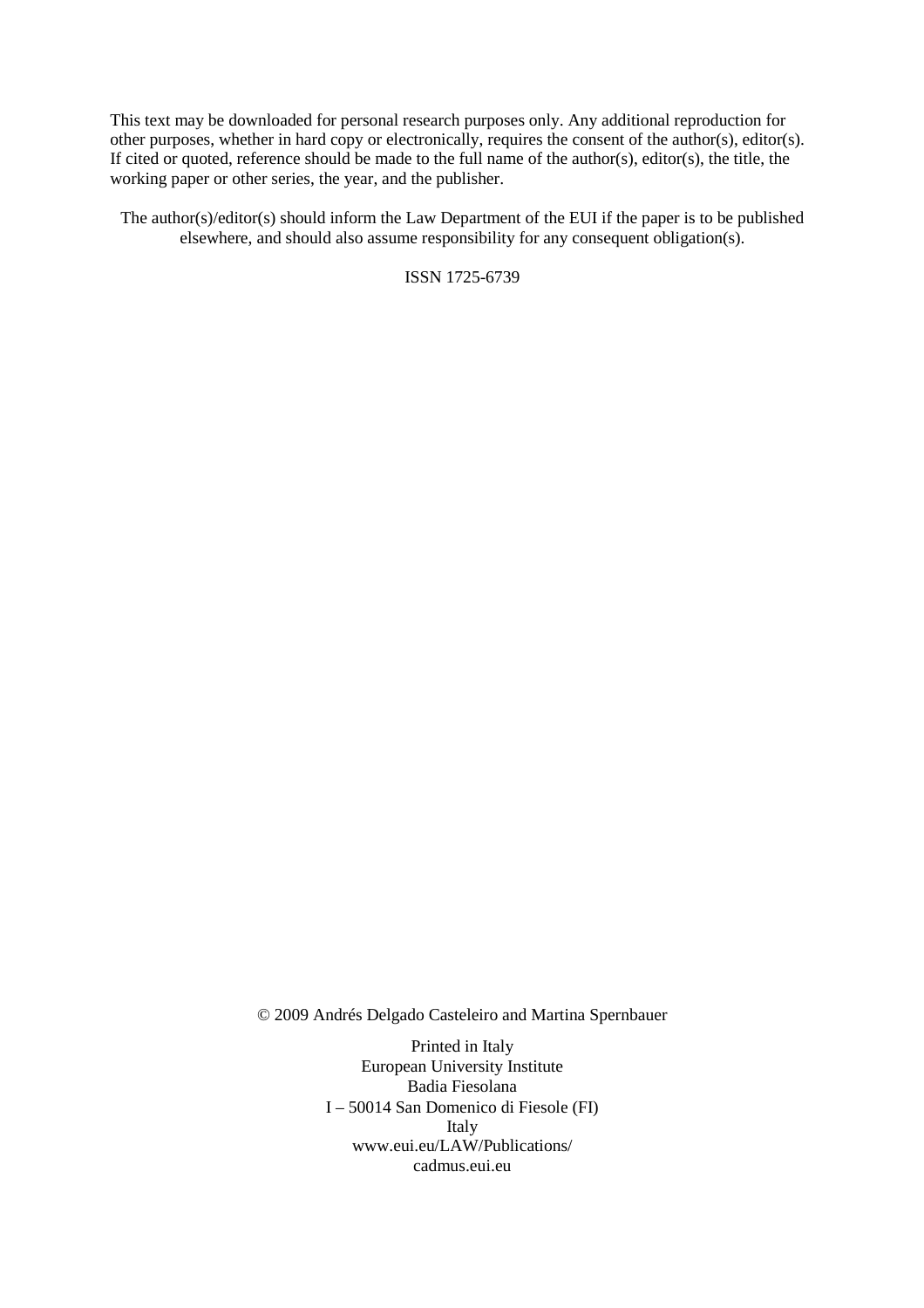### **Abstract**

This working paper explores issues of security integration in a number of external policies of the European Union (EU), and looks at both security policies *per se* and the security *rationale* contained in other policy contexts. Following a twin-track approach of presenting both a legal and a political assessment respectively, the contributions have been clustered around three themes: energy security and the EU's relations with neighbouring states, the EU's targeted sanctions policy, and security sector reform pursued by the EU in third countries. The first contribution on energy security seeks to clarify the EU's energy dependency on Russia as a security concern and assesses the EU's response, in particular the Energy Charter Treaty, to Russia's strategic use of its new energy monopoly. The second paper focuses on the countries of the European Neighbourhood Policy (ENP) and analyses a number of critiques with respect to energy policy in the context of the ENP. Within the targeted sanctions theme, one contribution discusses the legal complexities with respect to their adoption and implementation in the EU's multilevel structure, whereas the other looks more broadly at their *rationale* and highlights a number of problems related to their strategic use by the EU and the UN. On the last theme, the notion of Security Sector Reform (SSR), the first contribution raises the issue in the context of the Western Balkans. While acknowledging the potential importance of EU leverage through membership conditionality, it argues that – for reasons both endogenous and exogenous to the EU's SSR approach – accession is not an automatic best case scenario for sustainable reform in these countries. The second contribution looks at the EU's SSR strategy in the light of local ownership and the quest for a holistic approach by examining the reframing of some existing policies and the adoption of new instruments and actions under the SSR agenda.

#### **Keywords**

Security – EU external relations – energy policy – European Neighbourhood Policy (ENP) – Russia – targeted sanctions – Security Sector Reform (SSR) – conditionality – local ownership – Western Balkans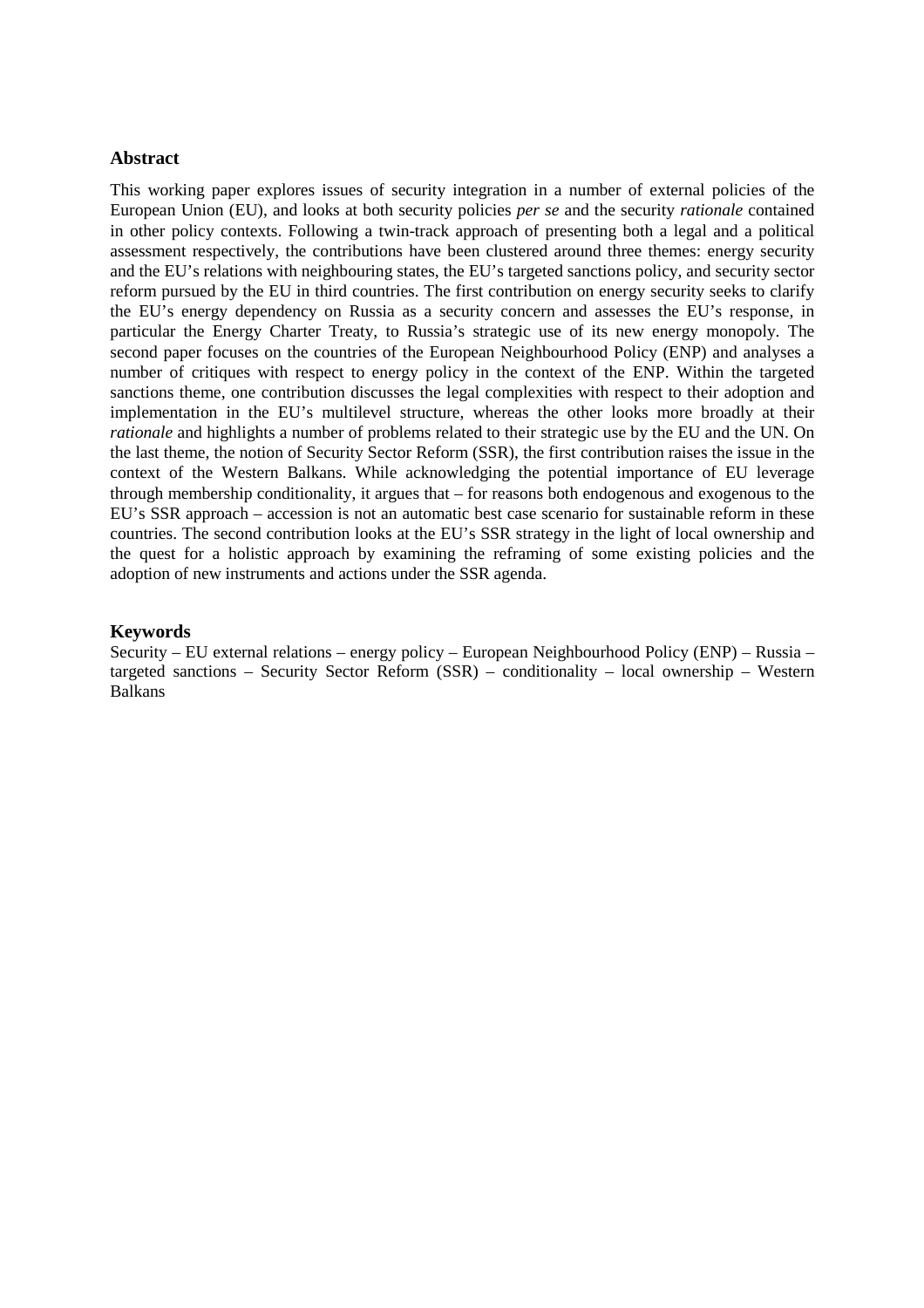# **TABLE OF CONTENTS**

| AN INTRODUCTION TO POLITICAL AND LEGAL ASPECTS OF THE EU'S                                                    |  |
|---------------------------------------------------------------------------------------------------------------|--|
|                                                                                                               |  |
| INTEGRATING THE UNION'S ENERGY POLICY INTO ITS EUROPEAN<br>NEIGHBOURHOOD POLICY: ADDED-VALUE OR EMULATING ITS |  |
| THE IMPLEMENTATION OF TARGETED SANCTIONS IN THE EUROPEAN                                                      |  |
| WHEN THEORY MEETS PRACTICE: THE SHIFT FROM COMPREHENSIVE TO                                                   |  |
| SECURITY SECTOR REFORM IN THE WESTERN BALKANS: CHALLENGE TO                                                   |  |
| THE EUROPEAN UNION AND SECURITY SECTOR REFORM: FROM WORDS                                                     |  |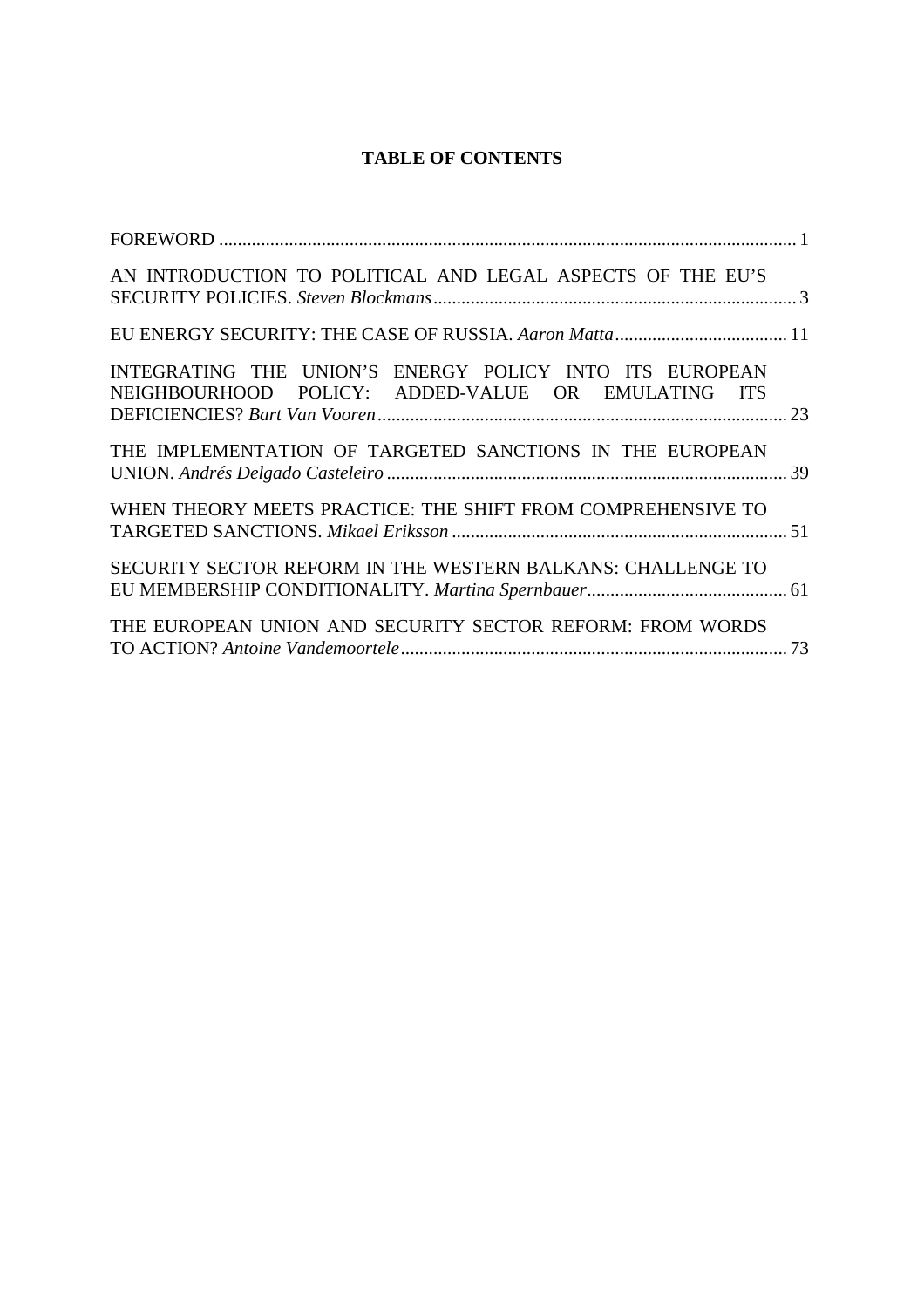# **Foreword**

This working paper is a collection of papers presented at the workshop "Security Aspects in EU External Policies" organized in December 2007 by the EU External Relations Working Group. Created three years ago, this forum intends to foster the EUI's internal debate on the EU as an international actor from a multidisciplinary approach.

The workshop aimed at discussing a wide range of EU international security topics as a way of celebrating the  $5<sup>th</sup>$  anniversary of the European Security Strategy. To this end, the participants analysed and evaluated current security challenges for the European Union from a legal and political perspective.

Three guest speakers were invited to discuss these issues with EUI researchers, and to adopt the same interdisciplinary approach which characterizes the activities of the working group in general. The diverse background and broad expertise of Steven Blockmans (T.M.C. Asser Institute), Giselle Bosse (University of Maastricht) and Efthymios Costopoulos (European Commission) led to a highly constructive discussion from a trans-disciplinary perspective. We would like to thank them for accepting the invitation and for their rich and insightful comments and remarks.

We are equally indebted to Professor Marise Cremona for her intellectual guidance and financial support, as well as to Anna Coda-Nunziante for her administrative help within the EUI Law department.

Andrés Delgado Casteleiro and Martina Spernbauer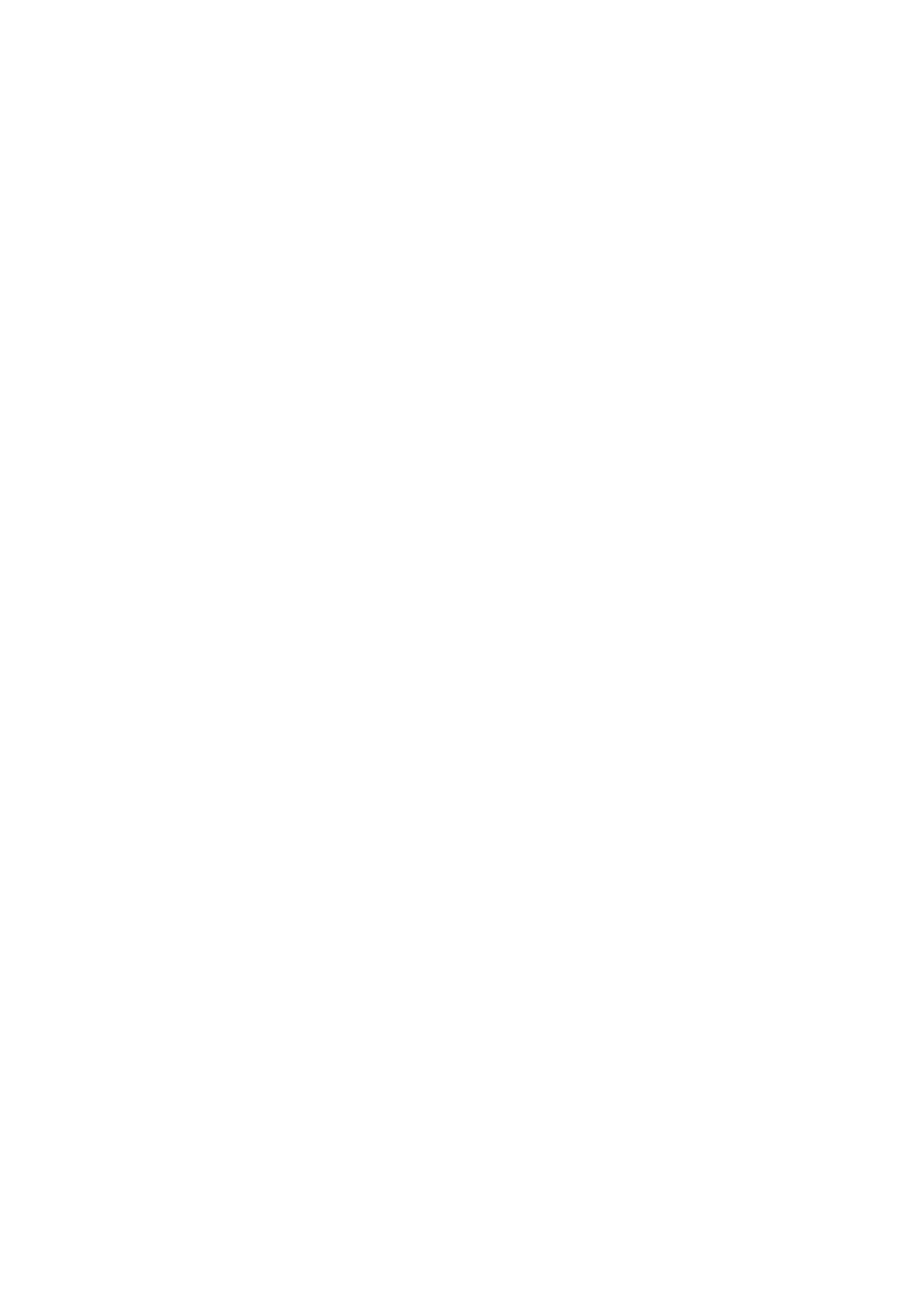# **An Introduction to Political and Legal Aspects of the EU's Security Policies**

Steven Blockmans<sup>\*</sup>

### **I. The proliferation of security concerns**

The European Union's leap from fifteen to twenty-seven members has consigned the Cold War legacy of separate and hostile camps in Eastern and Western Europe to the shelves of history. For those states not already members of NATO and the EC/EU, the effects of the fall of the Iron Curtain were particularly urgent as they all had to deal with the insecurities of internal transition, some even with disintegration and war. For many Central and Eastern European states, the practical response to these security predicaments has been a movement toward NATO – thereby affirming the transatlantic link to the 'hard' power of the US – and the EU – seen as an effective method to address myriad 'soft' security challenges. The 2004/7 enlargement of the EU has widened the European security community by incorporating twelve new Member States and has thereby contributed to the stability of a large swath of Central and Eastern Europe.

However, some old security concerns have remained and in some cases have been heightened. By the southeastward push of its borders, the Union has imported 'hard' security threats (e.g. the unresolved dispute over  $Cyprus$ <sup>1</sup> and has confronted it more directly with a number of armed conflicts in its neighbourhood (e.g. the South Caucasus and the Middle East). Moreover, the EU's 'big bang' enlargement coincided with a period of international tensions over the war in Iraq, the 'War on Terror', and a proliferation of 'softer' security challenges such as mass illegal immigration, organised crime, and the disruption of the flow of energy resources, to name just a few. In parallel, within the EU, there has been a sense of transition and political tension over the failed EU Constitution, the fate of the Lisbon Treaty, the direction and extent of future EU enlargement, economic and budgetary difficulties, the shape of the Area of Freedom Security and Justice (AFSJ), especially the nature of border security and the direction of police and judicial cooperation in criminal matters (PJCC), and differing visions of the Common Foreign and Security Policy (CFSP), in particular the European Security and Defence Policy (ESDP). The addition of twelve new Member States has impacted on how the EU perceives and tackles these tensions and transitions, thereby shaping the European Union's security role overall.<sup>2</sup>

#### **II. Aim, structure and methodology of this working paper**

 $\overline{a}$ 

This working paper explores how the widening of security concerns, interests and agendas has affected the deepening of security integration in a number of external policies of the European Union.

<sup>∗</sup> Senior research fellow in EU law and Deputy Head of Research at T.M.C. Asser Institute (The Hague).

<sup>1</sup> For an assessment of some of the legal consequences, see, e.g., N. Skoutaris, "The Application of the *Acquis Communautaire* in the Areas not under the Effective Control of the Republic of Cyprus: The Green Line Regulation", 45 *CML Rev.* (2008).

<sup>2</sup> S. Blockmans, "La nouvelle vague: The Introduction of a More Significant Ost-politik in the EU's Security Policies", in A. Łazowski (ed.), *Brave New World. The Application of EU Law in the New Member States* (The Hague, 2009), forthcoming.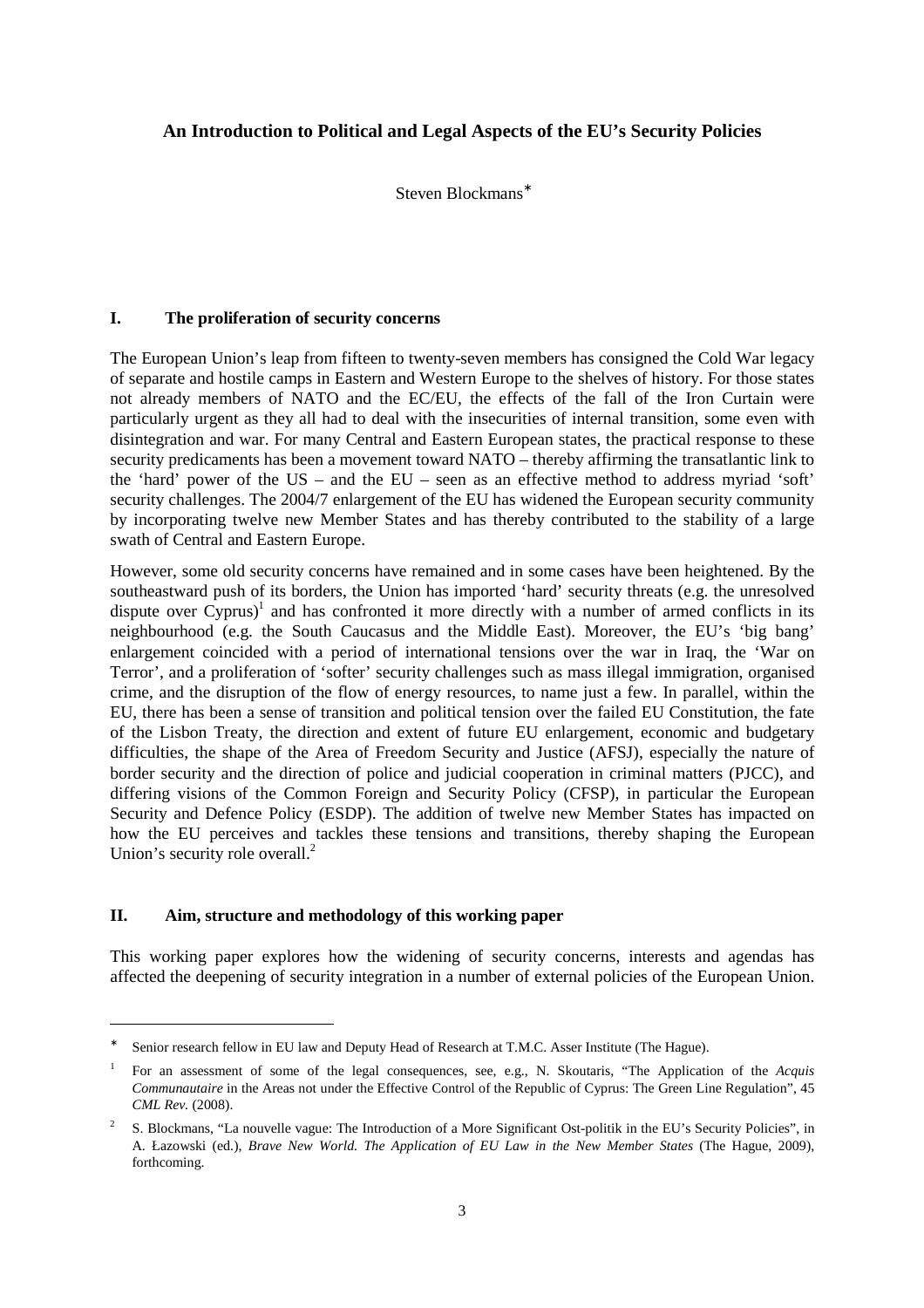In doing so, the compilation presents a selection of issues related to both security policies *per se* and to the security rationale contained in external policies which have emerged in other contexts. The contributions have been clustered around three themes: (i) security aspects in the EU's relations with neighbouring states (European Neighbourhood Policy and energy relations with Russia); (ii) the targeted sanctions policy of the Union (directed against, inter alia, terrorists and rogue leaders); and (iii) security sector reform in third countries. The analysis of each theme follows a 'twin-track approach', presenting both a legal and a political assessment and therefore allowing a more holistic understanding of the issues at stake. Through such an inductive, bottom-up and inter-disciplinary approach, subtle linkages between and existing overlaps in the external strategies, policies and actions of the European Union are revealed. The identification of these linkages and overlaps are instrumental in the European Union's quest for more coherence, consistency and effectiveness in its external security policies.

A point of caution should be raised though. Measuring the success, failure and effectiveness of policy making and concrete actions targeted at creating stability and security on the European continent and farther afield is fraught with difficulties. It is near to impossible to determine to what extent single efforts and approaches have led to positive or negative results at a more general level. Nevertheless, a number of activities and approaches may be ascribed a positive (or negative) influence on developments that have the potential to undermine the stability and security of a situation. It is on the basis of such general perceptions that general conclusions can be drawn and recommendations can be formulated.

#### **III. The internal vs. external and soft vs, hard divides in EU security policies**

A theme which emerges from the contributions to this volume is that the classic distinctions between internal and external security and hard and soft security no longer apply to the analytical framework in which the issues related to these concepts are studied. What we are observing is a merging of the concepts of internal and external security and a shifting emphasis between soft and hard security.

The first point, i.e. that the internal and external security concepts are both trans-boundary in nature, is illustrated by the need to create an internal energy market in order to better define an external policy which ensures the EU's energy security. While it is true that the European integration process has always been a trans-boundary security project, for the first forty years of its existence the EC/EU promoted inter-state security through a system of cross-border networks. External security relations among Member States were turned into 'domestic' EU policies and law. Now, in an era of transboundary threats and security challenges, the task of the Union is to defend and boost its security through similar networks beyond the internal-external divide. An unfortunate theoretical development in recent years is the use of concepts and frameworks borrowed from national security research to study issues of supranational security. Consequently, an unhelpful distinction has been made between internal 'de-securitarisation' of relations between EU Member States,<sup>3</sup> and an external Common Foreign and Security Policy which has been analysed in the context of internal security dynamics.<sup>4</sup> This division originates in the tradition of territorial security and border defence. In the institutional sense, the division has been cemented into the EU's pillar structure, where the Second Pillar (CFSP) has been set in contrast – politically as well as legally – to the 'internal' security domains of the First Pillar (civil protection, energy, environment, health, etc.) and the Third Pillar (police, border control, etc.). However, the question is to what extent a practical and analytical line between external and internal security can be drawn for an entity set up with the aim to erode borders to enhance inter-state

<sup>3</sup> See, generally, B. Buzan, O. Waever and J. de Wilde, *Security: A New Framework for Analysis* (London, 1998).

<sup>4</sup> See, generally, R. Ginsberg, *The European Union in World Politics: Baptism by Fire* (Lanham, 2001); and M. Smith, *Europe's Foreign and Security Policy: The Institutionalization of Cooperation* (Cambridge, 2004).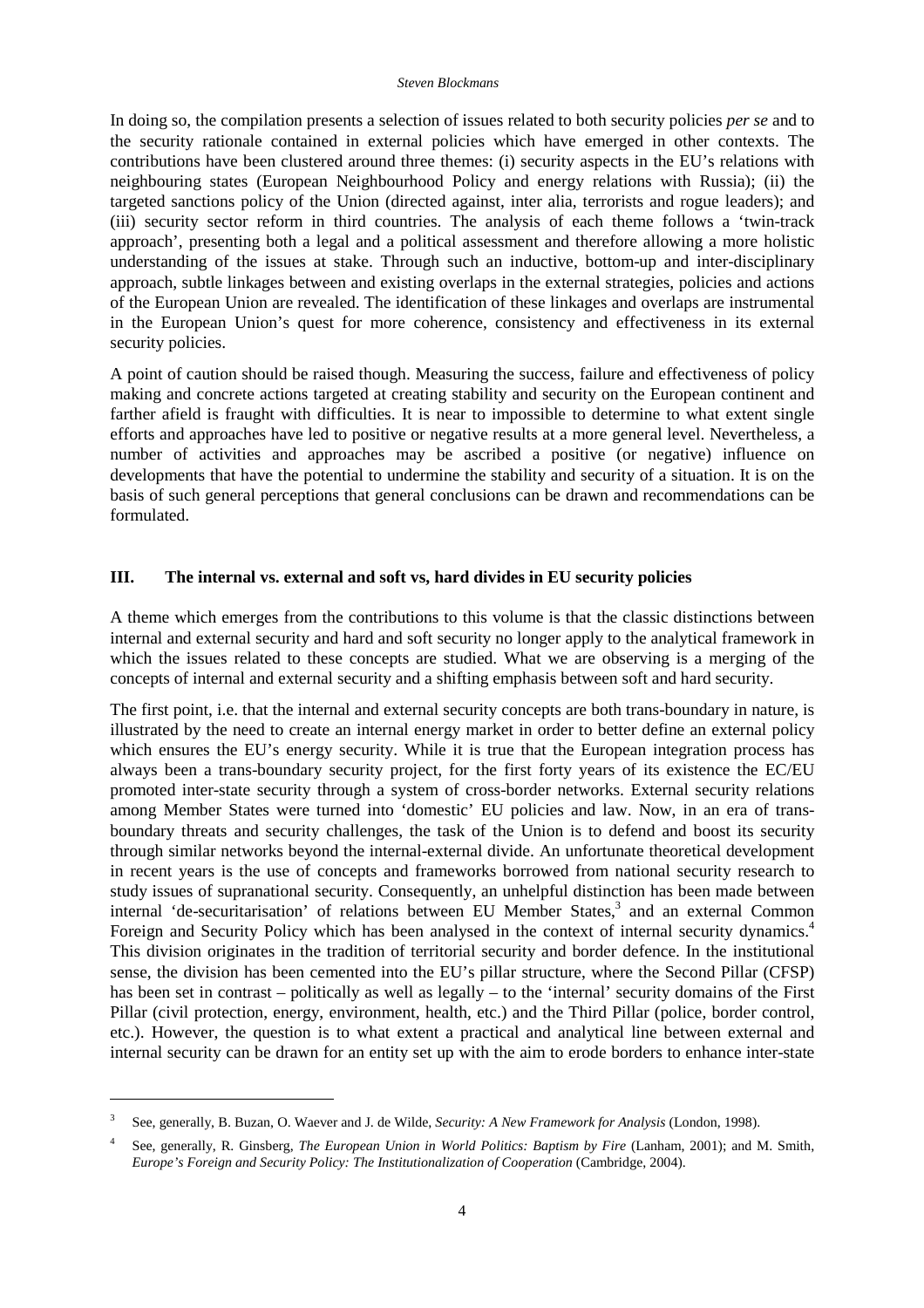security. The 2003 European Security Strategy (ESS) declares that 'internal and external aspects are indissolubly linked'.<sup>5</sup> However, the implications of this merger for the EU's protection are hardly reflected in the making and analysis of European Union security institutions, law, policies, and operational planning. It is widely acknowledged that there is great potential in a more efficient combination of the EU's cross-pillar security policies and capacities.<sup>6</sup> In short, the questions of what is inside and outside the Union, and what is external and internal EU security, justifiably arouse academic interest.<sup>7</sup> To a certain extent, this has also been recognised by the Member States when signing the Lisbon Treaty in October 2007: the pillar structure of the Union was partly abolished with the 'communitarisation' of the Third Pillar.<sup>8</sup> Regrettably though, CFSP and the newly called 'Common Security and Defence Policy' remain covered by the intergovernmental method of the EU Treaty.

On the second point raised at the outset of this section, it is clear that, while a lot of (media) attention is devoted to the (problems involved with the) EU increasingly equipping itself for harder-type security missions in higher-risk theatres around the world (EUFOR Tchad/RCA, EUPOL Afghanistan, EULEX Kosovo), the kind of security challenges which it has to deal with more routinely on the European continent have a softer security character (e.g. illegal immigration, organised crime and the disruption of the flow of energy resources). Increasingly though, the distinction between the 'hard' and the 'soft' security nature of EU policies and operations is shifting and, hence, the choice for their legal basis becomes more difficult. This is most strikingly visible in the European Union's Border Assistance Missions (EUBAM) deployed in the EU's neighbourhood and the Security Sector Reform (SSR) missions elsewhere in the world. Whereas the legal basis for EUBAM Moldova/Ukraine was assigned to the First Pillar,<sup>9</sup> EUBAM Rafah was based on the Second Pillar because of the especially dangerous environment of the Gaza Strip.<sup>10</sup> EUSEC RD CONGO, the Union's first SSR mission was designed to provide advice and assistance to the Congolese authorities responsible for security, while also taking care to promote policies compatible with human rights and international humanitarian law, democratic standards and the principles of good governance, transparency and respect for the rule of law.<sup>11</sup> Consultations between the Council and the Commission on the planning of an integrated mission (including a military, a police and a justice component) failed as no compromise could be reached on how to delineate the line of command that could preserve the respective competences of the institutions. As a result, such an integrated mission was never set up.<sup>12</sup> It was only after a joint assessment mission to the DRC that the Council and the Commission presented a joint paper outlining the EU approach to security sector reform. In the end, the military and police component was entrusted

l

<sup>5</sup> ESS: *A Secure Europe in a Better World – European Security Strategy*, Brussels, 12 December 2003.

<sup>6</sup> See, e.g., S. Duke and H. Ojanen, "Bridging Internal and External Security: Lessons from the European Security and Defence Policy", 28 *Journal of European Integration* (2006).

<sup>7</sup> See, e.g., G. Lenzi, "Defining the European Security Policy", in J. Zielonka (ed.), *Paradoxes of European Foreign Policy* (The Hague, 1998).

<sup>8</sup> The provisions on the AFSJ/PJCC have been regrouped under the Treaty on the functioning of the European Union (hereinafter: TFEU). The consolidated versions of the Treaty on European Union (hereinafter: new TEU) and the TFEU have been published in *OJ* 2008 C 115/1.

<sup>9</sup> EU BAM Fact Sheet, December 2007, available at <http://www.eubam.org>. See F. Hoffmeister, "Inter-pillar coherence in the European Union's Civilian Crisis Management", in S. Blockmans (ed.), *European Union and Crisis Management. Policy and Legal Aspects* (The Hague, 2008), p. 173.

<sup>&</sup>lt;sup>10</sup> Council Joint Action 2005/889/CFSP of 12 December 2005 on establishing a European Union Border Assistance Mission for the Rafah Crossing Point (EU BAM Rafah), *OJ* 2005 L 327/28, Recital 13. Another reason for EUBAM Moldova/Ukraine to be legally based on the First Pillar is that the mission concentrates not only on security-related border and movement issues but also on customs and fiscal matters that are related to Community powers.

<sup>&</sup>lt;sup>11</sup> Council Joint Action 2005/355/CFSP of 2 May 2005 on the European Union mission to provide advice and assistance for security sector reform in the Democratic Republic of the Congo (DRC), *OJ* 2005 L 112/20.

<sup>12</sup> G. Grevi, "Pioneering Foreign Policy: The EU Special Representatives", *Chaillot Paper* No. 106, (Paris, 2007), pp. 116- 117.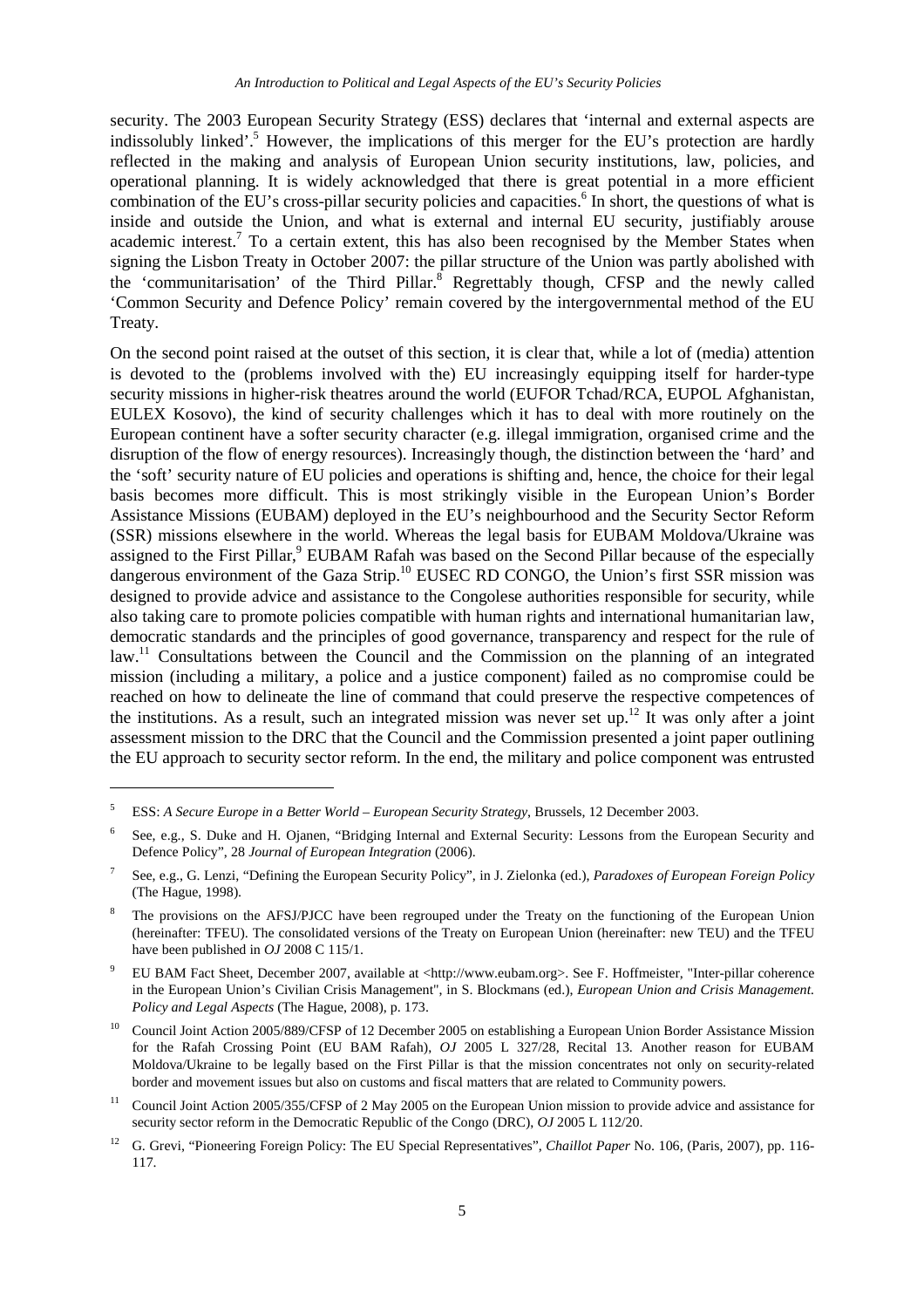to a Second Pillar mission, EUPOL RD CONGO, while the mandate for the justice component, EUSEC RD CONGO, was based on the First Pillar.<sup>13</sup>

The finding that the classic distinctions between internal-external and soft-hard security policies are blurring has consequences for the attempts of the Union at achieving more coherence and consistency in policy-making and law-making in the European security field.

## **IV. Coherence and consistency in the EU's cross-pillar security policies**

The European Court of Justice, with its recent jurisprudence on cross-pillar action and inter-pillar delimitation of external policies, $14$  hovers over the contributions to this working paper like a fairy who tries to ensure unity in the Union's policies and actions. As the general issues underpinning this caselaw otherwise remain somewhat under-developed, it is worthwhile to pay separate attention here to the prerequisites for internal cohesion and external projection.

The notion of coherence refers to the level of internal cohesion, i.e. the level of institutional coordination within the EU. As such, the principle carries a procedural obligation for the institutions to cooperate with each other.<sup>15</sup> The principle of consistency carries an obligation of result, namely to ensure that no contradictions exist in the external projection of strategies and policies. As noted before, these challenges are not new but have been heightened. The recent enlargements with ten states from Central and Eastern Europe, Malta and Cyprus has complicated decision-making on EU security policies. Also, the Union's new geographical and geopolitical position has brought relations with third countries, especially those on its borders, into sharper focus and has forced the EU to define its international role and responsibilities more clearly.

With the leading principles of coherence and consistency in mind, one may then ask whether the current legal framework is still conducive to the achievement of consensus on any issue, let alone topics as sensitive as security policies, in an EU numbering 27 Member States (or more). While it may be a little early to pass definitive judgment on the impact of the most recent waves of EU enlargement on the effectiveness of decision-making, it is clear that the EU already encountered difficulties reaching consensus on security issues prior to the 2004 enlargement, when it was still composed of 15 Member States. The definition of relations with Russia, for instance, has been an issue on the external relations agenda since its inception. What emerges from the contributions to this working paper is not so much that the latest round of enlargement has created new security problems, but that it has compounded crucial challenges that the EU had been avoiding prior to May 2004.

There is a lingering concern that the seemingly perpetual accession of new Member States, each with their own interests and agendas, will result in greater difficulties in attaining the necessary level of consensus within the decision-making bodies of the Union. While in a veto system such increases do

l

<sup>&</sup>lt;sup>13</sup> Council Joint Action 2007/405/CFSP of 12 June 2007 on the European Union police mission undertaken in the framework of reform of the security sector (SSR) and its interface with the system of justice in the Democratic Republic of the Congo (EUPOL RD Congo) and Council Council Joint Action 2007/406/CFSP of 12 June 2007 on the European Union mission to provide advice and assistance for security sector reform in the Democratic Republic of the Congo (EUSEC RD Congo), *OJ* 2007 L 151/46 and /52, respectively. See Hoffmeister, *supra* n. 9, p. 174.

<sup>14</sup> Case C-403/05 *Philippines Border Management* [2007] ECR I-90, Case C-91/05 *Small Arms and Light Weapons*, nyr; and Joined Cases C-402/05 P *Kadi* v. *Council and Commission* and Case C-415/05 P *Yusuf and Al Barakaat International Foundation* v. *Council and Commission*, nyr.

<sup>&</sup>lt;sup>15</sup> Article 3(2) TEU imposes this obligation on the Council and the Commission. Within the framework of the Second Pillar, it is upon the Council to "ensure the unity, consistency and effectiveness of action by the Union" (Article 13(3) TEU).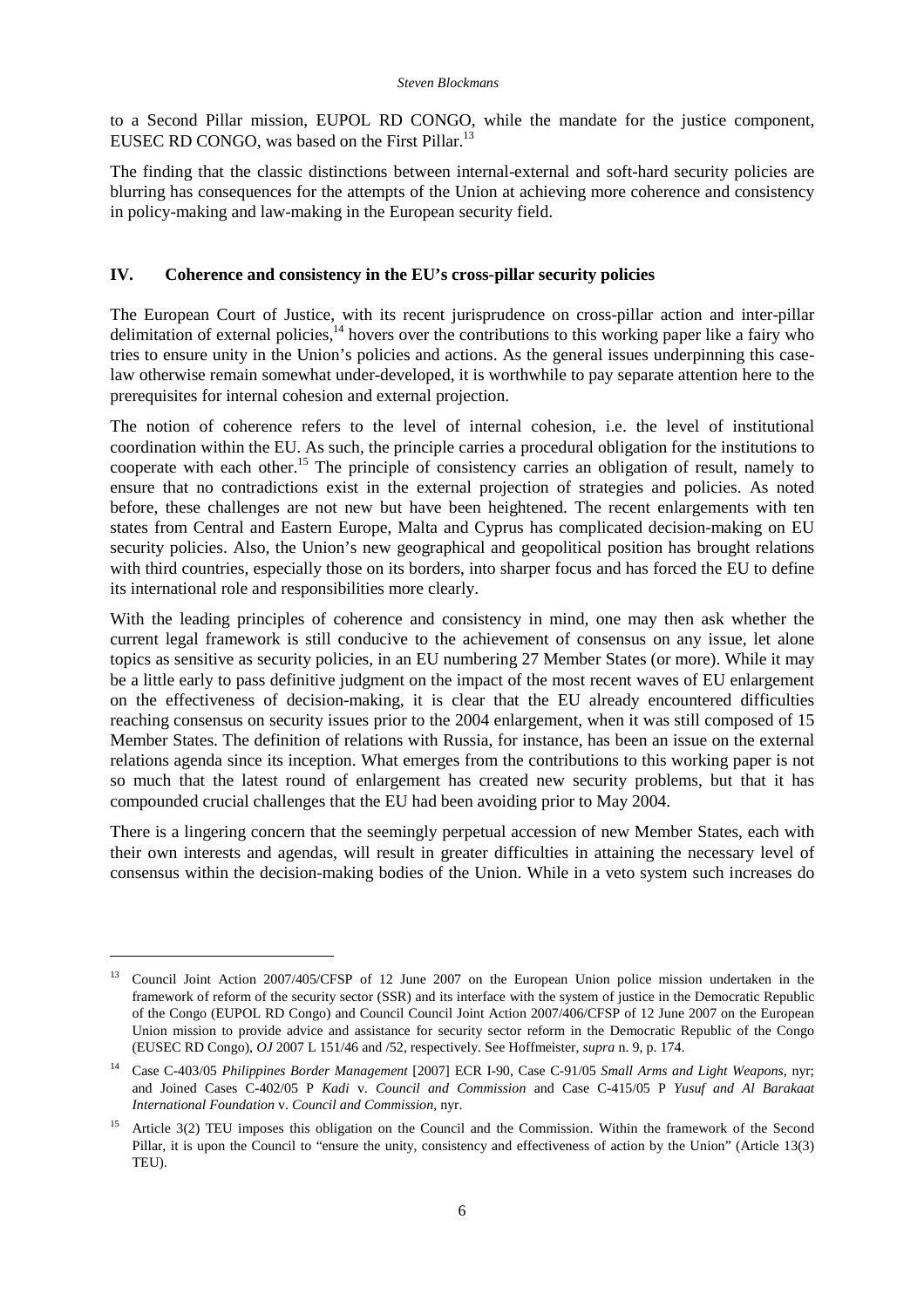not seem to really matter, as it only takes one state to block a proposal,<sup>16</sup> the chances of disagreement and delay increase exponentially as the numbers of participants rise, particularly on issues that touch on sensitive national security concerns. Although the increase in numbers of Member States has not, as yet, overtly affected the deepening of the European integration process, particularly in the internal security sphere, it would be unwise to downplay this quantitative element too much. The unsuccessful efforts at defining both internal and external dimensions of a common energy policy are a case in point. The EU faces the challenge to ensure that enlargement does not further disrupt internal cohesion and adds to, instead of detracts from, its ability to externally project security and stability.

#### **V. Leadership and decision-making**

 $\overline{a}$ 

Regardless of efforts to converge security policies, without efficient decision-making and/or clear leadership, such efforts may be futile. Leadership is needed to ensure that decisions on, for instance, counter-terrorism or launching ESDP missions are made swiftly and to give clear direction to EU security actions in the operational phase. With increasingly diverse interests and approaches to dealing with security issues, the last waves of enlargement have stretched the sense of solidarity and commonality to the maximum. This is best illustrated in the Area of Freedom, Security and Justice. As a direct result of enlargement, initiatives by old Member States – such as the G5 meetings of the JHA Ministers of France, Germany, Italy, Spain and the UK and the conclusion on 27 July 2005 of the Treaty of Prüm by seven Member States – briefly heralded the renaissance of conducting business among smaller groupings of like-minded states outside the framework of the EU Treaties.<sup>17</sup> Yet, leadership and decision-making within the European Union are potentially the hardest issues to resolve, with already extremely sensitive areas further complicated by enlargement. In particular, the rise in the number of small states spells greater opposition to large state dominance.

Leadership is required at three levels: (i) the political drive to crystallise the idea of a security policy; (ii) the institutional responsibility within EU structures; and (iii) the practical administration of EU policy. The lack of leadership at these levels makes it difficult to decide whether a crisis exists, to then determine the scale of the crisis, and to achieve a consensus on the response. This failure was clearly illustrated by the arguments over a military intervention in Iraq.<sup>18</sup> In addition, without leadership, it will be harder to achieve the reforms needed to close the infamous 'capabilities-expectations gap' in the field of EU security policies.<sup>19</sup> However, talk of leadership immediately raises concerns about the emergence of *directoires*. <sup>20</sup> This form of enhanced cooperation consists of a small number of EU Member States, usually the largest and/or most powerful, constituting the core decision-making body. The primary concern is that such a move will marginalise other/smaller Member States. The enlargement of the EU with twelve new Member States has complicated the Union's political balance. The three biggest EU Member States – France, Germany and the UK – continue to be crucial to the EU's security policy formulation, as their efforts to spearhead a resolution of the nuclear dispute with

<sup>16</sup> T. Valášek, "New EU Members in Europe's Security Policy", 18 *Cambridge Review of International Affairs* (2005), p. 217.

<sup>17</sup> The Treaty of Prüm has in the meantime been incorporated in the EU's *acquis*. See *OJ* 2007 C 71/35.

<sup>&</sup>lt;sup>18</sup> The fault lines that opened up across Europe in 2003 over the war in Iraq were ominous signs for the development of a cohesive CFSP and led to Rumsfeld's evocation of 'old' and 'new' Europe. See E. Pond, "The Dynamics of Alliance Diplomacy over Iraq", *EUI Working Papers*, RSCAS No. 2004/26 (Florence, 2004).

<sup>19</sup> C. Hill, "The Capability-Expectations Gap, or Conceptualising Europe's International Role', 31 *JCMS* (1993), and C. Hill, "Closing the Capabilities-Expectations Gap?", in J. Peterson and H. Sjursen (eds.), *A Common Foreign Policy for Europe: Competing Visions of the CFSP* (London, 1998).

<sup>20</sup> See, e.g., S. Keukeleire, "Directorates in the CFSP/CESDP of the European Union: A Plea for "Restricted Crisis Management Group", 6 *EFA Rev.* (2001); T. Jäger, 'Enhanced Cooperation in the Treaty of Nice and Flexibility in the Common Foreign and Security Policy', 7 *EFA Rev.* (2002).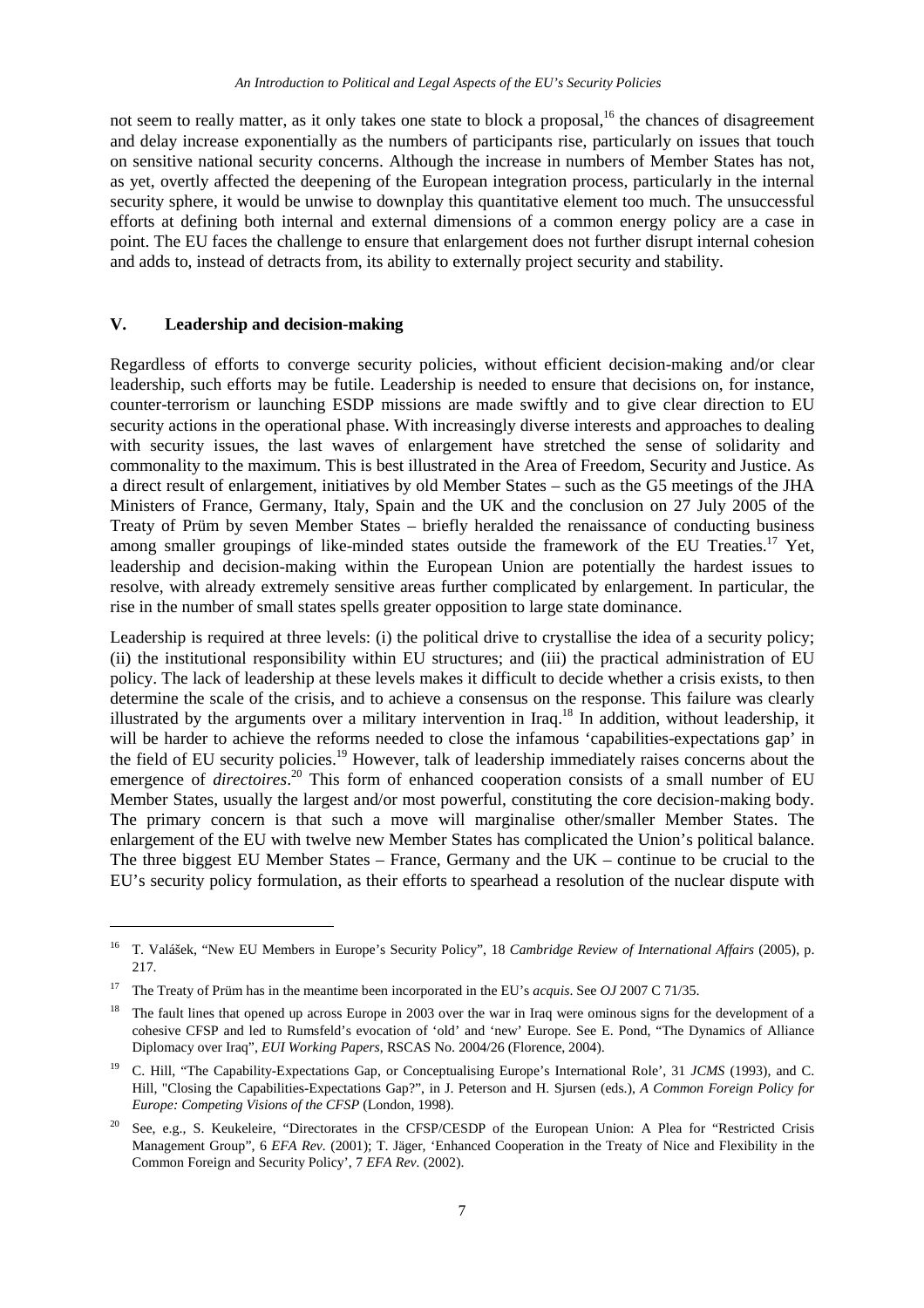Iran demonstrates. At the next level down, Italy and Spain have been joined by Poland and Romania as medium-sized Member States, demanding a seat at the top table. However, as the majority of new Member States can be classified as 'small states', their security sensitivities in decision-making processes have become an even greater issue.<sup>21</sup> Due to their markedly Atlanticist orientation, the new Member States have tipped the internal balance of the EU in that direction. But because there is no talk of a Central European 'bloc' – not on the issue of Euro-Atlantic relations, nor for that matter on any other important security policy,<sup>22</sup> they will not want any form of *directoire* to emerge for decisionmaking on security policies, regardless of what combination of large states that *directoire* may entail.

There is also the issue of unanimity-based decision-making procedures in the largely intergovernmental security policies of the EU, the outcome of which has been made more difficult by the eastern enlargement. The arguments in the European Convention on the Future of Europe and the pre-Lisbon IGC between medium-sized states, such as Poland and Spain, and the largest states, particularly Germany, over the number of weighted votes in the Council and a double-majority voting system exemplify the sensitivities of the issue. This argument also illustrates how wary some of the new Member States are about being dominated by the older and larger Member States. The intergovernmental nature of decision-making does not foster a sense of commonality. Member States may wield (the threat of) their veto whenever they disapprove, when the position taken is contrary to their interests, when external pressure is exerted upon them or when domestic opposition pressurises the government.

It is debatable whether the Lisbon Treaty – if and when it enters into force – will improve both leadership and decision-making in the realm of EU security policies. The introduction of a High Representative of the Union for Foreign Affairs and Security Policy (Article 18 new TEU), while initially controversial, $^{23}$  may improve leadership, especially when duly assisted by the European Commission, of which s/he will be one of the Vice-Presidents, and the future European External Action Service (Article 27 new TEU). Then again, much will depend on the High Representative's *rapport* with the newly created President of the European Council (Article 15 new TEU), who will also be responsible for the external representation of the EU on issues concerning the Common Foreign and Security Policy.<sup>24</sup> The delineation of responsibilities of both personalities is far from clear, at least on the basis of the text of the Lisbon Treaty. In addition, there are two other authorities responsible for representing the Union to the outside world: the rotating Presidency of the Council in configurations other than that of foreign affairs (Articles 16(9) new TEU and 236 TFEU) and the

<sup>&</sup>lt;sup>21</sup> A. Wivel, "The Security Challenge of Small EU Member States: Interests, Identity and the Development of the EU as a Security Actor", 43 *JCMS* (2005).

<sup>&</sup>lt;sup>22</sup> For an illustrative conceptualisation and categorisation of EU Member States' positions on Russia-related topics, see M. Leonard and N. Popescu, 'A Power Audit of EU-Russia Relations', *ECFR Policy Paper* ( London 2007), at 2: "We have identified five distinct policy approaches to Russia shared by old and new members alike: 'Trojan Horses' (Cyprus and Greece) who often defend Russian interests in the EU system, and are willing to veto common EU positions; 'Strategic Partners' (France, Germany, Italy and Spain) who enjoy a 'special relationship' with Russia which occasionally undermines common EU policies; 'Friendly Pragmatists' (Austria, Belgium, Bulgaria, Finland, Hungary, Luxembourg, Malta, Portugal, Slovakia and Slovenia) who maintain a close relationship with Russia and tend to put their business interests above political goals; 'Frosty Pragmatists' (Czech Republic, Denmark, Estonia, Ireland, Latvia, the Netherlands, Romania, Sweden and the United Kingdom) who also focus on business interests but are less afraid than others to speak out against Russian behaviour on human rights or other issues; and 'New Cold Warriors' (Lithuania and Poland) who have an overtly hostile relationship with Moscow and are willing to use the veto to block EU negotiations with Russia."

<sup>&</sup>lt;sup>23</sup> For an analysis of the proposal to create an EU Minister of Foreign Affairs, as included in the botched Treaty establishing a Constitution for Europe, see J. Wouters, "The Union Minister of Foreign Affairs: Europe's Single Voice or Trojan Horse?", in J.W. de Zwaan, J.H. Jans, F.A. Nelissen and S. Blockmans (eds.), *The European Union, An Ongoing Process of Integration – Liber Amicorum Alfred E. Kellermann* (The Hague, 2004).

<sup>24</sup> J. Werts, "The Unstoppable Advance of the European Council", in D. Curtin, A.E. Kellermann and S. Blockmans (eds.), *The EU Constitution: The Best Way Forward?* (The Hague, 2005), pp. 300 and 306.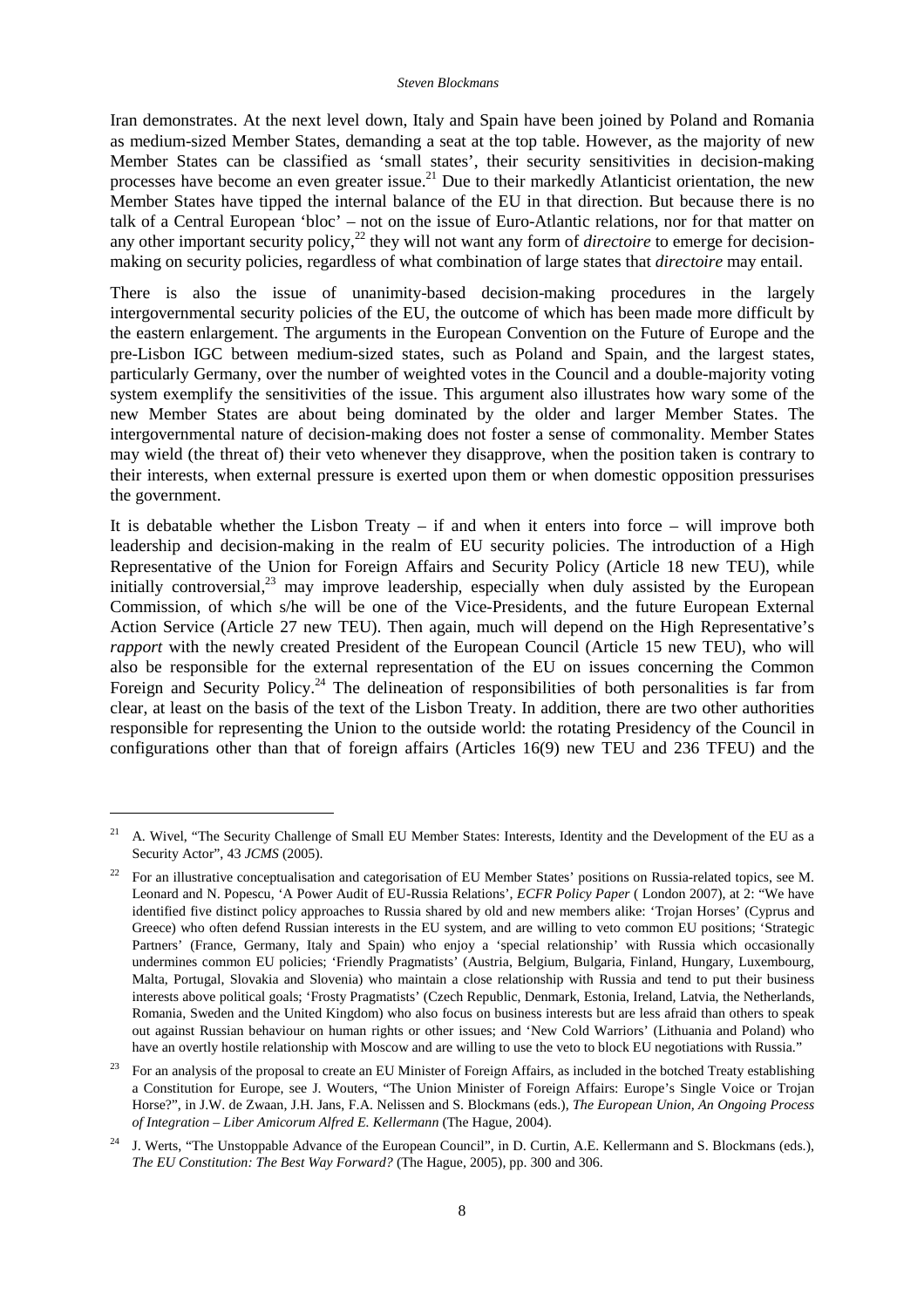President of the Commission.<sup>25</sup> Future practice will have to show how the new arrangements will work out. This being said, one may sincerely wonder whether the new arrangements will really contribute to enhancing the Union's visibility and to demonstrating greater unity to the outside world.<sup>26</sup>

While the same reservations already apply to the enhanced cooperation provisions, the introduction of 'permanent structured cooperation' in the Lisbon Treaty (on the model of the Battlegroup concept) may allow for a more flexible and – the hope is – a more effective development of CFSP/ESDP in the future.<sup>27</sup> The same applies to the so-called 'Group of the willing' clause, on the basis of which the Council may entrust the execution of a task, within the Union framework, to a group of Member States in order to protect the Union's values and serve its interests. $^{28}$ 

As a result of the complete 'communitarisation' of AFSJ/PJCC, there will be a more uniform decisionmaking regime: more impetus will be given to qualified majority voting and the application of the codecision procedure with the European Parliament. Apart from an adaptation of the so-called 'constructive abstention' provision,<sup>29</sup> the unanimity principle for decision-making with regard to CFSP/ESDP has been maintained. This means that consensus-building among 27 (or more) Member States should become easier in the field of internal security policies but remain elusive in the field of external security policies.

Leaving aside speculation about the potential of the above-mentioned institutional amendments to the constituent treaties of the EU, the bottom line remains that the willingness of the Member States to act together through 'their' Union is often missing. While pragmatism about the fact that only a united EU can tackle most of the security challenges posed by a globalising world should make the Member States mend their ways, it will depend on vision and political leadership whether they will.

#### **VI. Concluding remarks**

l

Whereas the EU includes the assertion of its own identity on the international scene and the promotion of peace, security and progress in Europe, its neighbourhood, as indeed the world, among its principle mission statements,<sup>30</sup> it has, so far, not excelled in projecting a picture of itself as a strong international security actor. Both as a 'soft power' and in its approach to harder security issues, the EU is often perceived by others as unstable and weak.<sup>31</sup> The EU's image problem has been less related to its scale of efforts than to its inherent structural deficiencies. That is not to say that the efforts developed by the EU could not be strengthened. It goes without saying that, e.g., the extension of unconvincing

<sup>&</sup>lt;sup>25</sup> For an analysis of the current theory and practice of this co-habitation, see S. Bunse, P. Magnette and K. Nicolaïdis, "Shared Leadership in the EU: Theory and Reality", in Curtin, Kellermann and Blockmans (eds.), *supra* n. 24.

<sup>26</sup> See S. Duke, "Peculiarities in the Institutionalisation of CFSP and ESDP", in Blockmans (ed.), *supra* n. 9, p. 100.

<sup>&</sup>lt;sup>27</sup> Article 42(6) new TEU. Further modalities concerning this new concept of 'permanent structured cooperation' can be found in Article 46 new TEU.

<sup>&</sup>lt;sup>28</sup> Article 42(5) new TEU. Further details about this option are to be found in Article 44 new TEU.

<sup>&</sup>lt;sup>29</sup> The changes in Article 31 new TEU notably concern the situation where one third of the Member States comprising at least one third of the population of the EU abstains from voting. In such a situation the decision shall not be adopted. This is a variant of the present text of Article 23(1) and (2) TEU, which refer to 'one third of the votes' weighted in accordance with Article 205(2) TEC.

See, e.g., the Preamble and Art. 2 of the TEU; the 2003 ESS, *supra* n. 5; and the 2004 Strategy Paper on the ENP: European Commission, *European Neighbourhood Policy, Strategy Paper*, COM (2004) 373 final.

<sup>31</sup> See, e.g., N. Chaban, O. Elgström and M. Holland, "The European Union as Others See It", 11 *EFA Rev.* (2006). For more recent figures and clues, see the ongoing survey coordinated by S. Lucarelli, 'Research Report: The External Image of the European Union', *GARNET Working Paper* No. 17 (Dublin, 2007). A first set of data drawn from the survey was published by L. Fioramonti and S. Lucarelli, "How Do the Others See Us? European Political Identity and the External Image of the EU", in F. Cerutti and S. Lucarelli (eds.), *The Search for a European Identity: Values, Policies and Legitimacy of the European Union* (London/New York, 2008).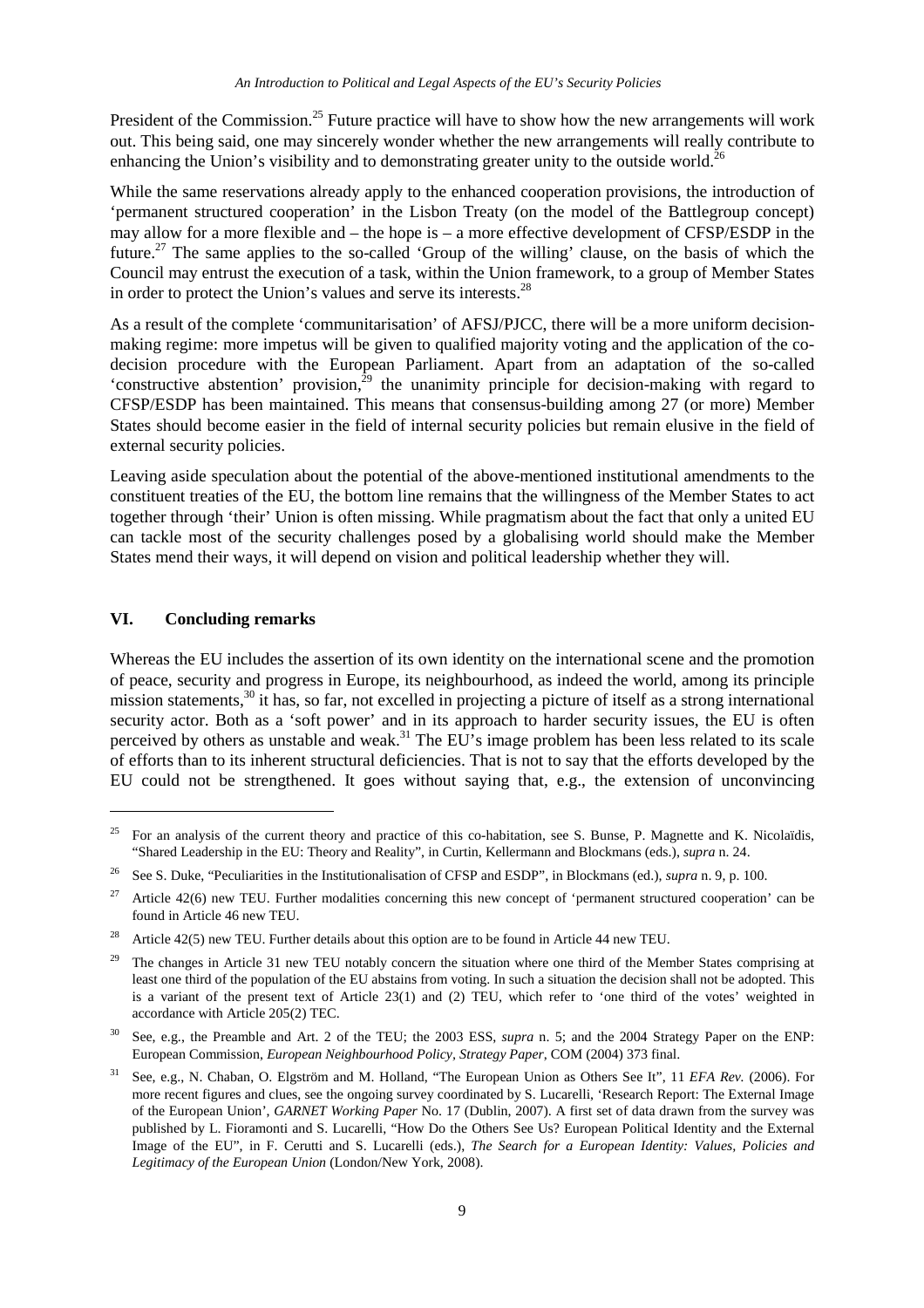(prospects of) benefits, the adoption of ineffective targeted sanctions, and the formulation of weak mandates of ESDP missions should be prevented and amended where already in existence. It is a positive sign that, in the framework of the ENP, for instance, the Commission has indicated to stand ready to develop, together with the Council, further proposals in the field of conflict resolution, using both Community and non-Community instruments.<sup>32</sup> However, the real test of the EU's effectiveness will come at the level of cohesion among Member States. A Union that is divided, and where the biggest countries seek their own selfish interests in bilateral deals with powerful neighbouring states, while the smaller Member States stubbornly block common positions and joint actions to draw attention to their concerns, will achieve little but derision, both at home and abroad. A European Union that unites around clearly defined objectives will stand a much better chance of playing a prominent role on the international scene.

The adoption of the ESS in 2003 has supported the consolidation of the EU's international actorness. By reconfirming the strategic orientation that had developed through the practice of the CFSP and encompassing the whole spectrum of EU external action, the ESS has made it more difficult for Member States to move outside that reference framework, thus promoting consistency in EU security policies. Exactly because the document has proved so evocative, it has remained present in the strategic debates of Member States and has become a benchmark to evaluate EU policy.<sup>33</sup> In that context and in the light of all evolutions which have taken place since its adoption in 2003, in particular the experiences drawn from ESDP missions, the endorsement by the December 2008 European Council of the High Representative's Report on the Implementation of the European Security Strategy – *Providing Security in a Changing World* – should be welcomed with a view to complement the ESS and to improve its implementation.<sup>34</sup> After all, a regular review of the ESS is necessary to force all official actors involved to re-think the European Union's strategic issues, to highlight gaps, overlaps and inconsistencies in the translation of the ESS into sub-strategies, policies and actions, and to show on which issues fundamental strategic choices have yet to be made.

<sup>32</sup> European Commission, *A Strong European Neighbourhood Policy*, COM (2007) 774 final, Brussels, 5 December 2007, p. 7.

<sup>&</sup>lt;sup>33</sup> S. Biscop, "The ABC of the European Union Security Strategy: Ambition, Benchmark, Culture", in Blockmans (ed.), *supra* n. 9, p. 72-73.

<sup>34</sup> European Council, Presidency Conclusions, doc. 17271/08 (CONCL 5), Brussels, 12 December 2008, point 30, with reference to the Report of the High Representative laid down in doc. 17104/08 (S407/08) of 11 December 2008. The report was written in full association with the Commission and in close cooperation with the Member States and highlights, for instance, climate change and energy dependence as major security threats.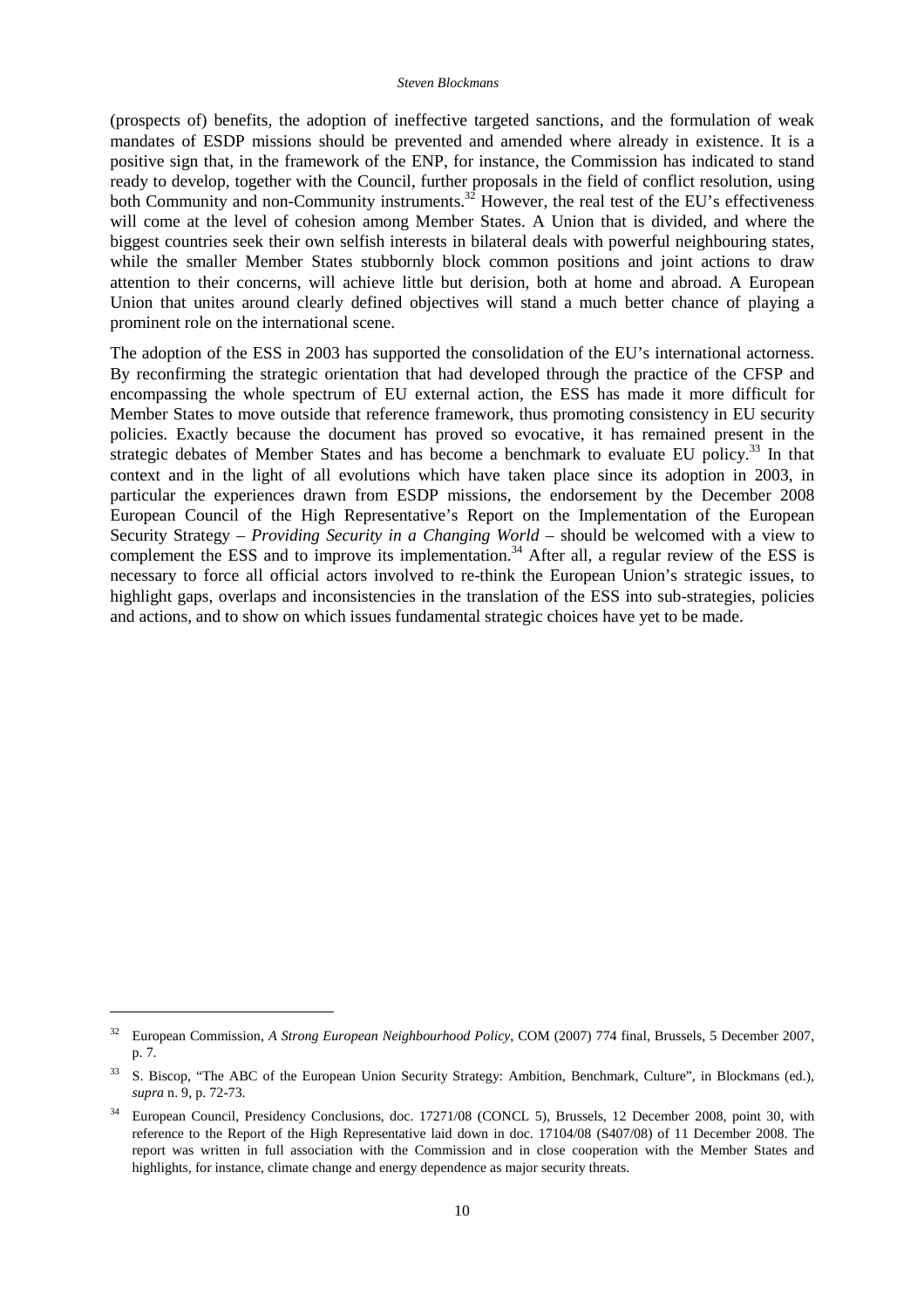# **EU Energy Security: The Case of Russia**

Aaron Matta<sup>∗</sup>

*'No other country reveals our differences as does Russia'*

EU Trade Commissioner Peter Mandelson

#### **I. Introduction**

 $\overline{a}$ 

Today, 80% of the energy consumed by EU member states is provided by oil, natural gas and coal. The EU imports approximately 50% of its energy needs. That figure is expected to rise to close to 70% by 2030.<sup>1</sup> The EU relies on energy imports mostly from Russia, the Middle-East, North Africa, and Norway. Yet these regions (except Norway) suffer from political instability, the risk of terrorism, or may threaten to use energy as a political weapon. As a consequence there are growing concerns in the EU about the long-term availability of future supplies. The Ukrainian crisis in January 2006 and the Belarus crisis in January 2007 were clear warning for the EU, calling it to take action. As a result, EU Energy Commissioner Piebalgs affirmed that the EU needed "a more cohesive policy on security of energy supply", and in February 2008 Solana called for a more united, comprehensive approach insisting that now is the time to think and act a bit more as Europeans. $2$ 

This paper focuses on one of the main aspects of EU external security – the issue of the EU's energy dependency on Russia, which is the EU's main source of energy products, but is also a source of numerous political controversies derived from energy. Although Russia has been a reliable energy provider for decades, this paper will show why energy dependency, especially gas dependency from Russia, is becoming a concern for the EU.

The EU's dependence on Russian energy products in general, and on Russian energy policies in particular, increasingly represents a source of risk to two main intertwined issues within EU policies. First, the creation of an EU Common Market on Energy, and secondly, the EU's external powers as an international actor. In both of these areas, the Russian approach on energy directly affects Union objectives by exploiting the differences between the various EU member states positions both internally and externally. One can see that it is in Europe where Russian energy policies have the most immediate effect, creating a significant challenge to the EU.

In this paper I will evaluate how imminent this security risk is in these two areas. By doing so I will start by explaining why energy dependency is a security concern for the EU. I will then examine the rise of the new Russian energy monopoly and its strategies towards the EU and later I will analyse the EU internal reactions towards them – with the Presidency Conclusions of March 2007 together with its ´Energy Policy Action Plan´ and the recent Second Strategic Energy Review with its ´Energy and

<sup>∗</sup> Doctoral Researcher, Law Department, European University Institute (aaron.matta@eui.eu). I would like to thank Jeffery Piper for his disponibility and the most interesting conversation on energy issues. The ideas represented in this paper are my own, any errors remain mine.

<sup>1</sup> See Council of the European Union, *Energy Overview*, June 2006.

<sup>2</sup> Speech by Javier Solana (EU High Representative for the Foreign Common and Security Policy) at the Annual Conference of the French Institute of International Relations (IFRI) on February 1, 2008.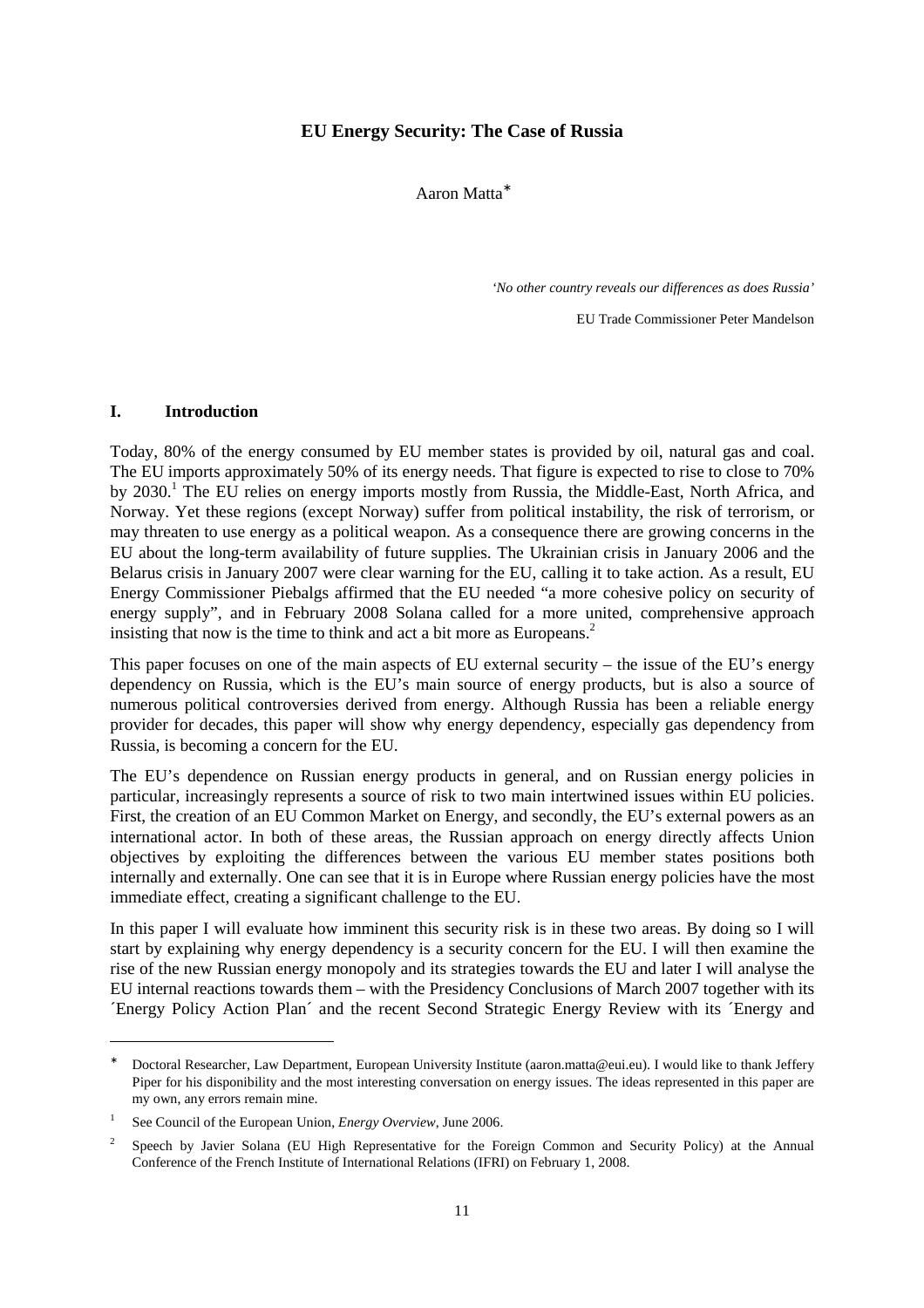Solidarity Action Plan´ of November 2008 – and external ones – with the EU failed attempts to convince Russia to ratify the Energy Charter Treaty (ECT) and failing on renewing the New Partnership and Co-operation Agreement with Russia. Finally, in my conclusions I will give some suggestions as to how to tackle these issues more effectively.

My main argument is that Russia has been following a very tight script in the energy sector driven mainly by economic as well as political gains. However, it is not to be entirely blamed for the EU's energy dependency problem. While Russia, in its own right, chose high geopolitical aspirations in order to be an independent global superpower and took rational economic choices to increase its energy profits, the EU failed to create a proper united external reaction to its dependency problem. The Union has reacted by concentrating its efforts on internal energy policies while neglecting the external dimension of EU's energy dependency especially with Russia.

### **II. Gas dependency: a concern for the EU**

 $\overline{a}$ 

Unlike other energy products such as coal or oil, gas has some peculiarities that should be taken in to account when speaking about security. The first and most important one is that gas is not easily transported, making of it a regional rather than a global commodity. Secondly, the main growing market for gas is electricity sector in Europe and electricity cannot be easily stored. These two main geographic-technical issues concerning gas differentiate it from other energy products and increase the security risks that such dependency comprises.

The regional character of gas is due to its transportation infrastructure since it can mainly be transported through pipelines.<sup>3</sup> Pipelines, besides bringing the product to the market also physically link the supplier to the consumer, that is, the source region or country to the market region or country, creating as a result a two-way dependency. Here is where the security of supply and security of demand problems start. This regional nature of gas makes the supply and the demand a concern in geographic terms, by this I mean that what matters is not only where the source of supply is located but also where the demand is situated as well. For the EU there are several internal as well as external sources. While the former group includes the UK and the Netherlands, the latter includes Russia, Norway, Algeria, Libya and the Middle East. The British and the Dutch resources are rather limited; Algeria, Libya and the Middle East suffer from political instability and/or risk of terrorism, and Russia is often accused of using energy as a political weapon with its neighbours. And Norway alone cannot fulfil the EU needs. There are additionally some potential candidates in the Caspian Sea region but Russia has acquired great 'energy' control over the region and any connection to this area via pipeline bypassing Russia seems rather distant. It should be taken into account the existing instability of the ´gas corridor´ of the Caucasus region that exacerbated due to the recent conflict between Russia and Georgia, which will not be solved in the near future. These issues will be tackled later in this paper.

Another issue that will be explained in the next section is the dominant role of Gazprom in Russian internal and external energy sector, including its links to the Kremlin. This situation encourages the lack of competition and therefore of investment in the energy fields. This is the main reason why the EU is concerned about its gas dependence on Russia since the lack of investment on the fields leads to a decrease in gas extraction while the European as well as Russian demand are rising.

Moreover, gas is the fuel that runs the EU's economy, since it is used to create electricity on which most modern industries rely upon, and since electricity cannot be easily stored energy dependency

<sup>3</sup> There is another method of transportation, but it is considerably more costly: this is the LNG technology of liquefying and compressing gas to be transported by a tanker. This technology could make gas a global commodity but due to its considerable costs, since it needs two additional stations, one in the region of supply to liquefy and compress the gas to be sent and another one in the region of demand to de-liquefy and de-compress the gas back to its original form. Therefore, pipelines are the preferred option under a certain distance.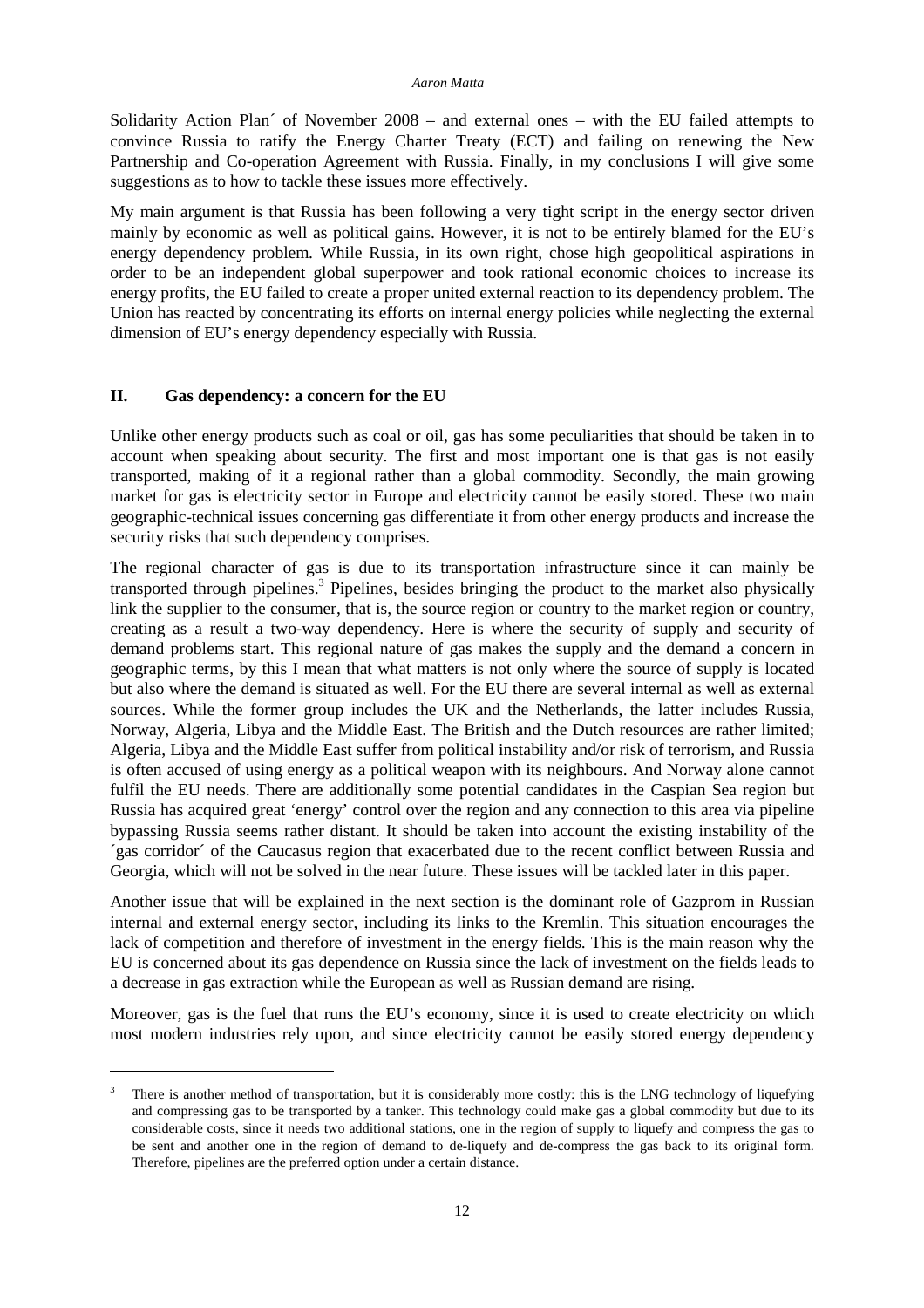increases even more. Additionally, the use of gas as a source of heating for European houses and work places during the winter should also be mentioned. This makes gas consumption quite high during this period. For these specific reasons, gas dependency is a serious matter and should be a concern to the EU. All these circumstances make security of supply an important concern to the EU. By the same token, security of gas supply matters to the EU as much as security of gas demand matters to Russia.

#### **III. Russia's political and economic revival**

While in the 90's everybody was talking about Russian dependence on Western credits, now everyone is talking about Western dependence on Russian gas. Russia is back on the global strategic and economic map, and is busy transforming itself from a defunct military superpower into a new energy superpower. Russia has the world´s largest gas reserves and is the largest gas producer in the world and the world's largest exporter. It is also the second largest oil exporter. Russia currently provides the EU with 42% of its gas imports (roughly 24% of total gas consumption), 30% of its oil imports and 24% of its coal imports – all of which (coal to a lesser extent) are expected to increase drastically in the future.<sup>4</sup> Some member states are totally dependent on Russian natural gas for their domestic energy consumption. However, Russian economic stability and its political muscle heavily depend on the energy resources monopoly, since its ec onomy has not yet fully diversified.

To better understand the rationale and success of the Russian strategy it is crucial to see the shift of power during the transition from the 'chaotic state under Yeltsin' that inherited a collapsed Soviet Union, to 'Putin´s sovereign democracy' that raised a new energy titan.

### *A. Putin's energy strategy: to misuse the law internally and divide tactics externally*

After the collapse of the Soviet Union few people in the right positions at the right time got control over the main assets of the state. As a result a new era of oligarchs began developing a 'mafia state' controlled by different clans. The relationship between former President Yeltsin and these oligarchs is a matter for another study, but it is enough to mention here that there was a certain interdependency between the Kremlin and the Oligarchs, since they needed one another in order to protect their interests (particularly during the re-election of Yeltsin).

When former president Putin came to power in May 2000, his main focus was in restoring the power of the state at all cost if Russia was to become a superpower again. The only way to achieve that was by tearing down the gangster system that controlled the country. Putin's main objective was to restore the Russian economic and military might as well as its influence over the Newly Independent States (NIS).<sup>5</sup> To achieve this, Putin had to take back from the oligarchs what they had taken from the state during the Yeltsin era, in particular the pipelines and energy reserves. Berezovsvsky´s and Gusinsky´s asylum in the UK are clear examples of this strategy. But it is with Khodorkovsky and the Yukos trial that Putin set an example to the oligarchs not to mess with politics in Russia. In addition, Putin used tax laws and highly bureaucratic licensing procedures as well as increasing Gazprom influence and even getting control over the media to destroy any sort of internal opposition. In the meantime, Putin centralised power and gave key posts to former KGB colleagues and took control over the state Duma.

Putin's energy strategy can be divided in two parts: first, the restore effective control over the state energy reserves and pipelines infrastructure, particularly in the oil sector, through a selective use of the

<sup>4</sup> C. Cleutinx and J. Piper, "The EU-Russia Energy Dialogue", in K. Barysh (ed.), *Pipelines, Politics and Power: The Future of EU-Russia Energy Relations* (London, 2008), p.28.

<sup>5</sup> Former republics of the USSR.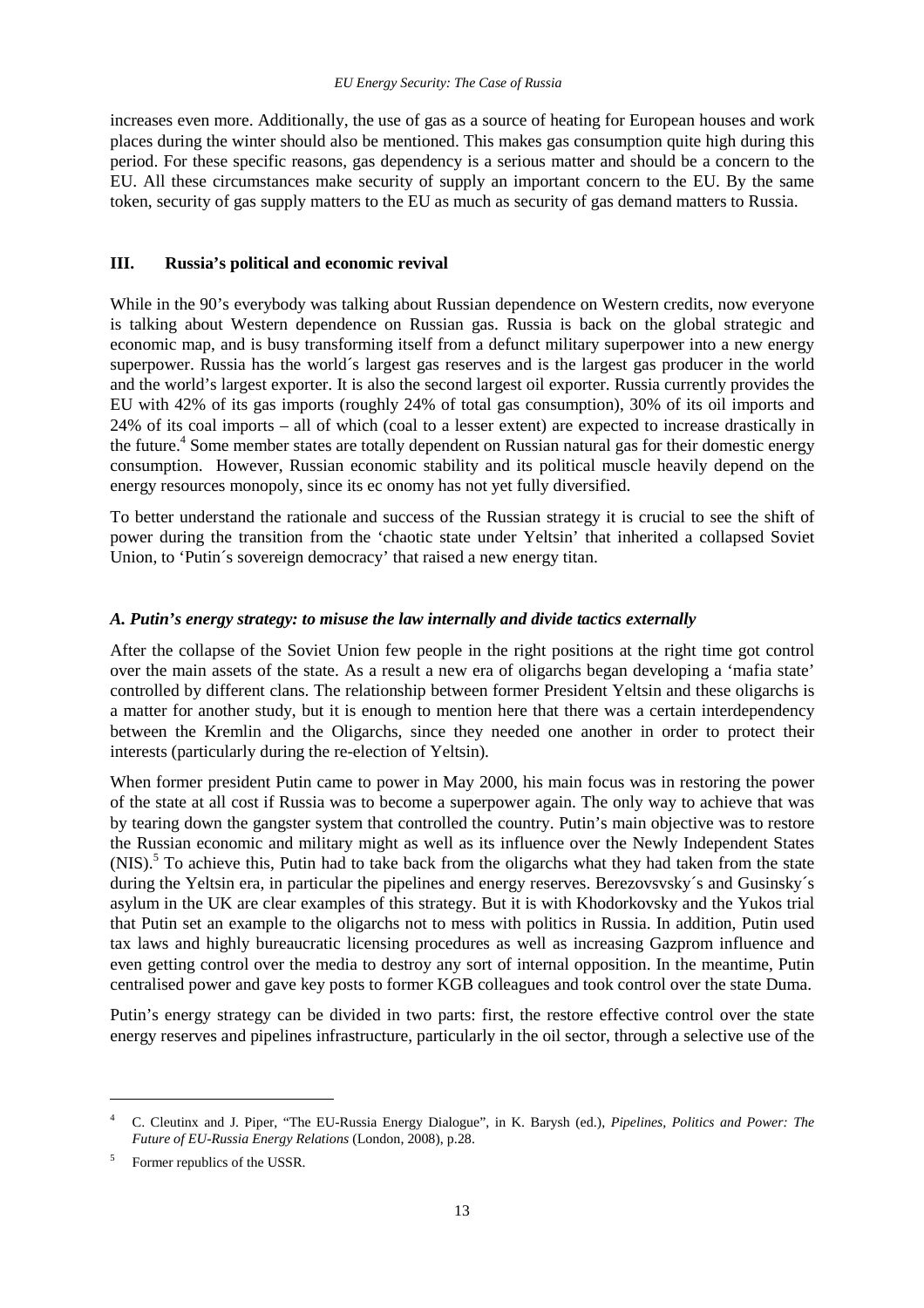#### *Aaron Matta*

Russian legal system; and secondly, the 'divide and rule' tactics (mainly economically but also politically driven) towards the EU and taking control over additional options of supply to Europe.

### *1. Gazprom - a state monopoly de facto & de jure*

One of the chosen instruments by Putin to get the oil assets back to the state was Gazprom<sup>6</sup> (and Rostneft to a lesser extent). Gazprom is the main Russian gas production company and owner of gas transportation monopoly – United Gas Supply System (UGSS), and it is strongly supported by Russian legislation: The *'Natural Monopolies Law<sup>,7</sup>* recognizes transportation of gas through pipelines as a natural monopoly and subjects entities involved in such activities to its regulation.<sup>8</sup> The *'Gas Supply*  Law' amended in 2005<sup>9</sup> gives substantive jurisdiction over natural gas supplies to the federal authorities.<sup>10</sup> Since 2006 the monopoly has *de jure*, although it already existed *de facto*, the right to export gas from Russia thanks to the new *'Gas Export Law'*. <sup>11</sup> And finally, the law *'On Subsoil'<sup>12</sup>* strictly regulates the licensing regime for exploration and production of oil and gas in Russia. This law restricts the participation of Russian companies controlled by foreigners in auctions for certain fields, categorized as 'strategic'<sup>13</sup> such as the energy sector, having a special significance for the defence and economic security of the state. Additionally, exploration and production is carried out under a 'Production Sharing Agreement' (PSA), governed by the Federal Law "On Production Sharing Agreements" of 30 December 1995.

As regards pipeline transportation, there is no comprehensive federal law or other basic legal act regulating this sphere of energy transportation. The draft Federal Law 'On Major Pipeline Transportation System', passed by the Duma in 1999, has advanced no further. According to the Constitution of the Russian Federation, federal transportation is under the administration of the state. Land legislation is under the joint administration of the Russian Federation and its constituent entities. Thus, a peculiar situation occurs, in which in theory Russian legislation permits any entrepreneur to build pipelines, but in practice this is hardly possible without express government approval which will be seen with suspicious eyes if foreign investors are involved. Moreover, the Russian 'Medium-Term strategy<sup>14</sup> calls for 'ensuring national interests' and asserts Russia's right to protect sectors of its economy.

Re-nationalisation of the oil reserves was a normal path to follow. Most of the world reserves are on state hands. So Putin did nothing out of the ordinary, what was new was the way and the means used to get it, which was the selective use of the legal system as a crucial instrument of state policies (although this was a peculiarity inherited by the Soviet Union). There are several examples of this: - In the Khodorkovsky and Yukos case mainly tax law was used. Consequently, the oligarch was first fined and then imprisoned on charges of fraud and corruption in relation to the large-scale

<sup>6</sup> Gazprom was created in 1989 out of the old gas ministry.

<sup>7</sup> Federal Law No. 147-Fz (I) "On Natural Monopolies", 17/08/1995 as amended on August 8, December 30, 2001.

<sup>8</sup> E.g., oil and gas pipelines, railroads, sea and river ports, airports, thermal and electric power plants.

<sup>9</sup> Federal Law No. 69-FZ "On Gas supply in the Russian Federation", 31/03/1999 as amended in 23/12/2005 (The "Gas Supply Law").

<sup>&</sup>lt;sup>10</sup> Moreover, regulations N 477, 10/09/2004 and N 40, 26/01/2005 of the Ministry of Industry and Energy of the Russian Federation give normative-legal control in the sphere of raw materials (among others).

<sup>&</sup>lt;sup>11</sup> Federal Law No. 117-FZ "On the Export of Gas", 18/07/2006 (The "Gas Export Law").

<sup>&</sup>lt;sup>12</sup> Russian Federation Law "On Subsoil" No. 2395-, 1/02/1992, as restated by Federal Law No. 27-FZ, 3/03/1995 amended in 22/10/2006 (The "Subsoil Law").

<sup>&</sup>lt;sup>13</sup> The term 'Strategic sources' has not yet been legally defined.

<sup>14</sup> Russian response to the "EU Common Strategy on Russia". See unofficial translation in English at: http://ec.europa.eu/ external\_relations/russia/russian\_medium\_term\_strategy/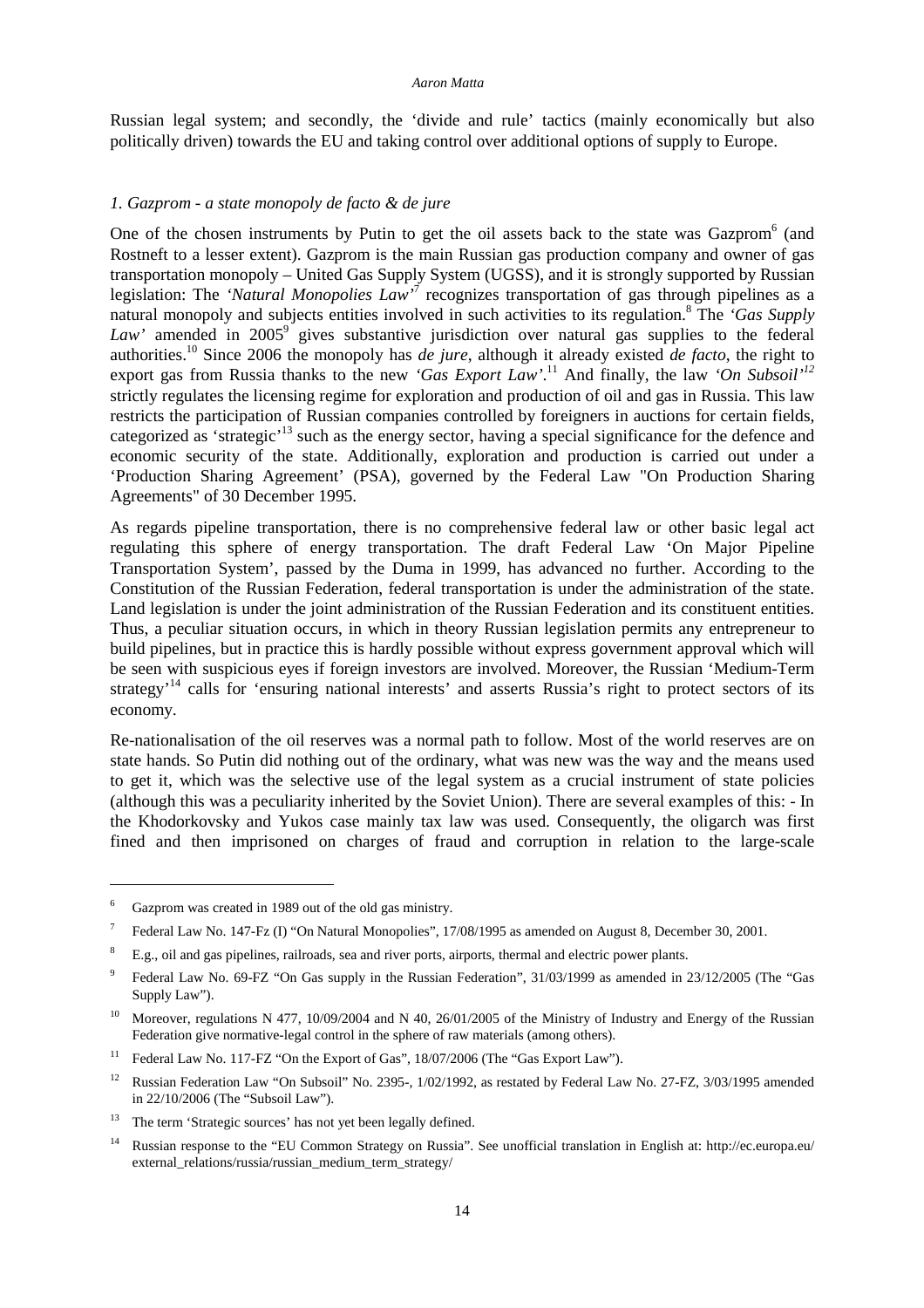privatizations organized under then President Yeltsin, while Yukos was declared bankrupted and forced to auction its assets which were then bought mainly by Gazprom and Rosneft (both entities mainly owned by the state); - Environmental law was used against the Sakhalin II to force Shell sell some of its shares to give control to Gazprom; - In the Kovykta field TNK-BP failed to meet the licence conditions on the production of gas due to Gazprom's monopoly over the pipelines; - On October 2006 the Stockman field was supposed to be auctioned but in the last minute the auction was cancelled under dubious circumstances and Gazprom took over it.<sup>15</sup> The Kremlins tactic was to get control over the reserves though government controlled companies; to determine the depletion policy, the pipeline routes and the downstream contracts, and then to use the international privet sector to provide the technology to explore, develop and produce the fields.<sup>16</sup>

Overall, Gazprom's position is a very rational one from the Russian perspective: monopoly control of pipelines and therefore resources in Russia.<sup>17</sup> The main concern for the EU here, and not necessarily for Russia, is whether Gazprom will be able to invest efficiently and in time to meet the increasing EU as well as Russian energy demand.

#### *2. The 'Divide and Rule' tactics in Russian energy policy*

 $\overline{a}$ 

After reasserting state control over the Russian hydrocarbon sector, the next logical step was downstream access to markets and to respond to the challenge of potential competitors. The main features of this strategy have been to dominate the main gas routes to Europe and make deals with the alternative sources of supply. Not only because this was economically logical but it also went along very well with Putin political aims to create an independent geopolitical superpower – by enforcing a mixture of economic power and political muscle.

The Ukrainian and Belarusian crises in January 2006 and 2007 respectively (and also later with Moldova) are the main examples of the first feature in action. These countries were profiting if not attempting to manipulate Russia for being transit countries of Russian gas to the EU. This external strategy was taken further by a direct pipeline to Germany through the Baltic Sea (the Baltic Pipeline)<sup>18</sup> – bypassing the Baltic States, Poland and Ukraine. While the problem was economic in nature it included some political aspects as well. Especially when Russia stopped oil supplies to Latvia on 2003 and Lithuania in 2006 through the Druzhba pipeline which obviously originated in something more than simple technical problems.<sup>19</sup> This represents the blatant use of strong-arm tactics in economic disputes.<sup>20</sup> Additionally, the South Stream project earlier this year to take gas across the Black Sea to Italy and the project to create in Austria a gas hub for Europe were put forward, which to some extend competes with or even undermines the EU's attempts to create and alternative supply route from the Caspian region with the Nabucco project. Additionally, Russia made a deal with Hungary for the Blue Stream pipeline, offering Hungary special access to Russian gas in return for

<sup>&</sup>lt;sup>15</sup> However, in September 2007 Gazprom understood it could lacked the necessary funds, know-how and off-shore experience to deliver in time and brought back foreign energy giants into the deal, including France´s Total, US ConocoPhillips and Norway´s Statoil-Hydro with 25%, 14% and 10% stake respectively. Gazprom remained with 51% stake.

<sup>&</sup>lt;sup>16</sup> D. Helm, "The Russian dimension and Europe's external energy policy" (2007), p.26. See at: http://www.blueemu.net/publications/Russian\_dimension.pdf.

<sup>17</sup> T. Romanova, "Energy Partnership – A dialogue in Different Languages ", 18 *Russia in Global Affairs* (2007) p. 15 - 22.

<sup>&</sup>lt;sup>18</sup> In addition Gazprom reached an agreement with the German BASF group on establishing Gasprom's own gas transportation system in Germany.

<sup>&</sup>lt;sup>19</sup> Russia stopped shipping oil to the Mazeikiu refinery in July 2006, after Lithuania sold it to a Polish company, not the Russian Lukoil who was also bidding. The Russian side has blamed technical difficulties on the Druzhba pipeline but has not responded to Lithuanian offers to help resolve these.

<sup>20</sup> D. Trentin, "Energy Geopolitics in EU-Russia Relations", in Barysh (ed.), *supra* n. 4, p.23.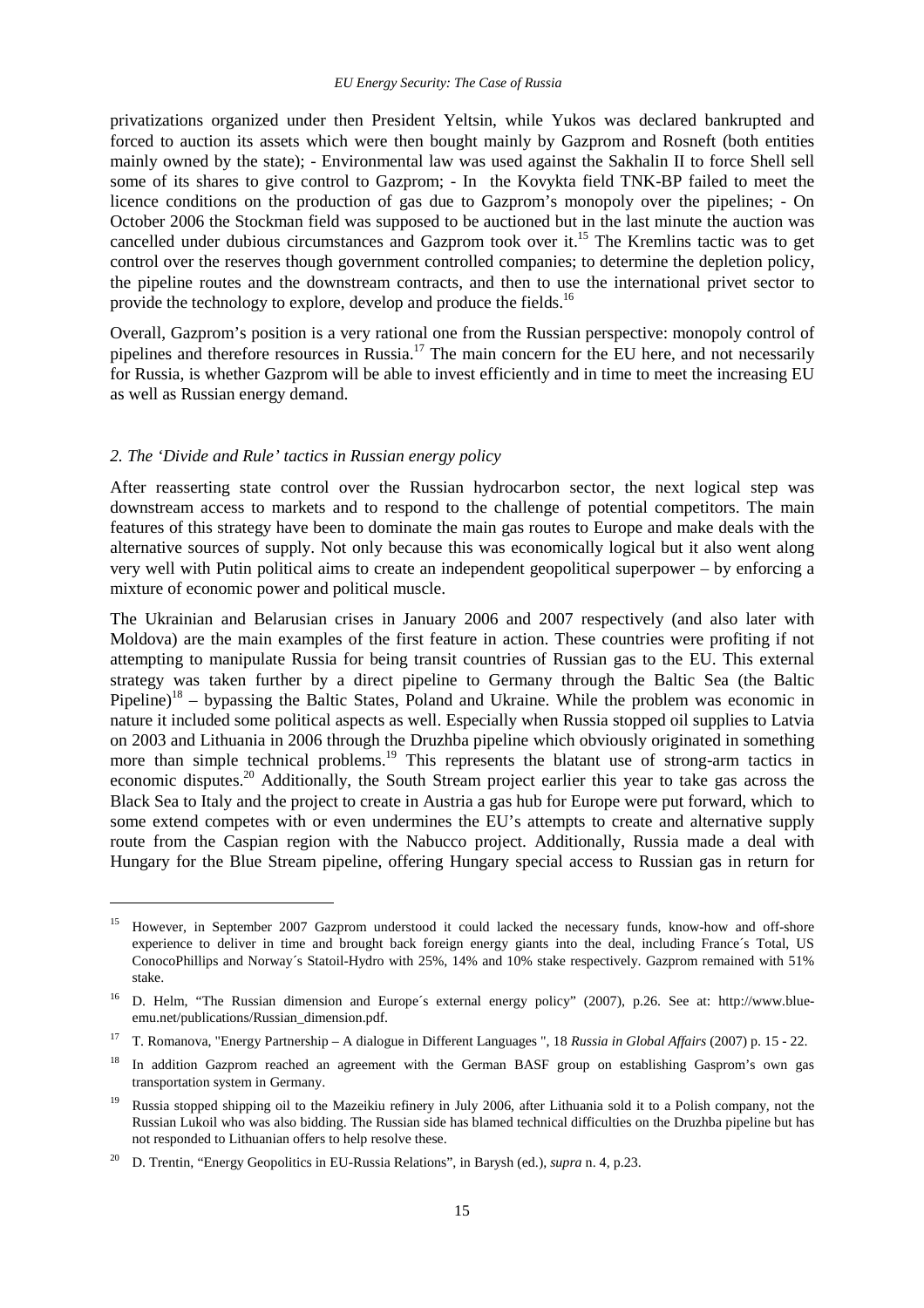freedom to invest in local energy networks. These moves aimed at reducing ´problematic´ transit countries by moving the pipelines from land to sea, therefore increasing Russian economic gains and political leverage over these countries.

The second feature has been achieved by arranging deals in 2007 with the Caspian countries, such as Kazakhstan and Turkmenistan, to send additional quantities of gas to Europe through the already existing Central-Asian pipeline (of course, passing through Russia), instead of waiting until the Nabucco pipeline is ready. Moreover, Russia, Turkmenistan and Kazakhstan have agreed to build a new gas pipeline around the Caspian Sea.<sup>21</sup> These deals are a big plus for Russia due to the difficulties for Russia to meet the EU member states gas demand. However, Russia can be accused of doing exactly the same thing to the EU that Ukraine or Belarus were doing to Russia by profiting economically for being a transit country.

Additionally, in its relations with the EU, Russia sees the Union as too ambiguous and bureaucratic. Moscow still prefers to do business with the European leaders one-on-one, cutting advantageous bargains with the individual EU countries. The North Stream pipeline project with Germany and the South Stream project with Italy serve as an illustration of such diversity of interests inside the EU itself creating great difficulties to create a common energy market. One of the main issues here derives from the use of Long-Term Agreements which contain a "take or pay" provision by which the customer agrees to pay for a certain minimum amount of gas even when a lesser amount was used. These agreements have a duration between 25 to 30 years. This is so to guarantee the producer and exporter returns on its multibillion dollar investments in major gas export projects, while assuring steady and reliable gas flow for the importer in the long term. Obviously for Russia it makes more sense to cut deals with the European gas giants separately. This is not a problem from the point of view of economic logics. The difficulty is related to the creation of an EU common energy market and a common energy policy. The shared competences of the Commission and the member states have proven to be contradictory when EU external policy has tried to respond unilaterally to Russia. By not recognising the need to adopt a common approach, Europe is being divided – the risk is that, in energy terms, it might be ruled too. Therefore, bilateral arrangements by EU member states are not always the best option since they sometimes neglect other member states. In other words, the Community interest should be taken into account when making bilateral arrangements. At the same time, other member states sometimes abuse of EU solidarity in order to further endorse their frustrations with the Kremlin, which is not helping to the development of the Community relations with Russia. Energy is indeed – besides being the origin of the European Union – one of the missing links without which a significant part of the greater EU integration project may fail; and Russia may use this as leverage. One could only hope Russian tactics to provoke a more cohesive response that would generate a renewed Community sense of integration.

## **IV. Developments in EU-Russia energy cooperation**

As has been explained, Russia's resources and proximity to Europe make EU-Russian energy cooperation necessary. In spite of representing the 'backbone' of EU-Russia relations, energy also is the main source of dispute in the EU-Russia relationship. It is so simply because, on the one hand, the EU is dependent on Russian gas and, on the other, Russian economy and political muscle depend heavily on the monopoly of energy resources. This situation generates problems for both actors.

For these reasons the EU and Russia have engaged since the 90's in relations using a vast range of legal and political instruments all under one legally binding bilateral umbrella – the Partnership and Cooperation Agreement (PCA – signed in 1994 and in force since 1997). The PCA promoted the entering of Russia into the World Trade Organisation (WTO) and the ratification of the ECT. The

<sup>21</sup> See BBC News: http://news.bbc.co.uk/2/hi/asia-pacific/6649169.stm.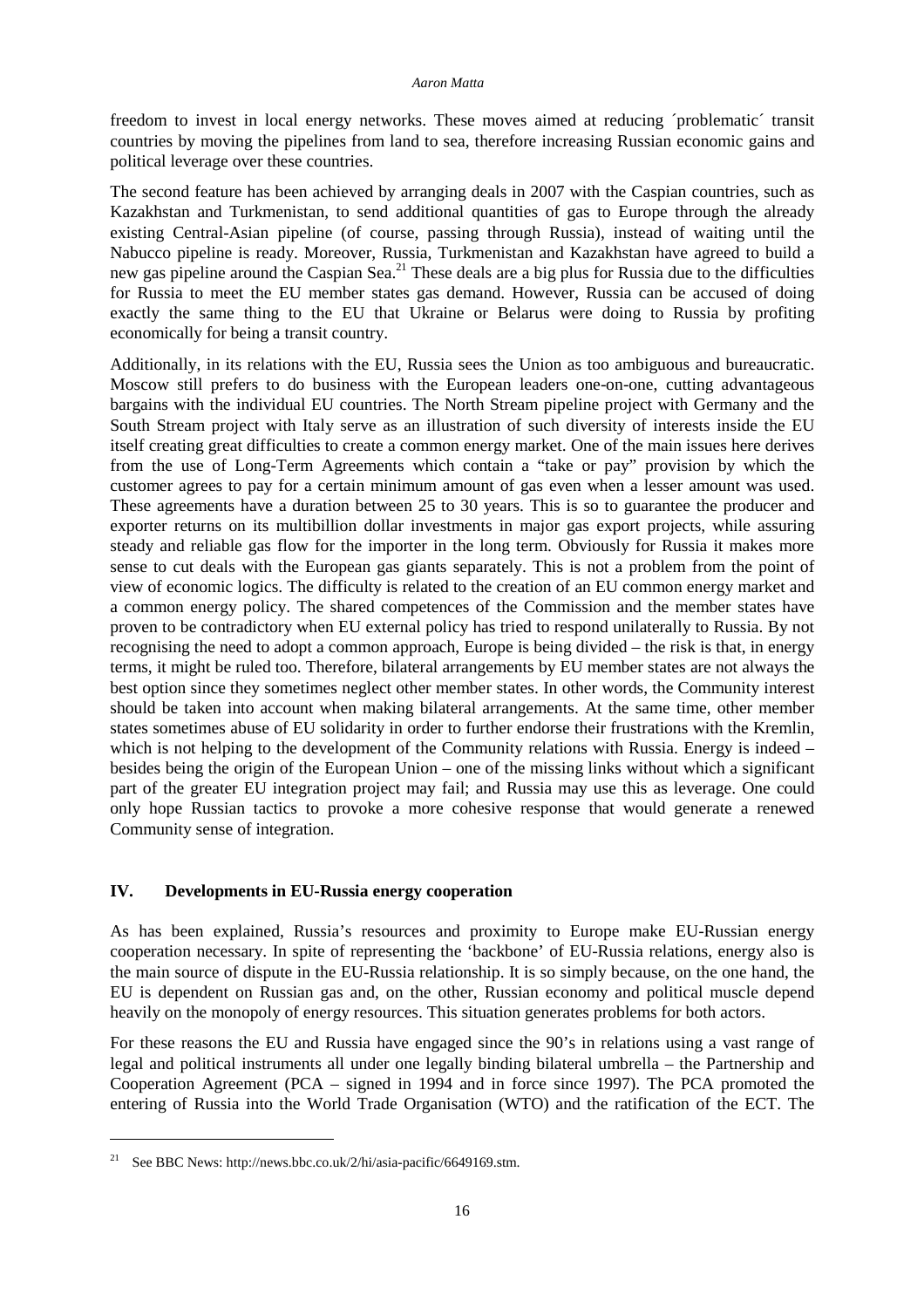PCA also enumerates fields of cooperation such as the improvement of the quality and security of energy supply as well as formulation of energy policies. It also introduced institutional, legal, fiscal and other conditions necessary to increase energy trade and investment, through the modernization of energy infrastructures, including gas supply and electricity networks, minimizing environmental damage from these activities, and so forth.<sup>22</sup> The PCA also demands legal approximation in different areas, such as competition law.<sup>23</sup>

Furthermore, the EU-Russia Summit held in October 2000 in Paris launched the 'Energy Dialogue' which subsequently fell within the Common Economic Space (one of the four Common Spaces negotiated with Russia in 2003; economic, justice and home affairs, external security and cultural issues). This dialogue now includes three thematic groups: strategies and scenarios, market developments and energy efficiency. And although it has been criticized for not having any significant success, if analysed closer one should understand that it is a pragmatic bottom-up approach without big political declarations and aims at identifying key issues of common interests that can be built upon.<sup>24</sup> The energy dialogue has been essential for energy relations between the EU and Russia for example, in the development of the *early warning mechanism*<sup>25</sup> after the Ukrainian crisis, the Russian ratification of the Kyoto Protocol on Climate Change without which Kyoto would not have come into force, $26$  and solving competition problems in particular the prohibition of competition-restrictive territorial destination clauses in long-term agreements, $^{27}$  among others.

### *A. Internal and external responses to the Russian challenge*

Energy security as defined by Morelli is

"the ability to maintain the continuation of supply during periods of excess demand or disruption and the ability to ensure that future energy demand can be met by a combination of indigenous energy sources and the reliable supply and transit of imported energy."<sup>28</sup>

This definition indicates three main basic challenges for EU energy security. First, how to develop a strong partnership with energy producing and transit regions; secondly, how to utilize existing local energy resources; and thirdly, how to establish an internal system to provide dependable and secure energy supplies to all of Europe. The EU has tried to deal with these problems in three main ways: first internally, by pushing on with liberalisation, competition and interconnections (so called TEN-E) of the energy sector within the common market aiming at a common EU energy policy; secondly, by aiming at creating an ´External EU Policy on Energy and trying to convince Russia to ratify the ECT; and thirdly, by diversifying energy supplies due to the demand trends to depend less on Russia and promoting energy efficiency. In the following I will evaluate the EU's internal and external reactions to the security of supply problem.

<sup>&</sup>lt;sup>22</sup> See Art. 65 (2) of the PCA.

<sup>&</sup>lt;sup>23</sup> See Art. 55 of the PCA.

<sup>24</sup> See Cleutinx and Piper, *supra* n. 4, p. 31.

<sup>25</sup> At the Mafra Summit in October 2006 the Commission and Russia agreed to create an *'early warning mechanism'* to identify supply and demand problems and permit Russia and the EU to be prepare to minimise the impact of any disruptions in the short, medium and long term.

<sup>&</sup>lt;sup>26</sup> Russia ratified the Kyoto Protocol on November 182004 (entering into force the 16 February 2005).

<sup>&</sup>lt;sup>27</sup> These clauses were part of the long-term contracts that prohibited the European companies from selling Russian gas supplies that exceeded their demand on to other EU countries.

<sup>28</sup> V. L. Morelli, *The European Union's energy Challenges*, CRS Report for Congress, September 11, 2006.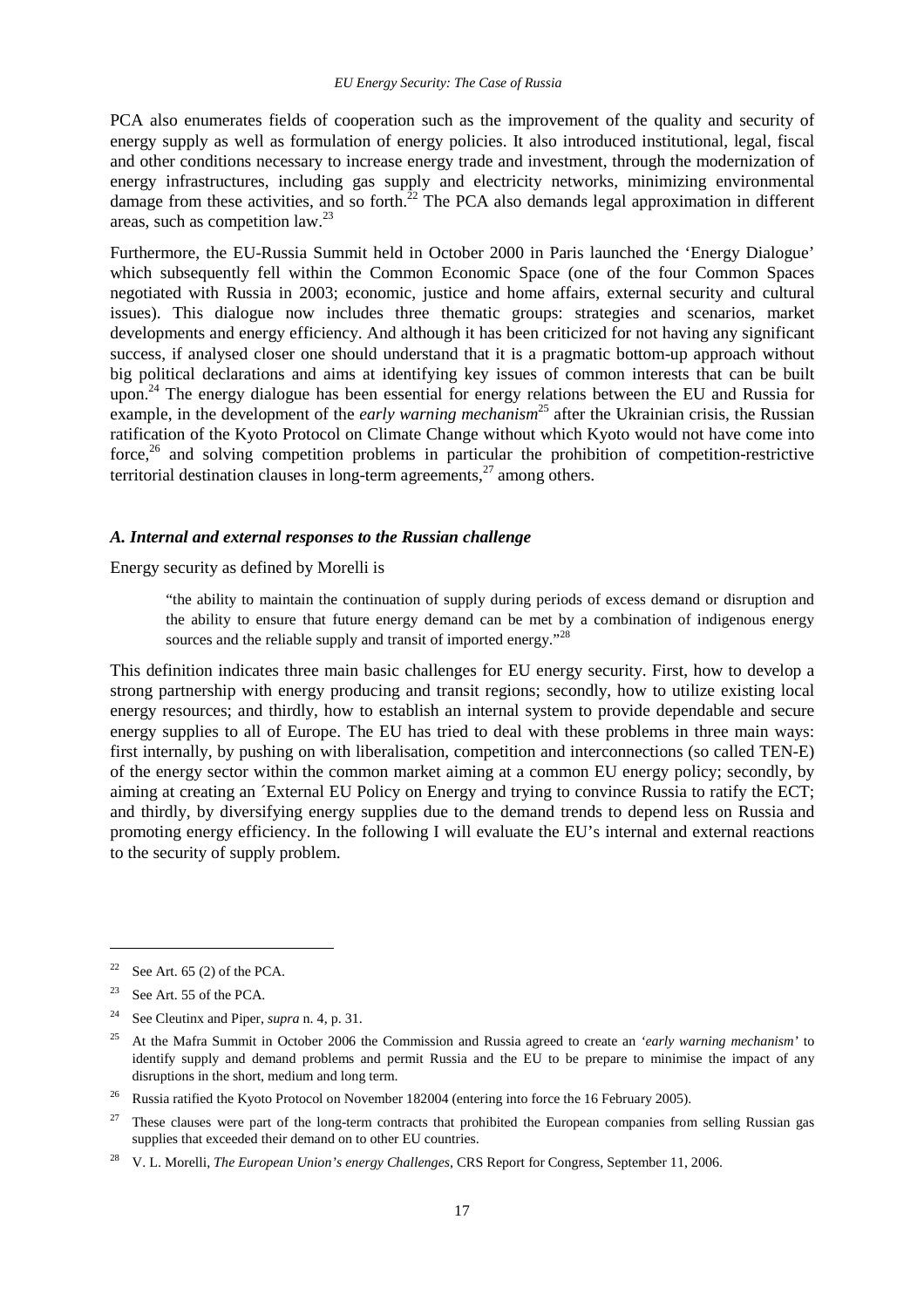#### *1. High expectations for an internal market on energy*

Since energy products are not dealt with within the Common Market, $^{29}$  it has been difficult to create a common response to this challenge. There have been several attempts to solve this problem; the first one was the proposal of two joint directives of the European Parliament and the Council of Ministers, one on electricity and the other one on gas during the 1990's. These only came into force in  $1996^{30}$ and 1998,<sup>31</sup> respectively, (replaced by new directives on electricity<sup>32</sup> and gas<sup>33</sup> in 2003), and provided common rules for regulating internal EU market for natural gas and electricity, specifying terms and conditions for liberalisation of these markets. These directives achieved liberalisation, but not competition. The Commission tried liberalisation without first implementing any structural reform of the energy market, thus leaving a gap between the gas infrastructures and competition on energy trade.<sup>34</sup> The result of this was a concentration of the energy market in a few European energy giants similar to Gazprom, such as E.ON, ENEL or ENI. In essence these giants were increasing competition in the national markets but at the same time were eliminating competition at the European level. Moreover, any other attempts to create an internal energy market have been critically opposed mainly by France (for its nuclear energy policy), Germany (for the North Stream Pipeline), and Italy (for the South Stream Pipeline).

In this sense too much 'energy' was wasted on an internal agenda in bilateral relations within the EU without taking into account the external factor of energy security. Later attempts to deal with this problem that included the external factor was the "European Strategy for Sustainable, Competitive and Secure Energy" or 'Green Paper' in 2006 to respond to these challenges. The green paper called for a 'Common European response.' However, the fact that the 2006 Green Paper was 'green' and not 'white,' and short too, reflected the lack of political traction energy policy still held and was not much of an advance on the earlier 2000 Green Paper: both diagnosed the problem of security of supply, but neither delivered a step change in policy.<sup>35</sup> The Council Conclusions of May 2007 where quite ambitious in respect to tackling energy and climate change concerns by calling for EU solidarity between Members States and for diversification, transparency and effective crisis response mechanisms. However, these ambitious objectives are yet to be delivered. The Council Conclusion of May 2008 further stressed the need to develop the external dimension of the 2007-2009 Energy Policy for Europe. The recent Second Strategic Energy Review of November 2008 stressed the need to replace the TEN-E instrument by a new one – the Energy Security and Infrastructure Instrument to complete the Internal Energy Market. The strategy also stressed the need to consolidate the main energy principles to be based into law with the New Agreement with Russia replacing the PCA. Therefore, only until now has the EU taken a sober high-level position to launch a common approach to create an EU Common External Policy.

<sup>&</sup>lt;sup>29</sup> There is no specific chapter on energy in the founding treaties of the EU, besides Euraom which is no longer in force. However, if ratified the Lisbon Treaty does include energy issues.

<sup>30</sup> Directive 96/92/EC of the European Parliament and of the Council of 19 December 1996 concerning common rules for the internal market in electricity, *OJ* 1997 L 027/20.

<sup>31</sup> Directive 98/30/EC of the European Parliament and of the Council of 22 June 1998 concerning common rules for the internal market in natural gas, *OJ* 1998 L 204/1.

<sup>&</sup>lt;sup>32</sup> Directive 2003/54/EC of the European Parliament and of the Council of 26 June 2003 concerning common rules for the internal market in electricity and repealing Directive 96/92/EC, *OJ* 2003 L 176/37 and Directive 2005/89/EC of the European Parliament and of the Council of 18 January 2006 concerning measures to safeguard security of electricity supply and infrastructure investment Text with EEA relevance, *OJ* 2006 L 033/22.

<sup>&</sup>lt;sup>33</sup> Directive 2003/55/EC of the European Parliament and of the Council of 26 June 2003 concerning common rules for the internal market in natural gas and repealing Directive 98/30/EC, *OJ* 2003 L 176/57.

<sup>34</sup> See Helm, *supra* n. 16, p.42.

<sup>35</sup> *Ibid*.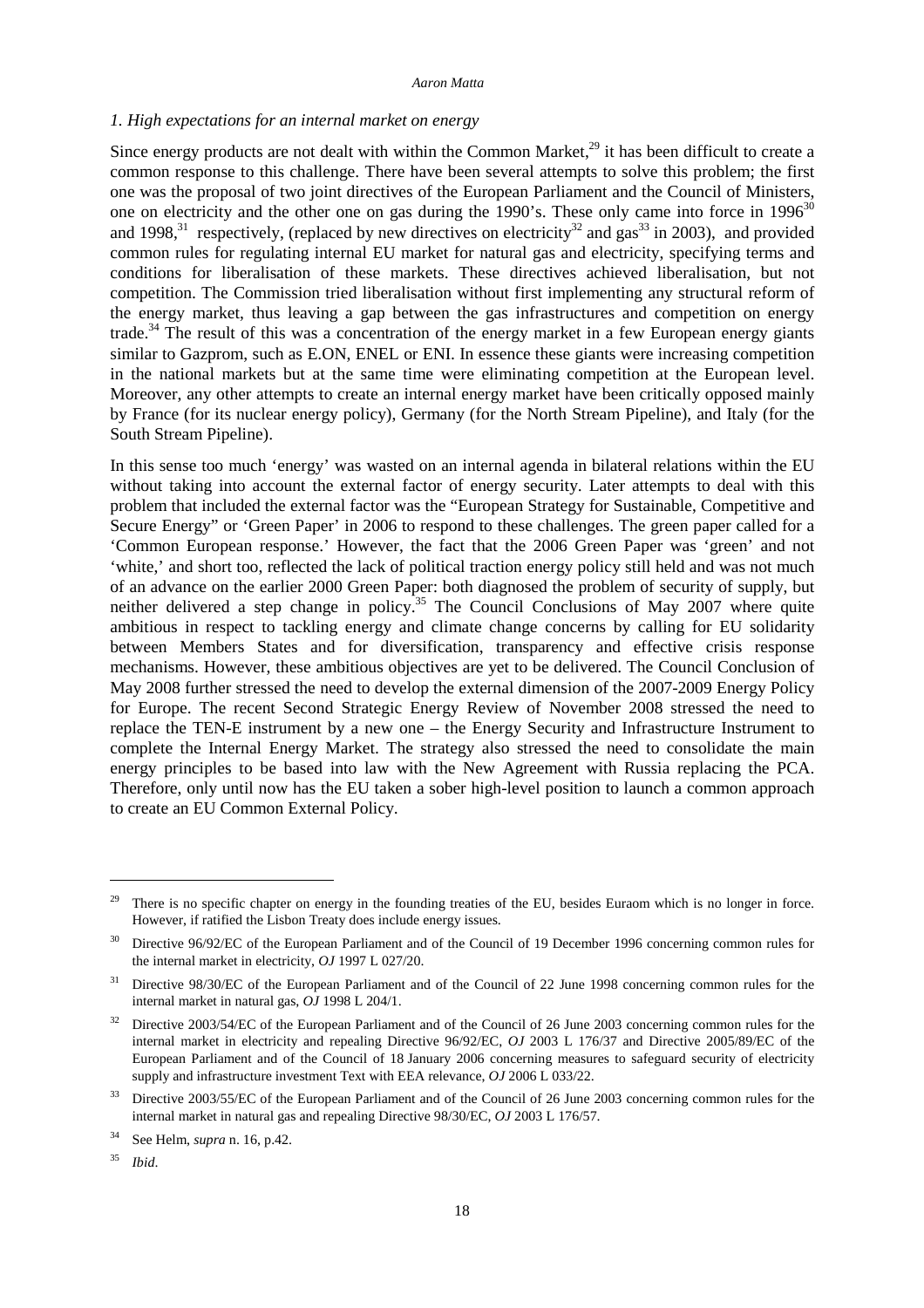#### *2. The Energy Charter Treaty's failure as a EU external policy*

Trade in energy products is not dealt within the WTO framework. The ECT was meant to deal specifically with energy trade based on a free-trade regime. In addition, it also was created to bring former communist countries into the Western fold, encouraging investment from the West to reinvigorate and modernise energy investment in the East, and thereby secure supplies of energy from the East to Europe. After a free trade-regime, the second major pillar of the ECT is investment. The third pillar is the transit regime with the Transit Protocol, which is a mixed legal-persuasive pressure on governments to facilitate transit. The ECT also has other soft-law obligations such as non discriminatory access, fair competition, environment, energy and efficiency.

Russia, followed by Norway (for similar reasons), fall into the category of energy producing countries that have signed but have not ratified the ECT.<sup>36</sup> Russia's reasons for not ratifying the ECT differ. Some Russians scholars accuse the ECT of being under the EU's influence. Since the Energy Charter and the Energy Charter Treaty were drawn up with the direct participation of the European Commission, it is claimed that the ECT is controlled by it.<sup>37</sup> However, although the EU originally supported the ECT as part of its strategy towards the ex-communist countries and its energy security needs, the increasing memberships from non-EU countries this de facto ownership is in doubt.

The real reasons for Russia not to ratify the ECT are several. The two main reasons are related to transit regimes. The first one is concerned with the link between transit and internal transportation tariffs (article 7.3) that would force Gazprom to allow transit shippers to use its pipelines at the same discount tariffs that apply to the (Gazprom affiliated) companies that transport Russian gas domestically.<sup>38</sup> The second one is concern with the *'regional economic integration organisations'* or REIO clause (article 20 of the draft Transit Protocol)<sup>39</sup> by which only energy flows that cross the entire REIO area should be considered ´transit´, and not those that cross only the territory of individual member states.<sup>40</sup> This means that once Russian gas makes it to the EU territory, its flow throughout the different member states territory would not constitute transit and be covered by the EU *acquis*. Russia rightfully argues that this would affect its long-term contracts and therefore increase commercial risk, but neglects the fact that the EU territory is something more than member states. Perhaps if the EU was capable of creating a common internal market in energy would Russia change its view. Evidently, at this point these two provisions represent a solution for the EU, not for Russia. However, Russia provisionally applies the ECT to the extent that it is consistent with Russia's legislation following Article 45(1) of the ECT which states that: "Each signatory agrees to apply this Treaty provisionally pending its entry into force … *to the extent that such provisional application is not inconsistent with its constitution, laws or regulations.*" And obviously Russia's is doing this due to its utility. An additional problem for Russia is that its economy has not fully developed further from the energy sector making the state power too reliant on its energy monopoly, which is being used also as its main revenue and powerful political muscle to regain influence internationally and regionally, particularly in the post-Soviet space which leads to continuous political tensions.

There create several problems following from this situation. First, as stated in several occasions by former Russian president Putin and new President Medvedev, Russia will not ratify the ECT in its current form mainly for the reasons stated above. Second, it could be difficult to substitute the ECT with a bilateral arrangement between the EU and Russia. Some practitioners argue that there are legal and political problems in order to reproduce, let alone re-negotiate, the provisions on investment

<sup>&</sup>lt;sup>36</sup> The US, Canada and Australia did not sign the treaty.

<sup>37</sup> T. Romanova, "Energy Partnership – A dialogue in Different Languages " (2007) 18 Russia in Global Affairs, 15 - 22.

<sup>38</sup> A. Konoplyanik, "Regulating Energy Relations: Acquis or Energy Charter?" in Barysh (ed.), *supra* n. 4, p. 108.

<sup>&</sup>lt;sup>39</sup> According to the ECT a REIO constitutes an organization constituted by states to which they have transferred competences over certain matters a number of which are governed by this treaty.

<sup>40</sup> See Konoplyanik, *supra* n. 38, p. 112.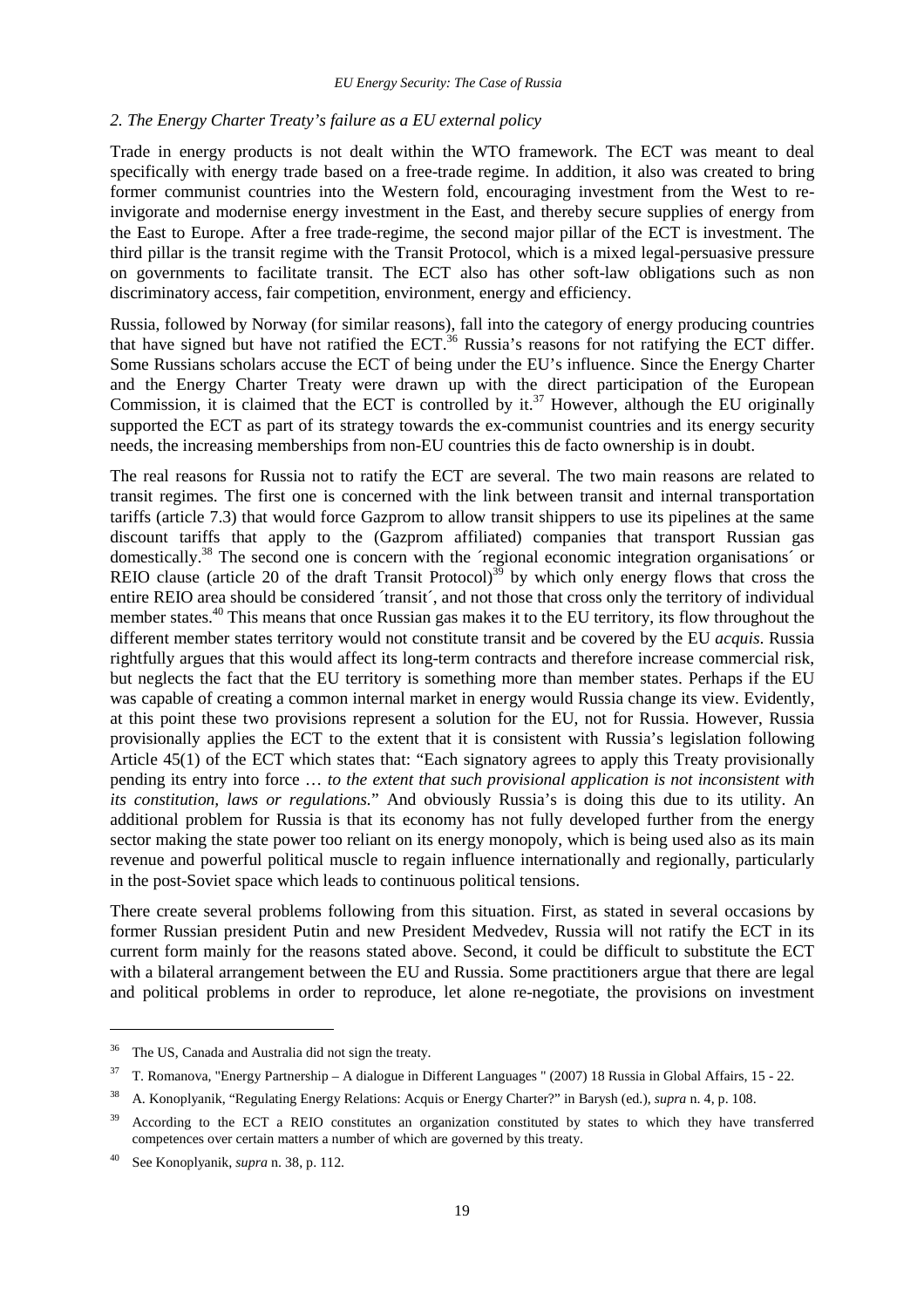#### *Aaron Matta*

protection and investor-state arbitration as well as logical and conceptual problems in including detailed provisions on transit. I would say it is rather a question of political will, although one should acknowledge that putting its 51 member states on the negotiating table once more is a complicated thing to do. Therefore, so far the EU strategy to convince Russia to ratify the ECT has shown to be ineffective. Nevertheless, the Commission is seeking – mainly through the already mentioned energy dialogue with Russia – for alternative ways to regulate the energy sector and its security of supply. It remains only two options: to add some suitable principles and provisions on this respect in the New Agreement with Russia (which is being negotiated at present) only if it's legally binding; if this is not possible, to sign a separate sectoral agreement (like textiles and steel agreements) to the New Agreement. The best option which both sides agree upon is the inclusion of an energy heading in the Economic chapter of the New Agreement that would include provisions with common principles on security of energy of supply and demand, transport, transit, diversification, third party access, efficiency and technology.

# **V. Conclusions**

Energy is without any doubt the backbone for the EU's as well as Russia's future economic stability and a key aspect in their relations. The fact that Russia´s existing pipelines are directed towards the West (including the ongoing North and South Stream projects) confirm the fact that the EU will continue to play an important role in Russia's long-term energy strategy and vice versa. Thus, Russia is likely to continue to be Europe's primary supplier of gas for the indefinite future. To construct an overall common energy policy with a common external strategy directed especially at Russia will be critical for the EU.

Russia has pursued a rational strategy to maximise its economic and political leverage over the European market.<sup>41</sup> This not only was an economic strategy but a specific policy clearly linked to the superpower ambitions of Russia. In fact, Putin strategies aiming at restoring order in the Russia house after the mess originated from the collapse of the Soviet Union with the help of Gazprom and ´legal nihilism´ have shown to be extremely effective. However, there is a growing debate questioning Putins´s quasi-authoritarian approach, in particular whether he has gone too far with it. Medvedev´s promises to fight corruption and continue reform after being elected had alleviate this idea to some extent, but certain moves such as the disproportionate reaction in the recent conflict with Georgia last August and his move to prolong the presidency term in November have brought back some of these concerns.

Regardless of this, the present ´energy´ situation leaves the EU with two main dilemmas. On the one hand, to avoid influence in the EU energy sector by a monopoly controlled by the Russian Government on a country-to-country basis. And on the other hand, to achieve a common EU external energy policy coordinating the changing attitudes of 27 separate member states. In the end, the Union's energy vulnerability does not stem from the fact that Russia is such an important gas supplier, but from its own inability to achieve an integrated and flexible gas market. The first step to overcome this problem is to start thinking from the EU perspective and to centralise energy negotiations with third countries. So far the EU has mainly and for far too long tried Russia's ratification of the ECT which has turned into failure. This insistence may have been caused by the fact that the Commission has being tied up with no other possibilities due to reluctance of some member states to give up energy sovereignty to the EU.

The main task for the Commission is to convince EU member States, in particular Germany, Italy and France (since they have so far only aimed at protecting and increasing their national strategic advantages rather than the EU objectives as a whole), to give some of its national control on energy to

<sup>41</sup> See Helm, *supra* n. 16, p. 51.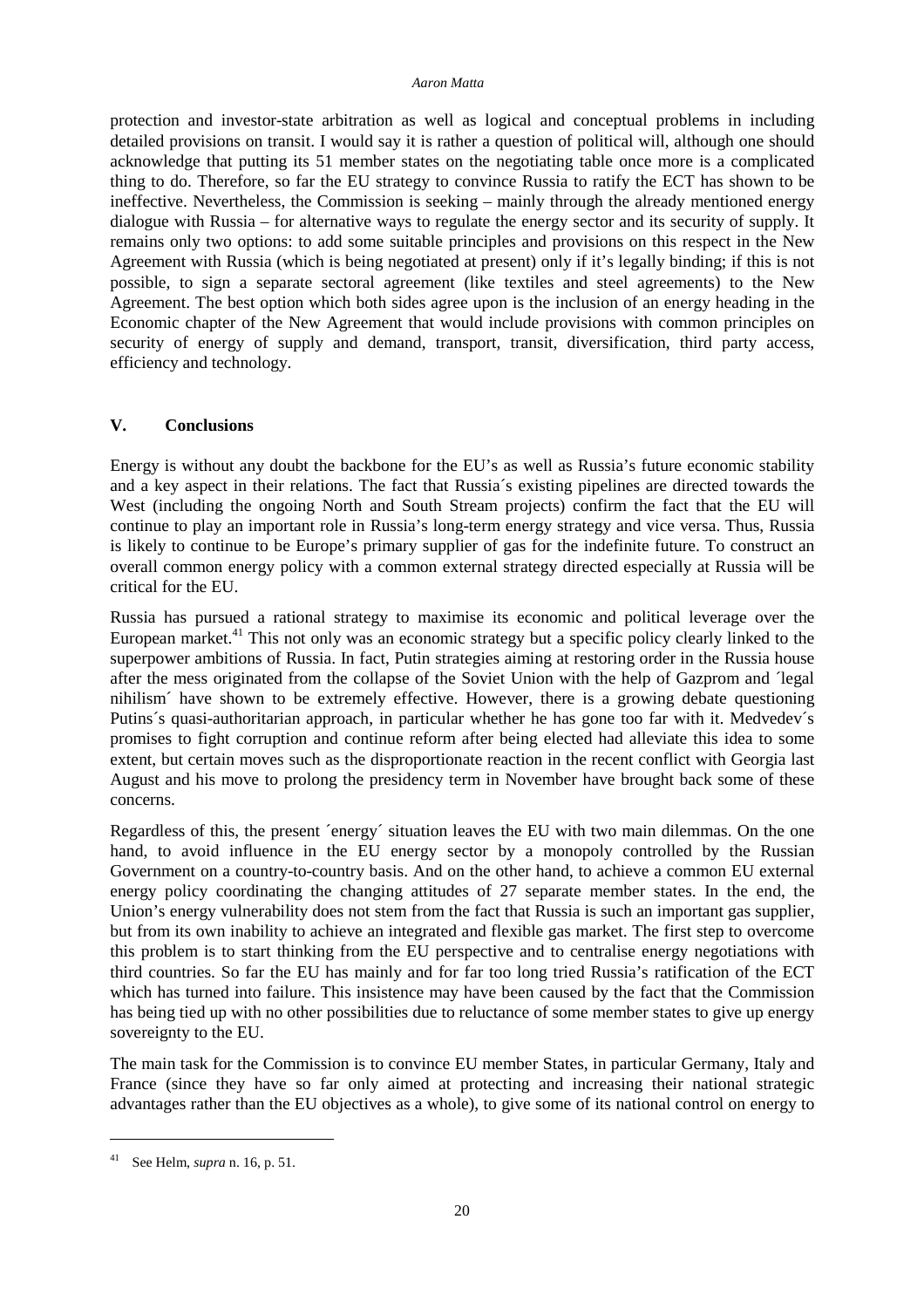the EU in order to increase cooperation at the EU level. Although this has proven to be a very difficult task this is the only solution if a common energy market is to evolve. A first step should be to unify the independent energy regulators into a single EU energy body. The new Energy Security and Infrastructure Instrument proposed by the recent Second Strategic Energy Review of November 2008 my give some new hopes for the completion of the Internal Energy Market. And hopefully the Council Conclusion of May 2008 will bring new political will from the member states to develop the external dimension of the 2007-2009 Energy Policy for Europe based on solidarity. Additionally, an issue that should be tackled in economic and regulatory terms would be the transformation of strategic gas storage into a profitable enterprise by providing some sort of mechanism to develop this area which economically has no real incentives in its present form.

Moreover, in order to avoid further monopolization and partitioning of the EU energy market, the European Commission could be granted the right to pre-approve big energy deals on long-term contracts and pipelines concluded between the EU and foreign energy companies.<sup>42</sup> It should investigate dubious deals between Russian and EU companies. The EU should create an internal code of conduct on energy deals and guidelines on long-term contracts and forthcoming mergers undermining attempts to diversify energy supplies. The Second Strategic Energy Review tackles some of these issues. Additionally, the use of available dispute settlement mechanisms under International Arbitration such as the UNCITRAL rules (United Nations Commission on International Trade Law) and ICSID rules (autonomous international institution established under the Convention on the Settlement of Investment Disputes between States and Nationals of Other States) should be critical.<sup>43</sup> Russia is also party to over 50 'Bilateral Investment Treaties' which provide for arbitration in different institutions at the claimant's option. The EU also has the legislative tools at its disposal to prosecute companies like Gazprom or Transneft for their monopoly power. In fact, the European Commission's Directorate-General for Competition has already used its antitrust laws to prosecute Microsoft and block a proposed merger between General Electric and Honeywell. It is well within its authority to do the same to Gazprom, which is not a simple business monopoly, but a state-owned strategic one.<sup>44</sup> In the end, the EU should aim at having clear rules of the game based in transparency and reciprocity.

Finally, the New EU-Russia Agreement should also tackle these issues. The existing PCA was signed after the collapse of the Soviet Union, when Russia was a weak state and was desperately in need of aid. This situation has changed drastically and Russia will not accept a submissive approach. The first logical step is to radically change the approach and treat Russia as an equal partner. This should be done by recognizing the Russian rational choices in its energy strategy, even if this is such difficult to digest for the Commission. The best way to prove this is by convincing Russia as well as the member states to deal on an EU level when making energy deals. Ultimately, without a unilateral approach on energy towards Russia any EU objectives to create a common market on energy or even becoming a global political power risks manipulation from the Russian side.

<sup>&</sup>lt;sup>42</sup> M. Leonard and N. Popescu, "A Power Audit of EU-Russia Relations" Policy Paper, European Council on Foreign Relations, ECFR/02 November 2007, p.5

<sup>&</sup>lt;sup>43</sup> The USSR signed the New York Convention 'on the Recognition and Enforcement of Foreign Arbitral Awards' on 24 August 1960 (in force since 22 November 1960).

<sup>44</sup> Z. Baran, "Developing a Cohesive EU Approach to Energy Security", p. 165. At: http://www.isdp.eu/files/publications/ books/0802energysecurity-11-Baran.pdf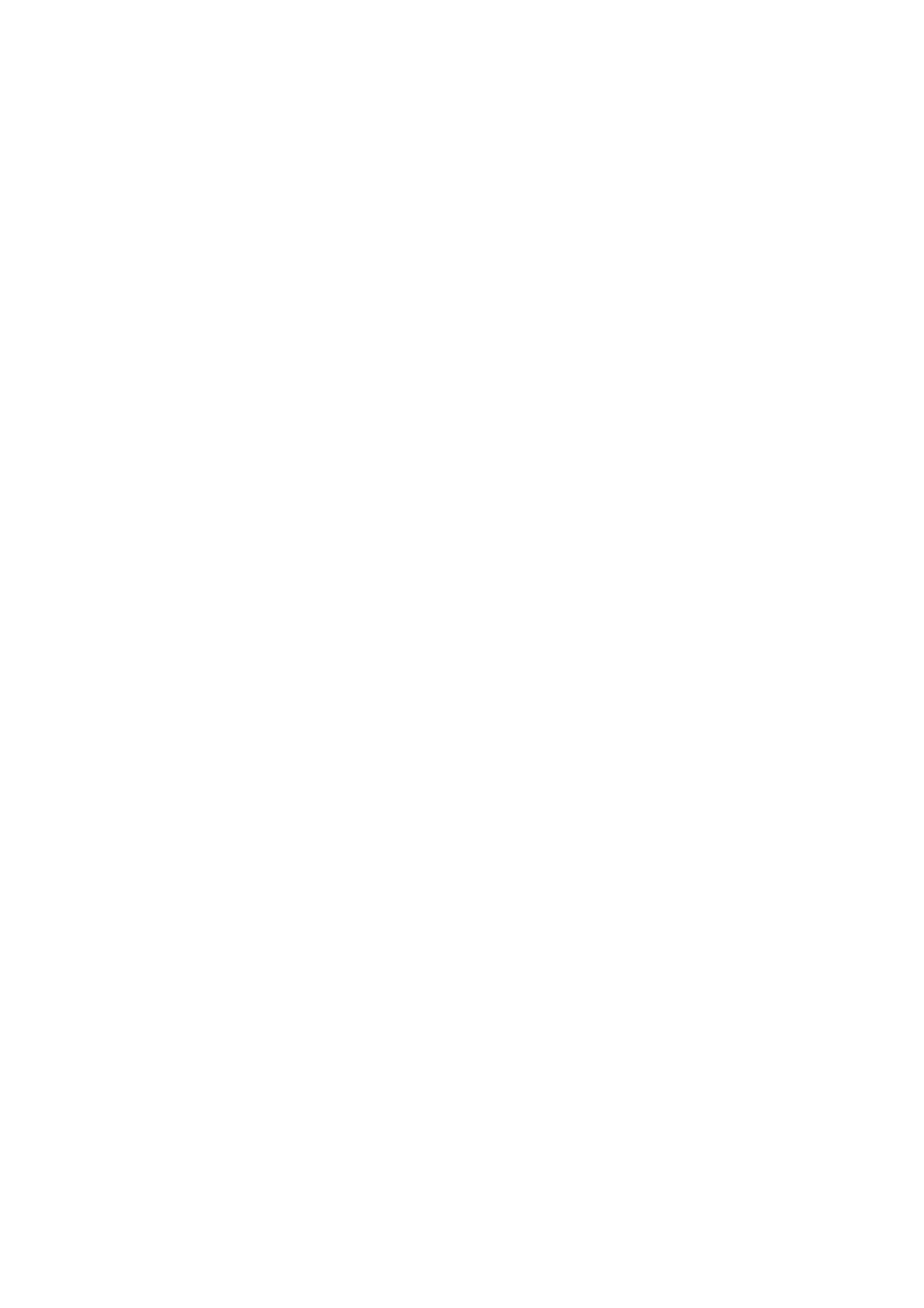# **Integrating the Union's Energy Policy into its European Neighbourhood Policy: Added-Value or Emulating its Deficiencies?**

Bart Van Vooren<sup>∗</sup>

### **I. Introduction**

This paper analyses a number of critiques formulated in relation to the burgeoning comprehensive European Energy Policy in the context of the European Neighbourhood Policy (ENP). More specifically, a core critique of the Union's energy policy states that it is insufficiently focused on supply-side energy security, while paying too much attention to the market-governance and environmental aspects of this policy field. This assessment is based on the hypothesis that the attractiveness of the Union's regulatory approach decreases as the third country's importance in energy export increases and with it so does its political assertiveness.

It is argued that in the context of the Union's neighbouring countries this argument holds with regard to Algeria, Libya and Russia, but that for other ENP partner countries such is true only to a limited extent. The three countries this paper will pay particular attention to are Egypt and Azerbaijan, because of their central importance as transit and/or producing countries.

### **II. The EU's energy & neighbourhood policies: market governance vs. geopolitics?**

The 2006 Commission Green paper on an Energy Strategy for Europe declares that the challenge in ensuring Europe's energy security in the  $21<sup>st</sup>$  century lies in 'balancing sustainable development, competitiveness and security of supply';<sup>1</sup> three principles which have come to underpin all internal and external aspects of the 'comprehensive' European Energy policy.

The first principle, sustainability, essentially relates to tackling climate change and limiting greenhouse gas emissions, in addition to improving energy efficiency and increasing the use of renewable energy sources. This strand of the Union's energy policy not only seeks to alleviate environmental concerns, but also aims to decrease Europe's dependence on energy imports through internal energy savings (demand-side security).<sup>2</sup> The second and third principles, competitiveness and security, are generally addressed under the guise of 'completion of the Internal Energy Market.' Many policy initiatives sail under the colours of market completion, but in a nutshell its rationale is that a truly competitive single European electricity and gas market would, firstly, bring down prices through a level playing field;<sup>3</sup> secondly, it would boost growth and competitiveness of European industries

<sup>∗</sup> Doctoral Researcher, Law Department, European University Institute (Bart.vanvooren@eui.eu). Many thanks go to Ksenia Demidova for her advice in compiling the statistical material on which this paper extensively draws. This paper has also benefited from the comments of my supervisor Prof. M. Cremona. Any omissions are of course my own.

<sup>1</sup> Endorsed by the European Council, Presidency Conclusions 23/24 March 2006, Document 7775/1/06 REV 1; Commission Green Paper, *A European Strategy for Sustainable, Competitive and Secure Energy*, COM (2006) 105 final, Brussels, 8 March 2006, p. 4.

<sup>2</sup> *Ibid*, pp. 10-11.

<sup>3</sup> *Ibid*, pp. 6-7.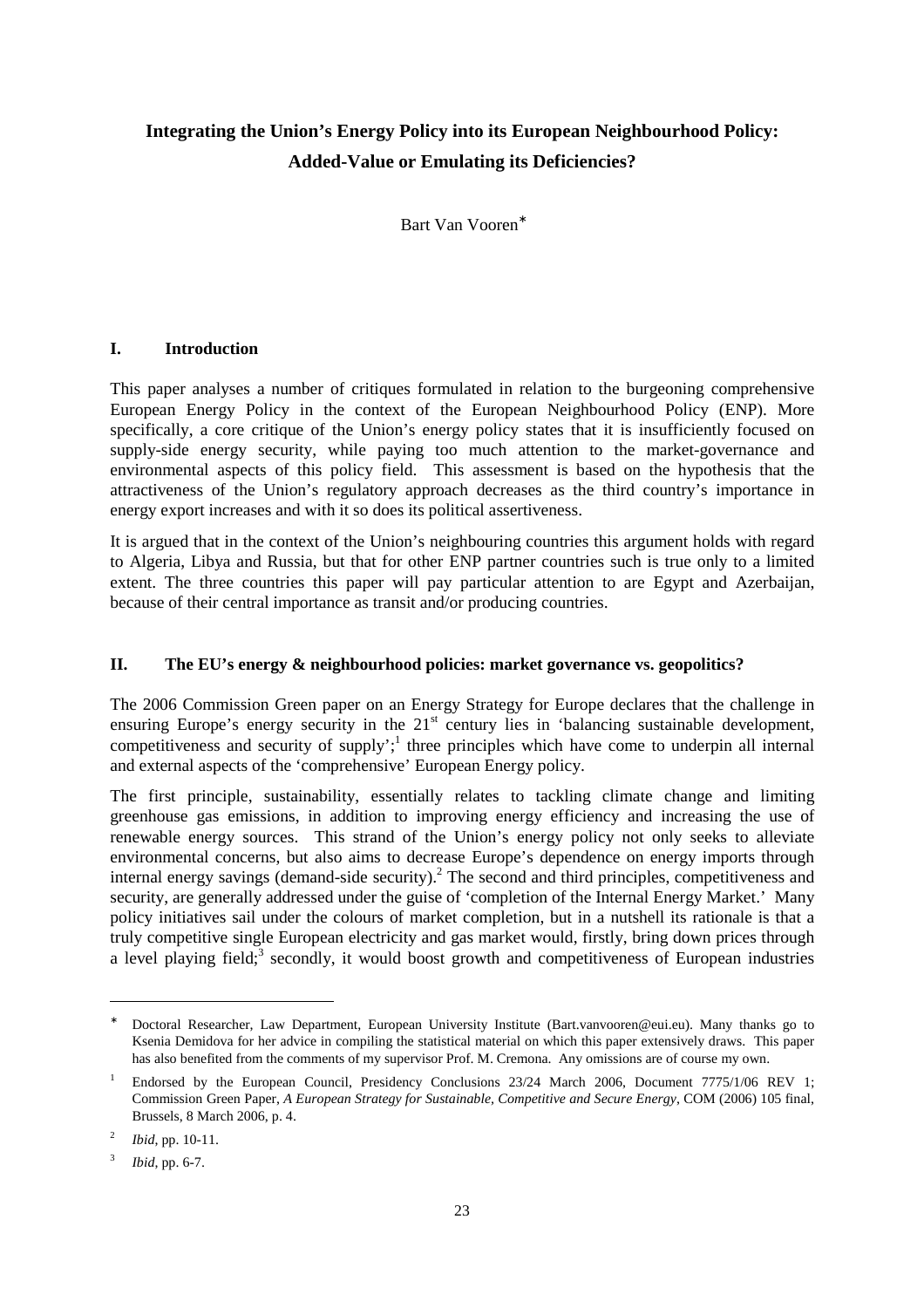through greater transparency and stability; and thirdly, it would improve security of supply through increased solidarity between the Member States against physical risks (natural disasters, terrorism, …) and political risks (supply disruptions).<sup>4</sup>

The Union's energy policy based on these three principles has been the target of a double critique: firstly, it has been said that there is an imbalance in the prioritisation between sustainability, competitiveness, and security of supply; and secondly, it has been brought into question whether the external dimension has in fact received sufficient attention in the pursuit of these objectives.

Both critiques are very much intertwined, and are the point of departure of this paper. With regard to the internal versus external aspects of EU energy policy, the Commission is of the opinion that "the effectiveness and coherence of the EU's external energy policy is dependent upon the progress with internal policies, and in particular, the creation of the internal market for energy."<sup>5</sup> Haghighi has argued that the assumption that 'creating an efficient internal energy market in the expectation that such a market would eventually lead to a secure framework for energy supply' is exactly the problem, noting that such measures as the electricity or gas directives did 'not refer explicitly to … the importance of assuring a steady flow of energy from outside the Community'.<sup>6</sup>

The second critique, then, is that when the EU did address external aspects of energy security, it has been excessively one-sided in focusing on internal market objectives and climate change, thus neglecting the 'foreign policy dimension' of energy security.<sup>7</sup> Illustrations of this market governance approach are plenty, such as the Energy Community Treaty which aims to create a common regulatory space on a pan-European scale, thus implying market harmonization and integration, and the exportation of rules on energy transit, trade, environment, etc.<sup>8</sup> Additionally, there is the ambition of developing an EU-Maghreb electricity market and the EU-Mashrek gas market, and finally the Union's broad support for the Energy Charter Treaty also signals the 'rule-based' approach to EU energy security.

Combining both critiques, it has been argued that the Union's external energy policy is overly concerned with the extra-territorialisation of what can be termed a 'market-governance approach,' and that this overemphasis on one of the three principles in the external dimension of EU energy policy is one of its most serious shortcomings. Thus, it has been questioned whether the Union's regulatory approach is at all attractive to transit and/or producing states? The goal of this paper is to investigate this issue in the context of the European neighbourhood, by looking at the stance of three neighbours which have concluded an ENP Action Plan with the Union; and three countries without such an ENP Action Plan.

Having been discussed broadly in many fora, at this point in time the ENP requires little introduction. In 2003, following a joint letter from Chris Patten and Javier Solana, and in step with the European Security Strategy of that year, the Commission proposed in its Wider Europe Communication "that the EU should aim to develop a zone of prosperity and a friendly neighbourhood – a 'ring of friends' –

l

<sup>4</sup> *Ibid*, p.8. All three principles are also reflected in the "Strategic EU Energy Review" which the Commission proposed so as to ensure that the Member States' respective reliance on gas, coal, biofuel, atomic energy, etc (the energy mix) takes into account all three basic pillars of EU energy policy: sustainability, competitiveness, and security of supply.

<sup>5</sup> *Ibid*, p. 14.

<sup>6</sup> S. Haghighi, *Energy Security: The External Legal Relations of the European Union with Major Oil - and gas-supplying countries*, (Oxford, 2007), p.181.

<sup>7</sup> R. Youngs, Europe's External Energy Policy: Between Geopolitics and the Market, *CEPS Working Documents* (2007), p. 9-11, and Haghighi, *supra* n. 6, p.182.

<sup>8</sup> The Treaty establishing the Energy Community was signed on 25 October 2005 in Athens by the European Community and then nine Contracting Parties from South East Europe. The Treaty entered into force on 1 July 2006.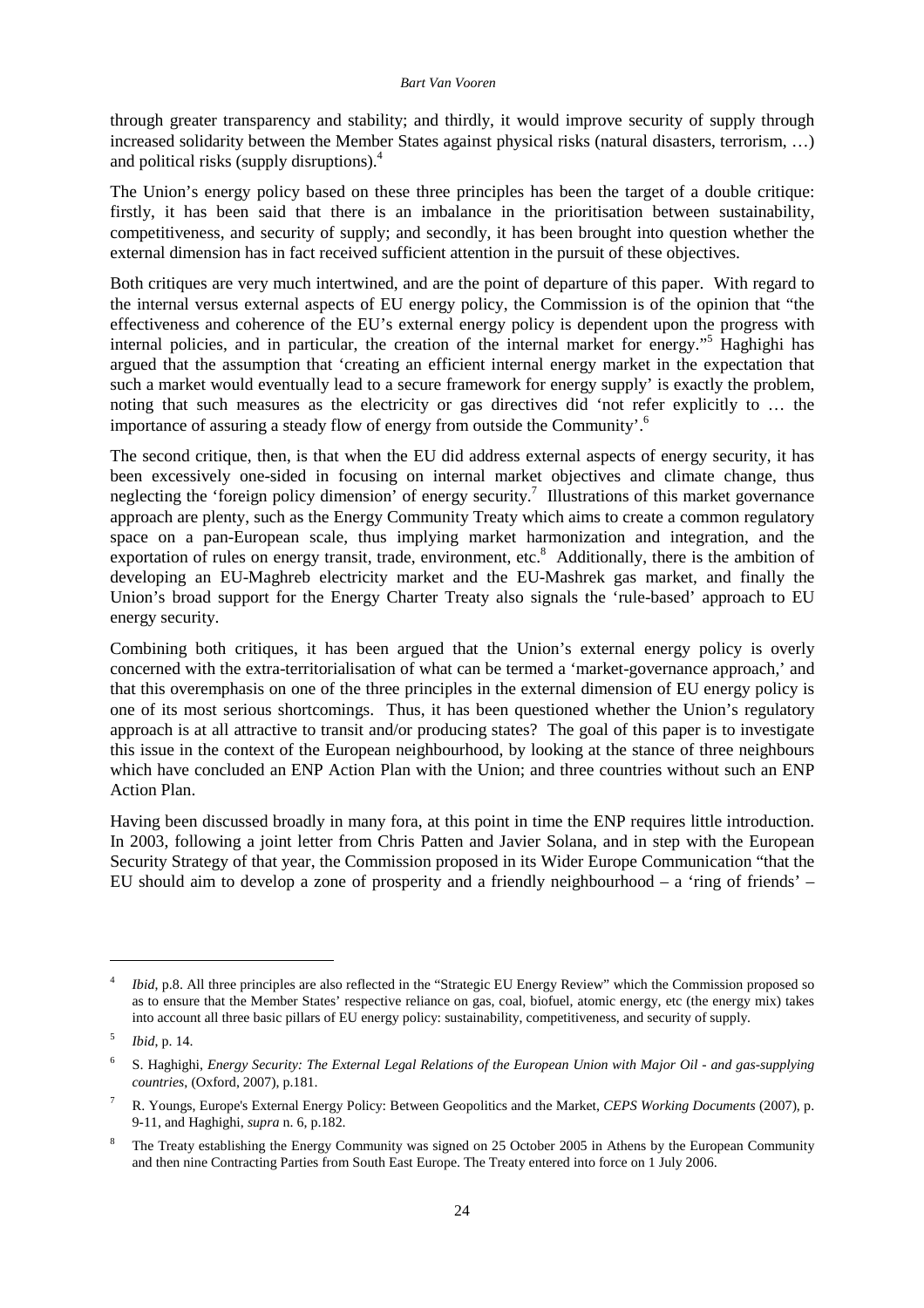with whom the EU enjoys close, peaceful and co-operative relations."<sup>9</sup> In a speech entitled 'a hard look at soft power', External Relations Commissioner Benita Ferrero-Waldner captured the essence of the Neighbourhood Policy as follows:

"Throughout that region we are leveraging the EU's attractive power to deepen our relations and encourage our neighbours in their path towards economic and political reform. We do that by offering deeper political and economic relations with us to those who make the most progress in reforms."<sup>10</sup>

The rationale that underlies the ENP is thus that of the Union being a 'pole of attraction' in the Neighbourhood, exerting soft power through a policy that is built on joint ownership and a commitment to common values, backed by financial and other incentives based on the European Neighbourhood and Partnership Instrument.

Procedurally, relations are conducted on the basis of a contractual agreement (Association Agreement or Partnership and Cooperation agreement), through the institutions that they set up (Association or PCA Council with its various committees). In this legal-institutional context, the EU and the partner country then jointly agree an ENP Action Plan, which substantially fleshes out these contractual agreements, and sets out their common commitments towards political and economic reform and rapprochement of the partner country with the EU. The Countries that have signed up to this Action Plan format are: Ukraine, Moldova, Armenia, Azerbaijan, Georgia, Egypt, Israel, Jordan, Lebanon, Morocco, the Palestinian Authority and Tunisia. Other neighbours that the ENP also intended to cover have, for a number of reasons, either rejected the ENP altogether (Russia), or have not concluded an Action Plan (Belarus, Syria, Algeria and Libya).

Being thus presented with an external Energy Policy that is being critiqued for its all too strong emphasis on market integration so as to secure energy security, and a Neighbourhood Policy that is at the apex of projecting Europe's soft power abroad, this paper analyses the extent to which this negative assessment of EU energy policy is represented in the ENP, i.e. the extent to which insufficient attention has been paid to the foreign policy elements of energy security, in favour of the 'market governance' approach. Note however that this paper will focus solely on the *bilateral* track of EU relations with third countries, although it must be acknowledged immediately that "by its very nature this policy [...] needs to be pursued through both bilateral and multilateral approaches. [...]"<sup>12</sup> Consequently, there will be no particular mention of the Baku Initiative, the Black Sea Synergy, or the extension of the Energy Community Treaty. As regards the latter, it is of course evident that bilateral cooperation in exporting the acquis fits into the broader picture of future possible accession to this regional treaty framework. (For example, Ukraine)

The next section shall first focus on three neighbouring countries with which the Union has not developed 'normal' ENP relations signified by the absence of an ENP Action Plan (Algeria, Libya and Russia); and subsequently on two energy producing ENP partners with which the EU has concluded such a document, Egypt and Azerbaijan.

<sup>9</sup> European Commission, *Wider Europe – Neighbourhood: A New Framework for Relations with our Eastern and Southern* Neighbors, COM(2003) 104 final, Brussels, 11 March 2003, p. 4. Also, ESS: *A Secure Europe in a Better World – European Security Strategy*, Brussels, 12 December 2003, pp. 7-8.

<sup>&</sup>lt;sup>10</sup> Benita Ferrero-Waldner European Commissioner for External Relations and European Neighbourhood Policy "The European Union and the world: a hard look at soft power", Columbia University, New York, 24 September 2007

<sup>&</sup>lt;sup>11</sup> G. Meloni, *Wider Europe: the influence of the EU on neighbouring countries: the case of Russia and Ukraine (Florence,* 2007), p. 338.

<sup>12</sup> Non-Paper Expanding on the Proposals contained in European Commission, *Strengthening the ENP,* COM (2006) 726 Final, Brussels, 4 December 2006, p. 15. [Hereafter: Non-paper on Thematic Dimension].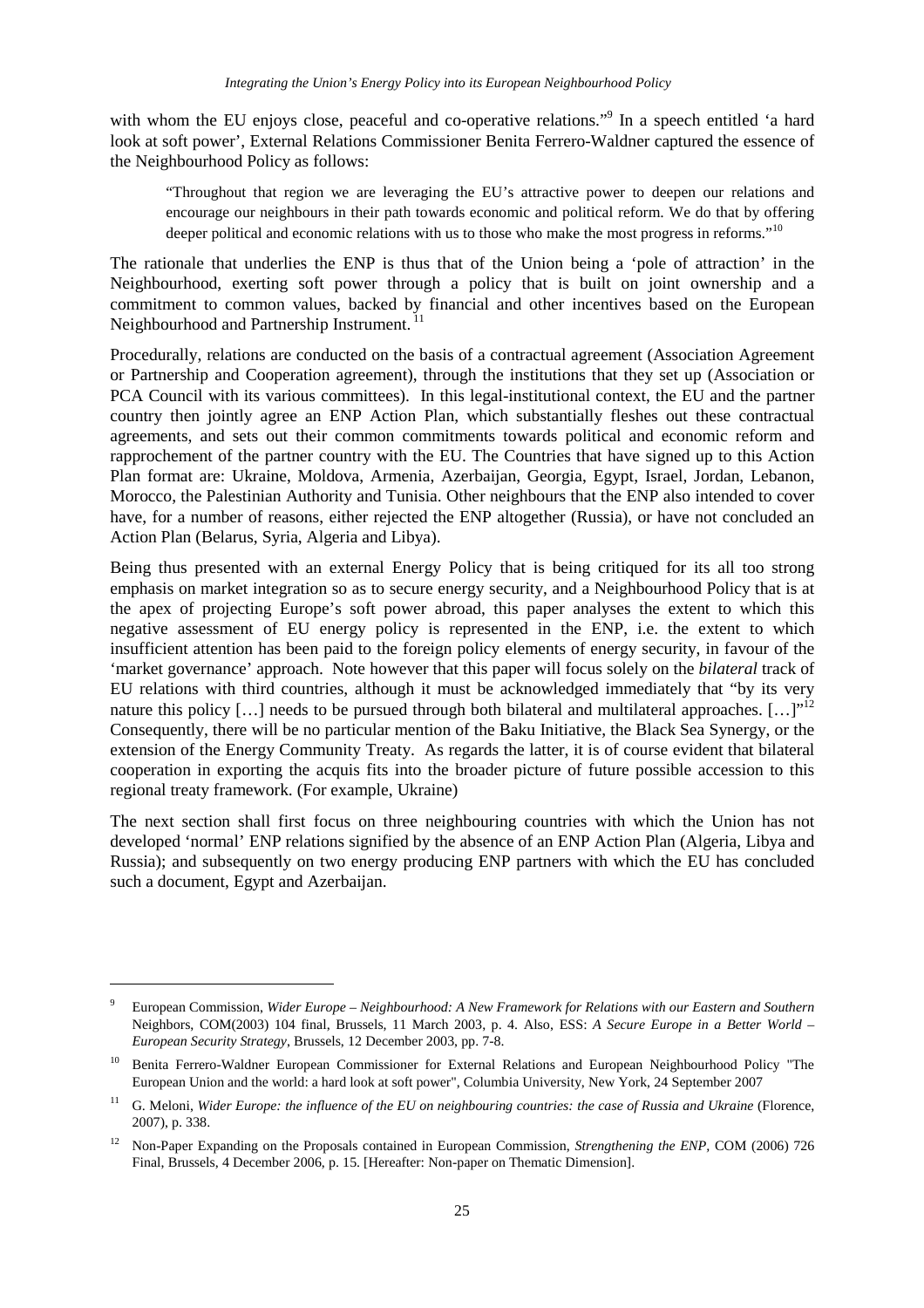# **III. EU energy policy in the ENP: an evaluation**

#### *A. EU neighbours without an ENP action plan*

Studying the Union's neighbours' readiness to accept the three central objectives of EU energy policy cannot be limited to those countries with which an Action Plan has been concluded, as the ENP's absentees are indeed some of the most significant energy producers in the Union's neighbourhood. In 2005, *Algeria* accounted for 3.6% of the EU-27's oil imports, while *Libya* supplied the EU-27 with 8% of its crude oil; and as regards gas needs of the EU-27, Libya accounted for 1.9%, and Algeria for a crucial 20.6% of the Union's gas imports in that year.<sup>13</sup> Having opted for a 'strategic partnership' rather than the ENP, *Russia*'s share in the EU-27's oil imports stood at 29.9% and its gas imports at 45.1% in 2005.

While Russia's rebuff of the Neighbourhood Policy will receive further attention in Aaron Matta's paper, Algeria's attitude is equally illustrative. In a contribution highly critical of Algeria's reforms, Stein has argued that while actions such as Algeria's ratification of the Association Agreement in 2005, or its reforms limiting the power of the state-owned gas and oil company might seem to suggest that Algeria is keen to cooperate with the EU, this is true solely because of Algeria's 'myopic defence of self-interests' rather than a true interest in the EU's offer.<sup>14</sup> Essentially, the Union has lost much of its leverage to affect regulatory reforms in Algeria following, firstly, the relative failure of the Barcelona process, secondly, the maturing economy and decreasing dependency on revenue from gas exports, and thirdly, Europe's growing dependency on Algerian exports.<sup>15</sup> Observers have thus noted that Algeria has implemented little or none of the reforms pursued both by the Barcelona Process and now by the Association agreement, and that it only signed that agreement in 2001 to support its bid into the WTO. It must be noted however that a Memorandum of Understanding on energy is being negotiated between the Union and Algeria, though little is know on its content.

Libya is equally absent from the ENP, given that a contractual agreement within which to frame the relations with the Community is as of yet absent. Given the thawing of EC-Libya relations since the lifting of EU sanctions in 2004, informal talks followed, and recently – February 2008 – the Commission has proposed a negotiating mandate for a 'framework agreement' with this country, with at its core the establishment of a free trade agreement.<sup>16</sup>

Consequently, in the face of Russia's rejection of the ENP,<sup>17</sup> Algeria having no interest in an ENP Action Plan,<sup>18</sup> and the relations with Libya only having taken off after 2004, the potential of the (ENP's) rule-of-law-based market governance approach in the face of 'hard' energy security assertiveness is indeed questionable right from the outset.

The following graph supports this assertion. It charts crude oil imports into the EU-27 between 2000 and 2006, focusing on countries of origin. The countries included are firstly, the ENP partner countries which are oil producers; secondly the three ENP absentees named above; and thirdly, for comparative purposes, imports from OPEC in that time period.

<sup>13</sup> EU Energy and Transport in figures, Statistical pocketbook 2007/2008, p. 32.

<sup>14</sup> I. Stein, "EU Energy Policy vis-à-vis Algeria: Challenges and Opportunities", 11 The *Bologna Centre Journal of International Affairs* (2008), pp. 97-110. For example, the signature of the Association agreement in 2001 has been linked to garner support for Algeria's bid to enter the WTO.

<sup>15</sup> *Ibid*, pp. 105-106.

<sup>&</sup>lt;sup>16</sup> Press Release of 27/02/2008, "Libya: Commission proposes negotiating mandate for a Framework Agreement", IP/08/308.

<sup>&</sup>lt;sup>17</sup> Although nevertheless included in the European Neighbourhood and Partnership Instrument.

<sup>18</sup> M. Emerson, "European Neighbourhood Policy Two Years on: Time indeed for an 'ENP Plus'", *CEPS Policy Briefs* (2007), p. 32.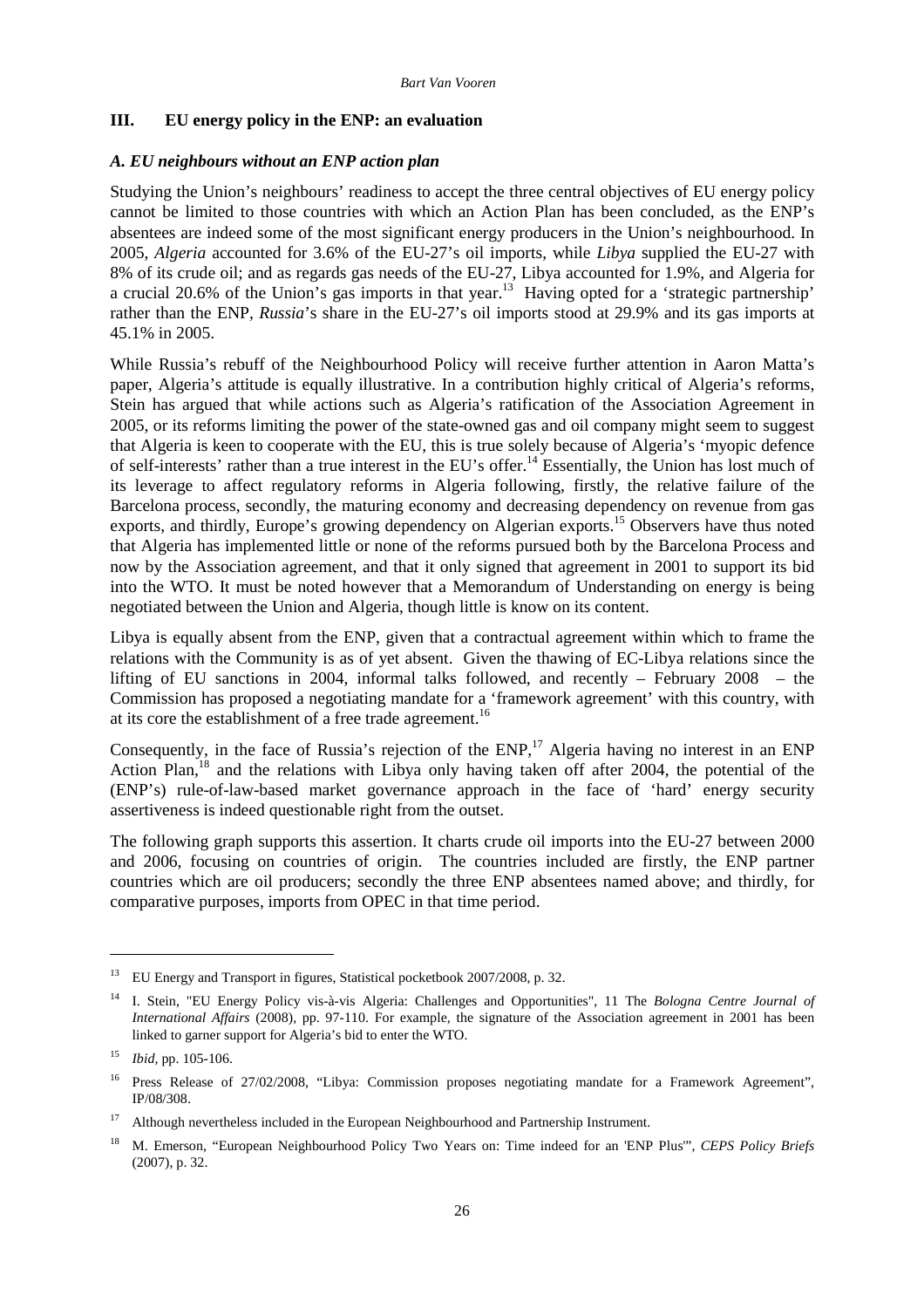Graph 1: Crude Oil Imports into the 27 Member States of the EU. (EU-27)



*Source: Eurostat & OECD* 

This graph implies that there is a high negative correlation between the development of 'normal ENP relations' (existence of an Action Plan) with a neighbouring country and the EU-27's level of dependency on that country's energy imports. Although correlation does not necessarily imply causality, other studies have convincingly argued that at least Russia and Algeria are indeed highly assertive because of their important role as energy producers.<sup>19</sup> Consequently, with regard to these ENP absentees, in its pursuit of supply-side energy security through market governance, the Union's 'apolitical' offer is of limited interest to producing countries who are keen on exerting the political influence they draw from the EU-27's dependency on their hydrocarbon resources.

Thus, accepting that a greater or diminished dependence on the country's energy imports will indeed influence the relations with the Union for the most significant of the EU-27s energy importers, the next sections seek to uncover the extent to which this is true in relation to other countries participating in the ENP. As Graph 1 shows, the next most important importing countries are Egypt and Azerbaijan, with especially the latter being of growing importance both as an energy transit and producing country.

See Notes 6, 7 and 14.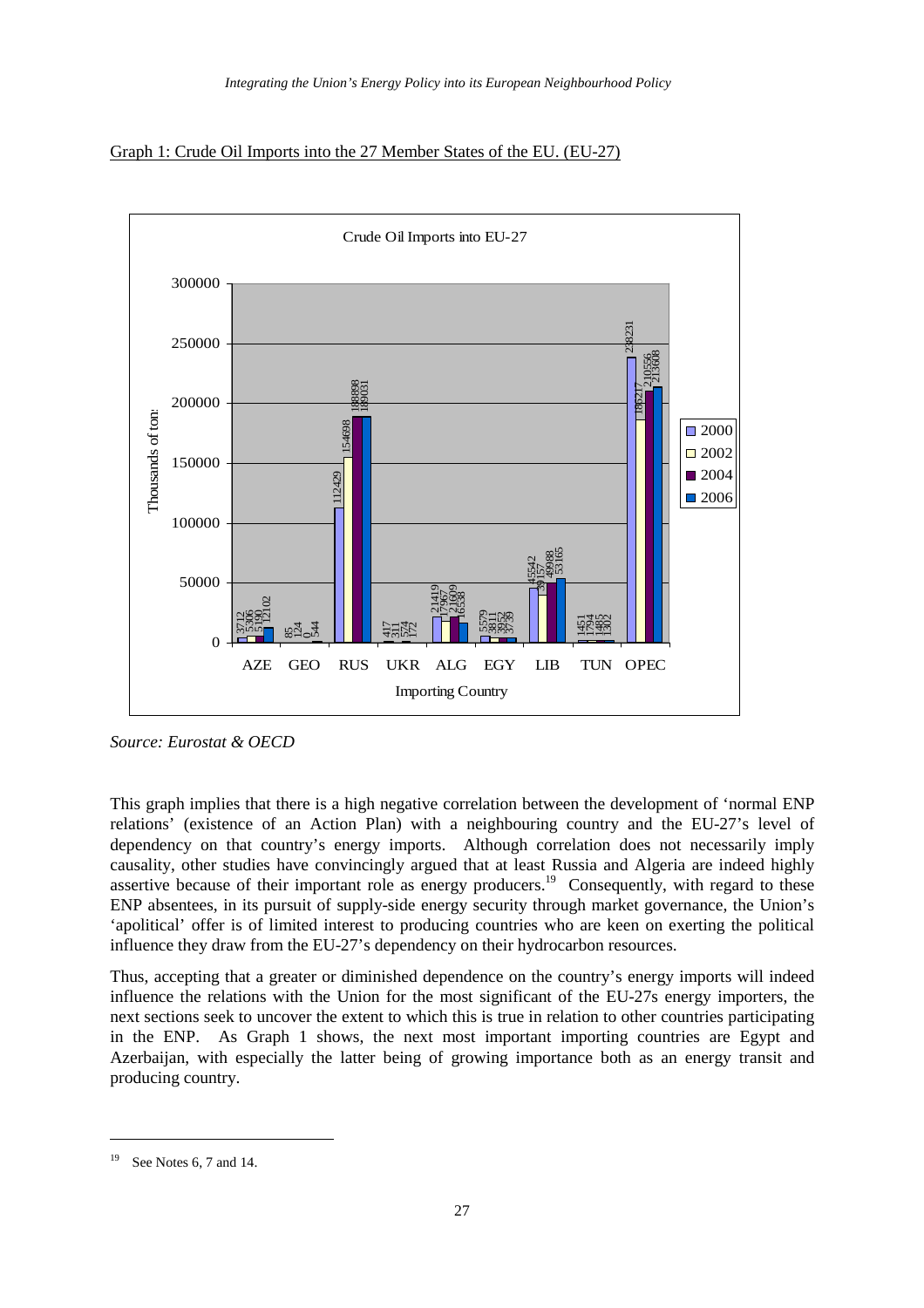#### *B. EU Neighbours with an ENP Action Plan*

#### *1. Overall commitment to EU Energy Objectives*

In its non-paper on adding a thematic dimension to the ENP, the Commission identified the following neighbouring countries as energy *transit* countries: Morocco, Tunisia, Southern Caucasus, Ukraine, Moldova and Belarus, while it identified as energy *suppliers*: Algeria, Egypt, Libya, Azerbaijan, and Russia.<sup>20</sup> For the purposes of this paper the emphasis will lie on Egypt and Azerbaijan given that these countries both have the role of transit - (Suez, BTC/BTE pipelines, etc.) and producer country. Additionally, as shown by Graphs 2 and 3, the energy production of these countries is steadily growing, and is projected to grow further in the coming years:  $21$ 

#### Graph 2: Evolution of Azeri & Egyptian Gas Production 2000 - 2007.



*Source: British Petroleum - Statistical Review of World Energy 2008* 

<sup>20</sup> Non-paper on Thematic Dimension, *supra* n. 12, p. 15.

<sup>&</sup>lt;sup>21</sup> Energy Information Administration, Country reports on Egypt and Azerbaijan. Accessible on www.eia.doe.gov [Last Accessed, June  $25<sup>th</sup>$ , 2008].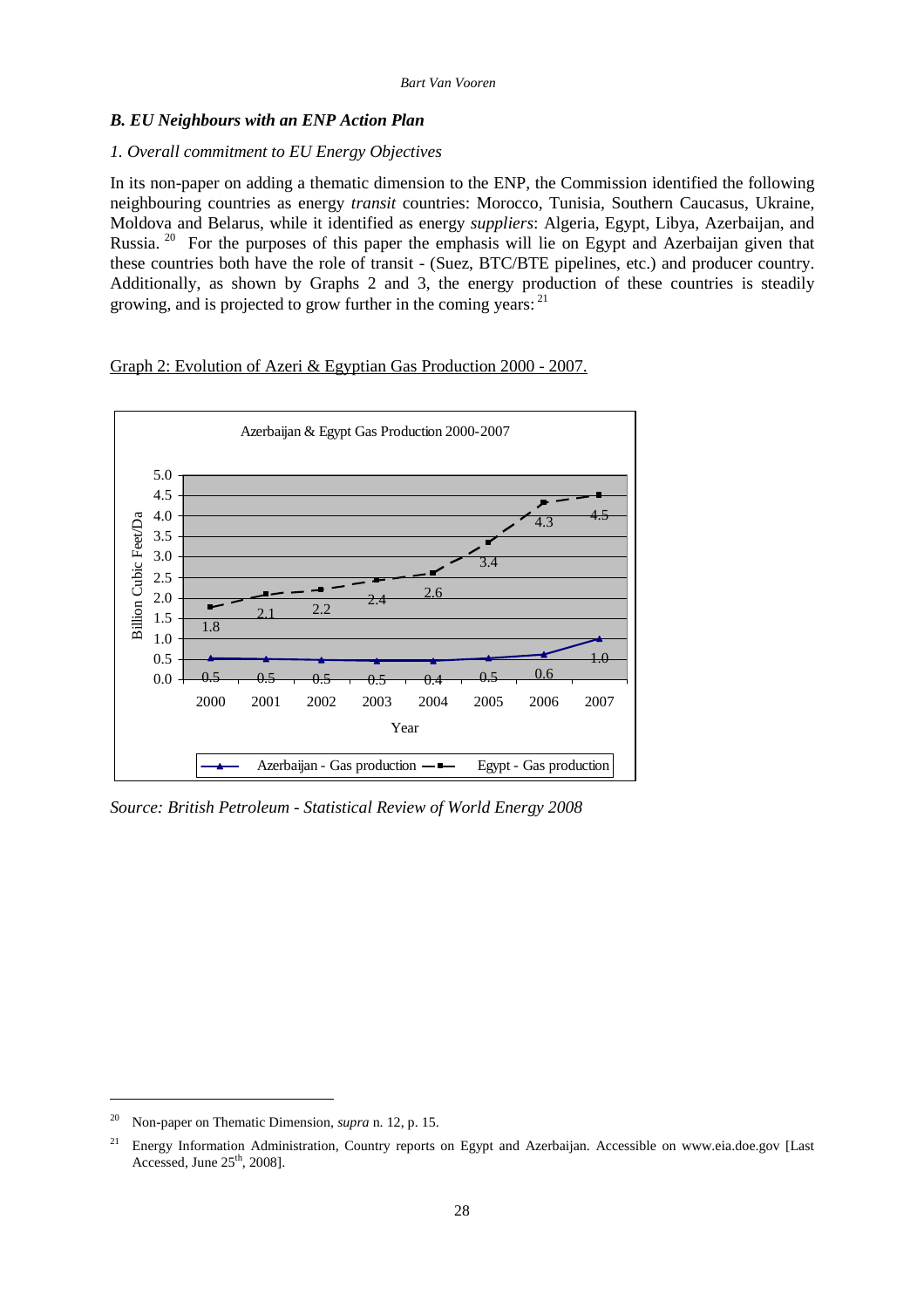



*Source: British Petroleum - Statistical Review of World Energy 2008* 

 $\overline{a}$ 

In the light of these two graphs could one expect that Egypt and Azerbaijan might show greater reluctance towards the Union's market governance approach when compared to the other ENP partner countries, as with Russia or Algeria?

In order to provide an initial answer to this enquiry, the following table represents the 'statements of purpose' of the energy sections of all twelve Action Plans concluded with ENP countries. The table allows a textual comparison of the willingness the respective country to sign up to the three principles of the EU's energy policy, and on its face seems to be in line with the overall trend:<sup>22</sup>

<sup>&</sup>lt;sup>22</sup> The acronyms respectively stand for: The Palestinian Authority (PA), Israel (ISR), Jordan (JOR), Egypt (EGY), Tunisia (TUN), Morocco (MOR), Moldova (MOL), Ukraine (UKR), Armenia (ARM), Azerbaijan (AZE), Lebanon (LEB), Georgia (GEO).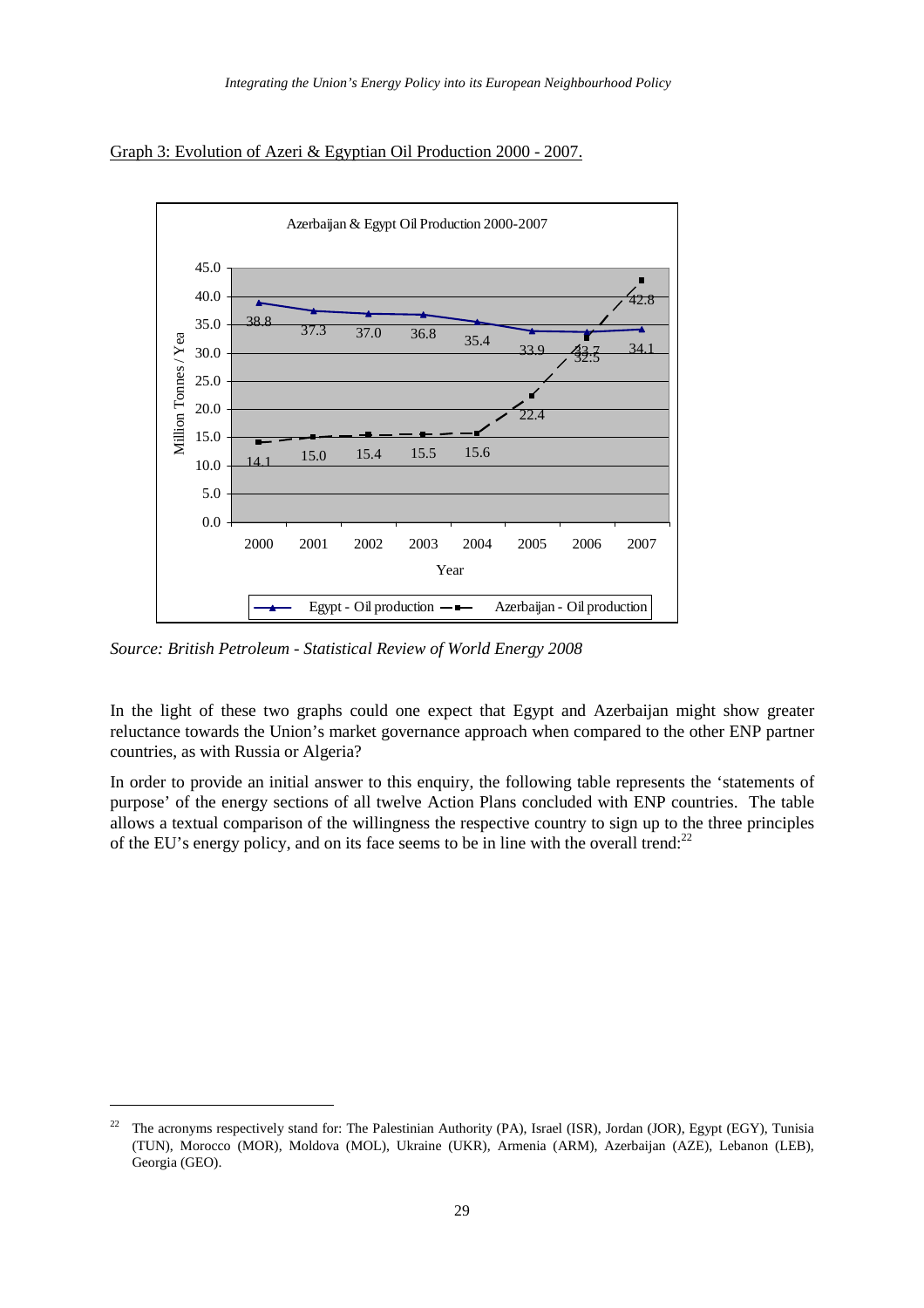# Table One: Overall Energy Cooperation Objectives

|                                                                                                                                                                                  |                  | I                       | $\bf{J}$                | E           | T              | M                        | M           | U            | $\mathbf A$ | A         | L | G            |
|----------------------------------------------------------------------------------------------------------------------------------------------------------------------------------|------------------|-------------------------|-------------------------|-------------|----------------|--------------------------|-------------|--------------|-------------|-----------|---|--------------|
|                                                                                                                                                                                  | P                | S                       | $\overline{O}$          | $\mathbf G$ | $\mathbf{U}$   | $\mathbf{O}$             | $\mathbf 0$ | K            | $\mathbf R$ | ${\bf z}$ | E | E            |
|                                                                                                                                                                                  | $\blacktriangle$ | $\overline{\mathbf{R}}$ | $\overline{\mathbf{R}}$ | Y           | N              | $\mathbf{R}$             | L           | $\mathbf R$  | M           | E         | B | $\mathbf{O}$ |
| Energy policy convergence                                                                                                                                                        | N                | N                       | N                       | $\mathbf N$ | N              | $\mathbf N$              | N           | N            | Y           | Y         | N | N            |
| towards EU energy policy objectives                                                                                                                                              | N                | N                       | N                       | N           | N              | N                        | N           | N            | Y           | N         | N | N            |
| Preparation of an updated energy policy converging<br>towards EU energy policy objectives.                                                                                       | N                | N                       | N                       | N           | N              | N                        | Y           | $\mathbf N$  | N           | N         | N | $\mathbf N$  |
|                                                                                                                                                                                  |                  |                         |                         |             |                |                          |             |              |             |           |   |              |
| Adoption of an overall energy policy converging<br>towards EU energy policy objectives                                                                                           | N                | N                       | N                       | N           | N              | N                        | $\mathbf N$ | Y            | N           | N         | N | N            |
| Cooperate in the development of an overall long term<br>energy strategy converging towards EU energy policy<br>objectives.                                                       | N                | N                       | $\mathbf N$             | Y           | N              | N                        | N           | $\mathbf N$  | N           | N         | N | $\mathbf N$  |
| Take steps to adopt an updated overall energy policy<br>converging towards EU energy policy objectives.                                                                          | N                | N                       | Y                       | N           | N <sub>1</sub> | $\mathbf N$              | N           | N            | N           | N         | N | N            |
| Co-operation on energy policy                                                                                                                                                    | N                | Y                       | N                       | N           | N              | N                        | N           | N            | N           | N         | N | N            |
| Step up energy cooperation with a view to gradual<br>convergence, taking account of the characteristics of<br>the Tunisian market, towards the objectives of EU<br>energy policy | N                | N                       | $\mathbf N$             | N           | Y              | ${\bf N}$                | N           | $\mathbf N$  | $\mathbf N$ | N         | N | N            |
| Strengthen Moroccan energy policy at national and<br>regional level                                                                                                              | N                | N                       | N                       | N           | N              | Y                        | N           | N            | N           | N         | N | N            |
| Develop a long term energy strategy converging<br>towards EU energy policy objectives                                                                                            | N                | N                       | N                       | $\mathbf N$ | N              | N                        | N           | N            | N           | N         | Y | N            |
| Elaborate and implement a coherent long-term energy<br>policy converging gradually with the EU energy<br>policy objectives including security of energy supply;                  | $\mathbb N$      | N.                      | N                       |             |                | $N \mid N \mid N \mid N$ |             | $\mathbf{N}$ | N           | N         | N | Y            |

*Source: Own Compilation of ENP Action Plans* 

It is notable that Azerbaijan in its Action Plan simply states 'energy policy convergence' without a reference to the Union's energy objectives; it thus appears unwilling to commit itself to the Union's approach to energy security. In the Moroccan and Israeli Action Plans too, there has been no such inclusion.

Egypt does have a reference to the Union's energy objectives, although only 'in the long term', and not insignificantly, the wording of the initiative starts with 'cooperate' on energy policy convergence, rather than a more clear cut 'adopting' of EU energy policy objectives. This wording can be explained by the fact that it implies more reciprocity in the development of EU-Egypt relations, and very much fits in the broader context in which Egypt is generally quite assertive towards the Union. Note that Tunisia and Israel too have preferred a reference to more reciprocal cooperation. Turning to Ukraine and Georgia, important transit countries for Russian gas and Caspian basin gas/oil respectively, one sees fairly clear-cut commitments to align themselves with EU policy objectives.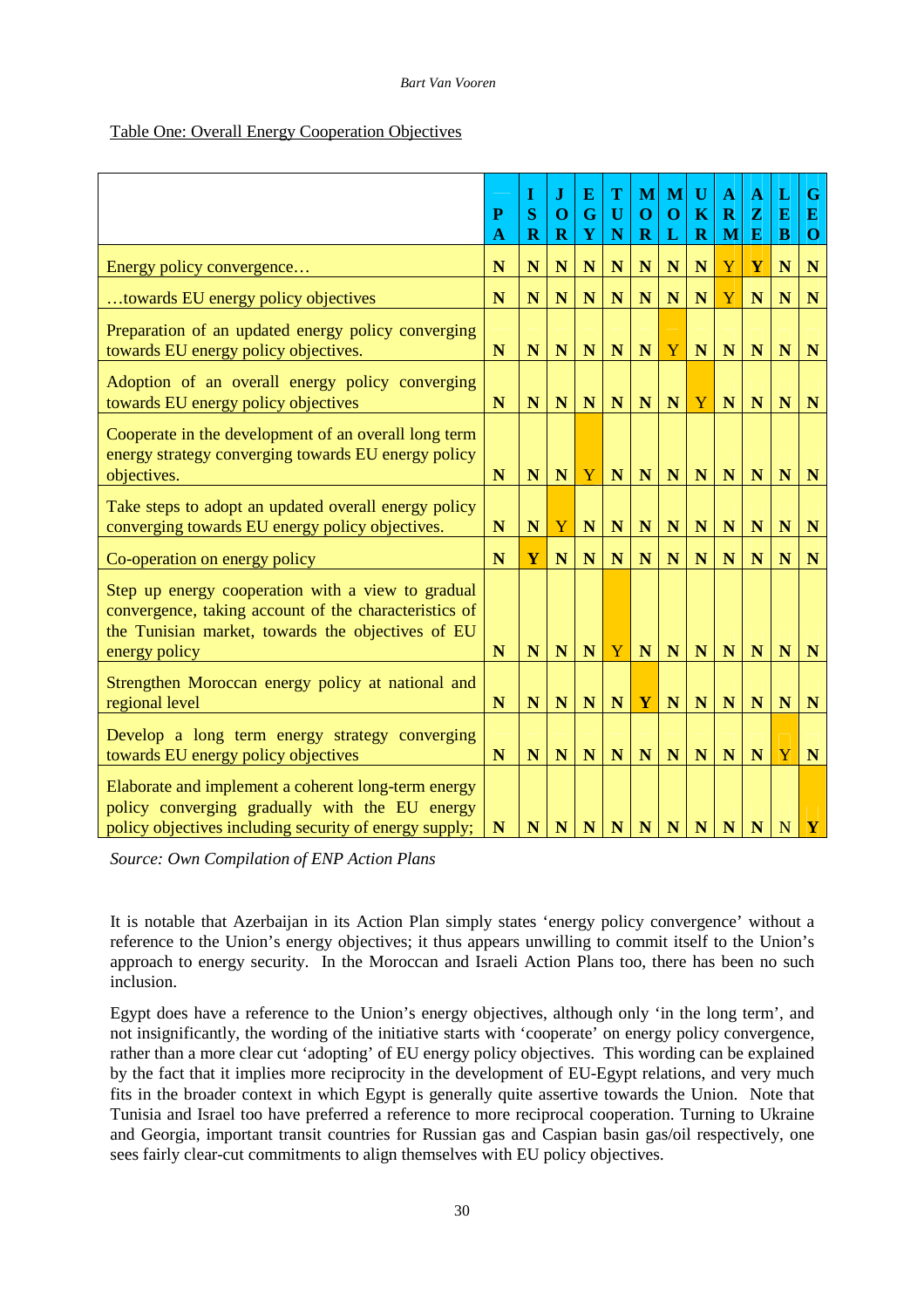Consequently, on the basis of this highly succinct qualitative assessment the initial hypothesis holds: Given that Egypt and Azerbaijan are the two most important energy producing countries in the ENP, the initiatives with this country will be either more balanced for both parties, or will not mention convergence towards EU policy objectives at all. Nevertheless, a limited broad policy statement might be contradicted by the actual substance of cooperation, and consequently, to what extent is the strategic importance of energy resources represented when 'looking under the hood' of the ENP Action Plans? Stated differently, although Azerbaijan might not want to sign up to a broad commitment on its future policy convergence towards EU objectives; and Egypt wants more reciprocity in this regard, below the surface might lie significant legal and political rapprochement?

So as to come to more precise conclusions in testing the hypothesis, an all-encompassing analysis of the twelve Action Plans energy sections is required, as well as including any other relevant documents governing bilateral relations. The following sections seek to achieve this goal through quantifying the contents of the ENP Action Plans' energy sections and MoU's, and linking them to the relative importance of energy producing countries in the neighbourhood. The next section outlines the methodology followed evaluating the strength and commitment of the ENP partner in the EU's relations.<sup>23</sup>

# *2. Quantifying the ENP Action Plans' Energy Sections: Methodology*

 $\overline{a}$ 

The approach followed for a more in-depth analysis of the energy initiatives in the ENP is a textual comparison and subsequent quantification of all the 'Energy' sections of all twelve ENP Action plans. These sections are essentially one or two pages in the Action Plan (of some 35 pages on average), containing a list of initiatives the EU and the ENP partner pursue in their relationship. These initiatives are political, non-legally binding commitments serving to flesh out the article on energy cooperation contained in the underlying contractual agreement, the implementation of which can be linked to certain elements of conditionality. Consequently, some initiatives can be considered 'stronger than others', depending on their more bland or broad diplomatic language, or less or more concrete references to EU or international standards.

The quantification of these initiatives was done on a scale from 1 to 5, with one being the lowest and five being the highest. To be more concrete, in order to evaluate the 'strength' of a certain measure a dual criterion was used:

In the first instance, the 'starting value' was set on the basis of an *evaluation of the verb or introductory words used in the initiatives*, on the 1 to 5 scale. This includes such statements as 'explore the possibility of; exchange information on; undertake steps to; develop cooperation; adopt; strengthen; implement; accede to; explore possibilities of; approximate; harmonize with'. These formulations are considered as initially representative of the strength of a given initiative because they signal the political commitment a partner country. However, it is insufficient to come to a conclusive valuation of the initiatives' content, given the complexity of some formulations, as well as diverse content following the initial wording. Hence, so as to set the final value a second criterion was applied, namely an evaluation of the *actual content of the proposed measure*.

Three examples on the basis of table above on overall policy convergence can illustrate this approach:

 Ukraine: 'Adoption of an energy policy…' given its firm wording is accorded a starting value of 3/5, whereas the second part '…converging towards EU energy policy objectives' leads to a final valuation of 4/5.

<sup>23</sup> ENP Action Plans are a useful source of comparison for several reasons. Firstly, they have a relatively high level of uniformity in presentation, making comparison possible and relevant. Secondly, they outline political intent of both the Union and the partner country, as well as serving to flesh out the energy cooperation article of the underlying contractual agreement.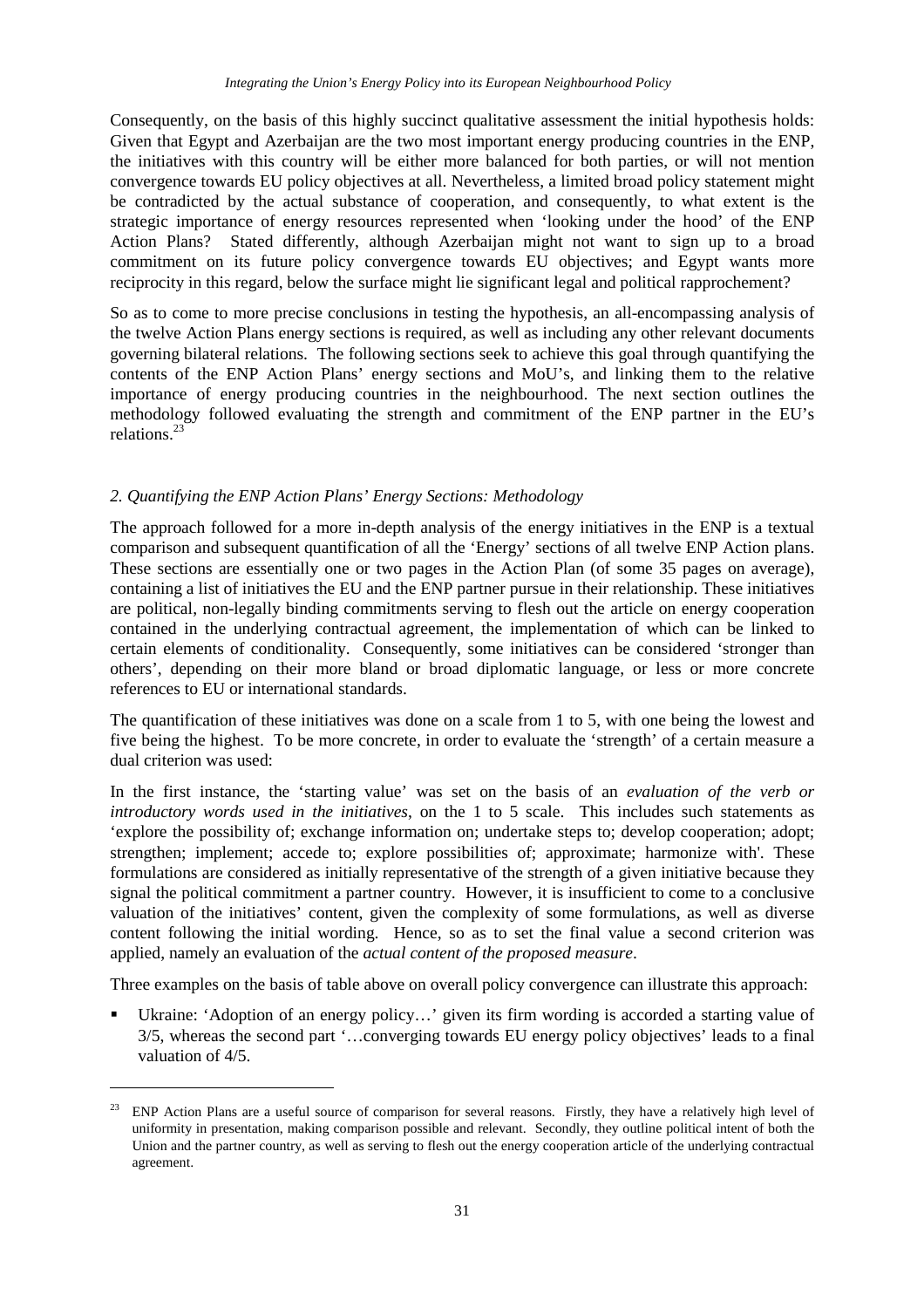Egypt: 'Cooperate in the development of an overall long term energy strategy' is accorded a starting value of 2/5 given that cooperation implies a weaker commitment in terms of results and is only focused on the long term. The reference 'towards EU energy policy objectives' then leads to final valuation of 3/5.

This method has three immediate potential weaknesses: firstly, the subjectivity of such an exercise, secondly, the potential irrelevance of linguistic differences, and thirdly the fact that the Action Plan is not the sole focus of EU-ENP Partner relations.

So as to alleviate the first concern, the 'exercise' of valuation and calculating has been conducted twice with the support of another researcher, and so as to assuage the problem of linguistics, it must be noted that the graph is based on around 200 initiatives across 12 Action Plans. It is thus submitted that with such a relatively large number of separate initiatives, minor linguistic differences have not skewed the broader trend that emerges.<sup>24</sup>

One third and final caveat is that for Ukraine and Azerbaijan, aside from the ENP Action Plans, their relations are governed by two Memoranda of Understanding. However, a close reading of both MoU's reveals that the formulations and content – from the perspective of the methodology outlined above – is generally in step with the strength and initiatives of the ENP Action Plans, and where differences do occur, these have been incorporated following that same methodology outlined above.

As regards *Ukraine*, it can be argued that the additional document serves to concretize the planning for policy convergence in the form of 'roadmaps', clarifying some of the conditionality that underlies the Union's relations with this country, which is particularly true for eventual Ukrainian accession to the Energy Community Treaty.

The picture is somewhat different with *Azerbaijan*, in that on certain points this MoU expands the Action Plan, and following the dual methodology of quantifying the initiatives, in fact strengthens it in the favour of EU objectives, such as for example through establishing a 'strategic partnership' between the Union and Azerbaijan.<sup>25</sup> Consequently, where appropriate, the 'strength value' of the ENP Action Plan initiative with Azerbaijan would be revised to accord with any further concretization the MoU might have given.

In the following subsection the results of this exercise will be outlined in a first graph, and subsequently cross-referenced with the oil and gas productiveness of the respective ENP countries, so as to reach final conclusions on the hypothesis posited above.

<sup>&</sup>lt;sup>24</sup> Additionally it must be noted that generally the Commission is the institution which sets the agenda of the meeting with the third country as well as proposing the text to be negotiated, and consequently when the initiative has been 'downgraded', such can certainly be seen as an outcome of the bilateral negotiation process.

<sup>&</sup>lt;sup>25</sup> Note that the Azerbaijani Action Plan and MoU were signed on the same day, 4 November 2006.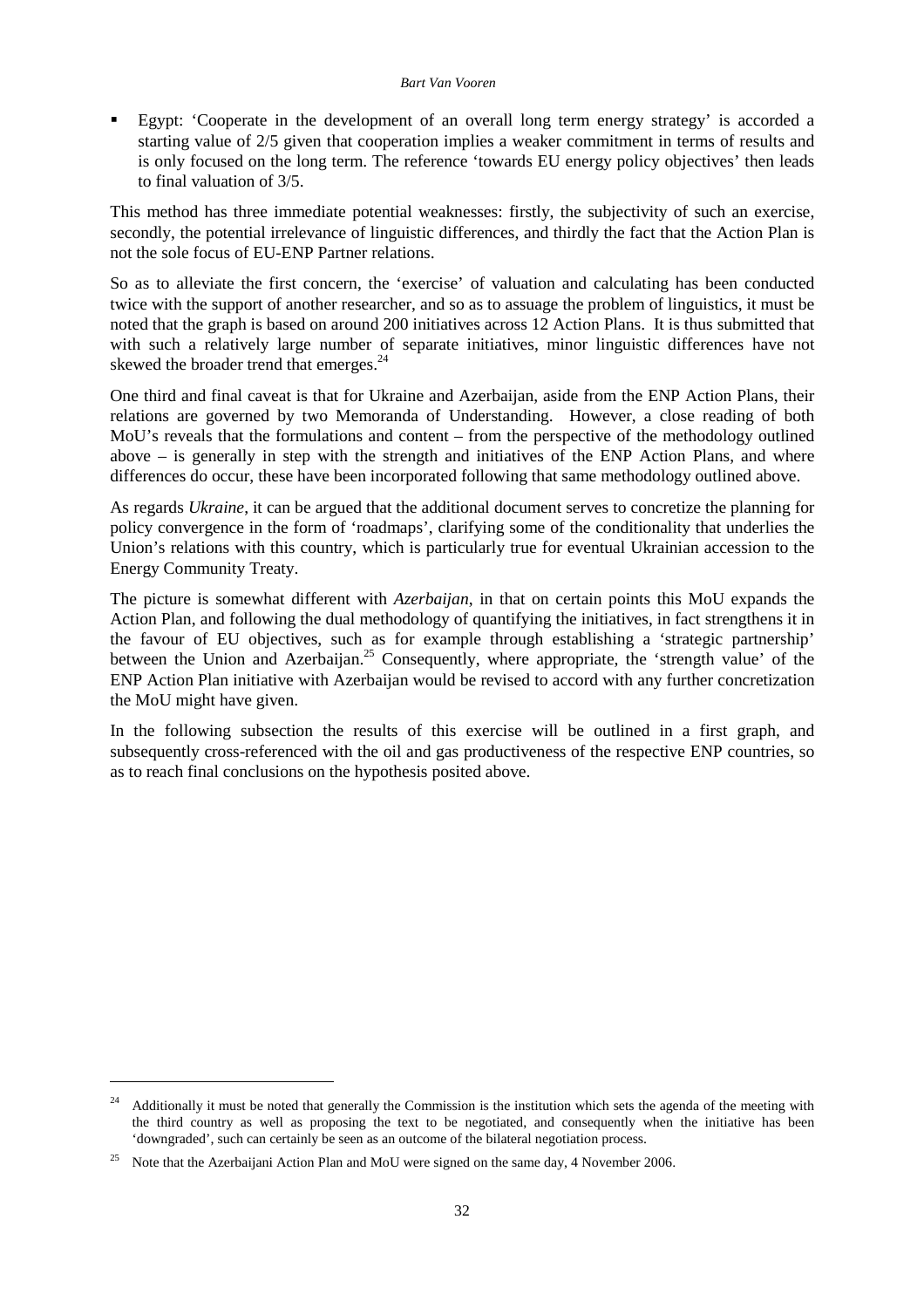### *3. Quantitative analysis of differentiation in energy cooperation*



### Chart 1: Differentiation in the ENP Action Plans' Energy Sections

*Source: Own Compilation of ENP Action Plans* 

This comparative chart shows three distinct elements: firstly, the absolute amounts of initiatives of a given strength, represented by the five bars in the chart. Secondly, the normal average ('mean') of the initiatives, thus taking into account the amount of initiatives in a given ENP Action Plan as an indicator of the strength of the relations with that ENP partner. (Represented by the full line) Thirdly, the graph contains the weighted averages of the initiatives, thus focusing solely on the strength value of the initiatives, but not incorporating the amount of initiatives as a relative factor.

When focusing on the normal average strength of the initiatives in the energy sections of the ENP action plans, one sees that Azerbaijan, Egypt and Ukraine are at the top end of the spectrum while the Palestinian Authority, Tunisia and Georgia lie at the bottom end of the spectrum. Recall that the hypothesis was that energy producing countries derive greater assertiveness from their status, and that this would be reflected in more limited and less strong energy sections in the Action Plans. With regard to Egypt and Azerbaijan, it is in fact the opposite. The graph shows that Azerbaijan, an increasingly relevant energy supplier in the Union's neighbourhood as graphs 2 and 3 have shown, has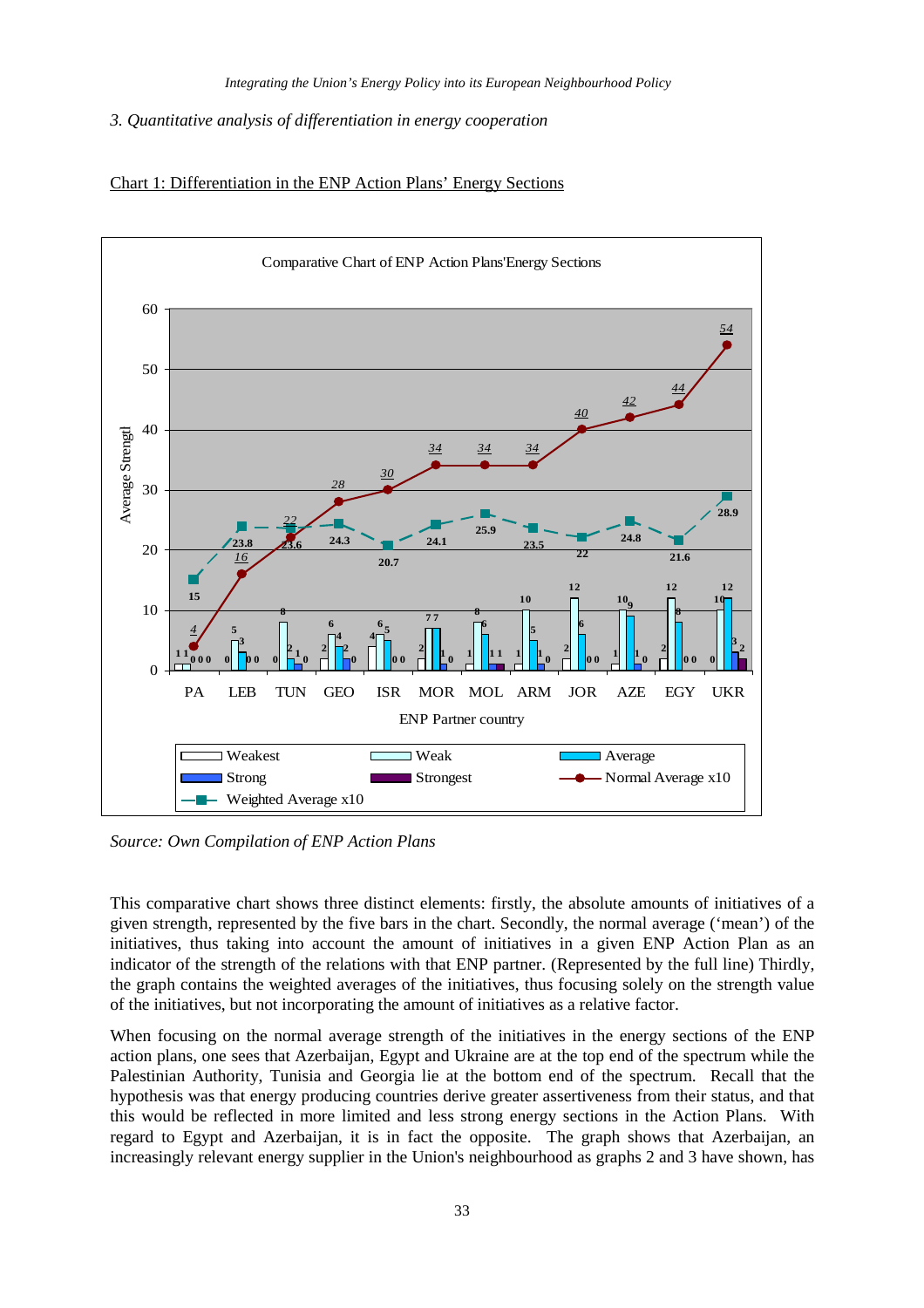indeed quite an elaborate set of strongly formulated initiatives in its energy relations with the Union. The same conclusion holds with respect to Egypt.

When eliminating the number of initiatives in the Action Plan as a factor of relevance, and focusing solely on the content of energy cooperation initiatives (weighted average); the picture changes somewhat. The dotted line in the graph, which thus represents solely the overall strength of the measures in the Action Plans, shows that Azerbaijan remains the third strongest action plan out of all twelve, while Egypt has significantly dropped to the third lowest place out of all twelve.

This thus implies that while Egypt may have many initiatives, their formulation and content is almost the weakest of all Action Plans. More specifically, the Egyptian action plan has fewer concrete references to EU energy objectives (security of supply, environment, market principles); and additionally the document wraps its initiatives in less strict expressions such as 'take steps to' or 'explore the possibility of' rather than 'Develop' or 'Adopt.' Consequently, for this country, the chart shows that it does indeed have less enthusiasm to accept the EU's objectives in its energy policy, although such is not necessarily causally linked to its growing position as an energy producer. What can arguably account for the limited strength of the Egyptian AP's energy section is the broader reluctant stance on the part of the Egyptian government towards the ENP, which 'does not appreciate the idea of political conditionality.<sup>26</sup> Consequently, the findings in the energy context are explained not (solely) by assertiveness flowing from EU energy dependency, but simply reflects the overall trend: To paraphrase one observer on the stance of Egypt towards the ENP: "Egypt is 5000 years old, the European Union is 50 years old; it is the EU who should listen to Egypt and not vice versa."<sup>27</sup>

As regards Azerbaijan, on both accounts this country has one of the strongest energy sections, whether it is content and amount, or content alone. The final section below seeks to highlight some of the reasons that might explain the findings in relation to this country. On the one hand it is logical that the EU would want to cooperate with this country given its growing importance, explaining the breadth of the energy section and the MoU; on the other hand it does counter the initial hypothesis that the greater the energy production, the lower cooperation would be.

A final word on the results of Ukraine is also in place. There too, it is apparent that this country has extensively engaged the Union in the field of energy, both as regards scope and depth of initiatives. Arguably, this can be explained by the fact that this country is generally seen as the 'most willing' partner in this policy, and has indeed been identified as 'the most vocal state in the neighbourhood proclaiming its desire to join the EU.<sup>28</sup>

## *4. Energy Security: The prime focus in EU- Azerbaijani Relations*

The reason why the hypothesis did not hold for Azerbaijan, it is argued, lies exactly in the fact that the Union did respond to the critique that too little attention has gone to supply-side energy security, and too much has gone to market extension. Indeed, in the MoU and the AP concluded with Azerbaijan, while certainly including the 'gradual convergence towards the principles of the EU market,' the Union has in fact very much focused on supply security and transit security – even to the detriment of the market governance approach. This argument is supported by the next chart which represents a topical strength analysis of the initiatives of the Azerbaijani AP and MoU:

<sup>26</sup> See Emerson, *supra* n.18, p. 27.

 $27$  Source on file with author.

See Emerson, *supra* n. 18, p. 26.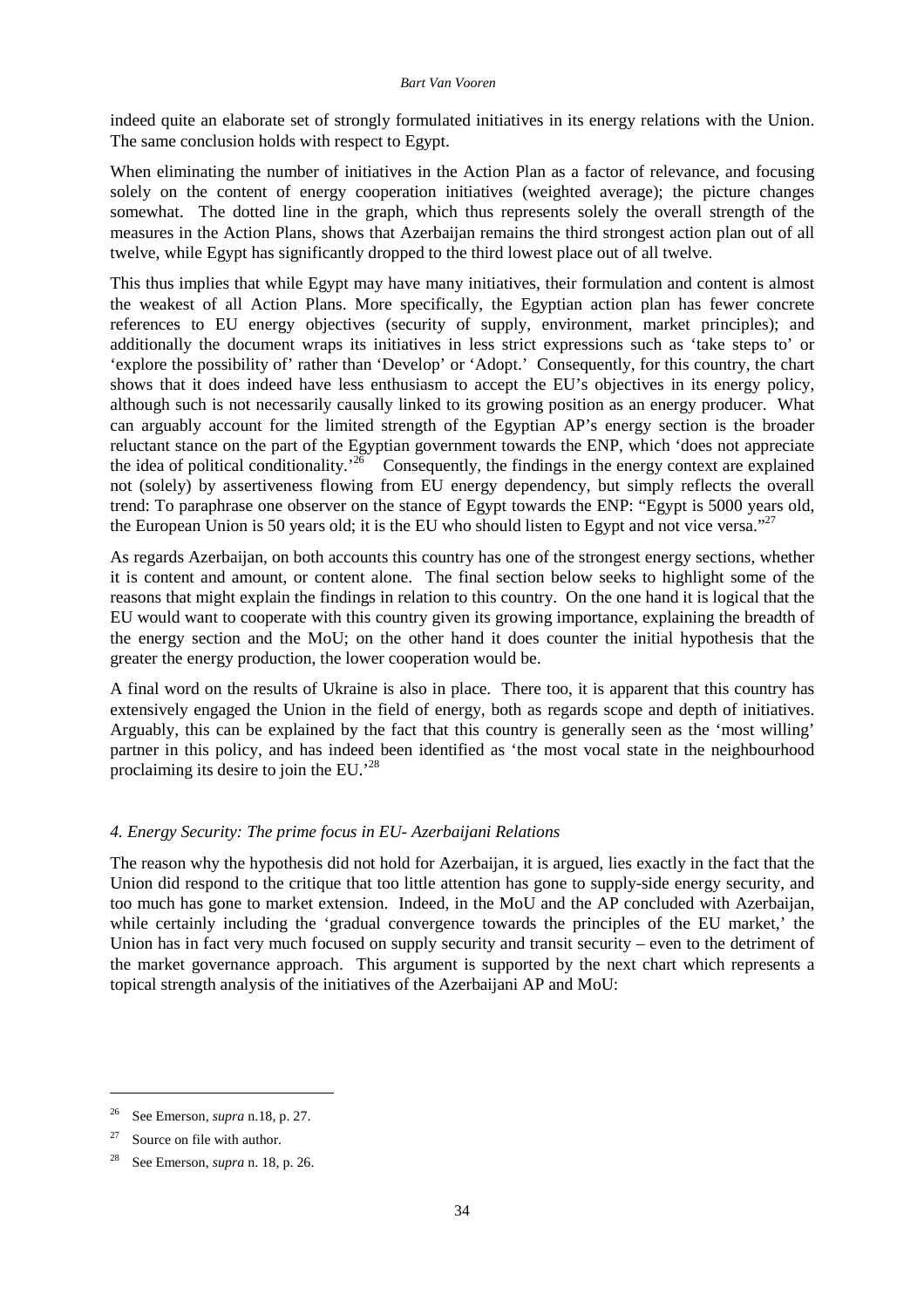

Chart 2: Topical Strength Analysis of the Azeri Action Plan's energy Section

*Source: Own Compilation on the Basis of Azeri Action Plan & MoU.* 

 $\overline{a}$ 

This graph shows that in the relations with Azerbaijan, the focus lies on the security of supply (development of Shah Deniz gas field), the security of the energy transit networks (BTC and BTE pipelines) as well as regional cooperation (Baku Initiative, Black Sea), and much less (20 per cent) on renewable energy as well as somewhat less (13.4 per cent) on energy market restructuring inside Azerbaijan.

Consequently, in setting up the 'strategic energy partnership' with this country, environment and free market principles have received noticeably less attention in favour of supply-side security. While this result is significant from the perspective of the Union's 'value-based approach' to external relations in face of geopolitical realities, it does serve to attenuate the critique on that approach which underpinned the hypothesis of this paper.

The Commission progress reports of 3 April 2008 further support these findings.<sup>29</sup> In the document focusing on Azerbaijan specifically, four paragraphs are dedicated to energy cooperation, the content of which is mirrored in the ENP sectoral progress report of the same date. In the dedicated country report, the text is almost entirely dedicated to the country's role as an energy transit and producing

<sup>29</sup> European Commission Staff Working Document, *Progress Report Azerbaijan*, SEC(2008)391, Brussels, 3 April 2008.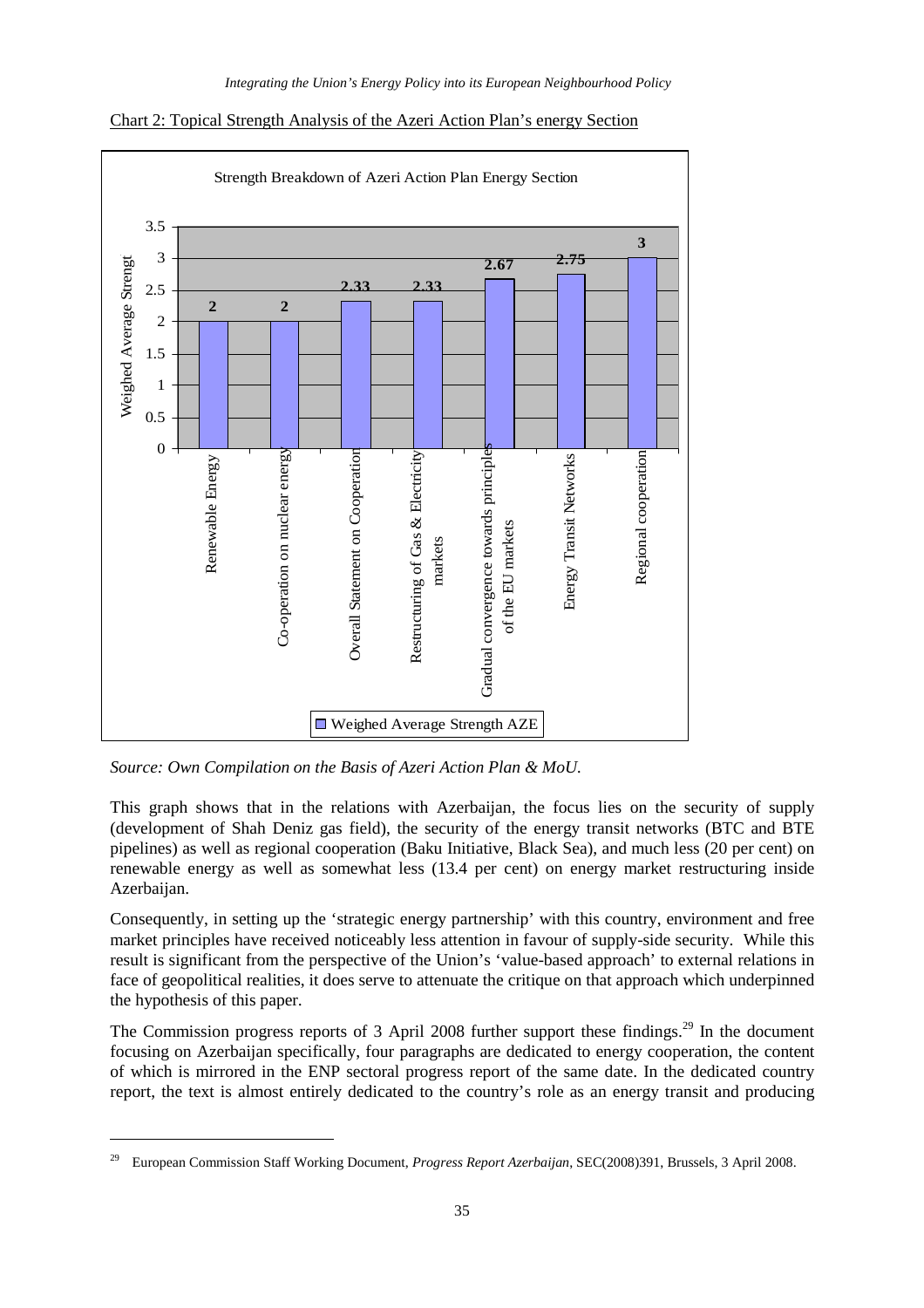country, and only in the fourth paragraph does the commission note some evolutions on electricity tariffs and improved 'bill collection'. The Azerbaijan progress report further notes that the flow of commercial oil has commenced through Baku-Tbilisi-Ceyhan pipeline since 2007, that gas production from the Shah Deniz field started up, and that the Baku-Tbilisi-Erzurum gas pipeline was put into operation.<sup>30</sup> In opposition, on renewable energy, one will not find much in the progress report except for the fact that "The country increasingly puts emphasis on the development of renewable energy sources" and that it has "further implemented the state programme on the use of alternative and renewable energy".

Consequently, it can be concluded that in the EU-Azerbaijani relations, supply-side energy security has indeed not been neglected, but that on the contrary it is the prime focus of energy cooperation with this ENP Partner. Evidently these findings should be put in perspective, given that the Union is much more dependent on other countries not included in the ENP than it is on Azerbaijan or Egypt. Indeed, in 2007 Azerbaijan was only responsible for 1.1% of the world's oil production, while Egypt accounts for only 0.9%. For gas production, Azerbaijan accounted for 0.3% and Egypt produced 1.6% of total world natural gas. Graph 4 below serves to illustrate this.



Graph 4 – Strength of ENP Action Plan Energy Section versus net Oil Import/Export<sup>31</sup>

*Source: United States Government Energy Information Agency & Own Compilation on the basis of ENP Action Plans.<sup>32</sup>*

<sup>30</sup> *Ibid*, p. 14.

Two clarifications to this graph are necessary. Firstly, it should be noted that Egypt is in this graph a relatively small net exporter of oil. However this has grown since then, and is projected to grow extensively in the near future. However, 2006 are the most recent export figures publicly available. Secondly, in this graph, the relations with Algeria have been valued as '20', due to the ongoing negotiations for an energy Memorandum of Understanding, whereas Libyan and Russian relations have been valued as '15' mainly for comparative purposes.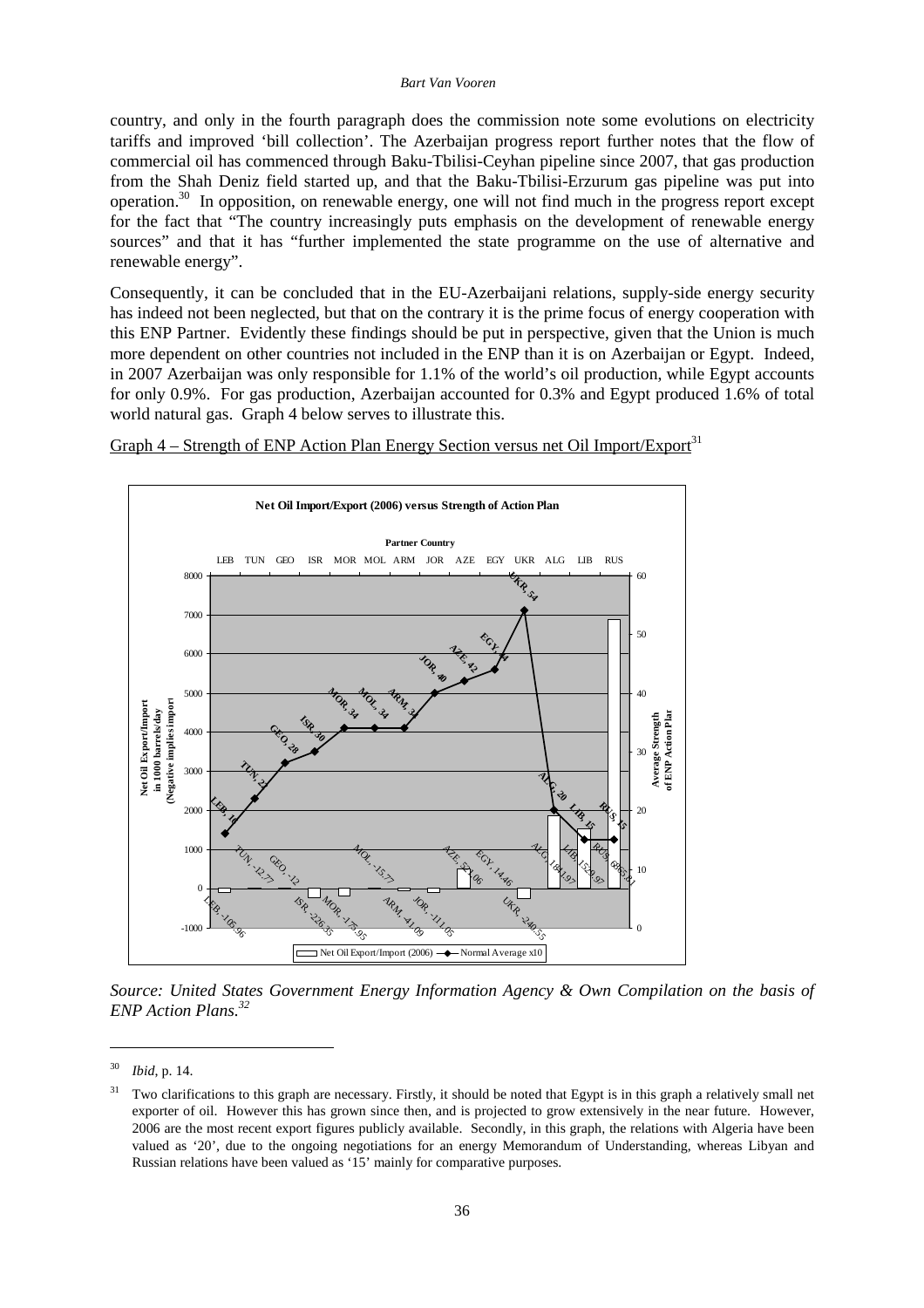# **IV. Concluding remarks**

This paper has thus shown that increased assertiveness of an energy producer is a significant factor to be taken into account in the face of the Union's rule-based approach to energy security, but that with the less important producing countries this is much less of an explanatory factor. In the case of Azerbaijan, the EU has succeeded in achieving a well adjusted approach to reflect supply-side security, not neglecting the competitiveness and environment prongs but certainly not letting them overshadow the energy security aspect of its foreign policy.

Consequently, the true test-case for the EU's three-pronged approach to energy security will lie not in the Neighbourhood Policy, but in the outcome of the new agreement to be negotiated between the EU and Russia. It was no coincidence that the June 2008 high-level meeting which launched these talks took place in Khanty-Mansiysk, the 'oil-capital' of Siberia.<sup>33</sup>

*(Contd.)* 

<sup>32</sup> http://www.eia.doe.gov/ [Last accessed, June 26, 2008].

<sup>33</sup> See Euobserver.com: EU and Russia try to inject energy into mutual ties: http://euobserver.com/?aid=26397.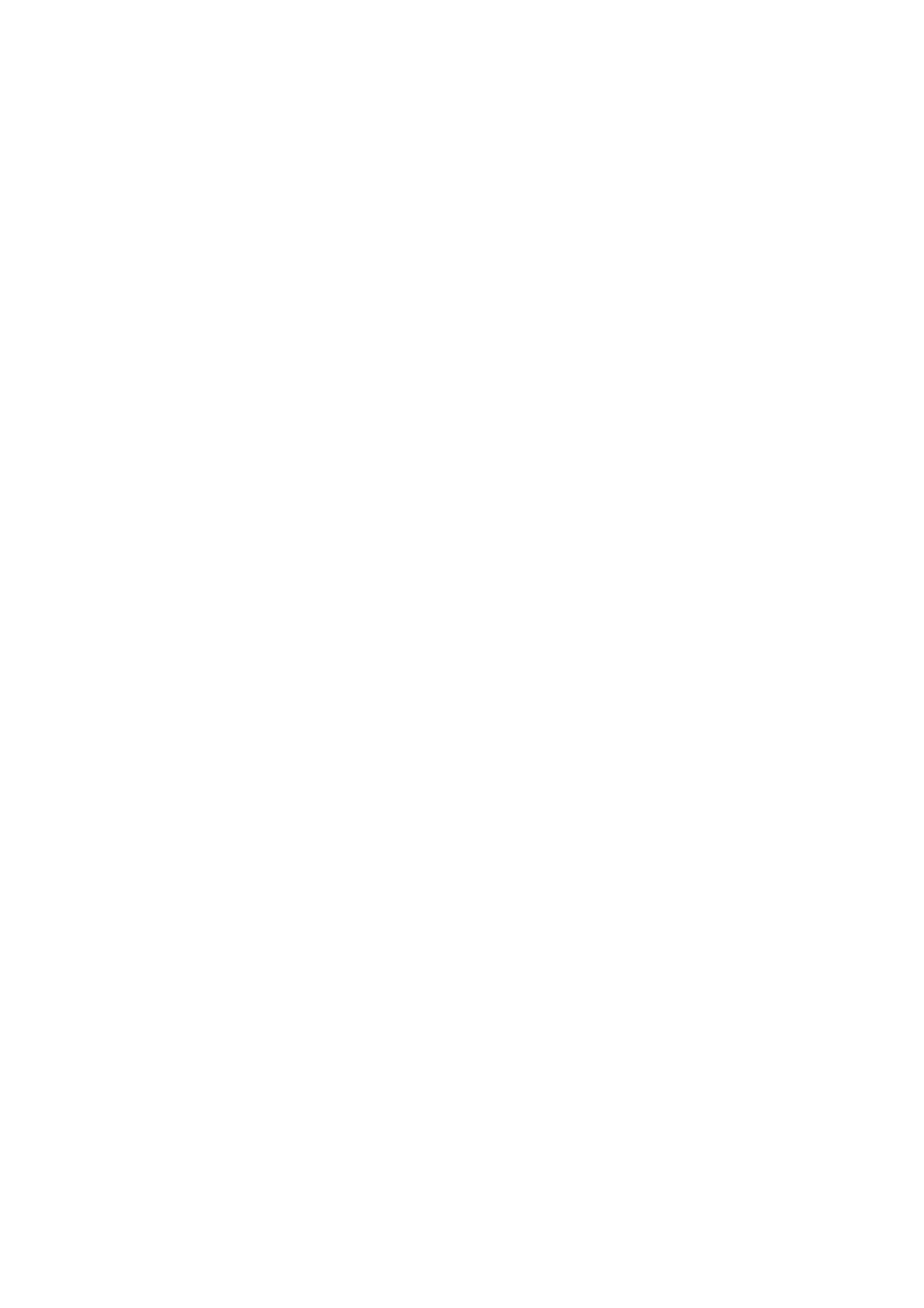# **The Implementation of Targeted Sanctions in the European Union**

Andrés Delgado Casteleiro<sup>∗</sup>

#### **I. Preliminary remarks**

 $\overline{a}$ 

Economic sanctions can be defined as the exercise of pressure by one state or a coalition of states to produce a change in the political behaviour of another state or group of states.<sup>1</sup> However, since the beginning of the 90's this approach towards sanctions has shifted. Although one of the objectives of sanctions continues to be the change in the behaviour of a State, the way to tackle that problem is no longer constrained to putting pressure on the State through general economic measures, such as trade embargoes, but though specific measures designed to tackle specific sectors or people. These new type of sanctions are so-called "targeted sanctions" and are intended to avoid the "collateral" damages often causes by trade sanctions.<sup>2</sup> Such measures, which range from sectoral embargoes, to visa bans or the freezing of financial assets, are designed to move the pressure from the whole state, including the civil society, to the people directly responsible. As the representative of Canada in the United Nations Security explains, these so-called smart sanctions may be used "*not only against abusive national decision-makers, but also against terrorists, rebel movements, modern-day warlords and other non-*State actors that perpetuate or profit from human suffering."<sup>3</sup> Sanctions seem no longer to be envisaged only as a way of obtaining a certain conduct from a State but also as a basic instrument in the war against international terrorism. Thus, targeted sanctions are configured as on of the fundamental International Law instruments for the maintenance of international peace and security, regardless of the origin of the threat (States or non-State entities).

The European Union (EU) has not escaped this trend in international sanctions. On the contrary, it has fully embraced it. Alongside traditional economic sanctions, the EU's strategy uses this kind of sanctioning frequently, even when they are not implementing any United Nations Security Council Resolutions (UNSCR). More specifically, the EU has developed an interesting practice in relation to the use of this targeted sanctions against individuals, especially under its anti -terrorist policy, which is demonstrating some of the deficiencies of the EU's constitutional architecture.

This paper focuses on the implementation of these targeted sanctions against individuals within the EU's multilevel structure, and which are the main struggles that the EU encounters when implementing these sanctions. Although there is plenty of literature surrounding targeted sanctions against individuals,<sup>4</sup> little has been said about the legal basis of the issue. On what grounds can the EU

<sup>∗</sup> Doctoral Researcher, Law Department, European University Institute (andres.delgado@eui.eu). The author would like to thank Marise Cremona and Mikael Eriksson for their useful comments and remarks. The usual disclaimer applies.

<sup>1</sup> P. Koutrakos, *Trade, Foreign Policy & Defence in EU Constitutional Law* (Oxford, 2001), p. 50.

<sup>2</sup> A. W. De Vries, "European Union Sanctions Against the Federal Republic of Yugoslavia from 1998 to 2000: A Especial Exercise in Targeting", in D. Cortright and G. Lopez, *Smart Sanctions: Targeting Economic Statecraft* (Oxford, 2002), p. 86.

<sup>3</sup> UN Security Council. Fifty-fith year.  $4218<sup>th</sup>$  meeting. 17 of April 2000. S/PV.4218. p. 25.

<sup>4</sup> See, among others: C. Eckes, "Judicial Review of European Anti-Terrorism Measures-The Yusuf and Kadi Judgements of the Court of First Instance", 14 *European Law Journal* (2008). P. Eeckhout, "Community Terrorism Listings, Fundamental Rights, and UN Security Council Resolutions. In Search of the Right Fit", 3 *European Constitutional Law Review* (2007). T. Anderson, I. Cameron and K. Nordback, "EU Blacklisting: The Renaissance of Imperial Power, but on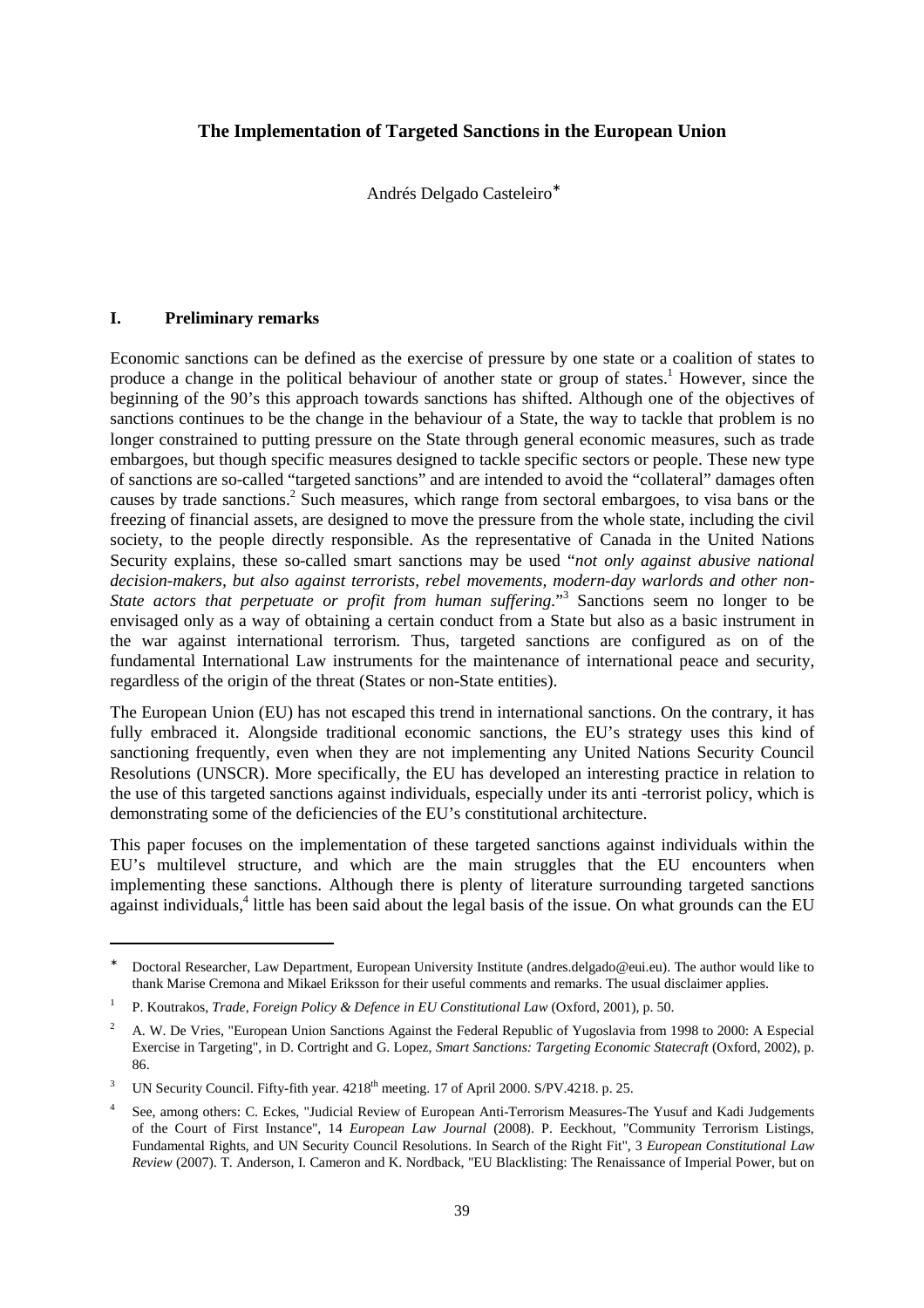adopt sanctions against individuals? Which is the rationale for choosing one legal basis over another? The choice of the appropriate legal basis has constitutional significance,<sup>5</sup> not only does it determine the scope of EU competence, or indicate the decision-making process for the adoption of the legislation,<sup>6</sup> it also casts light on the way certain policies work. How should sanctions against terrorist be understood? Should they be considered as an issue of International Security and Foreign Policy? Or should they be considered as matter of Internal Security?

The paper is divided into three parts. First, it is analyses the actual EU legal framework to see to what extent the provisions enshrined in the Treaties regarding sanctions can also be used as the legal basis for targeted sanctions against individuals. The second part of the paper examines the implementation practice carried on by the EU. In this respect a focus on the different subjects targeted by the EU through sanctions, and secondly the current litigation in this regard within the European Court of Justice (ECJ) and the Court of First Instance (CFI) will be analysed. The third part of the paper offers some conclusions on the topic as well as it briefly examines the future of the EU sanctioning practice as envisaged in the Lisbon Treaty.

### **II. EU sanctions legal framework**

#### *A. Sanctions as a cross-pillar issue.*

As some authors have pointed out, sanctions have been an area

"where there is an overlap between foreign policy and action in the commercial field; it is an area where the policy reason for action falls outside Community competence but the means of achieving that policy include measures falling within Community."<sup>7</sup>

Thus, the imposition of economic sanctions has been traditionally a cross-pillar issue, covered by the Second Pillar—first with European Political Co-operation (EPC),<sup>8</sup> and now with the Common Foreign and Security Policy (hereafter  $CFSP$ )<sup>9</sup>—the First Pillar, and the Third Pillar. Within the CFSP, sanctions are taken on the basis of article 15 of the TEU:

"The Council shall adopt common positions. Common positions shall define the approach of the Union to a particular matter of a geographical or thematic nature. Member States shall ensure that their national policies conform to the common positions."

Common positions lay down an obligation on the Member States to conform their national policies to the Common Positions. However, what are the effects of this instrument? Can they be considered legal instruments insofar as they regulate rights and obligations of citizens? Or are they political acts stating paths of action for the Member States? The legal character of the Common Positions as a whole remains uncertain. A Common Position is a political act that is not supposed to produce of itself legal

*<sup>(</sup>Contd.)* 

a Global Scale", 14 *European Business Law Review* (2003). M. Nettesheim, "U.N. Sanctions Against Individuals - A Challenge to the Architecture of European Union Governance", 44 *CML Rev* (2007). J. Santos Vara, "El Control Judicial de la Ejecución de las Sanciones Antiterroristas del Consejo de Seguridad En la Unión Europea", 15 *REEI* (2008).

<sup>5</sup> Opinion 2/00 (*re Cartagena Protocol*) [2001] ECR I-9713, para. 5.

<sup>6</sup> P. Koutrakos, "Legal Basis and Delimitation of Competence", in M. Cremona and B. De Witte (eds.), *EU Foreign Relations Law: Constitutional Fundamentals* (Oxford, 2008), p. 198.

<sup>7</sup> I. Macleod, I. D. Hendry and S. Hyett, *The External Relations of the European Communities: a Manual of Law and Practice* (Oxford, 1996), p. 352.

<sup>8</sup> An analysis of this practice can be found in Koutrakos, *supra* n. 1, pp. 49 – 66.

<sup>9</sup> As it will be shown, some of the measures adopted in the Common Position which adopts smart sanctions against individuals fall outside the Community competence, requiring the Member States to implement this measures.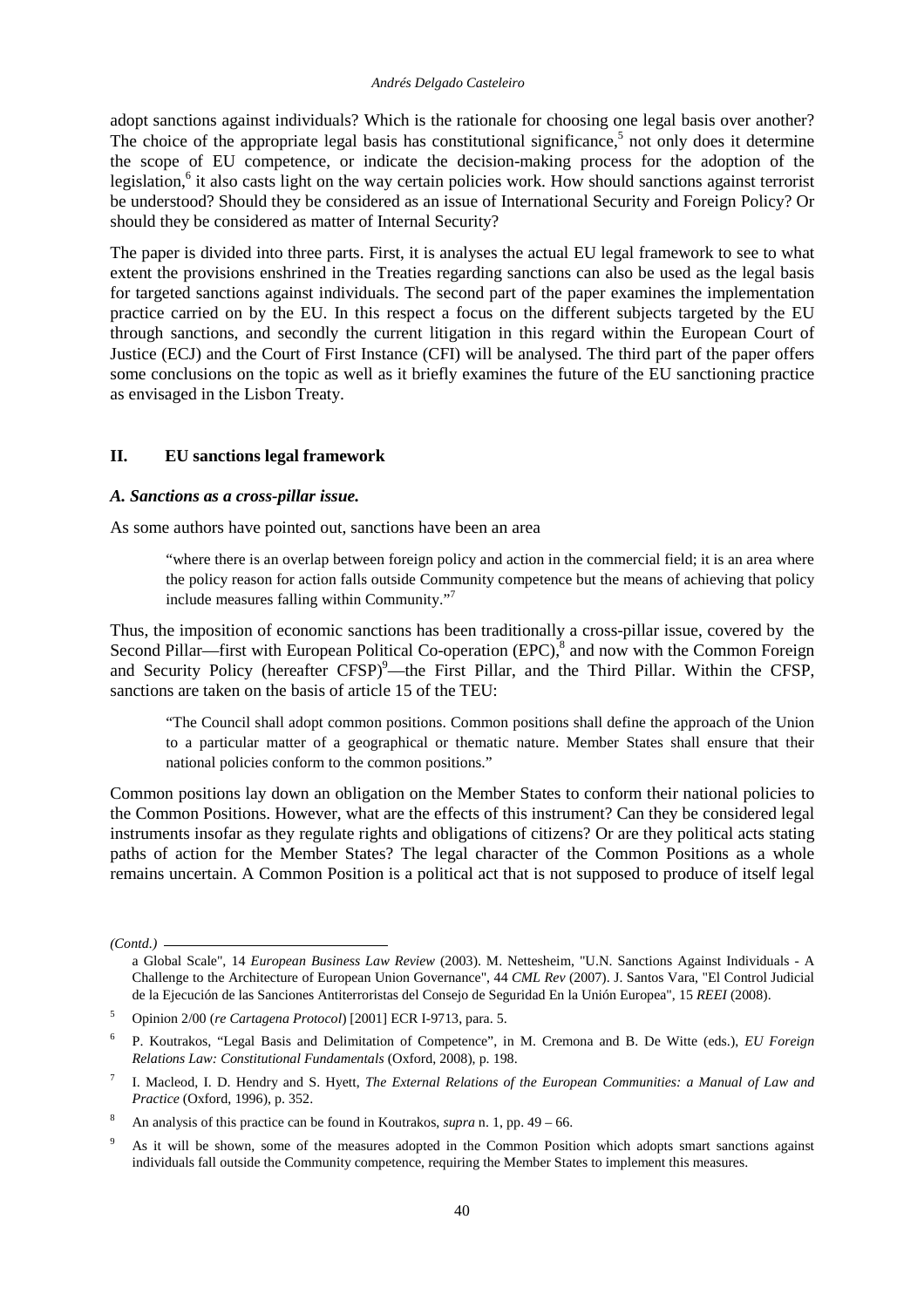effects in relation to third parties.<sup>10</sup> However, the Court has also recognized that there are certain types of Common Position that because of their content they *are really intended to produce legal effects in*  relation to third parties.<sup>11</sup> Therefore, as Eeckhout argues, especially in the context of sanctions, Common positions have a legislative character, mainly due to the fact that the implementation of sanctions has as a main consequence the breaking-off of economic relations between the EU and the sanctioned State or individual.<sup>12</sup> This breaking-off of economic relations may entail the prohibition of companies operating in the EU to enter into any kind of business with companies of the sanctioned State.<sup>13</sup> Hence, based on the legal character of the Common Positions imposing sanctions, the necessity of conforming national policies is stronger than with other Common Positions which address more general topics.<sup>14</sup>

#### *B. Legal basis for the implementation of smart sanctions within the EC*

Common Positions establishing sanctions against Third States envisage the necessity of Community action and of the Member States, due to the distribution of competence between the EC and the Member States.

Given the necessity of Community instruments to implement the certain sanctions adopted within the CFSP, the Treaty Establishing the European Community (hereafter TEC) envisages two provisions which serve as the bridge between both pillars. The first provision, Article 301, reads as follows:

"Where it is provided, in a common position or in a joint action adopted according to the provisions of the Treaty on European Union relating to the common foreign and security policy, for an action by the Community to interrupt or to reduce, in part or completely, economic relations with one or more third countries, the Council shall take the necessary urgent measures. The Council shall act by a qualified majority on a proposal from the Commission."

As can be seen, the *ratio materiae* of the provision goes beyond the usual scope of sanctions – traditionally constrained to trade measures – by making a reference to economic relations.<sup>15</sup> Although "*economic relations*" is a broad concept, not all sanctions can be adopted on the basis of this article. There are sanctions which do not have an economic rationale behind them (e.g visa bans), so they must be implemented by other subjects. In the specific case of the visa bans they would be implemented by the Member States.

Furthermore, Article 301 clearly follows *ratio personae* the past practice of the EPC by speaking of "countries". Given this, Article 301 would not seem to be the most appropriate legal basis for the implementation of sanctions targeted to other subjects different from States. However, as it will be shown that, in practice, the EC has broadened the concept of State, in order to apply it also to nationals of the sanctioned state.

Moreover, regarding the scope of this provision *ratio personae*, not all countries can be subject to sanctions; these include only third countries (not EU Member States) and subsequently individuals linked with that State. Thus, the implementation of a Common position adopting sanctions against EU nationals with no international link would not be implemented through article 301; it should be done

<sup>10</sup> P. Eeckhout, *External Relations of the European Union: Legal and Constitutional Foundations* (Oxford, 2004), p. 404.

<sup>11</sup> Case C-355/04 *Segi et al* [2007] ECR I-01657, para. 54.

<sup>&</sup>lt;sup>12</sup> P. Eeckhout, External Relations of the European Union: Legal and Constitutional Foundations, (Oxford 2004), p. 404.

<sup>13</sup> Case C-84/95 *Bosphorus Hava Yollari Turizm ve Ticaret AS v Minister for Transport, Energy and Communications and others* [1996] ECR I-03953, para. 14.

<sup>14</sup> See, e.g., Council Common Position of 21 October 2002 on Rwanda and repealing Common Position 2001/799/CFSP, *OJ* 2002 L 285/3.

<sup>15</sup> P. Koutrakos, *EU International Relations Law* (Oxford, 2006), p. 432.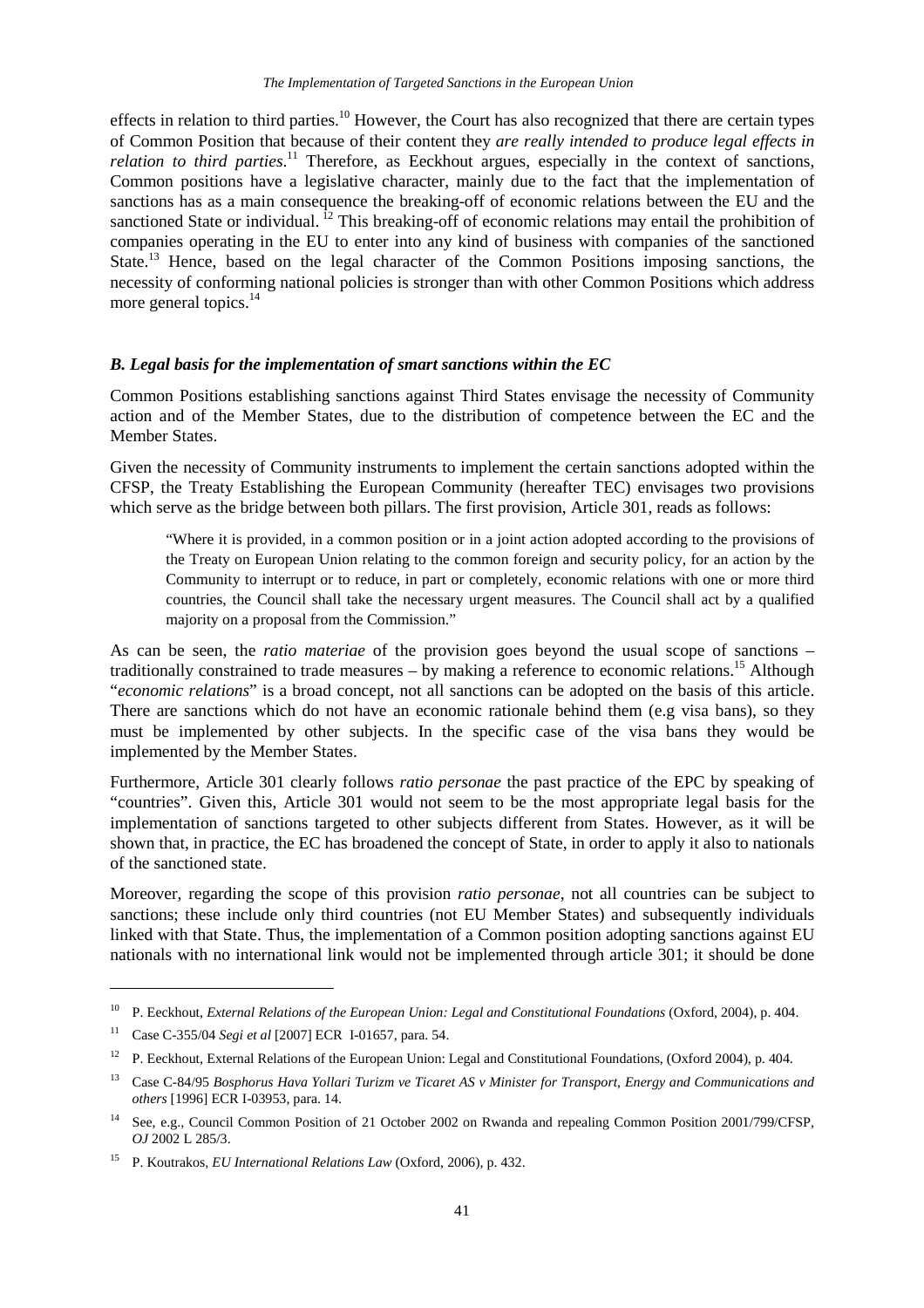instead through the Third Pillar.<sup>16</sup> In practice, this situation often refers to internal terrorism. From this perspective, the legal basis to adopt those provisions would be articles 29 and 31.1 TEU.<sup>17</sup> The second provision enshrined in the TEC regarding sanctions is Article 60.1:

"If, in the cases envisaged in Article 301, action by the Community is deemed necessary, the Council may, in accordance with the procedure provided for in Article 301, take the necessary urgent measures on the movement of capital and on payments as regards the third countries concerned."

Nor does the second provision seem to be an appropriate legal basis for these targeted sanctions insofar as it merely configures itself as *lex specialis* of Article 301. How then does the EC implement those targeted sanctions which overcome the traditional concept of State?

## **III. EC implementation of targeted sanctions against individuals**

Notwithstanding this lack of a better legal basis within the TEC, the EC has made an attempt to differentiate between two different groups of sanctions *ratio personae*. One group is formed by all those sanctions aimed on one form or another to States. The other group is related to sanctions to fight international terrorism.

# *A. Targeted sanctions against individuals linked with a third State*

Regarding the first type of targeted sanctions, which aim at third States' decision-makers, the EC has used a dual legal basis for the adoption implementing measures. The regulations are based on articles 301 and 60.1 TEC. In principle, there should not be any problem regarding this group of sanctions, since, although they are targeted against individuals, they belong to the sanctioned State bureaucracy. For instance, as a consequence of the violations of international electoral standards and the crackdown on civil society and democratic opposition in the context of the 19 March 2006 Presidential elections by Belarusians' authorities, the EU decided to sanction Belarus by applying restrictive measures to those responsible for the violation of international electoral standards.<sup>18</sup> The sanctions targeted the individuals directly responsible by laying down a list identifying them.<sup>19</sup> This list included individuals like the President of Belarus to Judge of the Moscow district of Minsk.<sup>20</sup> This example shows how targeted sanctions can be used as a way to tackle those directly responsible for the conduct the EU seeks to be changed in a Third State, while at the same time trying to diminish the effect of the sanctions on civil society.

However, as was mentioned in the beginning, $^{21}$  targeted sanctions do not only apply to State's decision makers, but also to: 1) entities which or persons who physically controlled part of the territory of a

<sup>16</sup> P. De Cesari, "The European Union", in G. Nesi (ed.), *International Cooperation in Counter-Terrorism: The United Nations and Regional Organizations in the Fight Against Terrorism* (Hampshire, 2006), pp. 207 - 229.

<sup>&</sup>lt;sup>17</sup> Council Decision 2003/48/JHA of 19 December 2002 on the implementation of specific measures for police and judicial cooperation to combat terrorism in accordance with Article 4 of Common Position 2001/931/CFSP, *OJ* 2003 L 16/68*.* 

<sup>&</sup>lt;sup>18</sup> Council Common Position 2006/362/CFSP of 18 May 2006 amending Common Position 2006/276/CFSP concerning restrictive measures against certain officials of Belarus, *OJ* 2006, L 134/45. Council Regulation (EC) No 765/2006 of 18 May 2006 concerning restrictive measures against President Lukashenko and certain officials of Belarus, *OJ* 2006 L 134/1.

<sup>&</sup>lt;sup>19</sup> The drafting of lists of people sanctioned is usually referred as Blacklisting and is the most important form of implementing targeted sanctions. See T. Anderson, I. Cameron and K. Nordback, "EU Blacklisting: The Renaissance of Imperial Power, but on a Global Scale", 14 *European Business Law Review* (2003), p. 112.

<sup>&</sup>lt;sup>20</sup> Annex III of Common Position 2006/362/CFSP.

<sup>21</sup> See *supra* n. 4.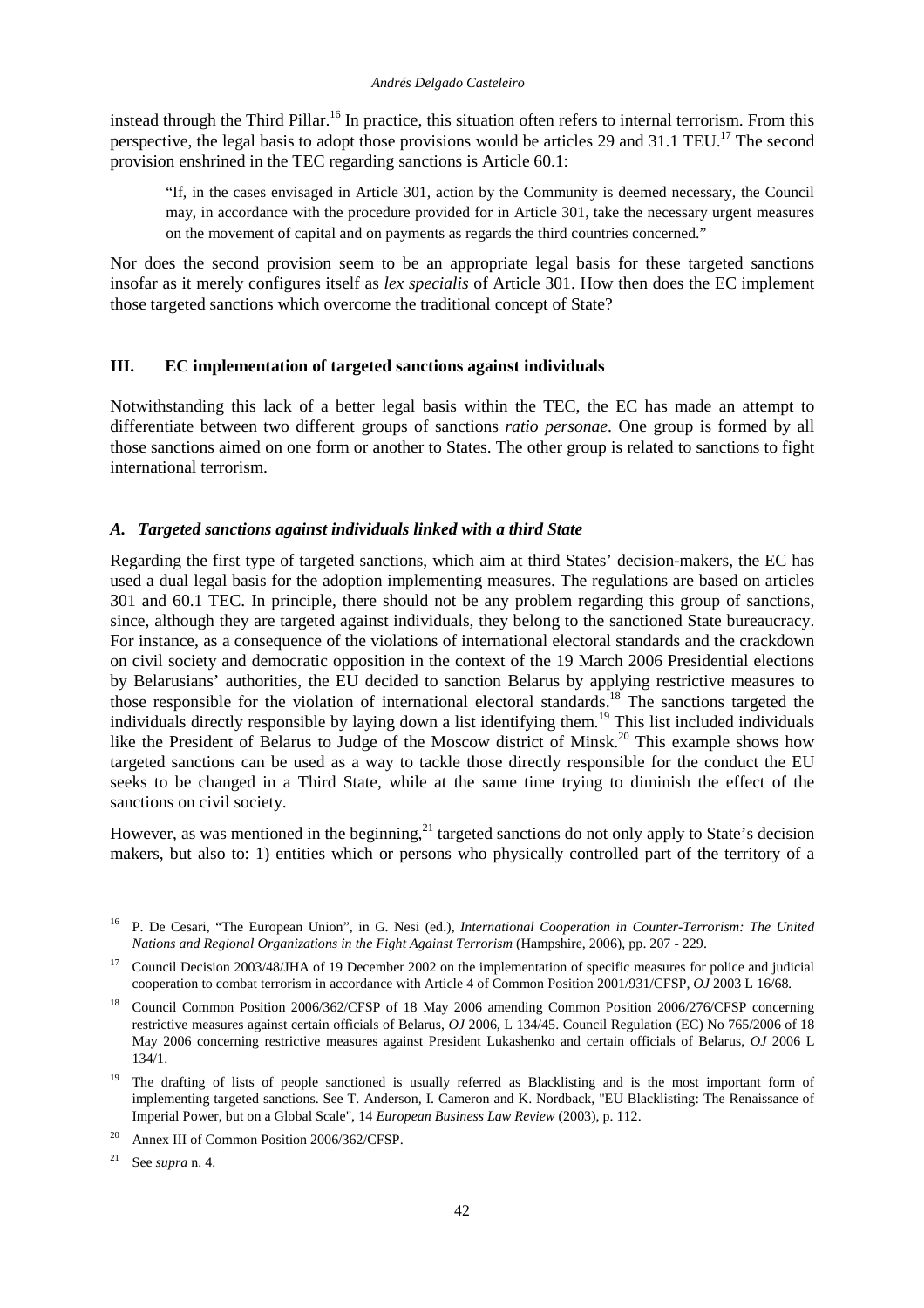third country; and 2) against entities which or persons who effectively controlled the government apparatus of a third country and also against persons and entities associated with them and who or which provided them with financial support.

In relation to the persons who physically controlled part of the territory of a third country, these sanctions are usually adopted in response to an internal conflict.<sup>22</sup> For example, the EU imposed sanctions against the illegal government of Anjouan in the Union of Comoros.<sup>23</sup> The EU was not imposing sanctions to pressure a State but to an illegal government which acted in defiance of the federal government of the Union of Comoros and the African Union. Nevertheless, how does this absence of a sanctioned *State* fit with the scope ratio personae of articles 301 and 60 TEC?

Both the Commission and the Council argue that article 301 and 60 are the appropriate legal basis to the extent that there is a link between the individual targeted and the territory of the third country sanctioned.<sup>24</sup> Thus, the Commission and the Council embrace a broad interpretation of the concept of state, and of its members.

Furthermore, the EU has also applied targeted sanctions against people or entities which controlled the government apparatus of a third country and also against persons and entities associated with them and who or which provided them with financial support. The Council and the Commission are using articles 301 and 60 TEC to individuals who can affect the conduct of a State. In this regard, Regulation  $872/2004^{25}$  would be a good example. This regulation which implements a Common position, which implements a UNSCR, imposes the freezing of funds of people who are associated with the expresident of Liberia. The regulation considers that:

"In view of the negative impact on Liberia of the transfer abroad of misappropriated funds and assets, and the use of such misappropriated funds by Charles Taylor and his associates to undermine peace and stability in Liberia and the region, the freezing of the funds of Charles Taylor and his associates is necessary."<sup>26</sup>

In the Minin case,  $27$  the CFI has had the opportunity to examine the legality of these particular sanctions against Charles Taylor and his associates. One of the arguments of the claimant was that the

"addressees of measures provided for by Articles 60 EC and 301 EC are third countries. Consequently, those articles do not constitute an adequate legal basis for the purposes of adopting punitive or preventative measures affecting individuals and producing direct effect on them. Such measures do not fall within the Community's competence."<sup>28</sup>

This strict interpretation of the ratio personae of article 301 and 60.1 TEC put forward by the claimant was rejected by the CFI. In this regard, the CFI understood that to the extent that

<sup>22</sup> See, e.g., Council Regulation (EC) No 1705/98 of 28 July 1998 concerning the interruption of certain economic relations with Angola in order to induce the 'União Nacional para a Independência Total de Angola' (UNITA) to fulfill its obligations in the peace process, and repealing Council Regulation (EC) No 2229/97, *OJ* 1998 L 215, p. 1.

<sup>&</sup>lt;sup>23</sup> Council Common Position 2008/187/CFSP of 3 March 2008 concerning restrictive measures against the illegal government of Anjouan in the Union of Comoros, *OJ* 2008 L 59/32. Council Regulation (EC) No 243/2008 of 17 March 2008 imposing certain restrictive measures on the illegal authorities of the island of Anjouan in the Union of the Comoros, *OJ* 2008 L 75/53*.*

<sup>24</sup> Case T-315/01 *Yassin Abdullah Kadi v. Council of the European Union* [2005] ECR II-03649, para. 90.

<sup>&</sup>lt;sup>25</sup> Council Regulation (EC) No 872/2004 of 29 April 2004 concerning further restrictive measures in relation to Liberia, OJ 2004 L 162/32.

<sup>26</sup> *Ibid*, "Whereas" 3 and 4.

<sup>27</sup> Case T-362/04 *Leonid Minin v Commission of the European Communities* [2007] ECR II-002003.

<sup>28</sup> *Ibid*, para. 59.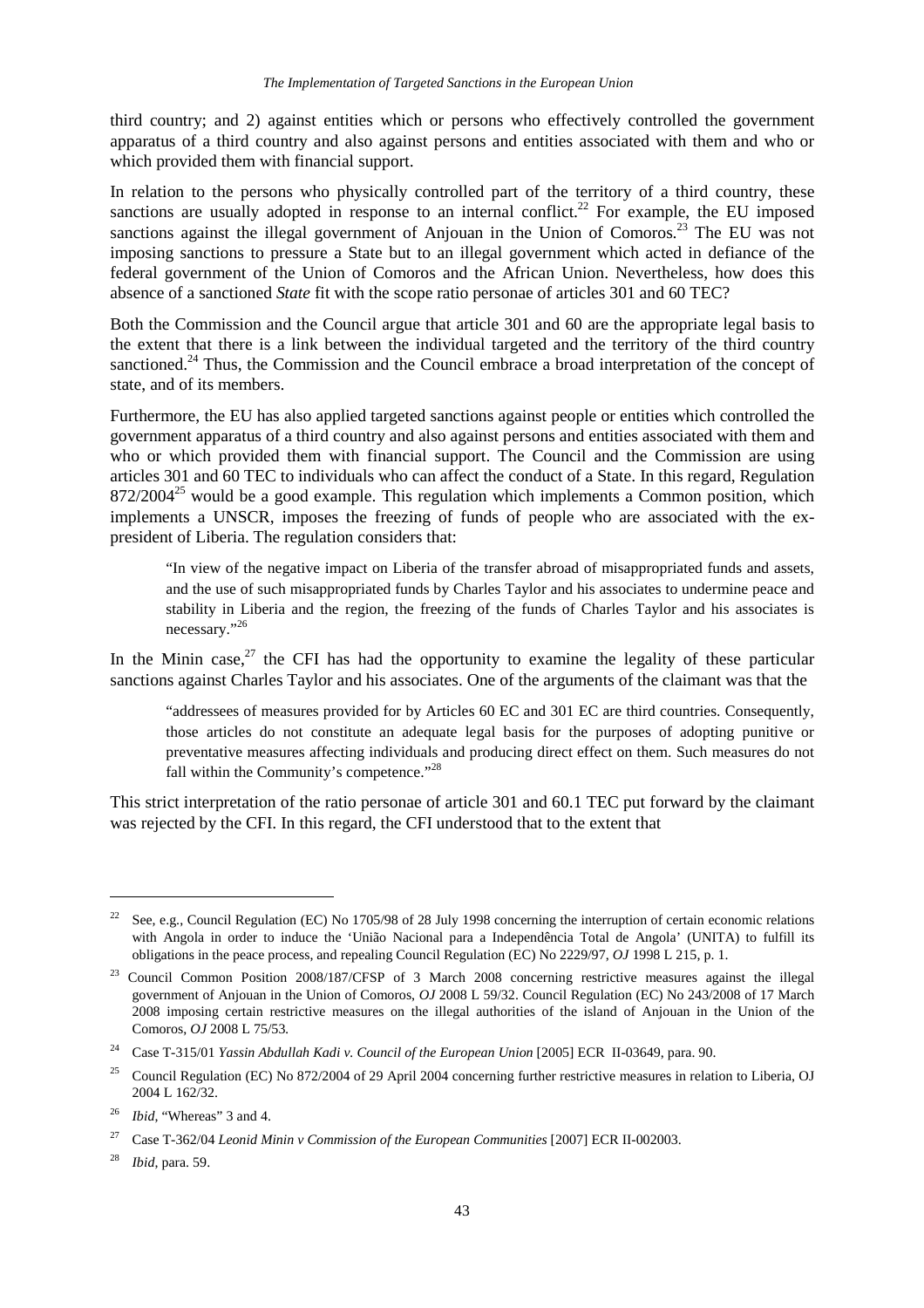"Charles Taylor and his associates continue to be able to undermine peace in Liberia and in neighbouring countries, the restrictive measures adopted against them have a sufficient link with the territory or the rulers of that country to be regarded as '[seeking] to interrupt or to reduce, in part or completely, economic relations with  $[a]$  ... third countr $[y]$ ', for the purpose of Articles 60 EC and 301  $EC.$ <sup>"29</sup>

The CFI interprets the concept of third country in a broad sense. Here, sanctions are motivated in favour of the third States not against it. The EU through these sanctions does not seek to influence the behaviour of Liberia; it seeks to impede Charles Taylor from influencing the third Country.

The current EC practice on the implementation of targeted sanctions linked with a State has adopted a broad interpretation of State. Individuals can be subject to restrictive measure form the EC if they can affect in someway a Third State. There is no need to be part of the State bureaucracy, or be part of a *de facto* government; all that is required is the possibility that the individual might influence a State's behaviour.

#### *B. Sanctions as a counter-terrorism tool.*

As pointed out at the beginning of this paper, targeted sanctions are not limited to the exercise of pressure within the International Community. They are also one of the basic tools of fighting terrorism. Nevertheless, one of the basic characteristics of modern terrorism is that sometimes it has no link with any territory or country.<sup>30</sup> Furthermore, sometimes it is not even international.<sup>31</sup> Common Position 2001/931/CFSP<sup>32</sup> list a series of individuals and entities considered as terrorist and therefore subject sanctions. This list includes not only groups and individuals linked with a third country ( Hamas or the Palestinian Islamic Jihad, e.g.), but also internal terrorist groups like E.T.A., G.R.A.P.O. or the Real IRA. However, the implementation of this Common Position has not followed its unitary view of terrorism. The implementing instruments vary depending on their origin. If the terrorist group has a foreign origin, the implementing measures will be done in the first pillar, regardless of their link with at third State. On the contrary, if the group has an internal origin the implementing measures will be done through the Third Pillar.

The Council has used a triple legal basis for the adoption of targeted sanctions to fight international terrorism. The legal basis used is article 301, 60 and 308 TEC. Article 308 reads as follows:

"If action by the Community should prove necessary to attain, in the course of the operation of the common market, one of the objectives of the Community, and this Treaty has not provided the necessary powers, the Council shall, acting unanimously on a proposal from the Commission and after consulting the European Parliament, take the appropriate measures."

This provision enables the Community to carry out its functions with a view to attaining one of the objectives laid down by the Treaty, when no specific provisions of the Treaty confer on the Community institutions express or implied powers to act.<sup>33</sup> This use of article 308 TEC tries to fill the gap left by the lack of any link with a territory. Thus, the scope of articles 301 and 60 is not broadened to cover any kind of restrictive measure adopted in a Common Position. The use of article 308 is a consequence of the background on which the first counter-terrorist sanctions emerged. The first

<sup>29</sup> *Ibid*, para. 72.

<sup>30</sup> Case T-306/01 *Ahmed Ali Yusuf v. Council of the European Union* [2005] ECR II-03533, para. 93.

<sup>31</sup> Case C-355/04 *Segi et al* [2007] ECR I-01657.

<sup>&</sup>lt;sup>32</sup> Council Common Position 2001/931/CFSP of 27 December 2001 on the application of specific measures to combat terrorism, *OJ* 2001 L 344/93.

<sup>33</sup> Case T-315/01 *Yassin Abdullah Kadi v. Council of the European Union* [2005] ECR II-03649, para. 64.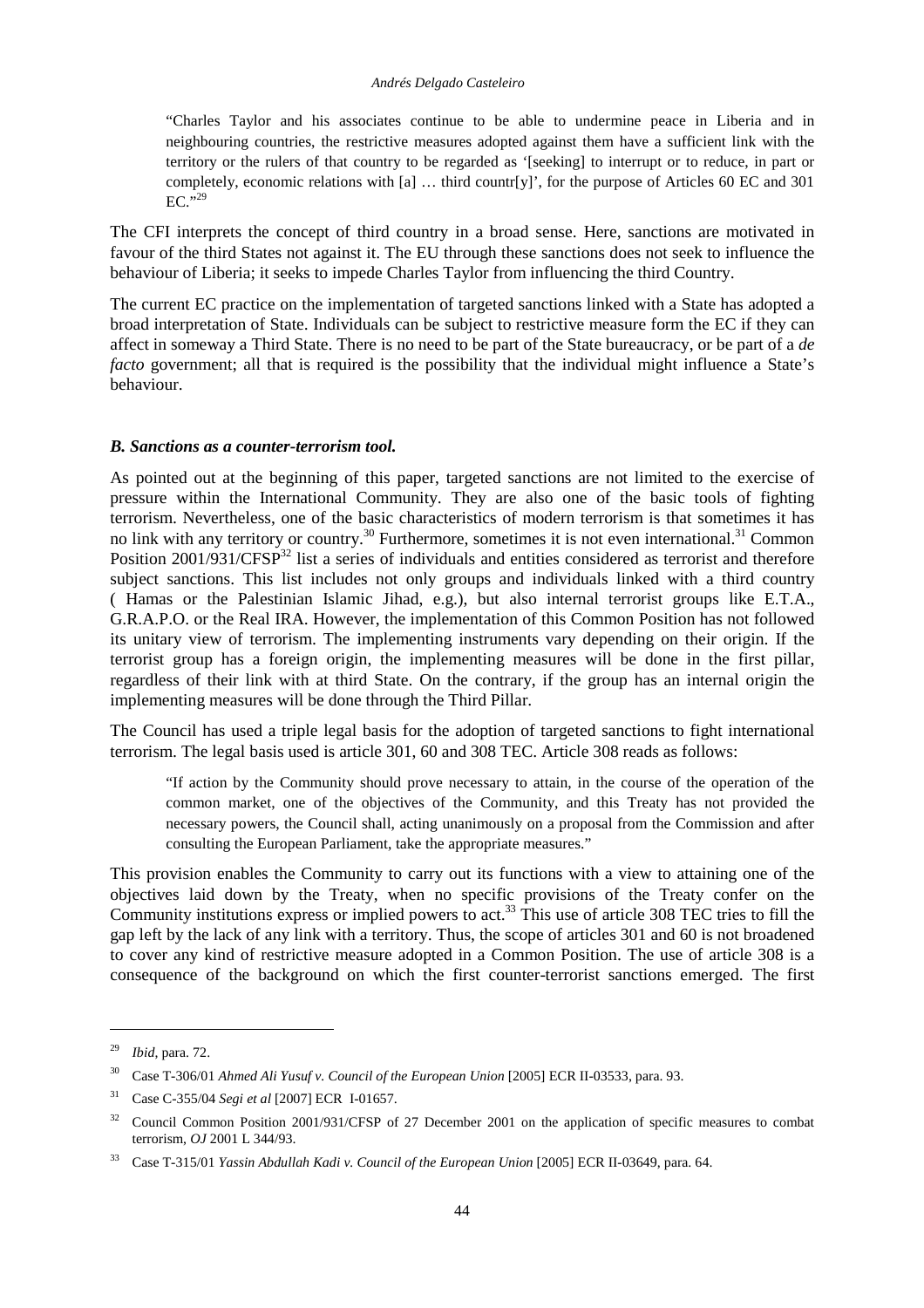counter-terrorist sanctions<sup>34</sup> were the continuation of the sanctions imposed against the members of Taliban regime in Afghanistan after its collapse following the armed intervention of the international coalition.<sup>35</sup> The sanctions against the Taliban regime were adopted under articles 301 and 60.1 TEC following the usual practice on this issue. However, after the collapse of the Taliban Regime there was no link with a third Country which would allow the adoption of the sanctions only with those provisions. As a result, article 308 was added.

This use of article 308 remains a disputed issue. In a series of cases regarding counter-terrorism sanctions,<sup>36</sup> the CFI had to consider, among other issues, to what extent a regulation implementing the freezing of assets of certain individuals for counter-terrorist purposes could be adopted under articles 301, 60 and 308 TEC. In this particular case where there is no link between the individual targeted and a State sanctioned, the Court considered that alongside the previous articles, Article 308 was needed.

However, the reasoning of the CFI in this respect does not seem as convincing as might be expected. For the Court, neither article 301 and 60, nor article 308 considered alone constitute the appropriate legal basis, but together they do. Two requisites must be met in order to use article 308 as a single legal basis. The CFI considers that, although the first requisite of article 308 is met, that is, there is no other provision on the TEC that "*gives the Community institutions the necessary power to adopt the measure in question"*, the second prerequisite – the necessity to attain one of the objectives of the Community – was not met with these sanctions.

Therefore, if one of the requisites that permit the functioning of 308 is not met, how does the CFI justify the use of Article 308? It justifies it "*for the sake of consistency*".<sup>37</sup> Tomuschat welcomed this interpretation as an intelligent answer on the basis that article 301 TEC allows the EC to implement a coherent external policy which, according to Article 3 TEU, should in any event constitute a coherent whole.<sup>38</sup> For the CFI, the requisite of consistency in EU external activities permits the export of EU objectives to the EC so they can be pursued with article 308.

A number of critical remarks can be directed at this reasoning: first, the use consistency is in order to export objectives to the Community Pillar from the other Pillars; and second the consequences of considering article 308 a cross-pillar provision.

In relation to the consideration of consistency as an EC objective, it can be said that the CFI seems to be assuming that the sanctions imposed within the framework of the EU always need an EC implementing measure. However, the practice of CFSP sanctions includes measures not only to be implemented by the EC but also by its Member States, or by the Third Pillar. In fact, all the measures implementing sanctions against internal terrorist are implemented through the Third Pillar.

l

<sup>34</sup> Council Regulation (EC) No 881/2002 of 27 May 2002 imposing certain specific restrictive measures directed against certain persons and entities associated with Usama bin Laden, the Al-Qaida network and the Taliban, and repealing Council Regulation (EC) No 467/2001 prohibiting the export of certain goods and services to Afghanistan, strengthening the flight ban and extending the freeze of funds and other financial resources in respect of the Taliban of Afghanistan, *OJ* 2002 L 139/9.

<sup>&</sup>lt;sup>35</sup> Council Regulation (EC) No 467/2001 of 6 March 2001 prohibiting the export of certain goods and services to Afghanistan, strengthening the flight ban and extending the freeze of funds and other financial resources in respect of the Taliban of Afghanistan, and repealing Regulation (EC) No 337/2000, *OJ* L 67/1.

<sup>36</sup> Case T-306/01 *Yusuf and Al Barakaat International Foundation v. Council and Commission* [2005] ECR II-03533. Case T-315/01 *Yassin Abdullah Kadi v. Council of the European Union* [2005] ECR II-03649. Case T-253/02 *Chafiq Ayadi v. Council of the European Union* [2006] ECR II-02139.

<sup>37</sup> Case T-306/01 *Yusuf and Al Barakaat International Foundation v. Council and Commission* [2005] ECR II-03533, para. 164.

<sup>38</sup> C. Tomuschat, "Case T-306/01, Ahmed Ali Yusuf and Al Barakaat International Foundation v. Council and Commission, judgment of the Court of First Instance of 21 September 2005; Case T-315/01, Yassin Abdullah Kadi v. Council and Commission, judgment of the Court of First Instance of 21 September 2005", 43 *CML Rev* (2006), p. 540.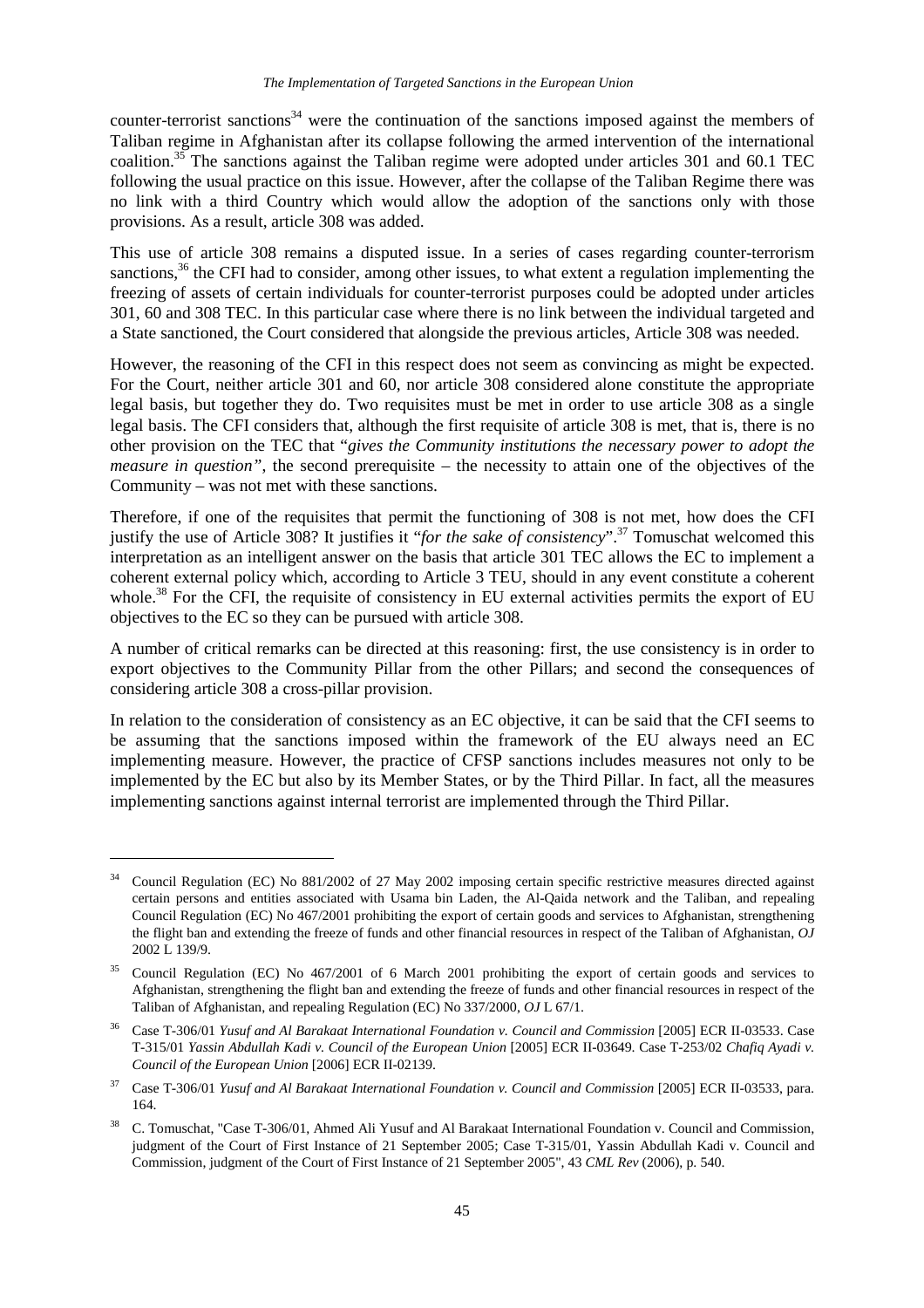In relation to the interaction between pillars within article 308, The CFI is establishing, article 308 as a cross-pillar provision. Following this logic, Article 308 could be used to grant competence to the EC to pursue an EU objective. This view would endanger the delimitation between pillars as laid down in article 47 TEU. The interaction between pillars can only happen when there are provisions in the TEC designed to that effect. Article 301 TEC is one of those provisions.

The use of a triple legal basis for the adoption of counter-terrorist sanctions has been recently backed up by the ECJ.<sup>39</sup> However its reasoning differs from that the CFI. Whereas the CFI considers that 308 can be used to pursue objectives enshrined in the TEU, the ECJ considers that article 308 must be used to complement articles 301 and 60 inasmuch *as these provisions are the expression of an implicit underlying objective, namely, that of making it possible to adopt such measures through the efficient use of a Community instrument*. 40

Furthermore, the ECJ also understands that to the extent that the freezing of assets and funds envisaged in the adopted sanctions can affect the operation of the common market, they are *linked to the operation of the common market within the meaning of article 308*. 41

This interpretation of article 308 safeguards the division between pillars. ECJ's recourse to underlying objectives and links with the common market on one hand denies the expansive effect of the crosspillar nature of article 301, but on the other, it seems to be establishing the *effet utile* of articles 301 and 60.1 as an objective of the EC. The ECJ assumes that within those two integrated but separate legal orders constituted by the Union and the Community<sup>42</sup> there is no other way of achieving the objectives pursued by those provisions. Moreover, the ECJ claims that by not extending the scope of articles 301 and 60 to subsume individuals, the objectives pursued by it mainly implement CFSP restrictive measures against third Countries. In order to explain how the efficiency of those provisions would be undermined if the triple legal basis was to be repealed, the Court claims that leaving the implementation to the Member States would affect the functioning of the internal market.<sup>43</sup> This argument had already been consistently rejected by the CFI:

"the implementation of [sanctions against individuals] by the Member States rather than by the Community is not capable of giving rise to a likely and serious danger of discrepancies in the application of the freezing of funds from one Member State to another. First, those resolutions in fact contain clear, precise, detailed definitions and obligations that leave scarcely any room for interpretation. Second, the importance of the measures they call for, with a view to their implementation, does not appear to be such that there is reason to fear such a danger."<sup>44</sup>

Nevertheless, the ECJ repealed the regulation imposing sanctions on the ground of the violation of the fundamental rights of the claimants.

AG Maduro, in his Opinion on the *Kadi* case,<sup>45</sup> takes a different approach towards article 308. He highlights an underlying tension in the reasoning of the CFI, in his opinion:

 "[T]he Court of First Instance construed Article 308 EC as a 'bridge' between the CFSP and the Community pillar. However, while Article 301 EC might be seen as a cross-pillar bridge, Article 308 EC surely cannot fulfil that function. Article 308 EC, like Article 60(1) EC, is strictly an enabling provision: it provides the means, but not the objective. Even though it refers to 'objectives of the

<sup>39</sup> Joined Cases C-402/05 and C-415/05 *Kadi and Al Barakaat Foundation v. Council*, nyr.

<sup>40</sup> *Ibid*, para. 226.

<sup>41</sup> *Ibid*, para. 229.

<sup>42</sup> *Ibid*, para. 125.

<sup>43</sup> *Ibid*, para. 230.

<sup>44</sup> Case T-306/01 *Yusuf and Al Barakaat International Foundation v. Council and Commission* [2005] ECR II-03533.

<sup>45</sup> Opinion AG Maduro, Case C-402/05 *Kadi v. Council and Commission*, 16 January 2008.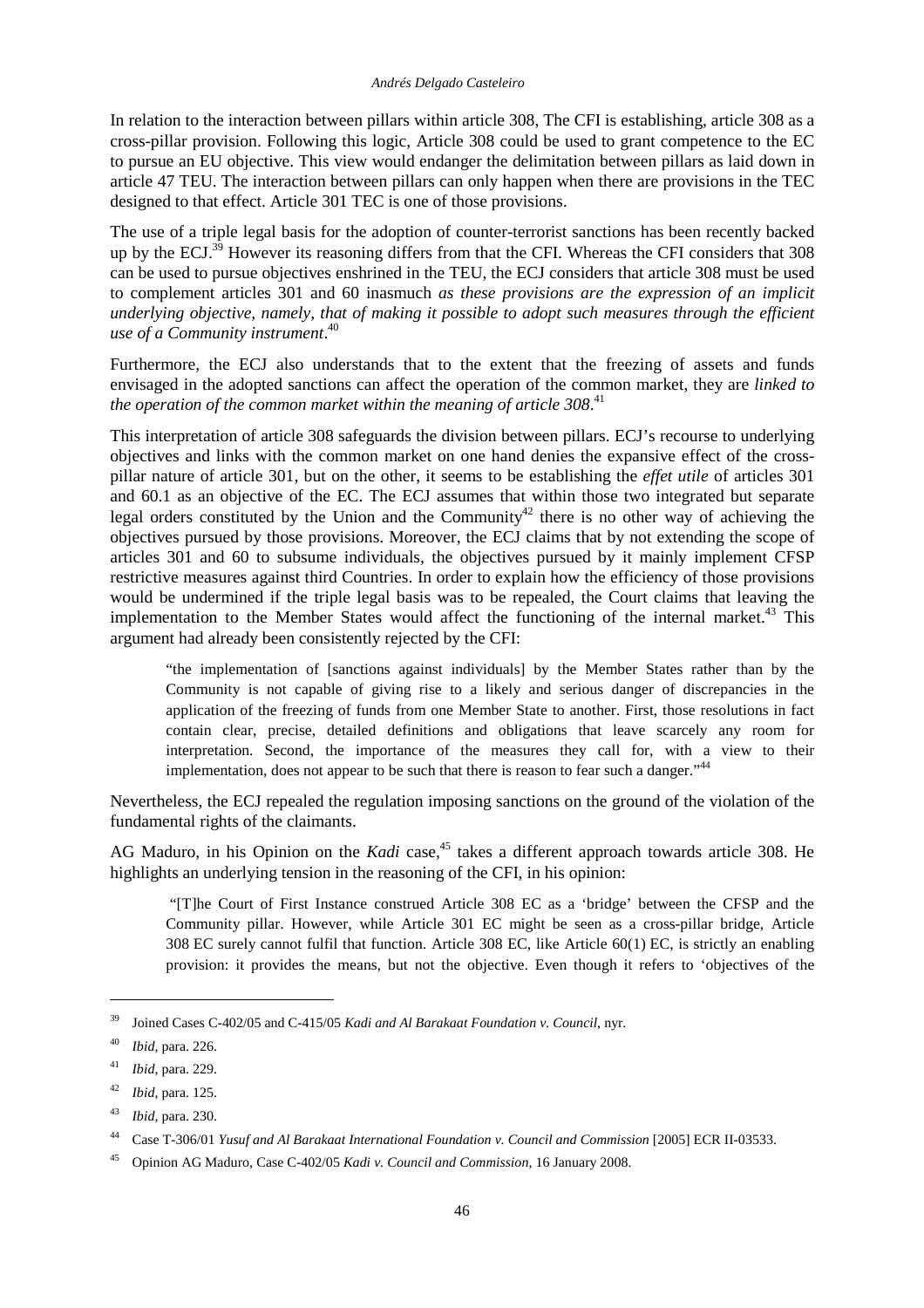Community', these objectives are exogenous to Article 308 EC; they cannot be introduced by Article 308 EC itself."<sup>46</sup>

Thus, the AG argues that it is not possible to use article 308 TEC to fill the lacuna of the TEC on counter-terrorism sanctions. It cannot work as cross-pillar clause. He claims that this type of targeted sanctions could be adopted under articles 301 and 60.1 TEC only. Thus, AG Maduro claims that:

"economic relations with individuals and groups from within a third country are part of economic relations with that country; targeting the former necessarily affects the latter. To exclude economic relations with individuals or groups from the ambit of 'economic relations with … third countries' would be to ignore a basic reality of international economic life: that the governments of most countries do not function as gatekeepers for the economic relations and activities of each specific entity within their borders."<sup>47</sup>

Although this interpretation of the scope of article 301 would allow the EC to continue to implement sanctions against international terrorism, it broadens too much the scope of article 301 and 60. However, article 301 and 60 are exceptional provisions and must be interpreted in a restrictive way. On one hand they are exceptional from a substantive point of view. Both provisions envisage the possibility of adopting restrictive measures. On the other, article 301 TEC, is an exception to article 47 TEU. Articles 301 and 60 cannot be broaden in such a way to include everyone in its wording (Maduro's view), but neither can be interpreted in a way that endanger the division between pillars (CFI's view).

Given this, perhaps the provisions on sanctions envisaged in the TEC are not the most appropriate legal basis for the fight against terrorism. The international element is emphasized when it should be the terrorist element the central focus of the measures. Moreover, this discussion on the legal basis for terrorist actions opens a bigger question on the effectiveness of these measures as counter-terrorist tools. On one hand, attending the high degree of conflictive surrounding the imposition of sanctions,<sup>48</sup> it could be argued that sanctions are proven to be effective, insofar as funds and assets are being frozen. On the other hand, the outcome of some of the judgements on the topic shows their ineffectiveness since the applicants are obtaining their annulment.<sup>49</sup> Thus, if counter-terrorist sanctions are not entirely effective and their legal basis is not the most appropriate for this kind of measures, this could mean that they are not the best counter-terrorist tool.

From this perspective, the freezing of assets and funds should be one of the measures to be adopted through police and judicial cooperation based on the objective of combating and preventing terrorism of article 29 TEU, in an instrument like a decision (article 34.2 c) TEU). Nevertheless, the use of Title VI TEU for the freezing of assets would deny the possibility for the individuals affected to claim for the annulment of the decision, although they could challenge it on the national courts, and indirectly by the ECJ with preliminary rulings.<sup>50</sup> This denial of the possibility of directly claiming for the annulment of the sanctions may increase the problems of effective judicial protection of the individuals that of sanctions against individuals present.<sup>51</sup> The freezing of funds for an unlimited time

<sup>46</sup> Opinion AG Maduro, Case C-402/05 *Kadi v. Council and Commission*, 16 January 2008, para. 15.

<sup>47</sup> *Ibid*, para. 13.

<sup>&</sup>lt;sup>48</sup> More than 40 cases have been lodged in the ECJ and CFI register since 2001 on sanctions against individuals.

<sup>49</sup> Case T-228/02 *Organisation des Modjahedines du peuple d'Iran v. Council of the European Union* [2006] ECR II-04665. Case T-229/02 *Osman Ocalan acting on behalf of Kurdistan Workers' Party (PKK) v. Council of the European Union,*  nyr*.* 

<sup>50</sup> See Article 35 TEU.

<sup>&</sup>lt;sup>51</sup> See, e.g., T. Anderson, I. Cameron and K. Nordback, "EU Blacklisting: The Renaissance of Imperial Power, but on a Global Scale", 14 *European Business Law Review* (2003). P. Eeckhout, "Community Terrorism Listings, Fundamental Rights, and UN Security Council Resolutions. In Search of the Right Fit", 3 *European Constitutional Law Review* (2007).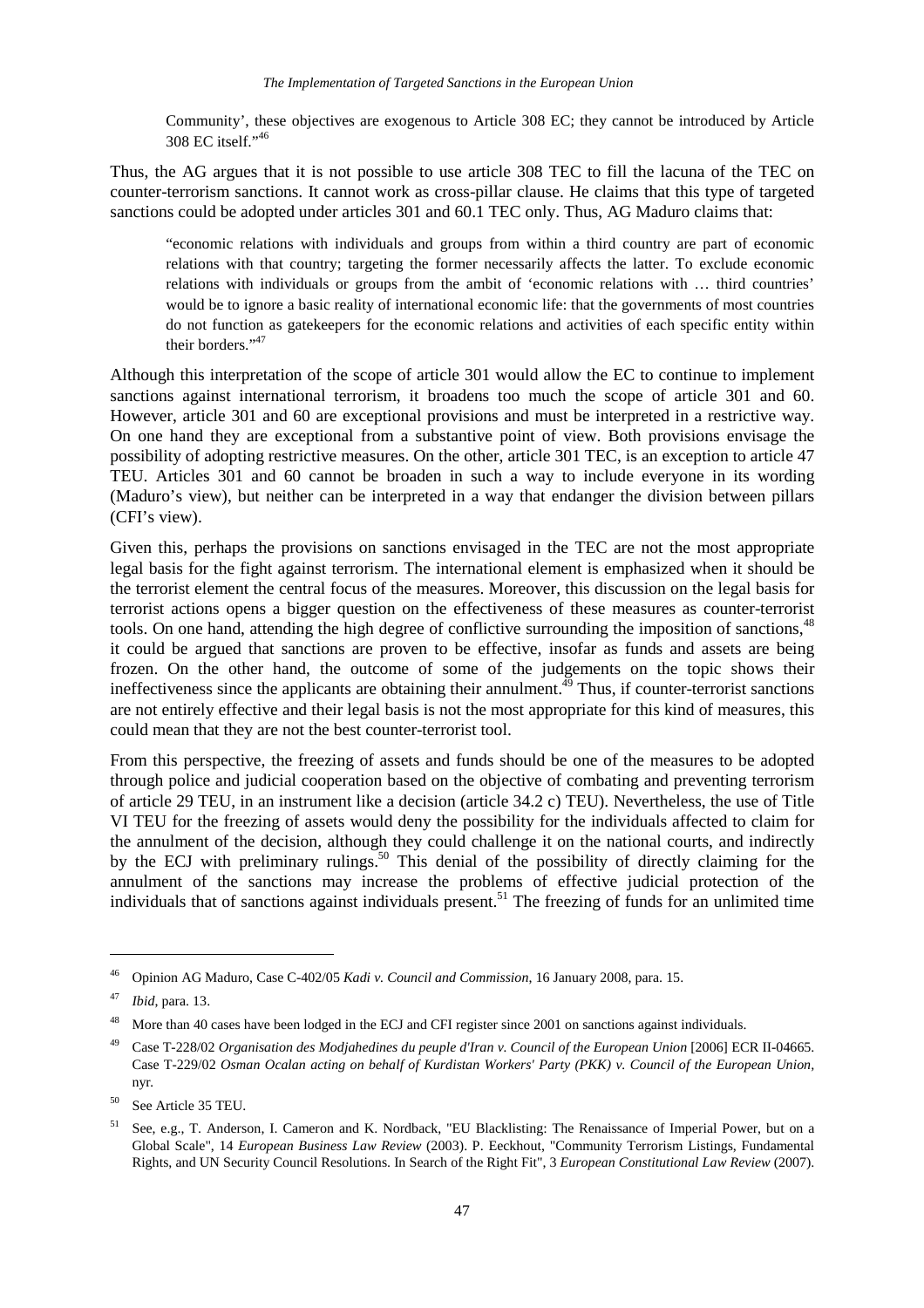and in conditions where it appears to be no adequate means for him to challenge the assertion that he is guilty of wrongdoing<sup>52</sup> is a really dangerous side effect of the EU Counter-terrorist policy which should avoided.

#### **IV. Concluding remarks: Lisbon and beyond**

Articles 301 and 60 TEC cease to exist with the new Treaty reform. Instead, the articles 215 and 75 will be their replacements. Article 215 envisages that:

2. Where a decision adopted in accordance with Chapter 2 of Title V of the Treaty on European Union so provides, the Council may adopt restrictive measures under the procedure referred to in paragraph 1 against natural or legal persons and groups or non-State entities.

3. The acts referred to in this Article shall include necessary provisions on legal safeguards.

This provision in its first paragraph practically replicates the wording of actual article 301; nevertheless, paragraph two is completely new. It looks like the aim of this paragraph is to give a concrete legal basis to sanctions against individuals. Thus, the EU adapts its Treaty to the new trend and developments on sanctioning. Ratio personae, the provision adopts a broad conception of the subjects of the sanctions, including individuals, even if they are not linked with a third country.

However, this clear effort towards the clarification of the sanctions' legal basis is accompanied by article 75:

"Where necessary to achieve the objectives set out in Article 67, as regards preventing and combating terrorism and related activities, the European Parliament and the Council, acting by means of regulations in accordance with the ordinary legislative procedure, shall define a framework for administrative measures with regard to capital movements and payments, such as the freezing of funds, financial assets or economic gains belonging to, or owned or held by, natural or legal persons, groups or non-State entities.[..]"

On one hand, this provision would be *lex especialis vis- a -vis* article 215. All counter-terrorist sanctions would go through 75 and all the state-linked sanctions would go through the first paragraph of 215. This effort must be welcomed for adding to the clarity and consistency of EU-counter terrorist policy. Regardless of the origin of the threat, the same measures would be applied to combat terrorism.

In relation to the issues of judicial protection and targeted sanctions the following Declaration was made within the Treaty of Lisbon:

"The Conference recalls that the respect for fundamental rights and freedoms implies, in particular, that proper attention is given to the protection and observance of the due process rights of the individuals or entities concerned. For this purpose and in order to guarantee a thorough judicial review of decisions subjecting an individual or entity to restrictive measures, such decisions must be based on clear and distinct criteria. These criteria should be tailored to the specifics of each restrictive measure." <sup>53</sup>

This declaration jointly read with paragraph 3 of the new provisions shed some light on this last issue of the clash between fundamental rights and targeted sanctions. By virtue of these articles the implementation of sanctions against individuals will have to take into account the fundamental rights of the individual sanctioned, in particular his and her right to be heard, and effective judicial protection.

*(Contd.)* 

J. Santos Vara, "El Control Judicial de la Ejecución de las Sanciones Antiterroristas del Consejo de Seguridad En la Unión Europea", 15 *REEI* (2008).

<sup>52</sup> Opinion AG Maduro, Case C-402/05 *Kadi v. Council and Commission*, 16 January 2008, para 47.

<sup>53</sup> Declaration on Articles 61 H and 188 K of the Treaty on the Functioning of the European Union, *OJ* 2007 C 306/258.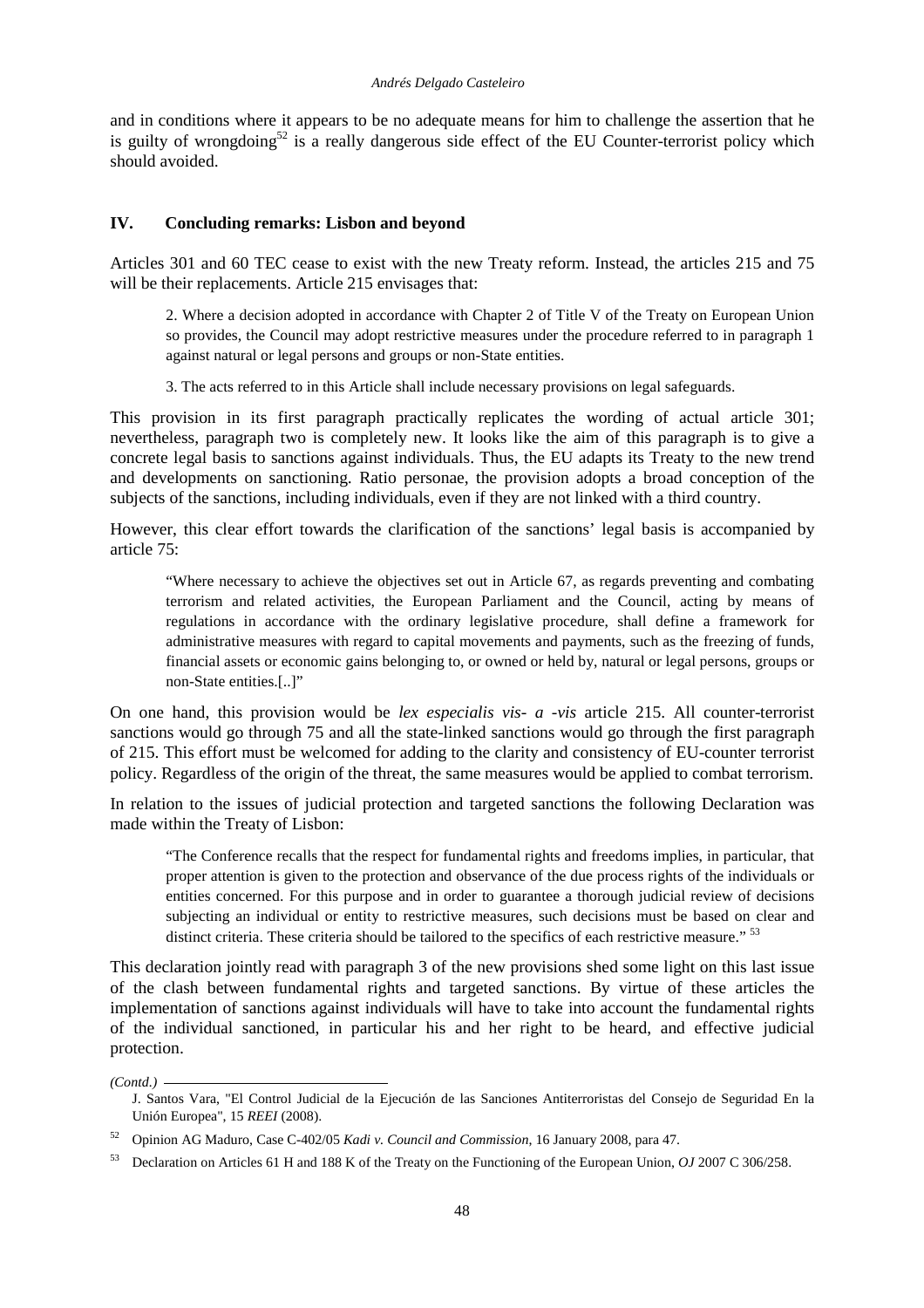In conclusion, the modifications of Lisbon try to reflect the current practices and trends on the implementation of sanctions, and specially targeted sanctions against individuals, while at the same time trying to put end to some of the undesired effects that targeted sanctions may have.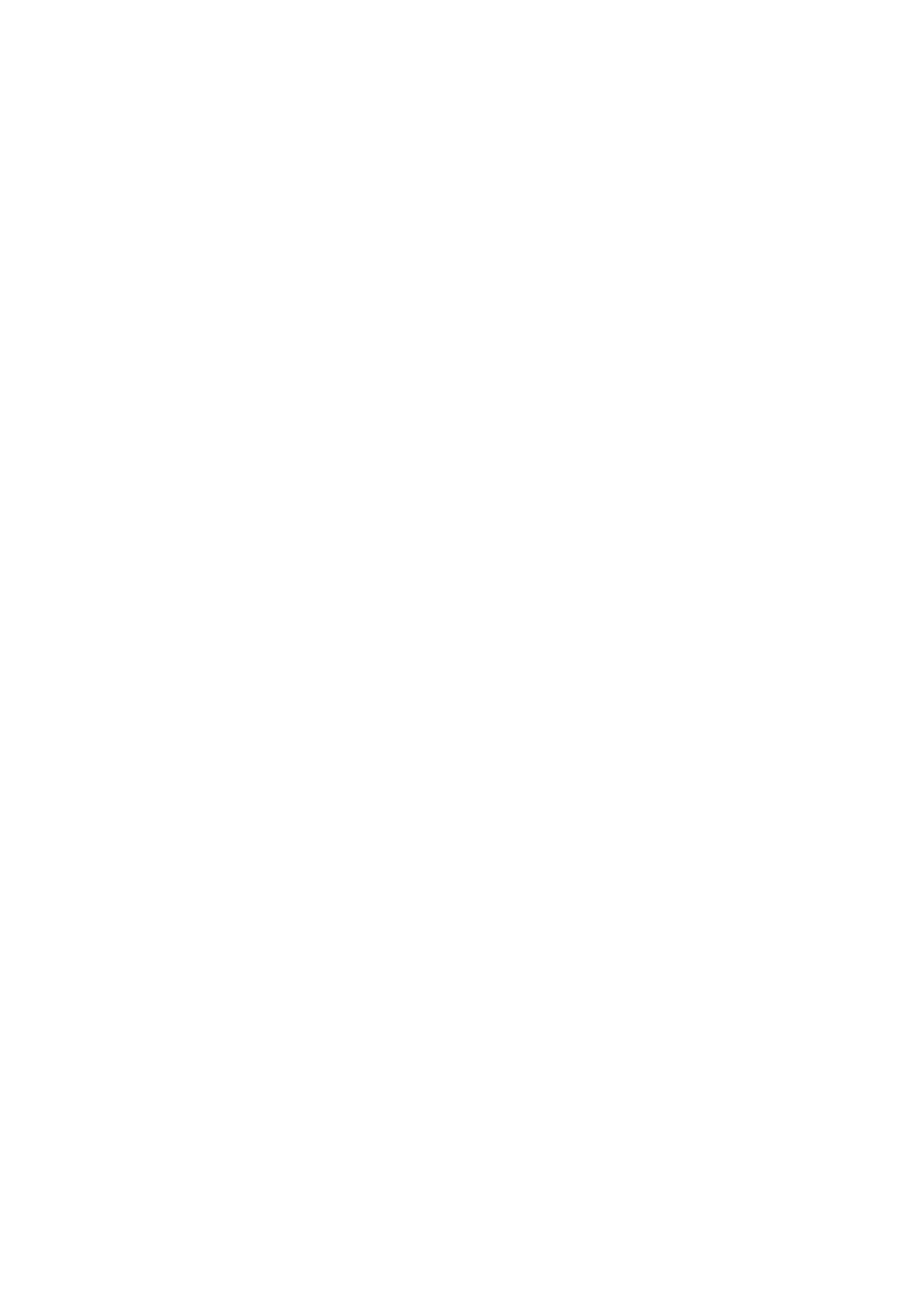# **When Theory Meets Practice: The Shift from Comprehensive to Targeted Sanctions**

Mikael Eriksson<sup>∗</sup>

## **I. Introduction**

Over the years, international actors like the European Union and the UN Security Council have struggled immensely to come up with alternative policy instruments to deal with threats to international peace and security. One of the more politically celebrated tools of these has been the establishment and refinement of targeted EU and UN sanctions. The 1990s also saw a large upsurge of their use. While for example during the period between 1945 and 1990, the UN Security Council only established two sanctions regimes (on Rhodesia and on South Africa), the immediate post-1990s period saw the establishment of numerous different sanctions regimes imposed all over the world.<sup>1</sup> In addition, if we account for the many autonomous sanctions programs established by the European Union, there were many more sanctions regimes established. $2$ 

However, the shift to targeted sanctions has in recent years confronted both the EU and the UN with a number of tough political challenges. Despite a complete reformation of the sanctions tool, a number of negative and unintended consequences have followed, something not at all anticipated. Why? As will be argued in this brief essay, one reason for such weaknesses is that there has been an overly optimistic conviction in what targeted sanctions can achieve. While many times proposed as able to provide universal remedy, targeted sanctions are often used to confront practical problems that are too complex politically to solve.

# **II. The shift to targeted sanctions**

The renewal of the sanctions instrument coincided with the end the Cold War, and resulted in a new type of sanctions debate. This debate was characterised by a shift from comprehensive to targeted sanctions.<sup>3</sup>

The shift from comprehensive to targeted sanctions, at least in part, originated in the negative experiences of the comprehensive UN sanctions program applied on Iraq in the early  $1990s$ <sup> $\frac{1}{1}$ </sup> The sanctions regime imposed on Iraq, which lasted for almost a decade, caused severe suffering for the

l

<sup>∗</sup> Doctoral Reseracher, Political Science Department, European University Institute (mikael.eriksson@eui.eu). He is also a member of the Special Program on the Implementation of Targeted sanctions, Uppsala University, Sweden.

<sup>1</sup> Almost 30 sanctions regimes can currently be identified.

 $\overline{2}$ A list of ongoing sanctions programs can be found at UN and EU Commission websites.

<sup>3</sup> This transformation is also well summarised by Cortright and Lopez: D. Cortright, G. Lopez, J. With Wagler, R. W. Conroy and J. Dashti-Gibson, *The Sanctions Decade: Assessing UN Strategies in the 1990s* (Boulder, 2000). See also: D. Cortright and G. Lopez, *Smart Sanctions: Targeting Economic Statecraft* (Oxford, 2002). M. Doxey, *United Nations Sanctions: Current Policy Issues* (Dalhousie University Center for Policy Studies, 1999). J.M. Farral, *United Nations Sanctions and the Rule of Law* (Cambridge, 2007).

<sup>4</sup> S/RES/0661 (1990) 6 August 1990.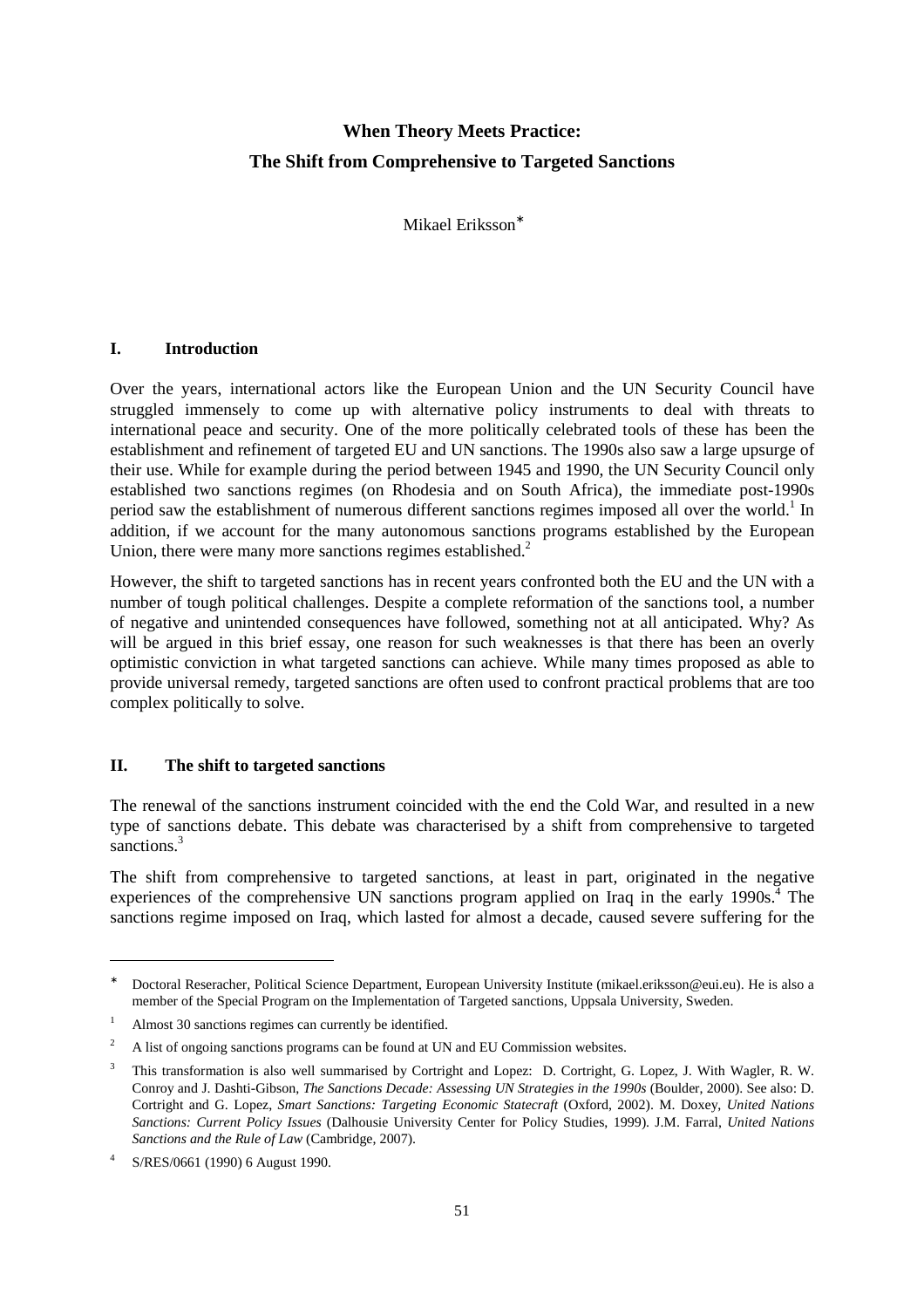#### *Mikael Eriksson*

Iraqi population, and particularly on its children. These unintended effects consequently provided good ammunition for those who sought later a complete re-consideration of the sanctions instrument and the strategic way it was introduced.<sup>5</sup> Because of the widespread criticism of the Iraqi sanctions, policy-makers, both in the UN and in many western capitals, looked for new ways to improve the sanctions tool. The aim was to restore credibility to the sanctions tool. For instance, in response to the humanitarian impact of sanctions in Iraq, the ambassadors of China, France, the Russian federation, the UK and the US wrote that the Security Council "should be directed to minimize unintended adverse side effects of sanctions on the most vulnerable segments of targeted countries".<sup>6</sup> In order to re-establish the credibility of the sanctions instrument, the idea of *intelligent* sanctions, which later became *smart* and *targeted* sanctions were introduced. Thus, from having been comprehensive in nature, targeted sanctions nowadays encompass many different types of restrictive measures including travel bans, assets freeze, arms-embargoes, trade sanctions, flight bans, restrictions of admissions, diplomatic sanctions, boycotts, and sanctions on rough diamonds, and timber etc.<sup>7</sup> In short, then, the shift from comprehensive sanctions to targeted sanctions was designed to solve the problem of unintended consequences.

## **III. The rationale of targeted sanctions**

In the post-Cold War era, states were particularly plagued by three kinds of threats: civil wars, terrorism and organized crime. Behind many of these threats stood charismatic leaders and organised pressure groups. By imposing targeted sanctions on the leadership of these kinds of entities, i.e. on leaders of armed groups and rouge states, international collective security actors such as the UN and the EU aspired to achieve decisive impact on the development of peace and security. By focusing on individual government leaders, organised groups and networks, and restricting their political power, entire conflict complexes would be dissolved.

An important reason for why the EU and the UN seemed to have accepted a change of focus – from states to political decision-making, was the notion that it would become easier to demand political responsibility from particular decision-makers, as opposed to asking for "State compliance" more broadly. By issuing so-called "blacklists" or "name-and-shame lists" of targets posing a particular threat to the international community or to their own citizens, actors like the EU and the UN Security Council have tried to deter, undermine, and change unwanted political behaviour. More specifically, by issuing lists, the sender can more effectively hold targets politically and legally responsible those entities involved in violations of human rights, failures of governance and the posing of a threat to international peace and security. Thus, rather than pursuing the logic of collective punishment, which comprehensive sanctions programs often led to, listed entities would be held personably for their political deeds.

## **III. The strategic use of targeted sanctions**

 $\overline{a}$ 

However, while strategic targeting of individuals posing a security threat to the international system has received much attention at the EU and UN level, the idea of "targeting" is not new. In fact, the

<sup>5</sup> This debate however was also augmented in an article in the *Lancet*, which published seemingly higher figures on child mortality than was actually the case, a figure that later had to be revised and republished (P. Wallensteen, M. Eriksson and C. Staibano, *Routes to Democracy in Burma/Myanmar: The Uppsala Pilot Study on Dialogue and International Strategies*, (Uppsala 2004), pp. 17-18).

<sup>6</sup> Letter to the president of the UN Security Council S/1995/200.

<sup>7</sup> For a good introduction to the use of smart sanctions, see D. Cortright and G. Lopez, *Smart Sanctions: Targeting Economic Statecraft* (Oxford 2002).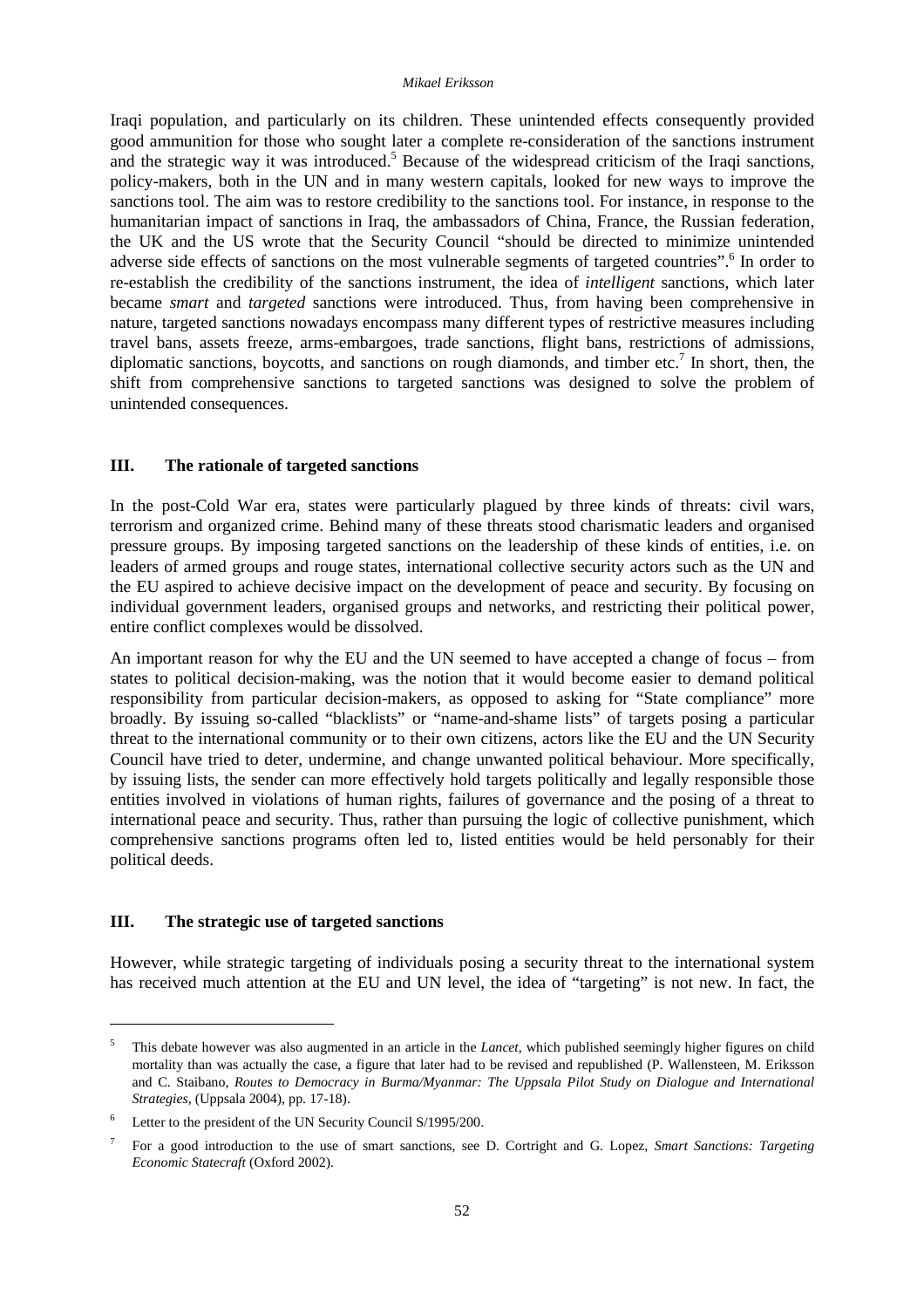specific idea of targeted sanctions can be traced back to the First- and Second World War as part of a broader and strategic economic warfare rationale. In fact, the British government brought about the first official list of targeted entities during the World War 1 as a way to prevent individuals and companies from trading with enemies regardless where they were located in the world.<sup>8</sup> This kind of economic warfare was later picked up by the U.S. government during World War 2 (Trading with the Enemy Act).<sup>9</sup> Today, the same kind of strategic rationale can also be said to underlie the logic of targeted sanctions, especially if considering the use and boosting of the instrument by the U.S. government in connection to the aftermath of 11 September 2001.

In classical theory on military strategy, such application of sanctions would follow the idea of preemption, where such action is adopted by a sender to influence a group to do something which is not in its political and economic interest. Moreover, at the heart of a pre-emptive strategy also lies an attempt to act in such an offensive manner that disarmament of a number of threats can take place before these develop into a potential crises or conflict.<sup>10</sup> The interpretation of targeted sanctions under such a strategy could also help explain why the anti-terrorism sanctions also caused a number of unintended consequences (mainly the U.S. administration) following September 11 as one wanted to defuse potential threats of a number of terrorist organisations.<sup>11</sup> This also meant that legal concerns had to give way, at least initially, to more strategic concerns. Part of the strategic rationale of preemptive actions can also be found in the "National Security Strategy of the United States of America" (2002): "It has taken almost a decade for us to comprehend the true nature of this new threat. Given the goals of rogue states and terrorists, the United States can no longer solely rely on a reactive posture as we have in the past. The inability to deter a potential attacker, the immediacy of today's threats, and the magnitude of potential harm that could be caused by our adversaries' choice of weapons, do not permit that option. We cannot let our enemies strike first."<sup>12</sup>

However, as noted by Heisbourg (2004), the Bush doctrine of pre-emption and prevention is problematic as it leaves room for different interpretations.<sup>13</sup> Prevention on the other hand is a more long-term process. It is a set of actions undertaken with regard to a defined set of problems before they develop into a crisis. While pre-emption rests on the assumption that the target has the capacity to gain superior status in relation to the sender (late action), prevention assumes that target is always in an inferior position (early action). Pre-emption takes the situation from peace to war, while prevention takes action to secure peace.<sup>14</sup> Nowadays, prevention is also closely connected with methodologies to deal with the outbreak of war and armed conflicts.<sup>15</sup> However, pre-emption and prevention is obviously not the only strategic rationale of targeted sanctions. Targeted sanctions can also work by deterrence, compellence, compliance and coercion, etc.

<sup>8</sup> F. Stenhammar, *Riktade FN sanktioner och rule of law i folkrätten* (Stockholm, 2008), p. 295.

<sup>9</sup> This history is also noted on US Official sanctions website (OFAC).

<sup>&</sup>lt;sup>10</sup> The logic of pre-emption can be explained by looking at for instance the rationale of the Israeli decision to attack the Iranian Osirak reactor, in 1981. This attack was made to ensure that Iran would not be in position to attack Israel in the future (instead of reaching such a situation, Israel decided to act in such way that this potential threat could be undermined).

<sup>11</sup> For a good introduction, see T. J. Biersteker and S. Eckert (eds.), *Countering the Financing of Terrorism* (New York, 2007).

<sup>&</sup>lt;sup>12</sup> US Government. *National Security Strategy of the United States of America* (2002).

<sup>13</sup> F. Heisbourg, "A Work in Progress: The Bush Doctrine and Its Consequences ", 26 *The Washington Quarterly* (2003), pp. 81-83.

<sup>14</sup> See, e.g., L. Freedman, "Prevention, Not Preemption", in A. T. J. Lennon and C. Eiss (eds.), *Reshaping Rouge States: Preemption, Regime Change, and U.S. Policy toward Iran, Iraq, and North Korea* (Cambridge, 2004), pp. 39-40.

<sup>15</sup> A. Ackermann, "Idea and Practice of Conflict Prevention", 40 *Journal of Peace Research* (2003). M. S. Lund, *Preventing Violent Conflicts: Strategy for Preventive Diplomacy* (Washington, 1996).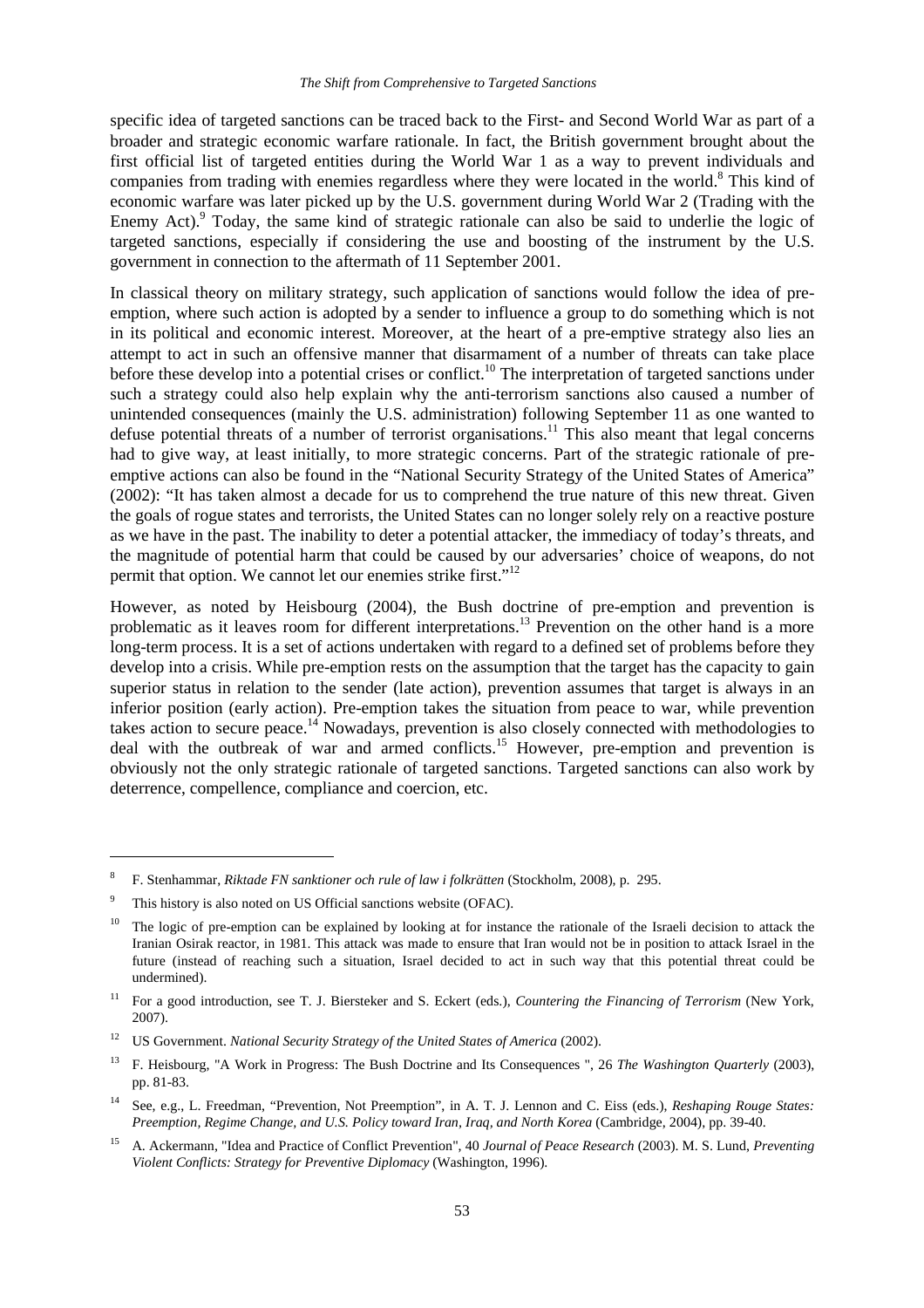Thus, this approach could also explain why the Bush administration, the main introductory enforcer of targeted sanctions (anti-terrorism sanctions) at the Security Council level, was more concerned with strategic *political* effects, than *legal* concerns of possible unintended consequences.<sup>16</sup> In this particular realm the aim in introducing such "anti-terrorism sanctions" was to undermine potential terrorist activities.

### **IV. Current problems of targeted sanctions**

The developments and theoretical refinement of targeted sanctions have not come without problems. On the contrary, while actors like the UN and the EU have tried to get away from the unintended consequences that followed comprehensive sanctions, similar problems still to some extent haunt targeted sanctions. Not only are targeted sanctions causing human rights problems for the target, but also political- institutional and legal side effects for the sender. Moreover, targeted sanctions seem to cause also several side effects following different restrictive measures. This has also invited a significant number of urgent expert meetings to assess and further refine its capacity to target more precisely, providing it with a number of policy recommendations.<sup>17</sup> For example, targeted arms embargoes may have contributed to a change in local security dynamics in a way that is was not always planned or controlled for by the sender;<sup>18</sup> that targeted sanctions have led to possible job loss in Myanmar,<sup>19</sup> Liberia,<sup>20</sup> and the former Yugoslavia following financial sanctions, and targeted commodity sanctions (i.e. restrictions in trade with particular natural resources like timber and rough diamonds); and that targeted sanctions may have contributed to increased economic distress for the general population of Zimbabwe following a reluctance on the part of investors to place money in Zimbabwe as a result of such measures.<sup>21</sup> Yet most pressing however has been the many negative and unintended human rights consequences following personal sanctions (i.e. where targeted entities have been subjected by financial sanctions (assets freeze) and travel bans. A number of problems have been found in the in the area of listing and de-listing.<sup>22</sup>

Following the inclusion of individuals and organisations on sanctions lists, a number of human rights objections have been raised, especially following the anti-terrorism sanctions, but also for other

<sup>&</sup>lt;sup>16</sup> See for instance the 1373 Committee of the Security Council Committee 1267 (1999) concerning Al-Qaida and the Taliban and Associated Individuals and Entities which have de-listed a number of previously listed entities. A number of these entities, although listed, had no involvement with al-Qaeda, for example Abdirisak Aden (see "Individuals, groups, undertakings and entities that have been removed from the Consolidated List pursuant to a decision by the 1267 Committee" (www.un.org). Information retrieved on 12 August 2008.

<sup>&</sup>lt;sup>17</sup> For good entry point see www.smartsanctions.se.

<sup>18</sup> D. Tierney, "Irrelevant or malevolent? UN arms embargoes in civil wars", 31 *Review of International Studies* (2005).

<sup>19</sup> P. Wallensteen, M. Eriksson and C. Staibano, *Routes to Democracy in Burma/Myanmar: The Uppsala Pilot Study on Dialogue and International Strategies* (Uppsala, 2004).

 $20$  House of Lords, 2006-07.

<sup>&</sup>lt;sup>21</sup> M. Eriksson, *Targeting the Leadership of Zimbabwe: A Path to Democracy and Normalization?* (Uppsala, 2007).

<sup>&</sup>lt;sup>22</sup> See, e.g., T. Anderson, I. Cameron and K. Nordback, "EU Blacklisting: The Renaissance of Imperial Power, but on a Global Scale", 14 *European Business Law Review* (2003 ). A. Bianchi, "Assessing the Effectiveness of the UN Security Council's Anti-terrorism Measures: The Quest for Legitimacy and Cohesion", 17 *European Journal of International Law*  (2007). T. J. Biersteker, Targeted Sanctions and Human Rights, *Annual Meeting of the International Studies Association*  (San Francisco, 2008). T. J. Biersteker and S. Eckert (eds.), *Countering the Financing of Terrorism* (New York, 2007). T. J. Biersteker and S. Eckert, *Strengthening Targeted Sanctions Through Fair and Clear Procedures* (Providence, 2006). I. Cameron, "UN Targeted Sanctions, Legal Safeguards and the ECHR", 72 *Nordic Journal of International Law* (2003). I. Cameron, "European Union anti-terrorist blacklisting", 3 *Human Rights Law Review* (2003).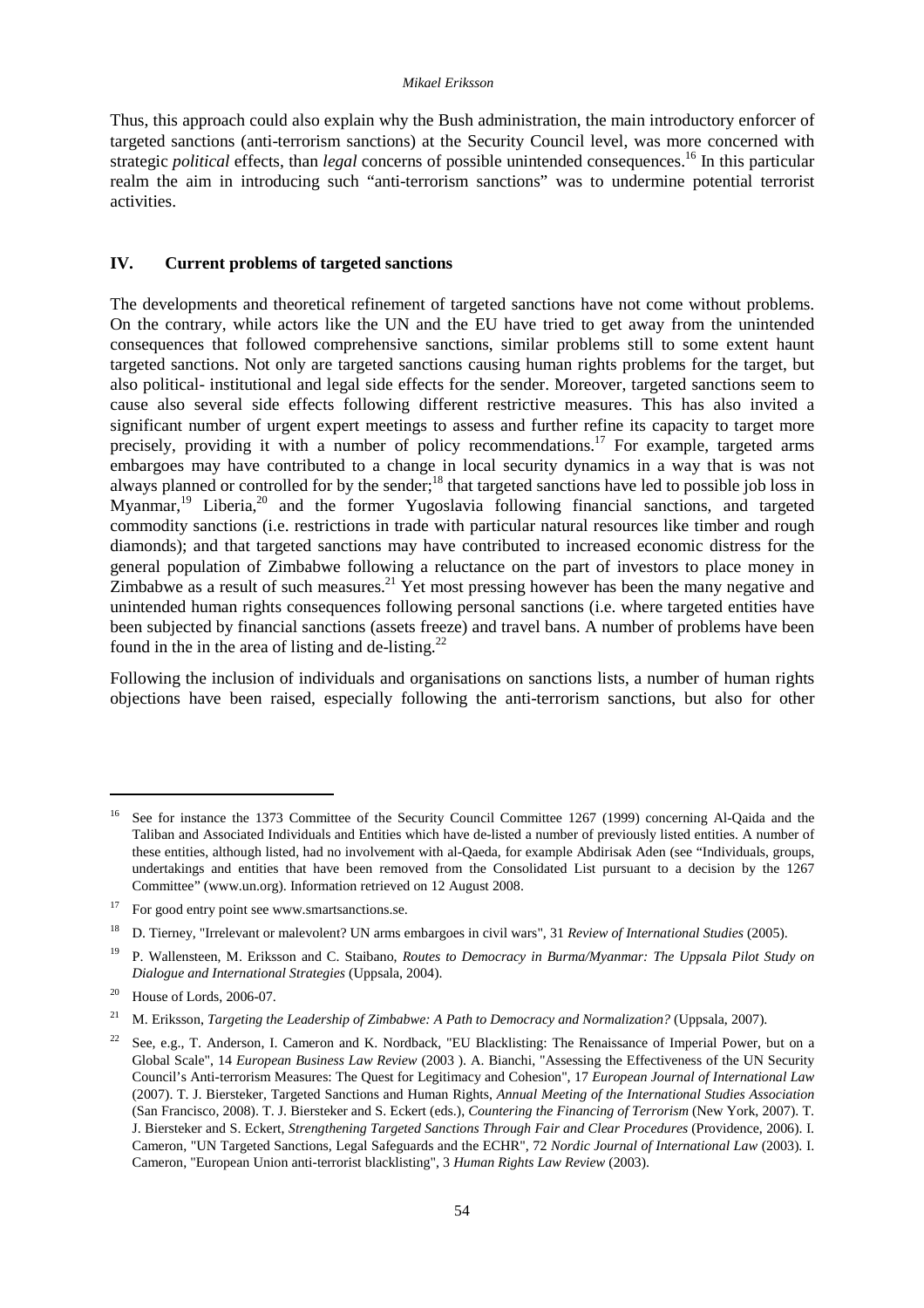political sanctions more in general.<sup>23</sup> While targeted sanctions has been considered a credible political tool for achieving a behavioural change of listed entities, its codification into institutional and legal practices has not yet reached a satisfactory level of rigidity, which has caused problems of imprecision (most notably regarding *due processes* of those targeted). What also needs to be noted is that the political strategy of targeted sanctions has become interlinked with the legal aspects of targeting. In fact one could argue that the policy of targeting has increasingly come to collide with legal realities. The need on the one hand to be able to confront threats to international peace and security strategically and to safeguard legal rights of those targeted, now pose a great challenge for political scientists. The overall question is why the shift from comprehensive sanctions to targeted sanctions has continued to haunt the instrument when the theoretical foundation seems so right. One argument is that theory is seldom easily translated into practice.

#### **V. When a political strategy meets real world problems**

 $\overline{a}$ 

Despite how well targeted sanctions may work in *theory*, a policy such as targeted sanctions cannot escape the test of how well it is likely to handle concrete and complex social problems when put into practice. In fact, it seems that current sanctions theory as well practice seems to neglect or underestimate the complexity of challenges that implementation of targeted sanctions has to face when dealing with crisis and conflicts in the real social world. Many times there seems to be an overreliance on an understanding of social reality based on causal laws. However, this pose a fundamental problem by the fact that causal law can never be fully controlled for.<sup>24</sup> Not only do targeted sanctions have to confront problems linked to institutional- and legal challenges in the adoption and implementation phase (in terms of resources, capabilities, negotiated outcomes, political will, bureaucratic hinders, etc.), but also problems of how to ensure sanctions implementation (and impact). This, however, requires ownership, coordination, resources, flexibility, continuous assessments, political will, enforcement capacities, systematic re-thinking etc.; in all, many aspects that collective security actors like the EU and UN does not always have or use in harmony.<sup>25</sup> On the contrary, the use of targeted sanctions often seems more of a routine of policy than a sensible response to a particular problem. Consider for instance the case of the EU's sanctions implemented against the Burmese leadership for its failure to respect fundamental principles of human rights.

In late October 1996, the EU imposed travel bans against the ruling SLORC elite.<sup>26</sup> The measure provided for a ban on entry visas for senior members for the SLORC and their families; a ban on entry

<sup>&</sup>lt;sup>23</sup> A distinction could be made between targeted sanctions applied against potential terrorists and targeted sanctions applied against state-officials (politicians). While the restrictive measures remain the same for the two kinds, i.e. travel ban and assets freeze, the resources and political to enforce the sanctions have generally been higher for the former.

<sup>24</sup> For a good introductory point on this issue, see M. Kurki, *Causation in International Relations: Reclaiming Causal Analysis* (Cambridge, 2008).

<sup>25</sup> This is not to say that these aspects are not there, but that they seem underestimated and emphasised at times and not constantly, as it should. Consider for instance the operation it takes for peacekeeping missions to operate. Sanctions enforcement programs do not come as close at all if comparing commitment, resources, political will, etc.

<sup>&</sup>lt;sup>26</sup> The Common Position 1996/635/CFSP included a number of reasons for imposing targeted sanctions: "The European Union is concerned at the absence of progress towards democratisation and at the continuing violation of human rights in Burma/Myanmar. It deplores, in particular, the practice of torture, summary and arbitrary executions, forced labour, abuse of women, political arrests, forced displacement of the population and restrictions on the fundamental rights of freedom of speech, movement and assembly. It condemns the detentions in May and September 1996 of members and supporters of the National League for Democracy (NLD). It calls for the immediate and unconditional release of all detained political prisoners. The NLD and other legitimate political parties, including those from ethnic minorities, should be allowed to pursue freely their normal activities. It calls on the SLORC to enter into meaningful dialogue with pro-democracy groups with a view to bringing about national reconciliation." Common Position 1996/635/CFSP of 28 October 1996 defined by the Council on the basis of Article J.2 of the Treaty on European Union on Burma/Myanmar, *OJ* 1996 L 287/1.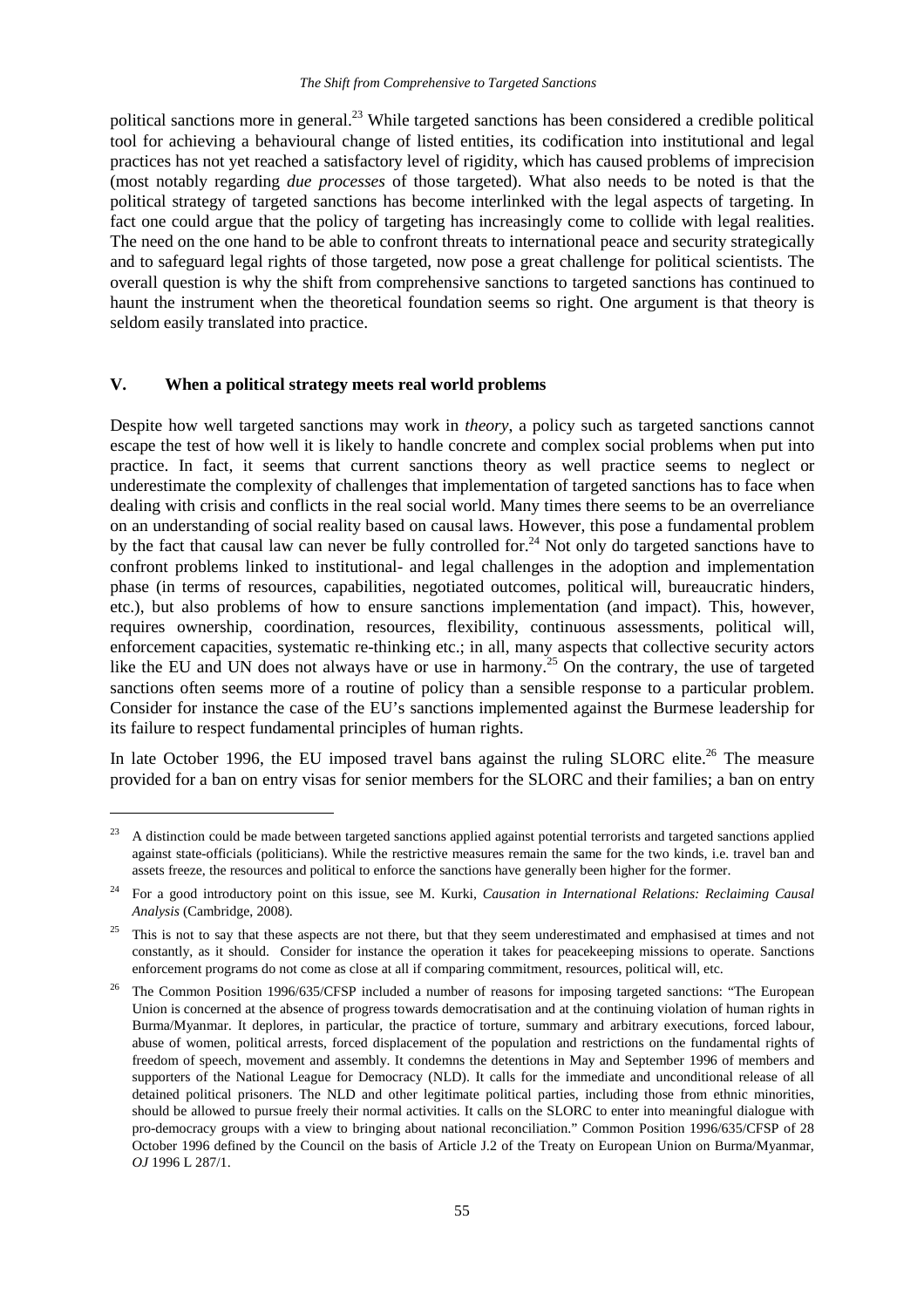#### *Mikael Eriksson*

visas for senior members of the military and the security forces and their families; and the suspension of high-level bilateral governmental visits to Burma/Myanmar. In this first episode of holding specific targets accountable for their actions, no specific list of names was issued. Instead, a more general provision for whom to target was included in the decision. On November 15, 1997 however, the EU renewed its sanctions position in order to reflect the fact the SLORC had been dissolved and replaced by the State Peace and Development Council (SPDC).<sup>27</sup> Again, in late April 2000, the EU agreed to strengthen the restrictive measures against the regime by imposing an assets freeze.<sup>28</sup> The table below indicates the number of junta leaders subjected to sanctions over the years.

| Table.<br>1.<br><b>Myanmar</b>   | <b>Total number</b> | <b>Travel</b> ban | <b>Assets freeze</b> |
|----------------------------------|---------------------|-------------------|----------------------|
| <b>EU</b> Sanctions<br>decisions |                     |                   |                      |
| 1996-10-28                       |                     |                   |                      |
| 1997-04-29                       |                     |                   |                      |
| 1997-10-20                       |                     |                   |                      |
| 1998-04-27                       |                     |                   |                      |
| 1998-01-26                       |                     |                   |                      |
| 1998-10-26                       |                     |                   |                      |
| 1999-10-11                       |                     |                   |                      |
| 2000-04-26                       | 140                 | 140               | 140                  |
| 2000-05-22                       | 140                 | n/a               | 140                  |
| 2000-10-09                       |                     |                   |                      |
| 2002-04-22                       |                     |                   |                      |
| 2003-04-28                       | 115                 | 115               | 115                  |
| 2003-06-20                       | 269                 | 269               | 269                  |
| 2003-12-22                       | 178                 | 178               | 178                  |
| 2004-04-26                       | 178                 | 178               | 178                  |
| 2004-04-26                       | 179                 | n/a               | 179                  |
| 2004-10-25                       |                     |                   |                      |
| 2004-10-25                       |                     |                   |                      |

<sup>&</sup>lt;sup>27</sup> Council Decision 1998/107/CFSP of 26 January 1998 amending Common Position 96/635/CFSP on Burma/Myanmar, *OJ* 1998 L 32/13.

<sup>&</sup>lt;sup>28</sup> Council Common Position 2000/346/CFSP Council Common Position of 26 April 2000 extending and amending Common Position 96/635/CFSP on Burma/Myanmar, *OJ* 2000 L 122/1.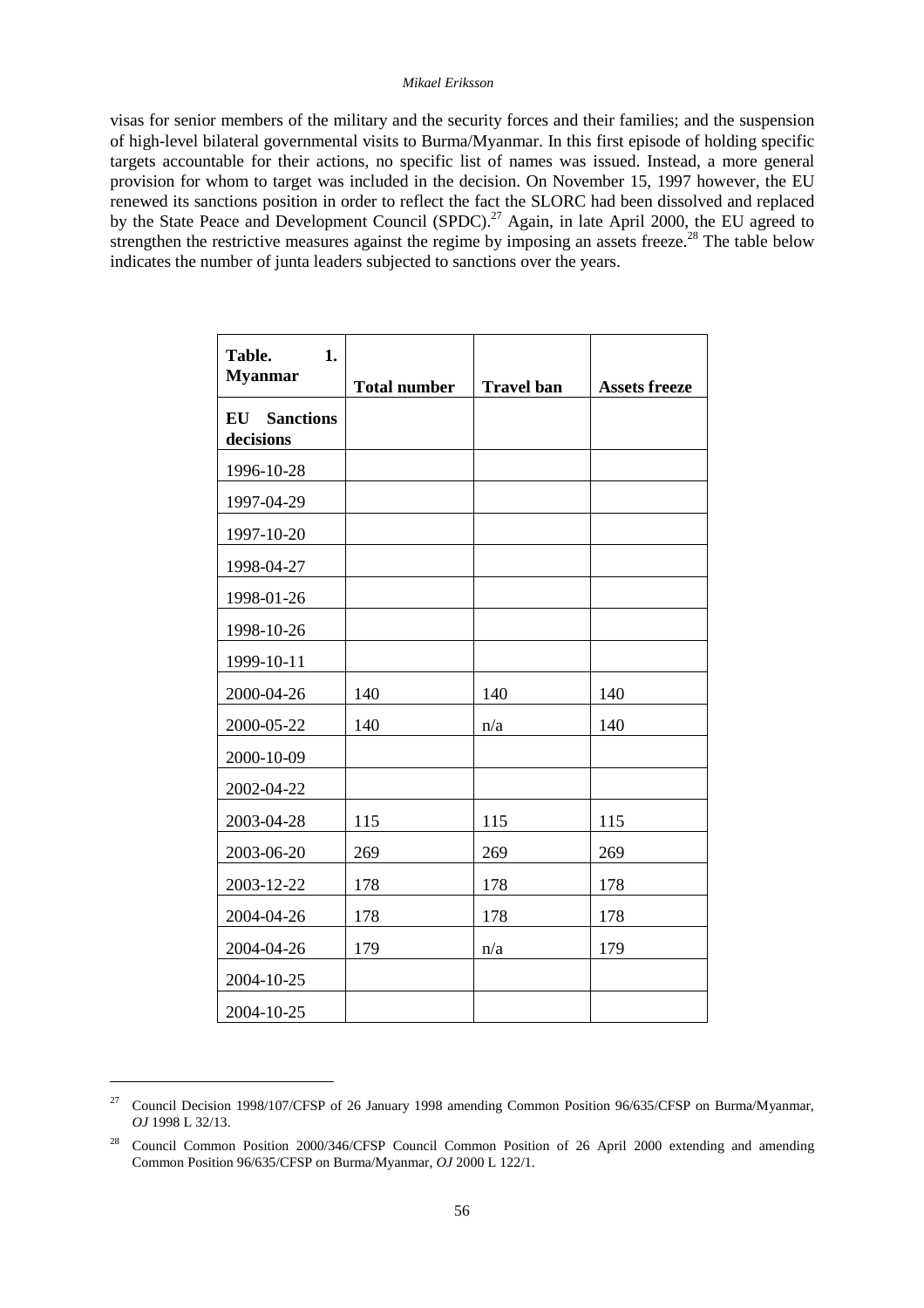*The Shift from Comprehensive to Targeted Sanctions* 

| Table.<br><b>Myanmar</b> | 1.<br><b>Total number</b> | <b>Travel ban</b> | <b>Assets freeze</b> |
|--------------------------|---------------------------|-------------------|----------------------|
| 2005-02-21               |                           |                   |                      |
| 2005-02-22               |                           |                   |                      |
| 2005-04-25               | 390                       | 390               | 390                  |
| 2005-04-28               | 390                       |                   | 390                  |
| 2006-04-27               | 392                       | 392               | 390                  |
| 2006-05-29               | 392                       |                   | 392                  |
| 2007-04-23               | 379                       | 379               | 379                  |
| 2007-04-27               | 386                       |                   | 386                  |

As can be seen, a number of restrictive measures have been imposed against the leadership in the attempt to achieve a change in behaviour. The question is what such measures have achieved, and perhaps even more important, do such measures affect the leadership in the way the sending actor had anticipated in the first place? While the EU has increased the number of individuals targeted with sanctions (assets freeze and travel ban) year by year, human rights conditions are as bad as before. Armed conflicts still remain in pockets all over the country. Another question is if the particular measures put in place have made any significant impacts.<sup>29</sup>

Part of the reason why targeted sanctions do not achieve more impact, one could argue, is that despite the fact that the theory would imply it, targeted sanctions do not always operate according to the logics of causality, as was noted above. It is simply not enough to assume that the adoption of an EU sanctions law will materialize to such extent that the target is coerced into changing its behaviour. On the contrary there are many different variables playing into such realizations. Even if one could "calculate" with causality, there are simply too many variables operating that would prevent a fullproof sanctions strategy. For example, the target may not be informed that he or she has been put on the sanctions list, the countries in the region may not want to implement the policy, the target may easily evade the sanctions policy and therefore not bother to comply, the target may have learnt that there is not credibility of the sanctions law and therefore see no need to abide by it, and finally the target may find that the sender does not enforce sanctions (for example by tracking money or preventing him or her to travel across countries despite a travel ban). In fact, one could argue that the only certainty that exist about sanctions is that sanctions always will remain an imprecise tool for what it thrives to accomplish. This is also one reason as to why targeted sanctions are likely to face problems of unintended consequences. Thus, one could make the point that targeted sanctions, while logic in theory, have evident problems in realizing success, when confronted with a complex social reality.<sup>30</sup>

The question of sanctions effectiveness has also been a long-standing issue in sanctions research, especially with the classical scholarly work by Gary Hufbauer, Jeffrey Schott, and Kimberly Ann Elliot's large-N study on sanctions *Economic Sanctions Reconsidered* published originally in 1985

<sup>&</sup>lt;sup>29</sup> For instance, it is yet to see how much assets have been frozen.

<sup>30</sup> Typical in this case is the method of scoring of success and failure based upon what sanctions by themselves are said to have achieved in a particular country without recognition and taking into account many other social processes (see G. C. Hufbauer, K. A. Elliott and J. J. Schott, *Economic Sanctions Reconsidered: History and Current Policy* (Washington, 1985).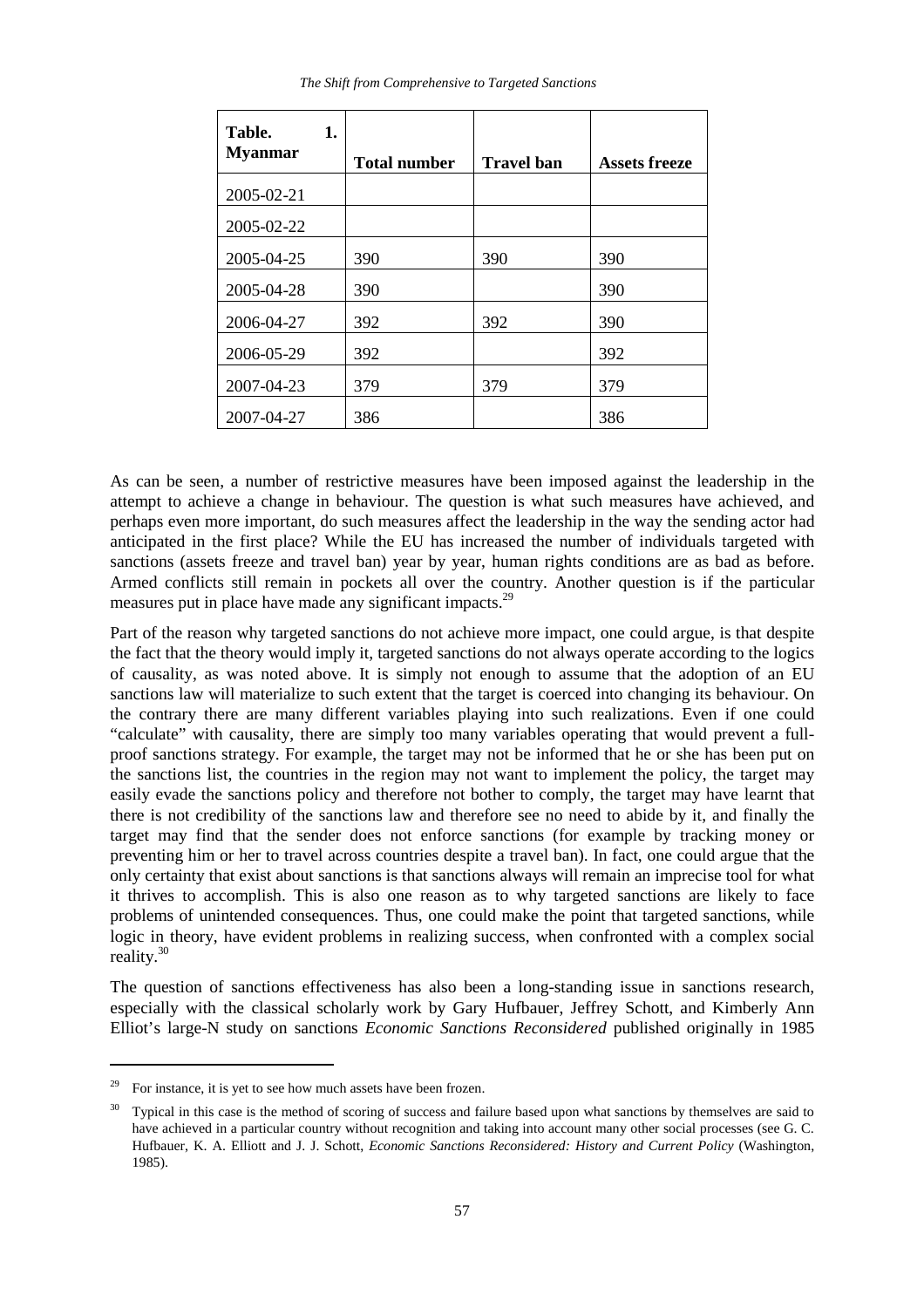#### *Mikael Eriksson*

with the updated version in 2007.<sup>31</sup> The study evaluated 115 sanctions cases between 1914-1990 and found that success in 40 cases or 34 percent of the total. However, this data has been much criticized and the rate of success is usually considered much less.<sup>32</sup> Moreover, this early sanctions database did not capture the kind of targeted sanctions that are currently in force. The refinement and adaptation of targeted sanctions that we experience today is likely to change the "success-failure" map-of sanctions. Thus, while evaluation studies have been focused on sanctions more in general, systematic studies on targeted sanctions have been done.<sup>33</sup> A reason for this is that the little data available on the impact of targeted sanctions has until now been rather difficult to access, as several sanctions regimes are still ongoing. The debate on sanctions efficacy, and how to measure impact, is likely to continue.

Yet, while this rather critical view may seem somewhat alarming and off-putting, this is not to imply that one should give up on further improvements of the sanctions instrument (which the Interlaken process on financial sanctions-, the Bonn-Berlin process-, and the Stockholm Process on the Implementation of targeted Sanctions were set to do),<sup>34</sup> but to acknowledge that refinements should not be made on the expense of improving basic enablers for sanctions implementation which may be more necessary, and that expectations should remain realistic of could actually be realized. Moreover, it needs to be implicit that rather than merely engaging in subtle questions such as procedural issues of listing and de-listing, one needs to tackle the more profound and underlying questions which enables "effective" sanctions, such as if targeted sanctions stand a chance in having an impact at all, both when it comes to affecting listed targets as well as to contributing to resolving conflicts (as was for instance illustrated with the Burma/Myanmar case). Such more profound questioning could be: do targeted financial sanctions on certain Talibans' operating in the most unwelcoming terrain of Kandahar (Afghanistan) really inflict any harm or annoyance or do they prevent this target from further engaging in unwelcoming activities? Do sanctions achieve what they promise to entail? Is there enough transparency? Which international and regional bodies are most suitable for ensuring implementation (and what kind of resources do they need?).

To conclude, while targeted sanctions having initially received much attention by scholars and practitioners for what it can accomplish, recent practice have returned attention to the sender and its management of the sanctions system as well as its perception of what it can achieve and what it is all about. More specifically, it seems that the current EU and UN targeted sanctions practice have come to reveal an emerging incongruity of intentions. While on the one hand there still seems to be a will among member states to continue to use and expand practice of targeted sanctions in different parts of the world, there is also, on the other hand, growing suspicion. Again, how do we evaluate targeted sanctions today, given that the international community has moved away from comprehensive sanctions? How can we ascertain that targeted sanctions achieve what is expected? What are the more profound challenges that enable sanctions effectiveness?

# **VI. Final remarks**

 $\overline{a}$ 

Generally understood by practitioners and scholars as a last resort before further military options, the shift away from comprehensive to targeted sanctions was thought to get rid of unintended consequences once and for all. Yet, while targeted EU and UN sanctions have become one of the more

 $31$  Recently, the sanctions data-bank was up-dated to cover targeted sanctions (2007).

<sup>32</sup> See, e.g., R. Pape, "Why Economic Sanctions Do Not Work", 22 *International Security* (1997).

<sup>33</sup> See e.g., D. Cortright, G. Lopez, J. With Wagler, R. W. Conroy and J. Dashti-Gibson, *The Sanctions Decade: Assessing UN Strategies in the 1990s* (Boulder, 2000). C. Portela, The *Efficacy of Sanctions of the European Union: When and Why do they Work?* - Ph.D Thesis (Florence, 2008). G. C. Hufbauer, K. A. Elliott and J. J. Schott, *Economic Sanctions Reconsidered* (Washington, 2007).

<sup>&</sup>lt;sup>34</sup> See www.smartsanctions.se.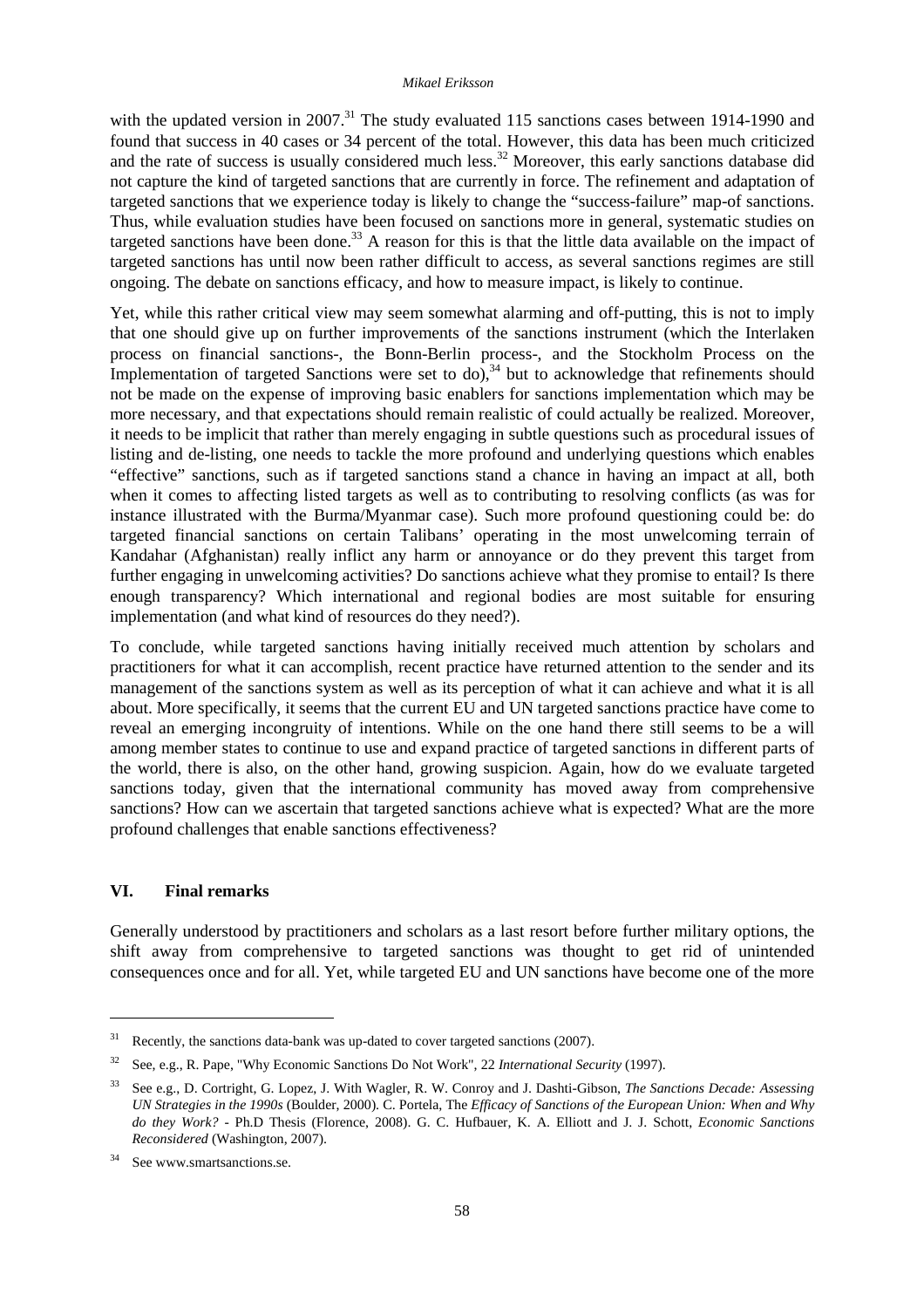novel tools to promote conflict resolution in instances of armed conflict and international crisis, there are a still a number of substantial challenges that lie ahead. As discussed in this paper, the targeted sanctions of recent years have resulted in several concerns. First, the strategic use of targeted sanctions falls back on different premises which effect sanctions use. These overall strategies have to be taken into account when trying to assess how sanctions work and not work. In this paper, I have exemplified how targeted sanctions have been implemented with a pre-emptive rationale when issuing black-lists following the so-called "War on Terror". This strategic rationale falls back on a broader strategic warfare rationale applied during the First- and Second World War, where strategic concerns seemed more important than negative legal concerns. This however, is only one of many strategic rationales operating in conjunction with sanctions. Secondly, listing practices have had several early unintended effects, especially regarding decision-making practices, dissemination of information, effectiveness, etc. While targeted sanctions were expected to deal with early implementation problems, it is now accepted that they seem to embed unintended consequences. Most notably, the practice of listing and de-listing has led to a number of court cases where designated targets have even come to challenge the system. This has probably caused a number of states to refrain from further designations. However, unintended effects have also been notable in relation to other forms of targeted sanctions, such as when implementing arms embargoes, commodity sanctions, etc. Finally, scholarly attention has in recent years been dominated by policy studies seeking to, on the one hand, promote the policy of sanctions by providing recommendations for refinements and corrections, and on the other hand by legal studies questioning to a much greater extent the malfunctioning of the system. These and similar challenges are yet to be addressed, but might lead to a sanctions policy that both aims as well as targets correctly. As been argued here, the problem of unintended effects of targeted sanctions seems to be connected to a more fundamental understanding of what sanctions can realize in theory and what it is able to accomplish in practice. Targeted sanctions entail a complicated process where theory meets practice. Too often, however, there seems to be exaggerated expectations about what the tool can achieve. More problematic is that theory and practice seem to underestimate the complex social environment the policy is set to operate in. Oftentimes there seems also to be an over reliance on causality, or an over-simplification of the social complexity of the causal relationships that exists and shapes a policy outcome. All these factors together call for a profound reconsideration of targeted sanctions ontology, which has been lost in the shift from comprehensive to targeted sanctions.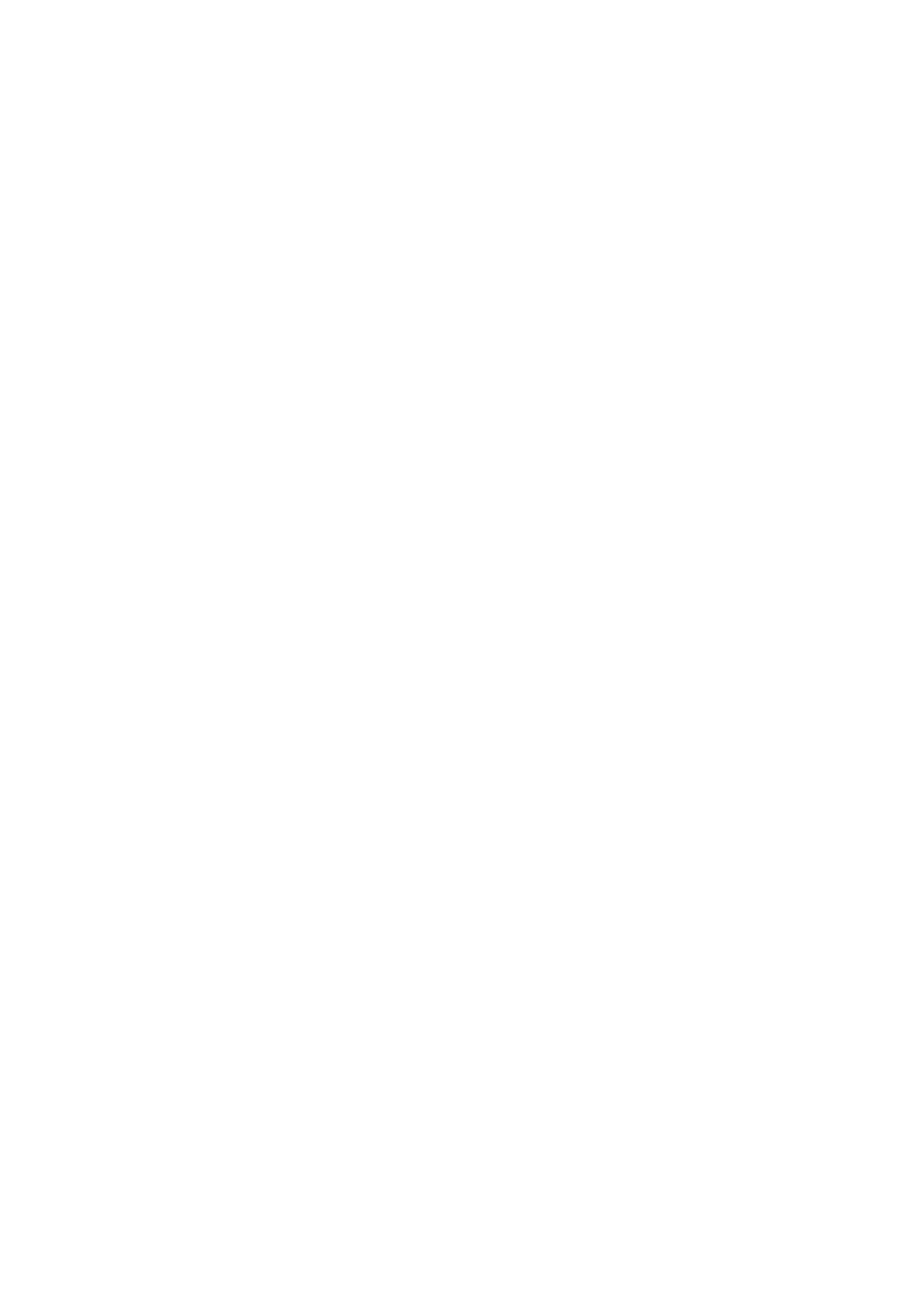# **Security Sector Reform in the Western Balkans: Challenge to EU Membership Conditionality**

Martina Spernbauer<sup>\*</sup>

# **I. Introduction**

 $\overline{a}$ 

This paper assesses the European Union (EU)'s Security Sector Reform (SSR) concept and its implementation in the context of the accession of the Western Balkan countries from a legal perspective. While the importance of EU membership leverage is acknowledged, it argues that accession is neither an automatic best case scenario nor a panacea for the reform of the security sector in the candidate and potential candidate countries that face the double post-conflict post-authoritarian challenge for reasons that are both endogenous and exogenous to the EU's competences and approaches in the security sector policy field.

Such an assessment requires consideration of several discrete issues. One may ask, for instance, whether membership conditionality functions as a corrective to EU institutional fragmentation. In other words, does the enlargement process, operationalised through pre-accession assistance based on a stringent conditionality approach, bridge the coherence gap between European Commission-led first pillar and the Council-led second pillar measures? How important is the reciprocation between coherent and effective policy making in this field and the EU's determination to shoulder overall responsibility channelled through EU membership conditionality? And what is the nature of the SSRrelated principles and elements that are subject to this conditionality? At the same time, a further issue needs to be addressed: namely, how can local ownership be ensured through a process whereby both the elements and the sequence of the reform steps are determined by conditions whose attainment is accompanied financially and rewarded by further approximation? Due to space constraints, not all of these central questions can be addressed comprehensively but some preliminary answers will be provided by following a two-fold structure that is conducive to addressing the dimensions here identified.

The paper proceeds as follows. First, an attempt will be made to shed light upon EU internal crosspillar legal complexities for SSR related programmes. While having only recently adopted the notion into its external policies' discourse, the EU has in fact been carrying out programmes in this respect for some time. Its involvement has developed on the one hand under the umbrella of the European Security and Defence Policy (ESDP) missions under the second pillar, and through development assistance of the European Community (EC) as in the EU's first pillar, on the other. Under the latter, there are a wide range of programmes – both in terms of thematic and geographical coverage – that have recently been extended explicitly to cover stabilisation efforts. Consequently, EU involvement in SSR is characterised by a disorderly division of competences, strong institutional disagreement and often thorny issues of coordination.

Second, the legal nature of some SSR related principles and norms will be analysed. Instead of discussing these matters on a purely abstract level, reference will be made to EU membership conditionality in the framework of the Stabilisation and Association Process (SAP). In fact, the normativity of SSR is not by coincidence addressed in the context of enlargement. All relevant

<sup>∗</sup> Doctoral Researcher, Law Department, European University Institute (martina.spernbauer@eui.eu).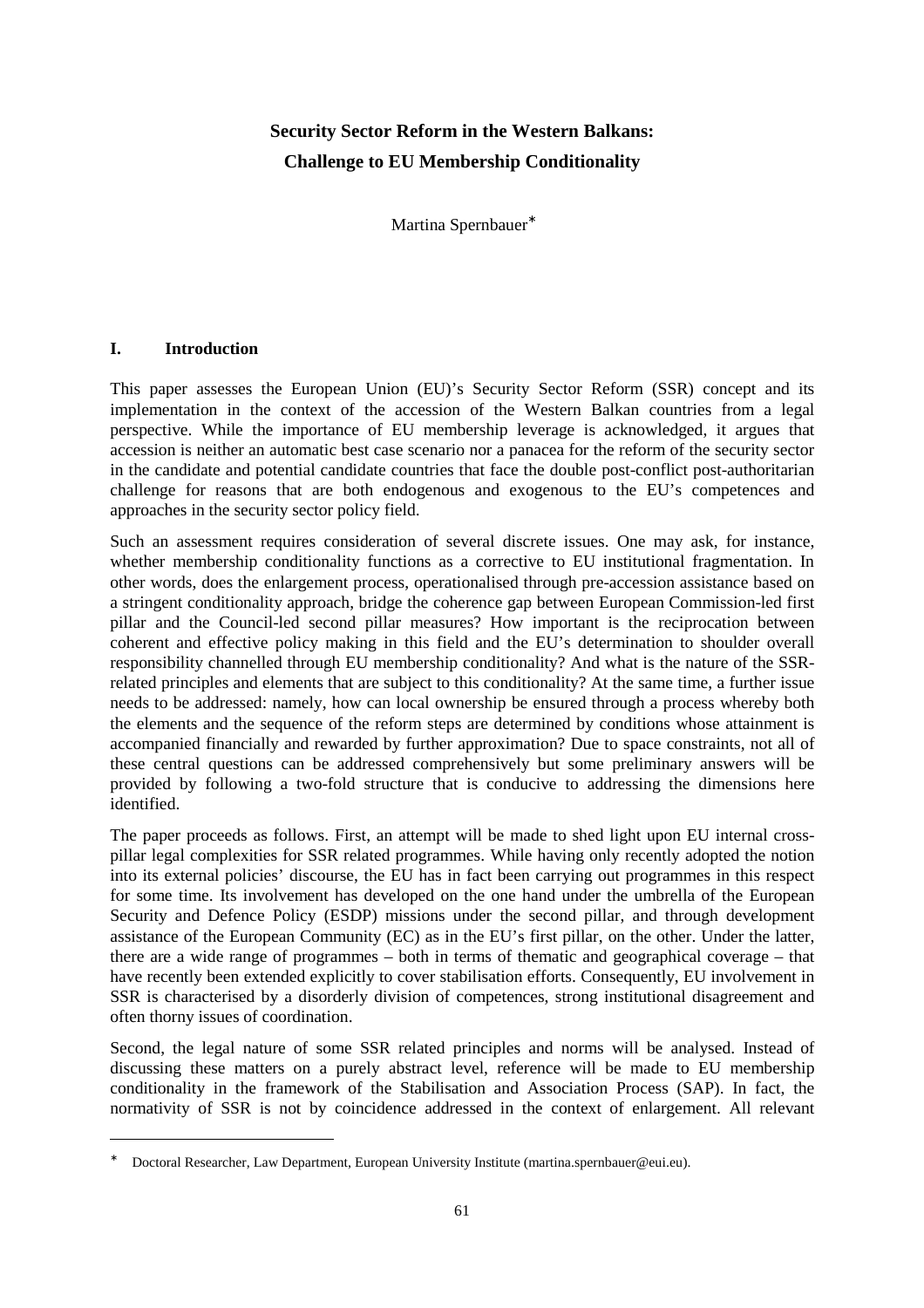#### *Martina Spernbauer*

principles are of a particular normative nature in a policy context that is accurately described as one of "internalisation," within which conditionality as a strategy of reinforcement by reward dominates the process. Indeed, in the post-conflict framework of the Western Balkans, the EU's SSR concept is embedded in the logics and dynamics of accession, complemented by ESDP elements.

The 'Security Sector' and 'Security System Reform' have increasingly become buzzwords among international donors involved in post-conflict peace-building and reconstruction.<sup>1</sup> There appears to be a widespread recognition that "the transformation of security institutions so that they play an effective, legitimate and democratically accountable role in providing external and internal security" is an essential prerequisite for long-term stability and prosperity of a country.<sup>2</sup> The security institutions referred to are those "which have authority to use, or to order the use of force, or threat of force, to protect the state and its citizen, as well as those civil structures that are responsible for their management or oversight."<sup>3</sup> The concept of transition and reform of this system is correspondingly large. Indeed, if one draws upon the OECD-DAC definition of the security system or sector,<sup>4</sup> as do both the Council (Secretariat) and the European Commission in their respective concept papers on SSR, not only are

"core security actors (e.g. armed forces, police, gendarmerie, border guards, customs and immigration, and intelligence and security services) and justice and law enforcement institutions (e.g. the judiciary, prisons, prosecution services, traditional justice systems)"

included, but also

 $\overline{a}$ 

"security management and oversight bodies (e.g. ministries of defence and internal affairs, financial management bodies and public complaints commissions) and even non-statutory security forces (e.g. private security companies, guerrilla armies and private militia)."<sup>5</sup>.

## **II. Challenges of compartmentalisation to a proclaimed holistic approach**

Security Sector Reform, if conceptualized and implemented holistically, lies at the intersection of the security and development agendas and is accompanied by a renewed and now explicit acceptance of the so-called security – development nexus.<sup>6</sup> It is safe to submit that the EU, next to the UN perhaps, is

<sup>1</sup> SSR has evolved in the development assistance context as a tool of good governance, and has then - via postauthoritarian countries - entered the realm of post-conflict reconstruction. In all contexts, there is a stronger pressure today for coordination within a multilateral framework, using transparent and universally accessible standards. For an overview over the evolution of the concept, see for instance A. Bailes, "Introduction: The EU and Security Sector Reform", in D. Spence and P. Fluri, *The European Union and Security Sector Reform* (London, 2008). On SSR as a "good governance" tool, see also European Commission, *Governance and Development,* COM(2003) 615 final, Brussels, 20 October 2003.

<sup>2</sup> Clingendael Institute, "Towards a Better Practice Framework in SSR: Broadening the Debate", *International Alert Occasional Paper* (2002).

<sup>3</sup> D. Blease, "NATO and the EU within the Western Balkans: Partners or Rivals in Security Sector Reform?" Paper presented at UACES conference 2007 and on file with the author. Original reference listed as M. Chalmers, "Security Sector Reform in Developing Countries: An EU Perspective", *Safer World Report* (2006), p. 6.

<sup>4</sup> Development Assistance Committee (DAC), *Security System Reform and Governance, Policy and Practice* (2004) OECD - Guidelines and Reference Series.

<sup>5</sup> European Commission, *A Concept for European Community support for security sector reform,* COM(2006) 253 final, Brussels, 24 May 2006, and Council of the European Union, *EU Concept for ESDP Support to Security Sector Reform (SSR)*, Brussels, 13 October 2005.

<sup>6</sup> The policy documents generally refer to the need to integrate security and development programmes and emphasise their interconnectedness. The Communication 'Governance and Development' speaks of 'Security [as] key to regional stability, poverty reduction and conflict prevention'. According to the European Security Strategy, "security is the first condition for development". ESS: *A Secure Europe in a Better World – European Security Strategy*, Brussels, 12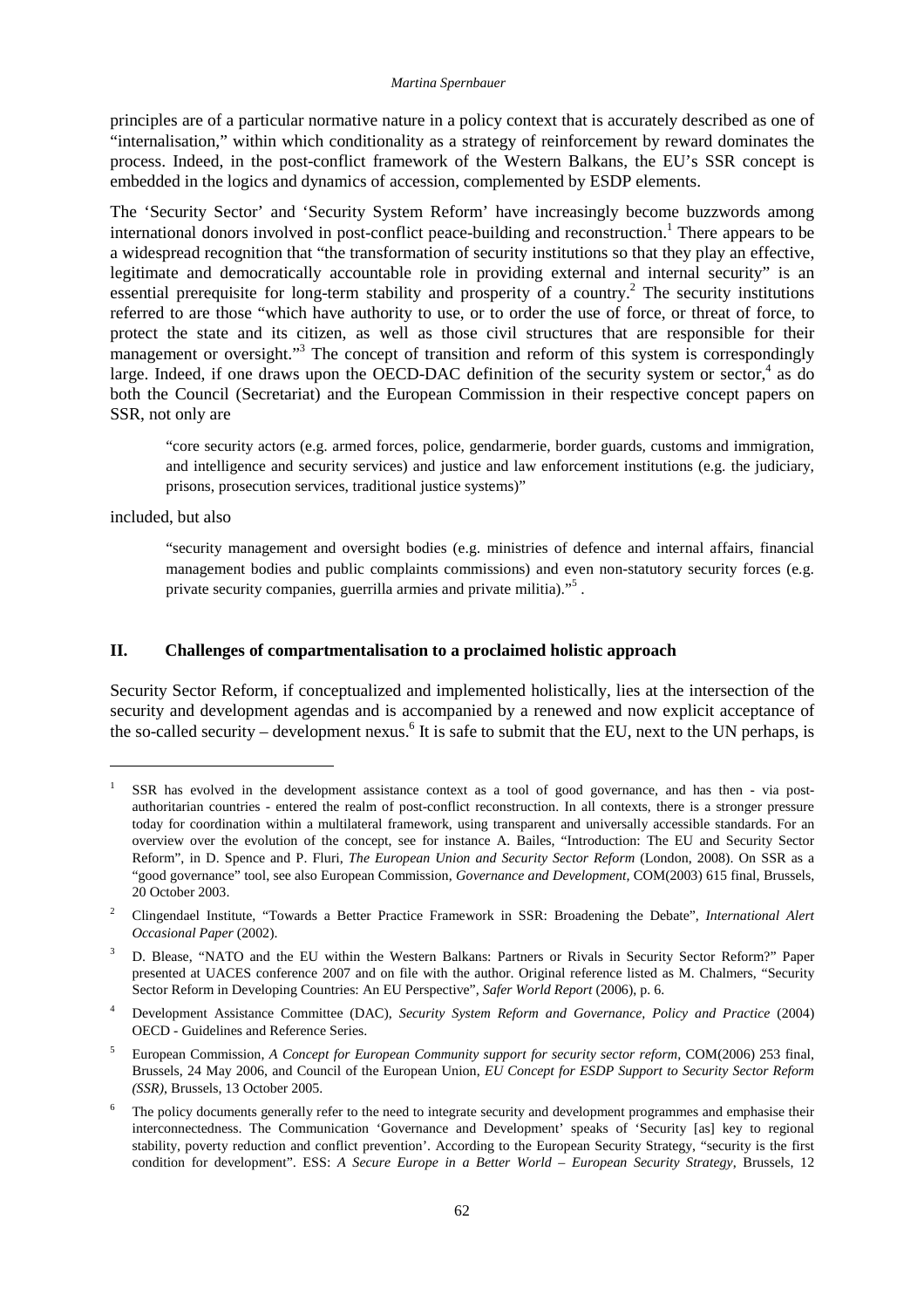among the few international organizations enjoying full capacity to address all issues at stake in the notorious post-conflict "transition gap" generally, and SSR specifically. Nonetheless, its added value in having such a "broad range of civilian and military instruments which are able to support SSR activities"<sup>7</sup> at times appears as one of its major constraints to turn the acknowledgement that "there can be no sustainable development and eradication of poverty without peace and security"<sup>8</sup> into comprehensive practice.

The European Union is not a unitary actor for the implementation of this broad range of instruments. From its perspective as a "tripartite" organisation in matters of external policies, the SSR's crosscutting policy field is paralleled by a cross-pillar competence allocation. Indeed, the respective SSR concepts – of the Council of the EU and the European Commission – reflect the different nature of each institution, and demonstrate that the measures in this field are not subject to identical decisionmaking procedures and institutional logics.

On the one hand, the provisions on Development Cooperation and Cooperation with Third Countries, Articles 177 and 181a of the EC Treaty,<sup>10</sup> provide the general legal basis for the EC to pursue SSRrelated measures in third countries. Their precise material scope however is contested. The European Court of Justice (ECJ) held that Article 177 EC Treaty

"admittedly [..] refer[ed] not only to the sustainable economic and social development of those countries, [.. ] but also to the development and consolidation of democracy and the rule of law, as well as to respect for human rights and fundamental freedoms."<sup>11</sup>

This does not in itself clarify whether the contribution "to the general objective of developing and consolidating democracy, the rule of law, [.. and] respect of human rights" constitutes a separate, independent objective or whether it is subordinated to the social and economic development objectives. In the recent *SALW judgment*, *<sup>12</sup>* Article 177 EC Treaty has been further clarified. Henceforth, in order to fall under this provision, a measure must, at least indirectly, be linked to economic and social development objectives.<sup>13</sup> This view does not contradict well-established case law according to which development objectives can be 'broad in the sense that it must be possible for the measures required for their pursuit to concern various specific matters.<sup>'14</sup>

*<sup>(</sup>Contd.)* 

December 2003. European Commission, *Governance and Development,* COM(2003) 615 final, Brussels, 20 October 2003.

<sup>7</sup> European Union, *Council Conclusions on a Policy Framework for Security Sector Reform, Meeting of the General Affairs Council* (Luxembourg, 2006).

<sup>8</sup> Joint statement of the Council and the representatives of the governments of the Member States meeting within the Council, the European Parliament and the European Commission on European Development Policy, "The European Consensus", *OJ* 2006 C 46/1.

<sup>9</sup> External policies evolve from an interaction between the CFSP-Union, the European Community and the Member States. In this paper, the term 'European Union' denotes the European Union as a whole, that is the European Communities as supplemented by the Common Foreign and Security Policy and the cooperation on police and criminal matters (commonly referred to as II and III pillar). If it acts only under the II Pillar, the term CFSP-Union will be used.

<sup>&</sup>lt;sup>10</sup> The treaty provisions in this paper refer, unless otherwise indicated, to the current treaties: The Treaty on the European Union (TEU) and the Treaty establishing the European Communities (ECT). The future treaty provisions as amended by the Treaty of Lisbon will be referred to in their consolidated version, namely the Treaty on European Union (TEU Lisbon) and the Treaty on the Functioning of the European Union (TFEU).

<sup>11</sup> Case C-403/05 *Philippines Border Management* [2007] ECR I-9045, para. 56.

<sup>12</sup> Case C-91/05 *Small Arms and Light Weapons*, nyr.

<sup>&</sup>lt;sup>13</sup> The policy objectives are not "limited to measures directly related to the campaign against poverty", however, it is "none the less necessary, if a measure is to fall within that policy that it "contributes to the pursuit of that policy's economic and social development objectives." *Ibid*, para. 67.

<sup>14</sup> Case C- 268/94 *Portugal v. Council* [1996] ECR I-6177, para. 37.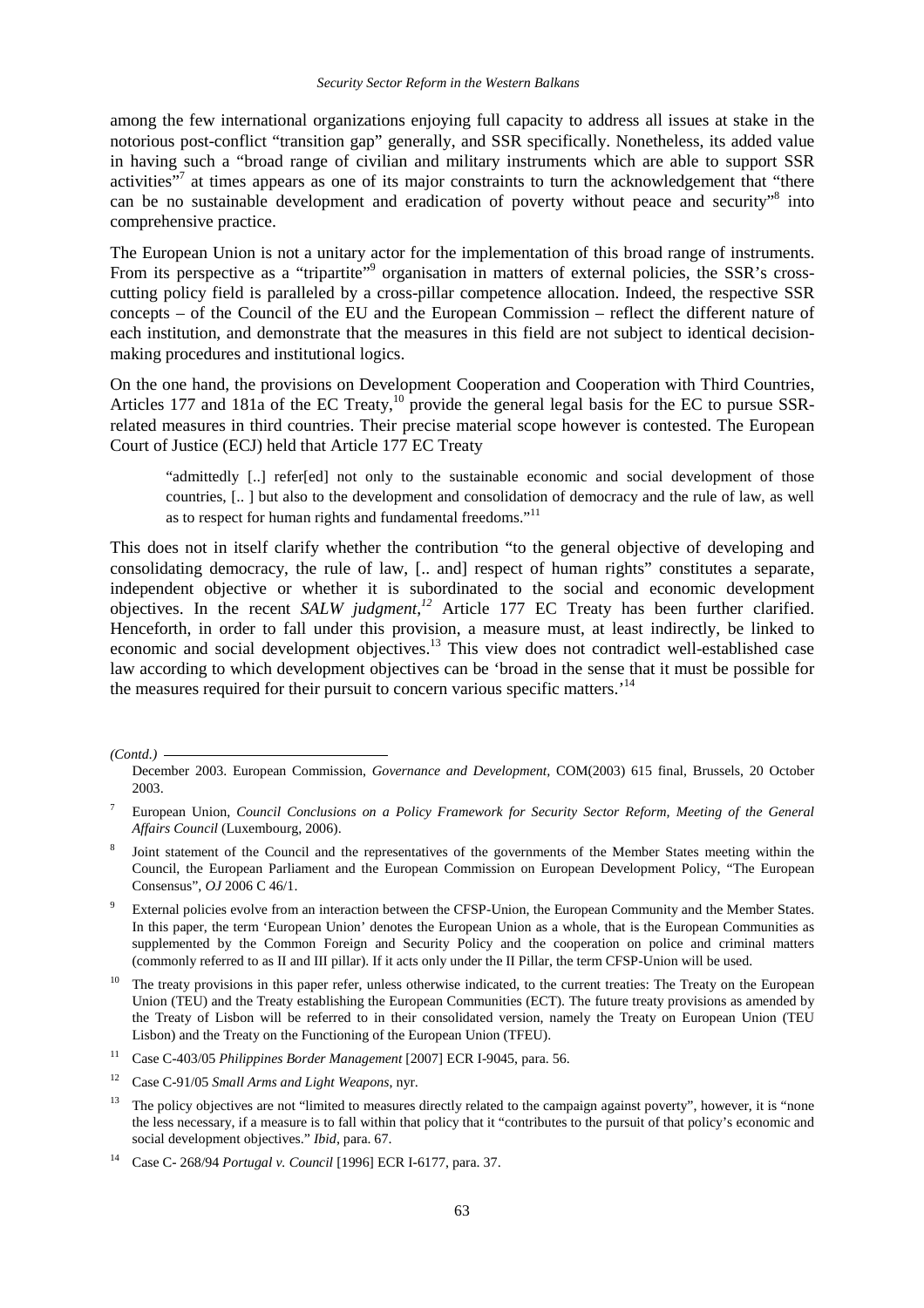Such a position appears to imply that EC SSR-related measures cannot pursue security as a primary objective.<sup>15</sup> They may only do so in addition, and not necessarily completely subordinated, to the social and economic development objectives in the realm of development assistance – or alignment with the *acquis* in the accession context. The Commission in its policy document consequently emphasises the eligibility of a wide spectrum of SSR activities for Official Development Assistance (ODA), which encompasses all civilian SSR aspects, as well as activities in relation to democratic and civilian control of the military, including financial and administrative management of defense issues.

Indeed, the Community's technical and financial assistance in SSR is best captured in the notion of institution- or capacity-building. The issues just raised for EC SSR competence also become apparent with regard to the way in which this institution-building is tied to the objectives and fields of its financial instruments, particularly the Instrument for Pre-accession Assistance (IPA,)<sup>16</sup> the European Neighbourhood and Partnership Instrument (ENPI),<sup>17</sup> the Development Cooperation and Economic Cooperation Instrument (DCECI)<sup>18</sup>, and the Instrument for Stability  $(SI)$ .<sup>19</sup> While the IPA constitutes the main basis in the accession context, the SI provides for an obvious starting point for SSR in general.

Complementary to all other instruments, it provides for the adoption of "Exceptional Assistance Measures," limited to 18 months, "in a situation of crisis or emerging crisis," in order to "preserve, establish or re-establish the conditions essential to the proper implementation of the Community's development and cooperation policies."<sup>20</sup> The SI undoubtedly constitutes an important legal basis for SSR related technical and financial assistance to, *inter alia*, the establishment and the functioning of interim administrations, as well as support for the development of democratic, pluralistic state institutions, for international criminal tribunals and the various mechanisms of transitional justice, and explicitly foresees "support for good governance and law and order, including non-military technical cooperation to strengthen the capacity of law enforcement and judicial authorities."<sup>21</sup>

Yet, the SI primarily ensures the continuity of (long-term) external assistance in unstable situations. Arguably, such long-term presence on the ground is indeed crucial for the sustainability of reforms in the security sector – a fact that is rightly underlined in the EC SSR concept. Such long-term institution-building assistance, as mentioned, finds a legal basis in any other of the financial instruments, i.e. in the context of the Western Balkans – the IPA. The European Commission needs to ensure that the concrete fields of its institution-building are in line with the respective instrument's explicit and implied objectives. With respect to the predecessor of the DCECI, Regulation No 443/92 for instance, the ECJ underlined that

<sup>15</sup> It has been made very clear the Court of First Instance that "safeguarding international peace and security is not *per se* pursued by the EC Treaty." Case T-315/01 *Yassin Abdullah Kadi v. Council of the European Union* [2005] ECR II-3649, para. 154.

<sup>16</sup> Regulation (EC) 1085/2006 of 17 July 2006 establishing an Instrument for Pre-Accession Assistance (IPA), *OJ* 2006 L 210/82.

<sup>&</sup>lt;sup>17</sup> Regulation (EC) 1638/2006 of 24 October 2006 laying down general provisions establishing a European Neighborhood and Partnership Instrument, *OJ* 2006 L 310/1.

<sup>18</sup> Regulation (EC) 1905/2006 of 18 December 2006 establishing a financing instrument for development cooperation*, OJ*  2006 L 378/ 41.

<sup>19</sup> Regulation (EC) 1717/2006 establishing an Instrument for Stability, *OJ* 2006 L 327/1.

<sup>&</sup>lt;sup>20</sup> Unlike its predecessor the Rapid Reaction Mechanism (RRM), the SI is not limited to unstable situations, as it may also be used in stable conditions to address specific global and trans-regional threats, such as terrorism and organized crime. Regulation (EC) 381/2001 of 26 February 2001 creating a rapid-reaction mechanism, *OJ* 2001 L 57/5.

<sup>21</sup> Art. 3 of Regulation (EC) 1717/2006, *supra* n. 19.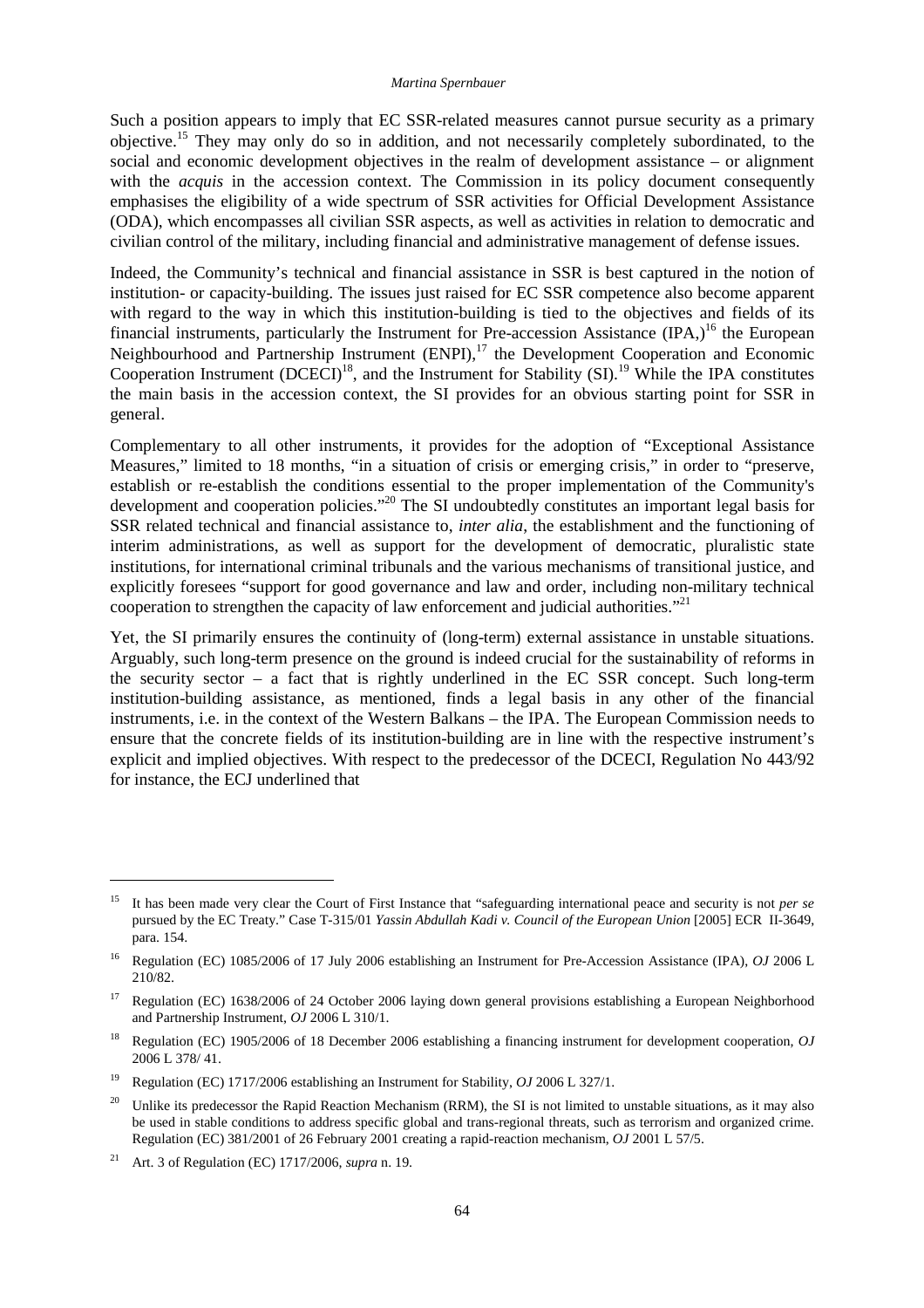"support for the national institutions of developing countries does not constitute an end in itself, but an instrument for strengthening their capacity to administer development policies and projects in the [respective] fields on which that regulation confers particular importance."<sup>22</sup>

For the IPA, the primary objective is institution- building with the purpose of strengthening compliance with the Copenhagen criteria and of fostering approximation with the *acquis communautaire.<sup>23</sup>* The interpretation of the EC financial instruments' objectives is therefore particularly significant in SSR as a cross-pillar context.

Turning then to the CFSP-Union and its legal basis for SSR related measures, one needs to refer to the objectives of "preserving peace and strengthening international security" and "developing and consolidating democracy and the rule of law" contained in Article 11(1) and to Article 17 (2) TEU which provide a legal basis for the "Petersberg" humanitarian and rescue tasks, peace keeping tasks and tasks of combat forces in crisis management, including peacemaking.' They are implemented by military and civilian ESDP missions, but also various other measures that legally take the form of Joint Actions on the basis of Article 14 TEU, accompanied by implementing decisions. Civilian ESDP missions, although not expressly covered by the wording of Article 17 TEU, enjoy an explicit "political" basis with the 2000 Feira European Council Conclusions, where four priority fields of civilian action in crisis management were identified. Three of them, namely police, the strengthening of the rule of law, and the strengthening of civilian administration directly relate to SSR. It is interesting to note here that the ESDP SSR concept, although identifying the same contexts for SSR assistance – stable countries, countries in "a transition and stabilization phase" and post-conflict countries – seems to make the (welcomed) suggestion that ESDP activity in SSR is particularly relevant "in the absence of a partner government in a crisis situation or in the immediate aftermath of a conflict."

It has thus become apparent that both the EC Treaty and the TEU confer the power to adopt SSRrelated measures. Given the identical definitions of the notion, these competences *prima facie* overlap and thus raise a number of difficult issues; issues which are legally complex against the background of the EU's pillar architecture. As a matter of fact, it is extremely difficult, if not impossible, to always situate a concrete SSR-related measure on the basis of a TEU or EC Treaty provision(s) and thus in either the Council's or the Commission's realm. This would indeed require its identification as a "security" or a "development" measure based on its "aim and content" according to the European Court of Justice's "centre-of-gravity approach".<sup>24</sup> It seems as if the GAERC Council Conclusions, which were adopted with the intention of providing an overall policy framework for SSR, could do nothing but fall short of providing a set of guidelines on how to approach the pillar divide. The conclusions states – repeating the ESDP concept – that

"a case-by-case analysis based on a situation specific approach is always needed to assess whether any proposed activities are most appropriately carried out through ESDP or Community action or a combination of both with the objective of ensuring effective and coherent EU external action in this area."<sup>25</sup>

<sup>22</sup> Case C-403/05 *Philippines Border Management* [2007] ECR I-9045, para. 61.

 $^{23}$  The IPA contains five components, namely transition assistance and institution building, cross border cooperation, regional development, human resources development, and rural development. As the latter three are reserved for candidate countries in preparation for the Structural and Cohesion Funds, the emphasis in the IPA is on institution building with the purpose to strengthen compliance with the Copenhagen criteria.

<sup>&</sup>lt;sup>24</sup> According to this approach, developed under the Community pillar, "the choice of legal basis for a [Community] measure must rest on objective factors which are amenable to judicial review, including in particular the aim and the content of the measure". In a cross-pillar context, the Court first used this approach in the *Environmental Sanctions* Case, Case C-176/03, *Commission v. Council* [2005] ECR I-7879, para. 45.

<sup>25</sup> European Union, *supra* n. 7.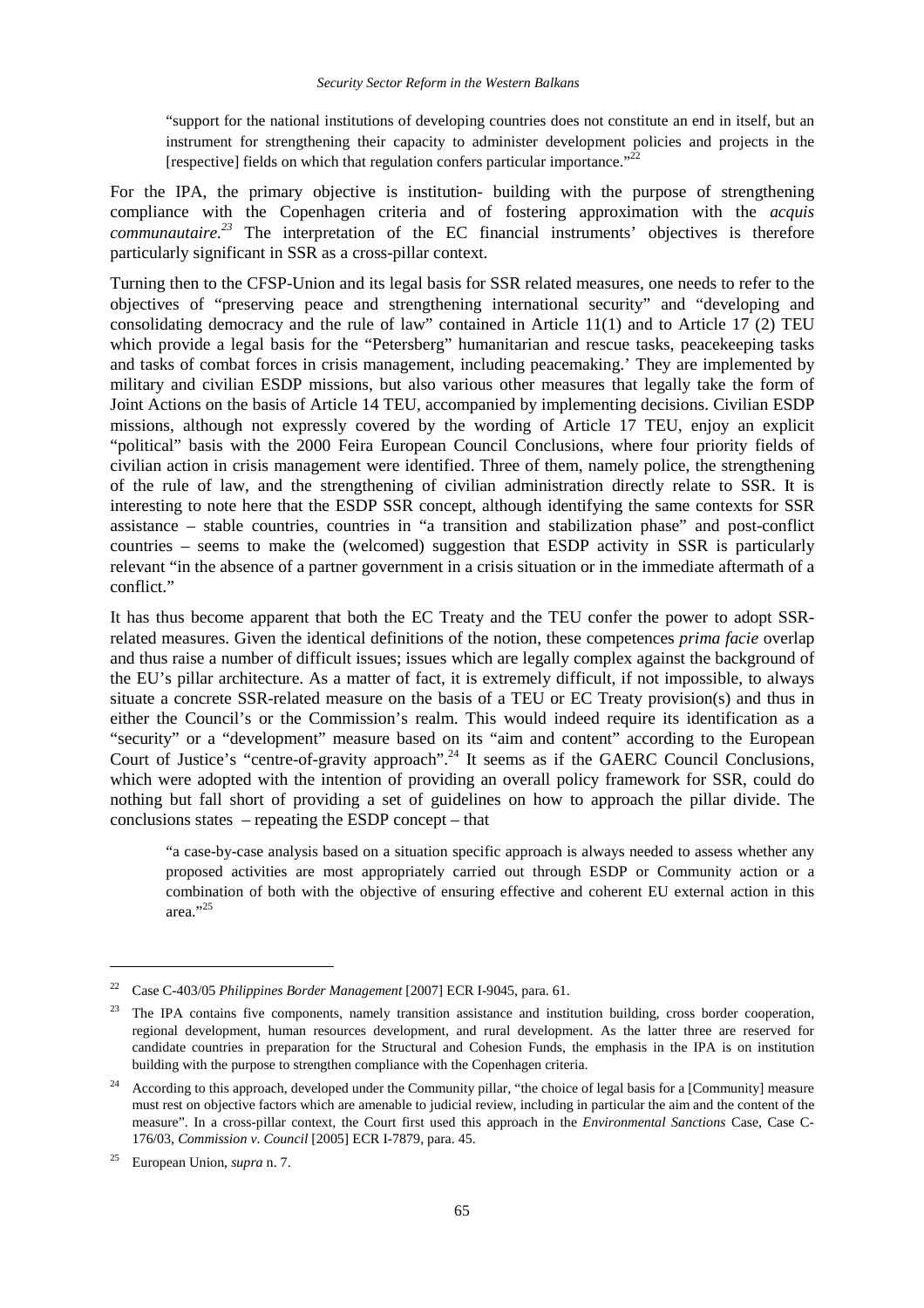#### *Martina Spernbauer*

Yet, even such an analysis is difficult, as the following paragraphs illustrate.

First, an SSR-related measure could simultaneously pursue EC and CFSP-Union objectives, as exemplified by the security – development nexus. However, it is not necessarily possible to identify one objective as merely "incidental" to the other. Second, in terms of content, there is no fundamental difference between the CFSP-Union and the Community initiated SSR related measures. According to the Council Secretariat, "ESDP support to SSR in a partner state will apply to an ESDP action which will take the form of advice and assistance to the local authorities (executive, legislature and judiciary)." Does this description not resemble EC financial and technical assistance for institutionbuilding?<sup>26</sup> A good illustration of overlapping SSR substance of Community and CFSP-Union initiatives is provided by the first Rule of Law Mission, EUJUST Themis<sup>27</sup> in Georgia between July 2004 and July 2005. Based on the objective of "consolidating democracy and the rule of law," it aimed at supporting the reform of the criminal justice system in respect of local ownership. With the mission consisting solely of a Head of Mission and a small number of advisors,<sup>28</sup> it could be directly compared to public sector reform assistance implemented by contracted experts under the (Community) TACIS Regulation.<sup>29</sup> Undoubtedly, EUJUST Themis could have been pursued as a Community programme.

Being aware of the limits of its "centre-of-gravity" approach, the ECJ indirectly accepted an overlap between the pillars.<sup>30</sup> In fact, it used the general priority rule for Community measures over Union measures contained in a joint reading of Articles 1, 2, 3 and 47 TEU<sup>31</sup> as a "watertight" delimitation rule between the pillars. In other words, "if an action could be undertaken on the basis of the EC Treaty, it must be undertaken by virtue of that Treaty."<sup>32</sup> Arguably, the Court could interpret these provisions differently.<sup>33</sup> In any case, the fact remains that Article 47 TEU only contains a rule on how to avoid legal inconsistencies and not on how to manage policy coherence in compliance with legal competence provisions. One might then, and rightly so, expect the political institutions to compensate the Court's pillar purity approach with efforts to achieve pillar synergy. Indeed, they are under a primary legal obligation to do so with the Treaties stipulating principles of cooperation and complementarity. In this respect, Article 3 TEU contains an obligation to ensure coherence across all

<sup>&</sup>lt;sup>26</sup> A pertinent parallel can be drawn to the content of the contested measure in the *SALW* case. It offered financial contribution and technical assistance in order to set up the Light Weapons Unit within the ECOWAS Technical Secretariat and to convert the SALW Moratorium into a Convention. This is a great many similarities to institutionbuilding assistance, which indeed was in preparation by the Commission in the framework of the Cotonou Agreement (Article 11(1)). The ECJ, while acknowledging that there may be some measures, such as the grant of political support for the moratorium or even the collection and destruction of weapons, that fall rather within CFSP through the objective of promoting international cooperation, stated that the decision to "make funds available and to give technical assistance to a group of developing countries in order to draft a convention is capable of falling both under development cooperation policy and the CFSP." Case C-91/05 *Small Arms and Light Weapons*, nyr, para. 105.

<sup>27</sup> Council Joint Action 2004/523/CFSP of 28 June 2004, *OJ* 2004 L 228/21.

<sup>28</sup> This aspect is given considerable importance by Hoffmeister. See F. Hoffmeister, Inter-pillar coherence in the European Union's Civilian Crisis Management", in S. Blockmans (ed.), *European Union and Crisis Management. Policy and Legal Aspects* (The Hague, 2008).

<sup>29</sup> Regulation (EC) No 99/2000 of 29 December 1999*, OJ* 2000 L 12/1.

<sup>30</sup> Case C-91/05 *Small Arms and Light Weapons*, nyr, para. 108.

 $31$  According to these provisions, the Union is founded on the European Communities, and supplemented by the second and third pillar policies. One of its objectives is to maintain in full and build on the *acquis communautaire*. At the same time, nothing in the TEU is to affect the EC Treaty.

<sup>32</sup> See, e.g., Opinion AG Mengozzi in Case C-91/05 *Small Arms and Light Weapons*, para. 116.

<sup>&</sup>lt;sup>33</sup> Namely not as a delimitation rule, i.e. as a rule governing the allocation of the legal base but as a conflict-prevention rule, such that (for example) if conflict were to emerge between a CFSP act and a Community measure, the Community norm would prevail. See M. Cremona, "Coherence through Law: What difference will the Treaty of Lisbon make?" in C. Portela and K. Raube (eds.), "Revising Coherence in EU Foreign Policy", 3 *Hamburg Review of Social Sciences* 11 (2008) p. 21.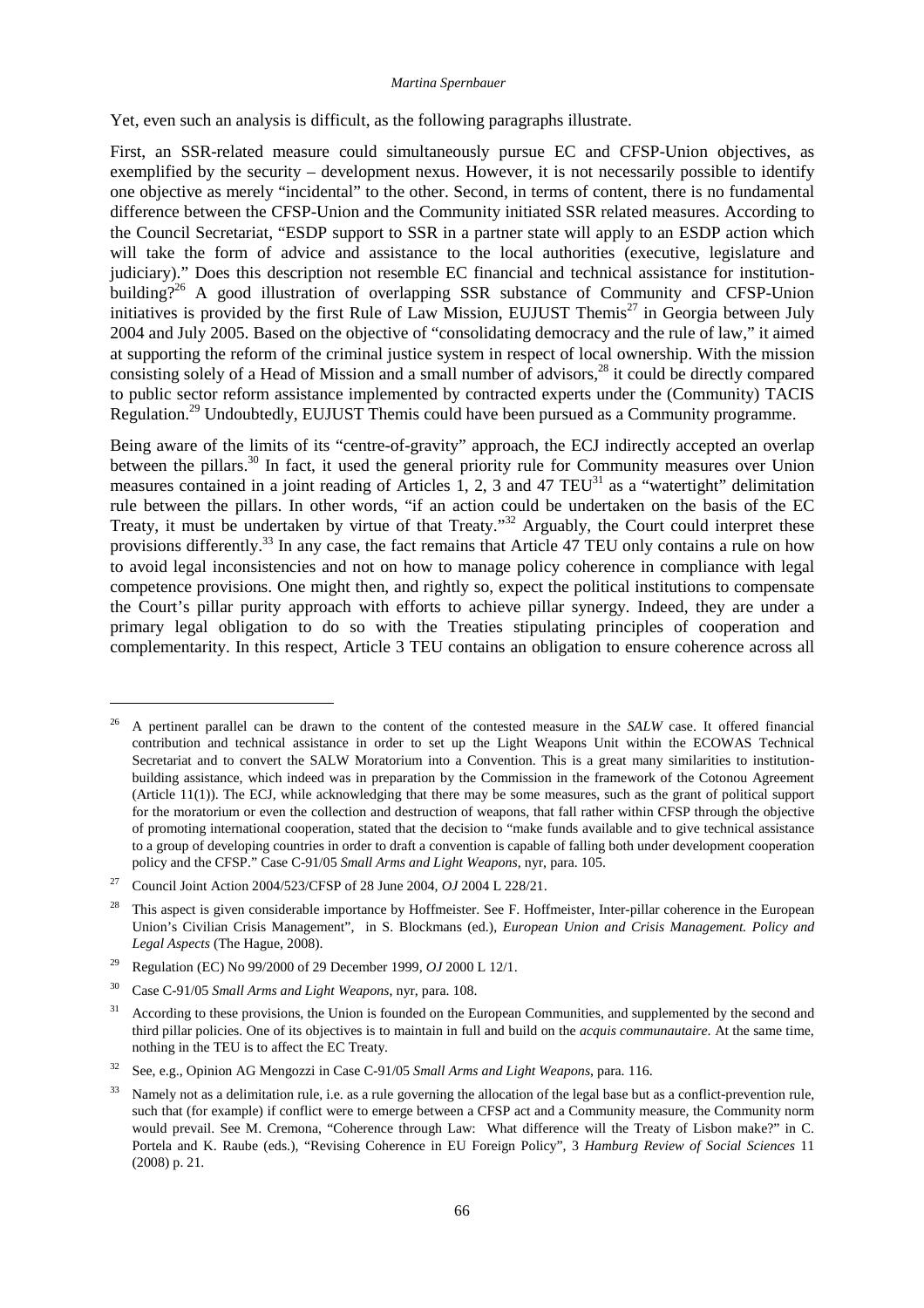aspects of Union external action, and Article 10 stipulates the duty of loyal cooperation, which applies to both the Member States and the institutions.

Does therefore the accession context provide a fertile ground for a holistic implementation of SSR related measures despite deep institutional fragmentation? The enlargement policy appears as a transfer of the European Union's governance playing field beyond its borders<sup>34</sup> and thus necessarily functions by membership conditionality at its very centre. Designed as a 'strategy of reinforcement by reward' and orchestrated by the European institutions and above all the European Commission, the conceptualization and implementation of EU membership conditionality stands in a reciprocal (mutually influencing) relationship also to Security Sector Reform in the candidate and potential candidate countries of the Western Balkans.

# **III. Challenges of direct interference and conditionality to an approach involving local ownership**

The enlargement context *prima facie* appears to be a policy context particularly conducive to a coherent and effective cross-pillar implementation of EU involvement in Security Sector Reform. First, the European Union is prepared to assume primary responsibility for candidate and potential candidate countries – now the Western Balkans – and to provide important resources. Second, responsibility and resources are coupled with the necessary leverage, based on a stringent conditionality approach. Third, in this context, one institution may be described as the leading institution – if not *de iure* then at least the *de facto*: the European Commission. Given the fact that its analysis provides the basis for any assessment of compliance with the Copenhagen criteria and approximation with the *acquis* and thus of overall progress towards EU membership, the Commission is the linchpin of all policy fields covered by the enlargement process.

Yet, despite these arguments endogenous to the EU's (membership conditionality) approach to SSR, the countries of the Western Balkans, in particular Bosnia and Herzegovina (BiH), and Kosovo, represent the prime examples of an international trusteeship or administration with direct legislative and executive powers by the international community whose extensive use in the security sector questions the EU's reform strategies as exogenous parameters.

In addition, these considerations taken together cast serious doubts on a SSR principle highlighted by both the Commission and the Council: local ownership. The Council, for instance, does so implicitly by referring to sustainability of the reforms when it talks about "sustainable institutions through ensured democratic oversight, transparency and accountability in accordance with internationally recognised values and standards". The Commission, on the other hand, refers in a simple but affirmative manner to "nationally/regionally owned processes".<sup>35</sup>

With EU membership conditionality lying at the centre of the SAP and thus SSR in these countries, the key and comprehensive reference point for benchmarking, monitoring and assessing progress are

<sup>&</sup>lt;sup>34</sup> F. Schimmelfennig and U. Sedelmeier, "Governance by conditionality: EU rule transfer to the candidate countries of Central and Eastern Europe", 11 *Journal of European Public Policy* (2004), p.664.

<sup>35</sup> Council of the EU, *supra* n. 5, p. 10. European Commission, *supra* n. 5*,* p. 7. At the same time, the Council sees the "clear affirmation by the EU of its values, principles and objectives as well as consultation with local authorities at all stages" as a means "to make local ownership possible", an approach which is fairly questionable. Yet, it is certainly coherent with the Council conceptualisation of local ownership, namely the "appropriation by the local authorities of the commonly agreed objectives and principles." It even considers the active support of the implementation of the SSR mission's mandate, as part of the local authorities' commitment to actions on the ground, as an element of local ownership.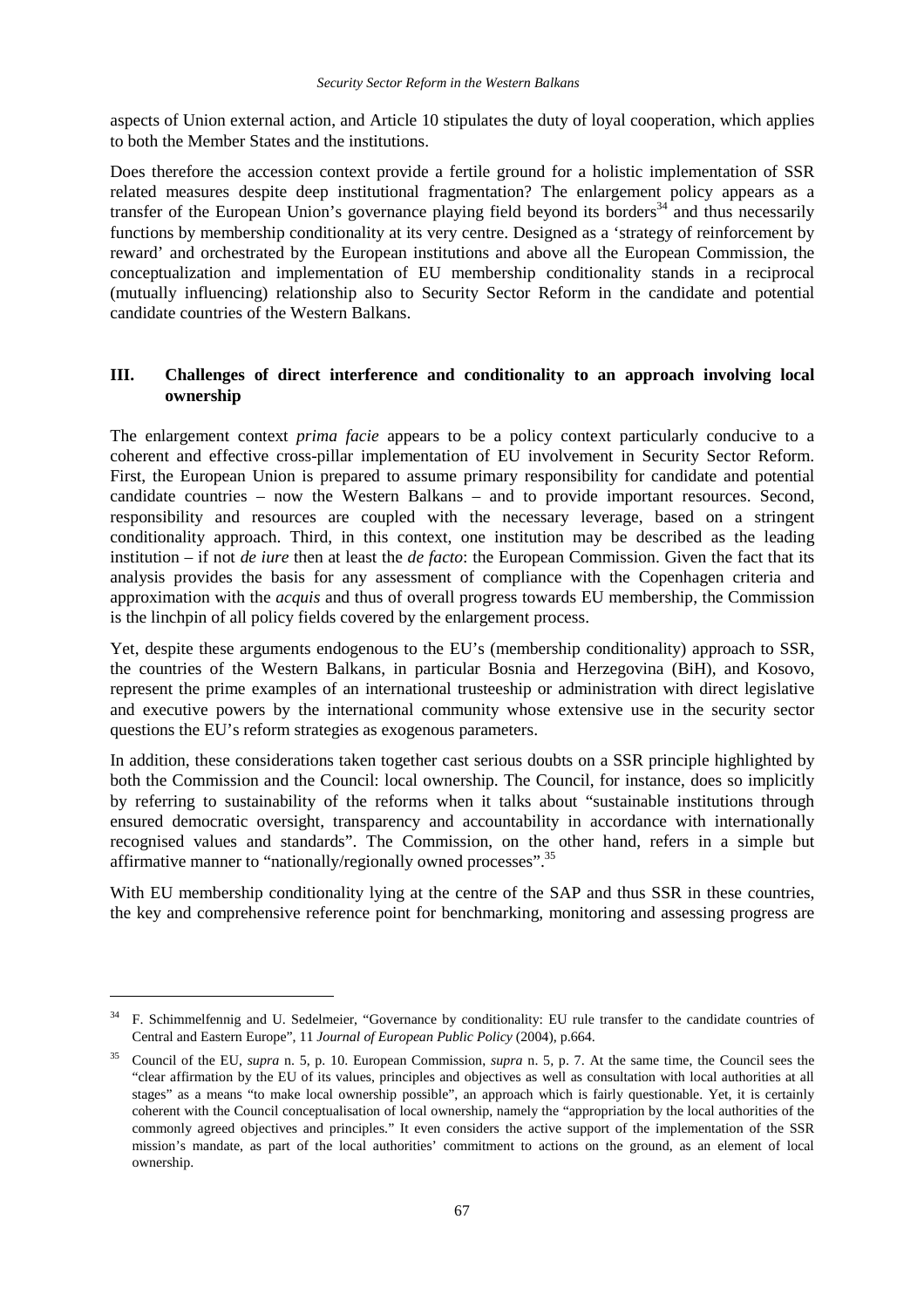the Copenhagen criteria,<sup>36</sup> in particular the first and third. Under the first criterion, the candidate countries are required to ensure the stability of institutions guaranteeing democracy, the rule of law, human rights and respect for and protection of minorities. Under the third, the so-called *acquis* criterion, the candidate countries are meant to develop the full "ability to take on the obligations of membership."

Even if only Croatia and Macedonia are candidate countries as such, the use of the term EU membership or accession conditionality is justified for all Western Balkan countries as "potential candidate countries". The SAP, moreover, is a policy based on "graduated" (membership) conditionality, and responds to the particular needs and challenges of these countries. Indeed, postconflict transition, the need for broader state-building and a general situation of insecurity have lead to an adaptation $37$  of the accession conditions as known from previous enlargement rounds, both in terms of content and procedure. The requirements of 'regional cooperation, good neighbourly relations [..], and respect for international obligations, such as co-operation with the UN International Criminal Tribunal for the former Yugoslavia' constitute such an adaption.<sup>38</sup> The way in which conditionality operates more openly throughout the pre-accession process furthermore demonstrates a procedural modification. The potential candidate countries are subject to European Partnerships<sup>39</sup> and consequently are working towards *acquis* compliance, even in the absence of contractual ties through a (Stabilisation and) Association Agreement. Moreover, the introduction of an additional negotiation chapter, entitled "Fundamental Rights and Judiciary" allows for issues which were previously addressed under the political Copenhagen criterion and whose respect was thus a pre-requisite for the start of negotiations, to now be brought up later but also continuously during the negotiations as such. In addition, monitoring and assessment practices have become more accurate with precise benchmarks determining the opening (and closure) of individual negotiating chapters.<sup>40</sup>

The Copenhagen criteria have undergone a progressive legalisation, which is partly related to this procedural adaptation. This development has been initiated through prescription by the European Council and institutionalised by the accession strategy. At this stage, the Copenhagen criteria present themselves as "quasi-legal"<sup>41</sup> or at least legally enforceable<sup>42</sup> requirements. Consequently, the European Council has effectively supplemented Article 49 TEU by declaring that accession will take place as soon as an associated country is able to assume the obligations of membership by satisfying the economic and political conditions required. The accession provision as amended by the Treaty of

<sup>&</sup>lt;sup>36</sup> Referred to in Strategy Paper and Report of the European Commission on the progress towards accession by each of the candidate countries, *Towards the Enlarged Union,* COM (2002) 700 final, Brussels, 9 October 2002.

<sup>&</sup>lt;sup>37</sup> This has been termed "partial reinterpretation" by Dowling. See A. Dowling, "EU Conditionality and Security Sector Reform in the Western Balkans", in D. Spence and P. Fluri, *The European Union and Security Sector Reform* (London, 2008), p. 175.

<sup>38</sup> European Commission Staff Working Document, *Kosovo under UNSCR 1244 Progress Report*, SEC (2007) 1433, Brussels, 6 November 2007.

<sup>&</sup>lt;sup>39</sup> Based on Council Regulation (EC) 533/2004 on the establishment of European partnerships in the framework of the stabilisation and association process, *OJ* 2004 L 86/1.

<sup>40</sup> On this and post-accession conditionality, see M. Spernbauer, "Benchmarking, Safeguard clauses and Verification mechanisms – What's in a name? Recent developments in pre- and post-accession conditionality and compliance with EU law", 3 *Croatian Yearbook of European Law and Policy* (2007)*.*

<sup>41</sup> C. Hillion, "Enlargement of the European Union: A Legal Analysis", in A. Arnull and D. Wincott (eds.), *Accountability and Legitimacy in the European Union* (Oxford, 2002), p. 409.

<sup>42</sup> Important in this respect are above all the Accession Partnerships that find their equivalence in the European Partnerships of the SAP and the corresponding national Action Plans through the financial assistance offered was made dependent on their performance related to meeting the Copenhagen criteria. For a discussion of these instruments, see K. Inglis, "The Europe Agreements compared in the light of their pre-accession reorientation", 37 *CML Rev* (2000) and H. Grabbe, "A Partnership for Accession? The Implications of EU Conditionality for the Central and East European Applicants", *EUI RSCAS Working Papers,* RSCAS No. 99/12 (Florence, 1999).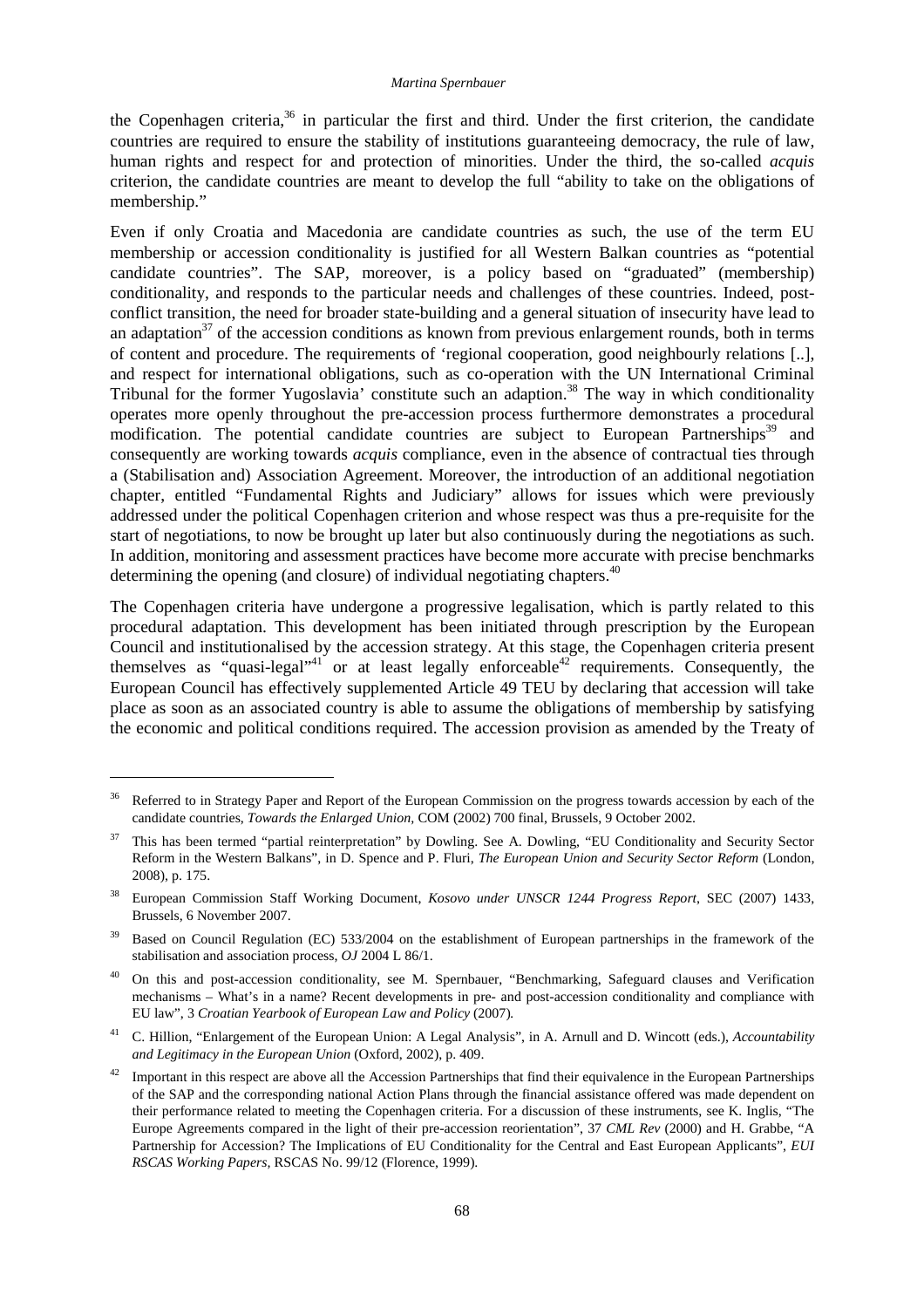Lisbon, confirms the legal nature of the Copenhagen criteria by providing that "the conditions of eligibility agreed upon by the European Council shall be taken into account."<sup>4</sup>

Undoubtedly, there is an interaction between the EU's membership criteria and its SSR concept, both substantively<sup>44</sup> and procedurally. Through the procedural adaptation and legalisation, the EU's SSR principles that figure among the first Copenhagen criterion are raised from the policy-document to the legally enforceable level. These include, *inter alia*, good governance aspects (therein democratic control, civilian oversight, accountability and transparency), compliance with internationally recognised values and standards and finally cooperation with other international organisations.<sup>45</sup> The SSR-related elements falling under the *acquis* criterion, originating mainly in the external dimension of the area of freedom, security and justice (AFSJ) – while already being of a normative nature – equally benefit from better monitoring and assessment through precise benchmarking.

Some of these SSR-related principles and elements figure, although in an imprecise manner, in the accession reference documents – especially the Progress Reports <sup>46</sup> - under the political criterion or in the section entitled "European standards". As such, they are subject to priority-setting in the European Partnerships. Improvement of border control, accountability of police services, civilian oversight of the military, and parliamentary oversight of defence and security structures occupy a central place in both Enlargement Strategy and Progress Reports.<sup>47</sup> The 2006 Progress Report for BiH under the heading "Democracy and the Rule of Law" contains – next to "Constitution," "Parliament," "Government," and "Public Administration" – a specific part on "Judicial Reform" and, most importantly, "Civil Military Relations," replaced in the 2007 Report by "Civilian Oversight of the Security Forces." The Progress Reports for Kosovo follow the same structure, omitting however a section on "Civil Military Relations."

In addition, in the Bosnia Report, the section on public administration contains explicit reference to "Police Reform" which thereby figures independently from the political criteria under "European Standards" and thereby under "Justice, Freedom and Security", where the conclusion by the federal state of BiH of an Agreement on Policy Restructuring among the constituent entities of the federal state of BiH in October 2005 is emphasised. It was said to be in line with the principles outlined by the European Commission (*sic!*): legislative and budgetary competences at state level, no political interference with operational policing and functional police areas.<sup>48</sup> In fact, police reform dates back to the SAA Feasibility Study, where it figures among the 16 requirements,<sup>49</sup> and was subject to the EU's

l

<sup>43</sup> Article 49 TEU as amended by the Treaty of Lisbon.

See, e.g., D. Law and O. Myshlovska, 'The Evolution of the Concepts of Security Sector Reform and Security Sector Governance: the EU Perspective' in D. Spence and P. Fluri (eds.), *The European Union and Security Sector Reform* (London, 2008).

<sup>45</sup> See, e.g., D. Law (ed.), *International Organisations and SSR* (Litverlag, 2007). These principles are deduced from the two SSR concepts, the European Security Strategy and the Agenda 2000.

<sup>46</sup> The Progress Reports of 2006 and 2007 for the countries of the Western Balkans are European Commission Staff Working Documents, annexed to European Commission, *Enlargement Strategy and Main Challenges 2006 – 2007,*  COM(2006) 649 final, Brussels, 8 November 2006.

<sup>47</sup> See Law and Myshlovska, *supra* n. 44, p. 19.

In fact, the major obstacle is the entity authorities' insistence on policing remaining entity competence and on functional police areas being determined by ethnic boundaries and not technical criteria. See International Crisis Group, 'Bosnia's Stalled Police Reform: No Progress, No EU' (2005) *Europe Report* 164, at 12 –14. In December 2007 the HRSG/EURS and in April 2008 (16<sup>th</sup>) the Bosnian parliament approved the police reform. Consequently, in June 2008 the SAA with BiH was signed. See www.diplomatie.gouv.fr.

<sup>49</sup> European Commission, *Report from the Commission to the Council on the preparedness of Bosnia and Herzegovina to negotiate a Stabilisation and Association Agreement with the European Union*, COM(2003) 692 final, Brussels, 18 November 2003.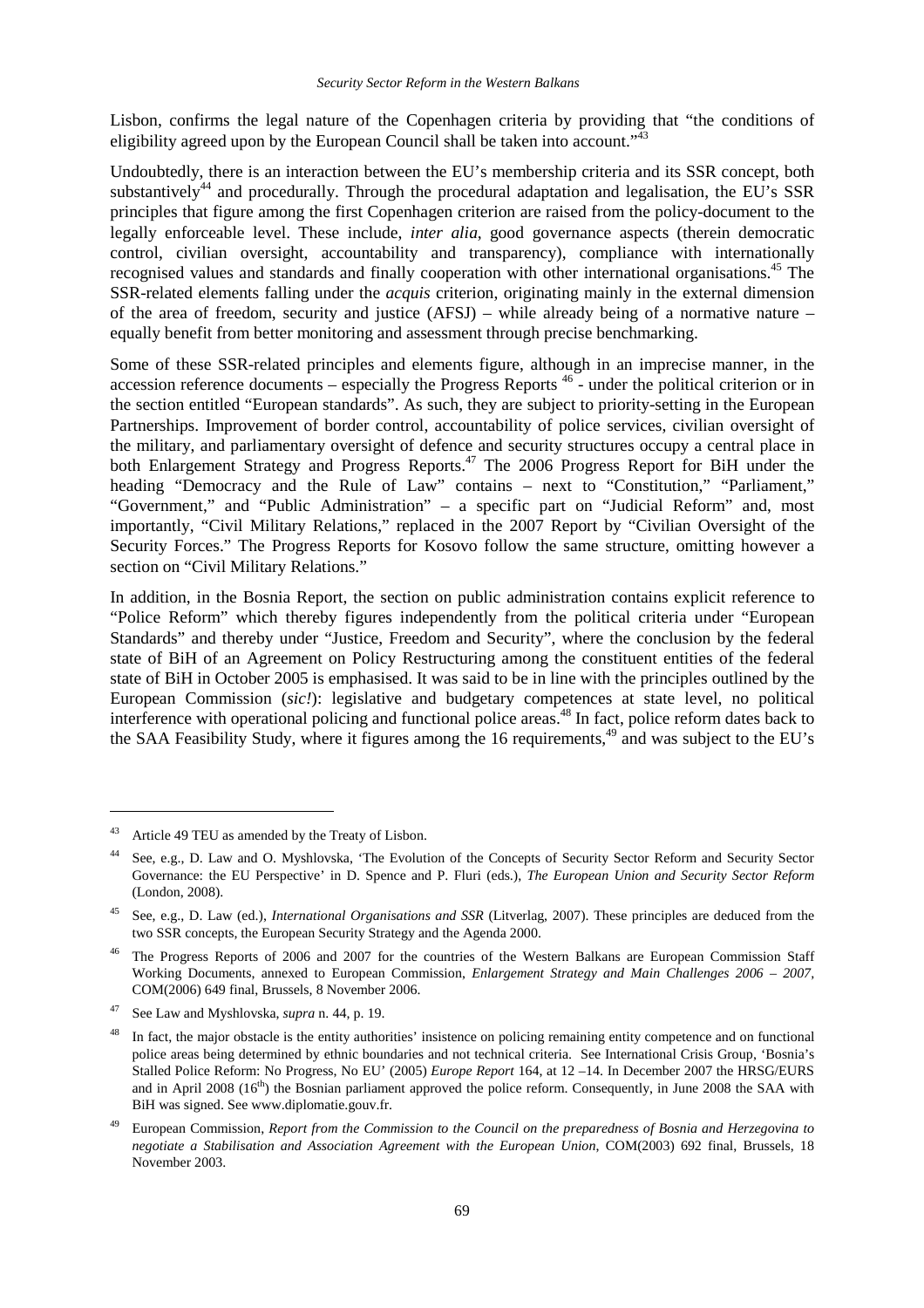first-ever ESDP mission, the EU Police Mission in BiH (EUPM).<sup>50</sup> Established to continue the work of the UN International Policy Task Force, it was mandated to raise Bosnian standards of policing by "monitoring, mentoring and inspecting" in four priority areas, namely institution-and capacitybuilding at management level, combating organized crime and corruption, developing financial viability and sustainability and promoting accountability. The European Community provided funding for training and equipment. $51$ 

This appears to be a prime example of EU conditionality ensuring an effective and coherent approach. In fact, rather, it represents an exception, and in addition a very limited one.<sup>52</sup> Indeed, the effectiveness of EU conditionality in the security sector in particular is seriously undermined by the use of the socalled Bonn Powers<sup>53</sup> of the High Representative of the UN Secretary General (HRSG), a position that was merged in 2002 with the EU Special Representative (EUSR). Essential parts of the military reform were thus imposed, as were the law on a state-level court to address to address inter-entity and war crimes, and the new Criminal and Criminal Procedural Codes after the initiation of a "reinvigorated judicial reform strategy" in May 2002.<sup>54</sup>

The European Commission acknowledges this in a general manner in its SAA Feasibility Study, noting that "decisions taken in the context of the Bonn powers have been instrumental in achieving reforms that might otherwise have been delayed or never effected." Paradoxically, the use of the Bonn Powers did not decrease despite an increased emphasis on EU membership conditionality and thus, already then, raised "questions about BiH's ability to sustain a SAA." At the same time, this externally-driven process needs to be confronted with the policy commitment of local ownership, as the number and nature of these decisions reflect a persistent BiH unwillingness or inability to make progress under domestic procedure.

Kosovo is another interesting case in this respect, having a difficult legacy of the applicable-law question and neglect of the law enforcement sector during the early years of the international administration. While most government functions were transferred to the provisional Kosovo state authorities under the Constitutional Framework in November 2001, the justice and police sectors remained under the control of the international community via UNMIK pillar I.<sup>55</sup> Then, under the Ahtisaari "Comprehensive Proposal,"<sup>56</sup> it was envisaged that most of UNMIK's remaining competences would be handed over to the government of Kosovo while the double–hatted International Civilian Representative (ICR)/EUSR would nonetheless have clearly defined and renewable executive powers. He may

l

<sup>50</sup> Council Joint Action 2002/210/CFSP concerning the European Union Police Mission to Bosnia and Herzegovina, *OJ*  2002 L 70/1*.*

<sup>51</sup> See T. Mühlmann, "The police mission EUPM in Bosnia", in M. Merlingen and R. Ostrauskaité (eds.), *European Security and Defence Policy – An Implementation Perspective* (London, 2008), p. 48.

<sup>52</sup> In fact, the HRSG initiated the first steps toward making comprehensive police restructuring a reality in July 2004 by establishing the Police Restructuring Commission (PRC), made up of international and domestic public security official, and whose work resulted in a proposal for state policing structures. See M. Doyle, "Too Little, Too Late? Justice and Security Reform in Bosnia and Herzegovina", in C. T. Call (ed.), *Constructing Justice and Security after War* (Washington, 2007), p. 247.

In December 2007, Bosnia's Peace Implementation Council decided to empower the HR to use "his final authority in theatre regarding the interpretation and implementation of the Peace Settlement in order to facilitate the resolution of any difficulties as previously mentioned by making binding decisions".

<sup>54</sup> See Doyle, *supra* n. 52, p. 250.

<sup>55</sup> C. Rausch, "From Elation to Disappointment – Justice and Security Reform in Kosovo", in Call, *supra* n. 52.

<sup>56</sup> UNSC S/2007/168 Add.1.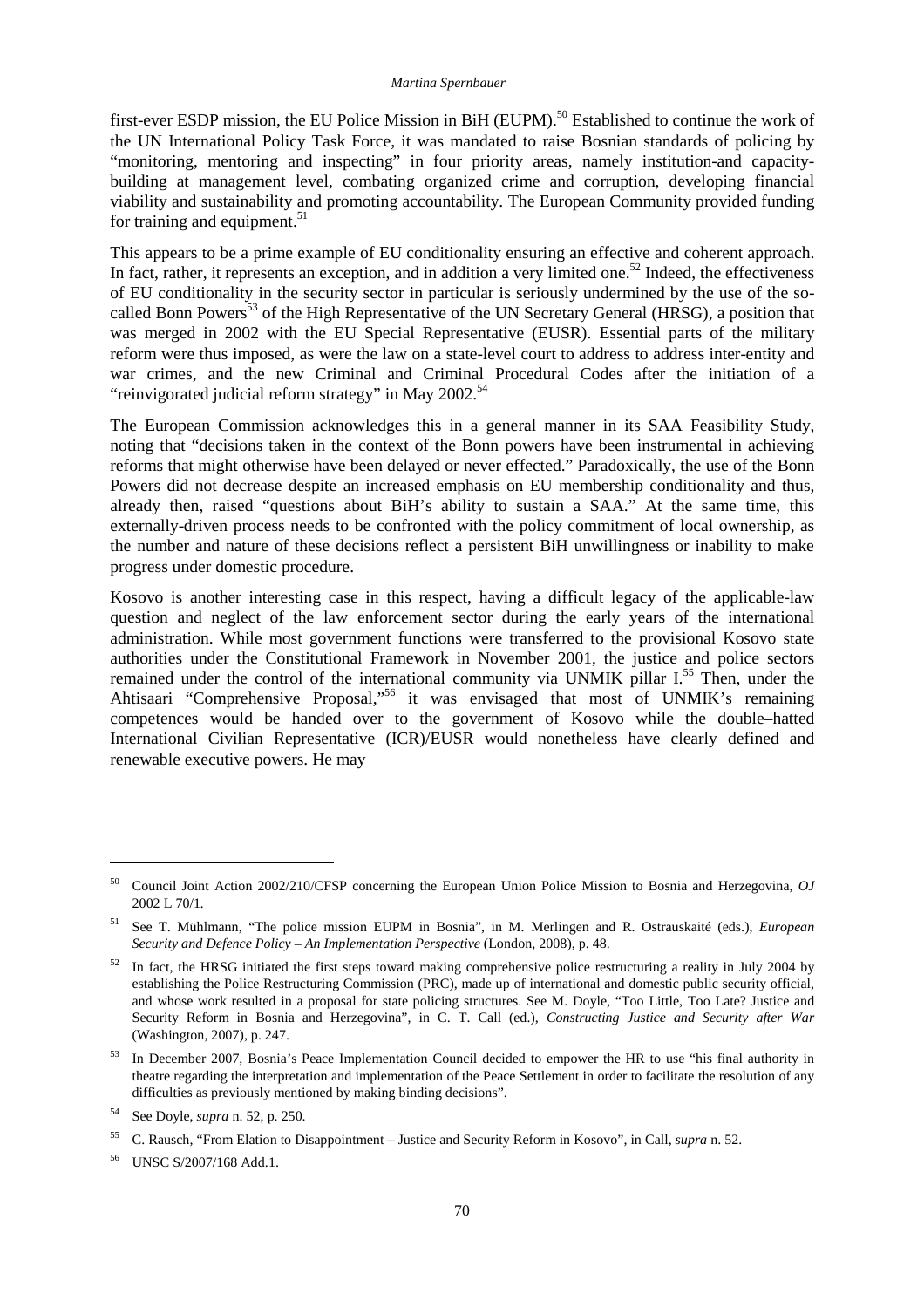"take corrective measures to remedy [..] any actions taken by the Kosovo authorities that the ICR deems to be a breach of this settlement, or seriously undermine the rule of law [..] Such corrective measures may include, but are not limited to, annulment of laws or decisions adopted by Kosovo authorities."<sup>57</sup>

The EC/EU involvement in Kosovo, having started well before 1991, supported UNMIK by shouldering responsibility for economic reconstruction under UNMIK pillar IV, and in the framework of "Community Assistance for Reconstruction, Development and Stabilisation (CARDS)", and gradually shifted from reconstruction proper to institution-building and the rule of law.<sup>58</sup> EULEX, the planned 'integrated Rule of Law Mission to Kosovo', is expected to work on the basis of the Ahtisaari proposal, despite the continued existence of an UN mission.<sup>59</sup>

### **IV. Concluding remarks**

Clearly, local ownership in the justice and law enforcement sector, despite being a constant reference point in EU and indeed other international organisations' discourse, has yet to become a reality.

Apart from the direct legislative and executive powers of the international community in the security sector in BiH and Kosovo, that necessarily stand at odds with a holistic reform agenda and in particular the local ownership principle, the ability of the European Union as an individual actor in implementing a coherent SSR agenda based *inter alia* on local ownership is also not without difficulties – even in the accession context where EU membership conditionality potentially works as a bridge between the pillars.

While there are strong arguments for the Commission to play a leading role – as much as it does generally in an enlargement context – for all SSR-related measures in order to facilitate their holistic and horizontally coherent implementation, one equally needs to recognize the limits of such an approach if taken at too broad a level.

The imbalance between the pillars in terms of integration, for instance, complicates coordination between them, and the CFSP-Union's intergovernmental decision-making system reduces the capacity of the Council to adapt to the Commission's projects and policies.<sup>60</sup> Furthermore, coherence with ongoing or planned EC measures is often assumed rather than explored, if the Council – as it mostly happens – is under the pressure of being required to produce a swift result and a political signal in response to a crisis.<sup>61</sup>

It appears then as if the Council indeed had no other choice but to emphasise the case-by-case analysis as to whether an SSR measure is best carried out in the Community or in the CFSP-Union framework, or indeed through a combined effort. Yet, in such a scenario, the European Commission might best ensure 'case-by-case' coherence in an enlargement context. After all, it follows an institutional and functional logic to anticipate the Commission's role as guardian of the treaties, pursuant to which it needs to guarantee the effectiveness of EU law. This argument is particularly pertinent for SSR related elements that fall under the *acquis* criterion but also plays – in view of the increasing legally

l

<sup>57</sup> *Ibid*, Article 2, Annex IX on the mandate of the ICR, (c).

<sup>58</sup> M. Karnitschnig, "The United Nations and the European Union in Kosovo – The Challenges of Joint Nation-Building", in J. Wouters et al. (eds.), *The United Nations and the European Union* (The Hague, 2006), p. 338.

<sup>59</sup> See paragraphs 2 and 3 of Article 2, Annex IX. Thus, the intriguing issue will be the relationship between the ICR and EULEX, especially as there is a clear reluctance for some elements of EULEX to come under the direct authority of the ICR.

<sup>&</sup>lt;sup>60</sup> P. Doelle and A. Gouzée De Harven, "Security Sector Reform: a Challenging Concept at the Nexus between Security and Development", in D. Spence and P. Fluri, *The European Union and Security Sector Reform* (London, 2008), p. 51.

<sup>61</sup> C. Gourlay, "Civil- Civil Co-ordination in EU crisis management", in A. Nowak (ed.), "Civilian crisis management: the EU Way"*,* 90 *European Institute for Security Studies Chaillot Paper* (2006) p. 105.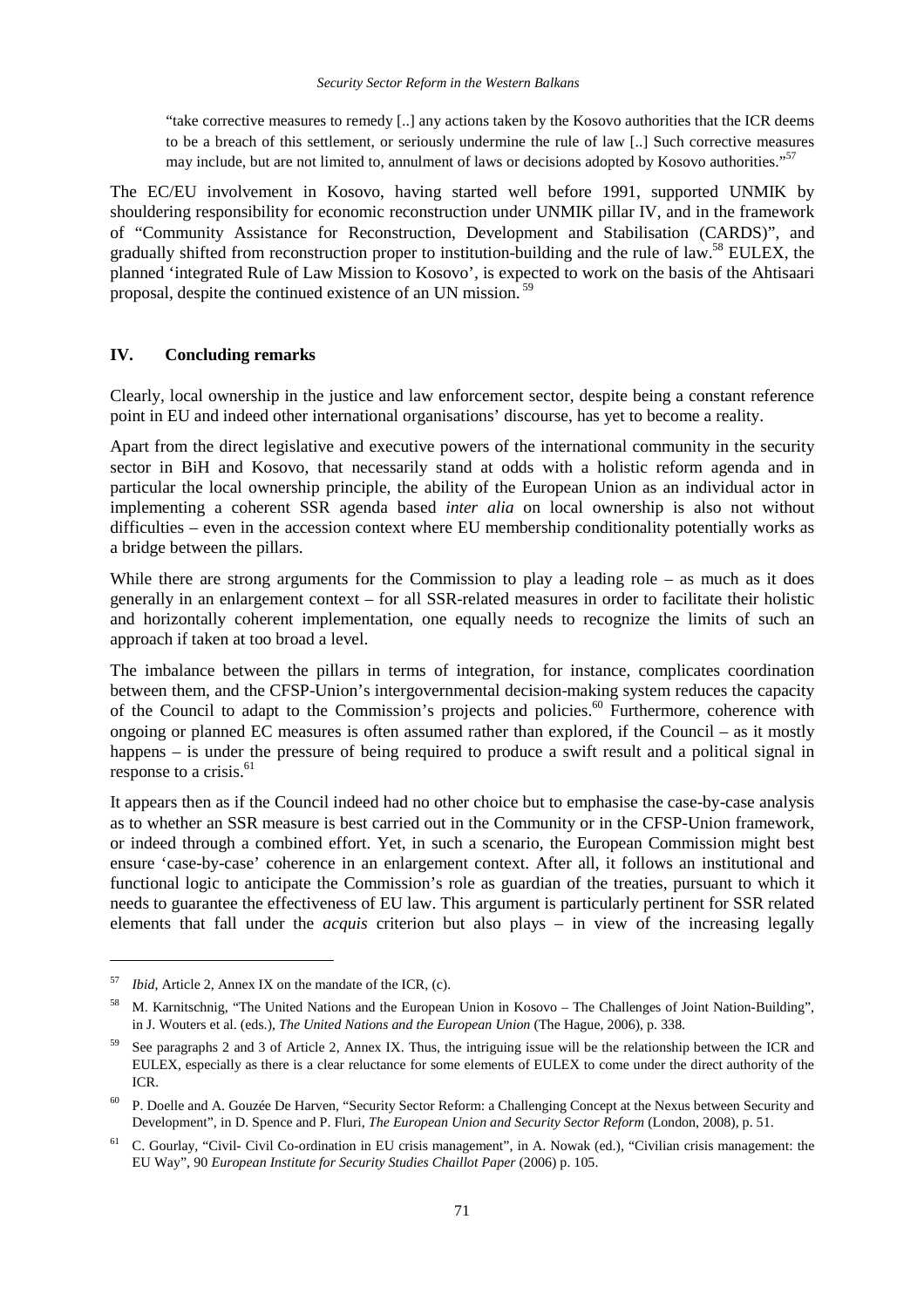enforceable character of also the first Copenhagen criterion – a role for the broader SSR related principles. Furthermore, the EU membership conditionality's underlying *rationale* of protecting present and future integration achievements and aims first and foremost relates to the continuous effective implementation of the Treaties and thus indirectly its guardian.

In this respect, the current conceptualization and implementation of EU membership conditionality is certainly coherent and justified, thus also for the reform of the security sector. Yet, at the same time, there is a danger that the European Union puts its very foundations as a community of law based on the effective adoption and implementation of common rules at risk if it neglects local ownership and therefore an ensured sustainability of reforms particularly in this sector which includes law and law enforcement. The promotion of an early compliance with the *acquis* and rapid institution-building through the combination of direct legislative and executive powers by the representative of the international community with EU membership conditionality needs to be balanced with genuine nationally-owned reforms. The fact that the HR is merged with the position of the EUSR in the potential candidate countries of the Western Balkans might be helpful in this respect. It is also important to ensure the continued and direct involvement of the European Commission in the field of Security Sector Reform in the candidate and potential candidate countries.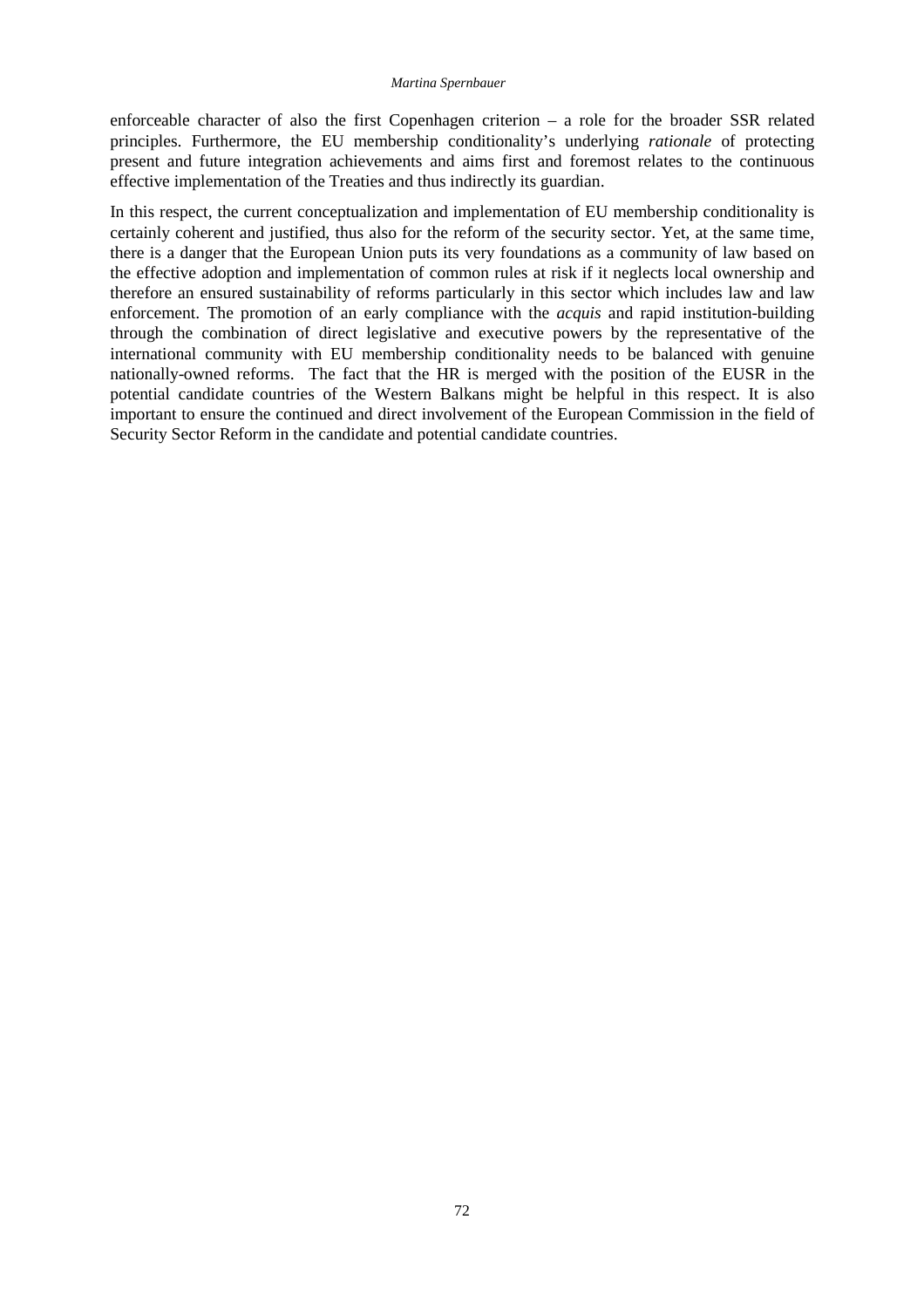# **The European Union and Security Sector Reform: From Words to Action?**

Antoine Vandemoortele<sup>∗</sup>

#### **I. Introduction**

 $\overline{a}$ 

The need to reform the security structure of a country in transition or in a post-conflict situation has long been recognized as a key component of democracy assistance and peace building programmes.<sup>1</sup> During the Cold War, however, each security sector (military, police, rule of law, etc.) was considered independently and was to be reformed on its own according to criteria of efficiency.<sup>2</sup> The new post-Cold war environment, and the evolution of peace operations and democracy assistance programmes, both in number, scope and complexity, together with the lessons learned from this new wave of interventions, has brought with it a need to conceptualize security reform in a more holistic manner, and with democratic principles in mind.<sup>3</sup> In this context, the concept of security sector reform, with its emphasis on a holistic view of security reform in order to make the security apparatus more efficient, democratic and accountable, made its way from a policy principle to a practical implementation strategy, both within national donors and international organizations (Brzoska 2003). As such, security sector reform has developed, since the mid 1990s, into a major component of post-conflict reconstruction and assistance in transition towards democracy.<sup>4</sup>

Furthermore, the EU has developed its own SSR strategy, most notably through the production of a Commission SSR concept and an ESDP Paper for Support on SSR activities in 2005 and 2006. Both through ESDP missions (RDC Congo, Guinea-Bissau) and the work of the Commission (DG Relex, DG Development, EuropeAid, DG Enlargement), the EU has begun to operationalize and implement its SSR strategy. The European Union has thereby become an important actor in the field of security sector reform, particularly in the civilian dimension, including border guard management, police, rule of law and prison reforms.

However, despite the growing recognition that the EU is a key element of such interventions, the empirical record is mixed, and varies in terms of its geographical focus, the context in which these reforms operate, and the specific sectors to be reformed. Understanding this discrepancy between "words and deeds" thus appears a key issue in order to promote better, more efficient SSR programmes.

<sup>∗</sup> Doctoral Researcher, European University Institute (antoine.vandemoortele@eui.eu). I would like to thank the participants of the workshop on "Security Aspects in EU external policies" for their comments, and in particular Martina Spernbauer for her support and insightful criticisms. Any errors remaining, of course, are my own.

<sup>1</sup> C. T. Call, "Competing donor approaches to post-conflict police reform", (2002) 2 *Conflict, Security and Development*. M. Barnett, "Building A Republican Peace: Stabilizing States after War", 30 *International Security* (2006).

 $\overline{2}$  M. Brzoska, "Introduction: Criteria for evaluating post-conflict reconstruction and security sector reform in peace support operations", 13 *International Peacekeeping* (2006).

<sup>3</sup> A. Bryden, "From Policy to Practice: the OECD's Evolving Role in Security System Reform", 22 *DCAF Policy Paper*  (1997), p. 26. D. Spence and P. Fluri (eds.), *The EU and Security Sector Reform*, (London, 2008).

<sup>4</sup> D. M. Law, "Taking Stock, Moving Forward", in D. M. Law (ed.), *Intergovernmental Organisations and Security Sector Reform* (Munster, 2007). A. J. Bellamy, "Security Sector Reform: Prospects and Problems", 15 *Global Change, Peace and Security* (2003).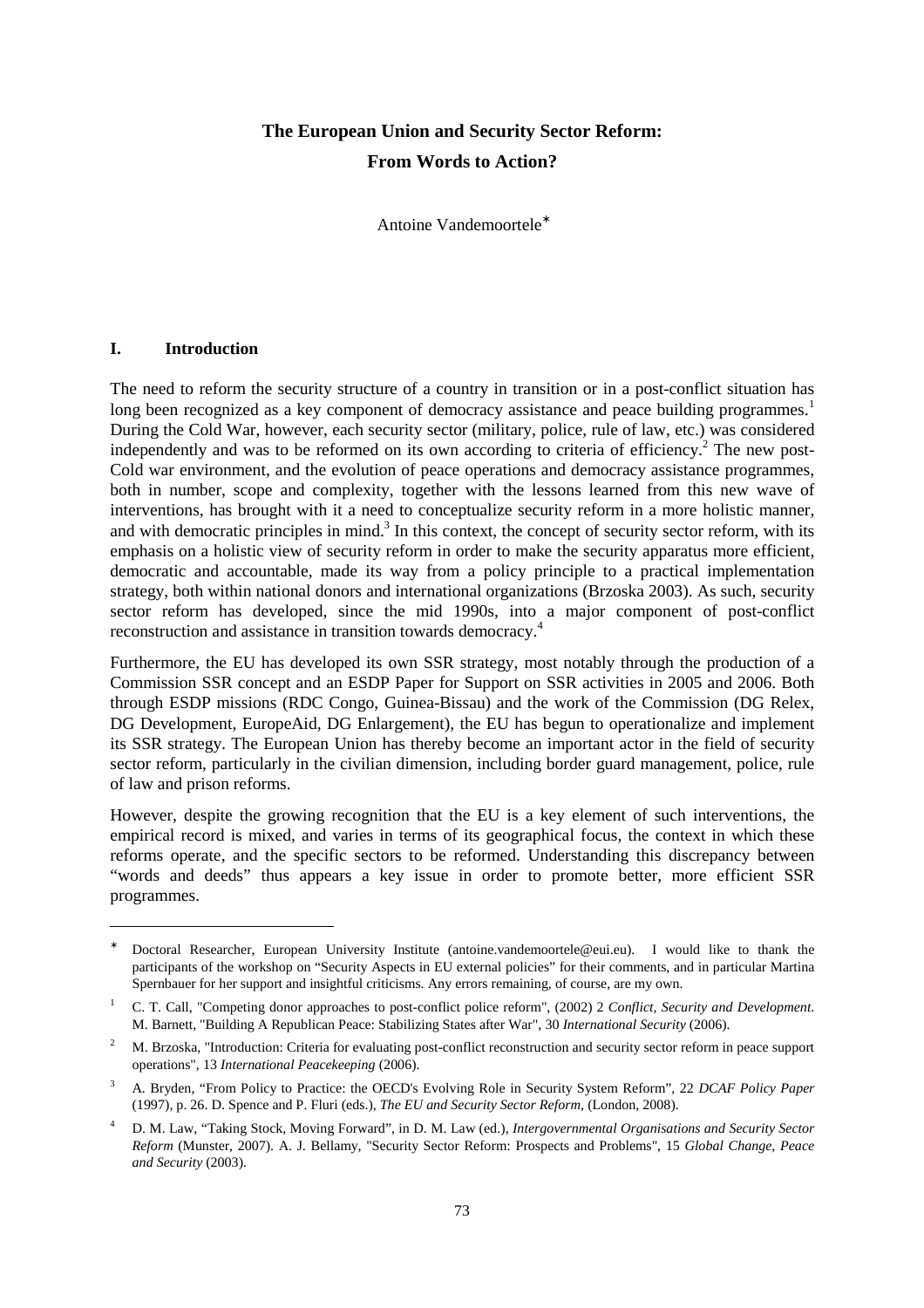This paper addresses this issue by presenting a preliminary evaluation of the way in which the European Union has developed its SSR strategy and how it has started to implement it in post-conflict countries and countries in transition towards democracy.

As such the objective of this paper is to highlight both the conceptual and practical dimensions of the EU SSR strategy and analyze its potential and limits with a view of providing some guidelines for future development in this domain.

The paper first presents some key definitions and background information on the SSR and the EU in Section I. The origins and content of security sector reform is described and the role of the EU is presented in greater detail. This initial section also presents the main analytical framework by discussing two key elements of SSR implementation that needs to be addressed to have functioning reforms: local ownership and the holistic approach<sup>5</sup>.

The next section then analyzes the record of the EU in these two dimensions by focusing on three types of SSR activities undertaken by the EU: the reframing under the SSR of some already existing policies, the integration of other policies to bring them in line with SSR principles, and the creation of entirely new instruments and actions that emerged directly from the SSR agenda. This categorization best frames the EU's SSR strategy as a continuum rather than a dichotomous pre/post-SSR strategy. This evaluation is made both in regards to the discourses and documents of the EU, on the one hand, and the practice and implementation record on the other.

The third section summarizes the findings of this preliminary review and highlights some limits of the EU's SSR strategy as well as provides some guidelines for future development of the role of the EU in this domain.

# **II. Understanding security sector reform: conceptual development and EU strategy**

# *A. What is security sector reform?*

 $\overline{a}$ 

The concept of security sector reform (SSR) was developed after the end of the Cold War as a possible way to making it more efficient in addressing post-conflict reconstruction and issues of good governance. It was first used in public in 1998 by the then-UK Minister of International Development, Clare Short, to highlight the changing nature of development challenges and policies in the post Cold War era. This reconceptualization of security imperatives and development policies was put on the agenda by the OECD Development assistance Committee (OECD-DAC) with the document published in 1996 "Shaping the 21<sup>st</sup> Century: The contribution of Development Co-operation". The SSR can be defined as a comprehensive framework aimed at the broad democratic transformation of security after conflict has stopped (OECD-DAC). SSR programmes seek to address the effective governance of security in post-conflict and transition environments by transforming the security institutions within a country in order for them to take a more efficient, legitimate and democratic role in implementing security.<sup>6</sup> This includes the democratic control of the military, the redesign of civil-military relations and the professionalization of security services and the judiciary system. In short, this approach seeks nothing less than the reinstitutionalization of the military, police, political and judiciary sectors to foster both internal (citizens) and external (state) security, notably through the full control of state's borders.

<sup>5</sup> There are other important challenges of SSR, including donor coordination – and in the case of the EU inter institutional cooperation – and the need to be responsive to the reform context. However, for reasons of space and scope, the first dimension, more concerned with the EU itself and not the relation between the EU and the target country, and the second, which can be dealt with in part in relation to local ownership, are left out of this paper.

<sup>6</sup> A. Schnabel and H.-G. Ehrhart (eds.), *Security Sector Reform and Post-Conflict Peacebuilding* (Tokyo 2005).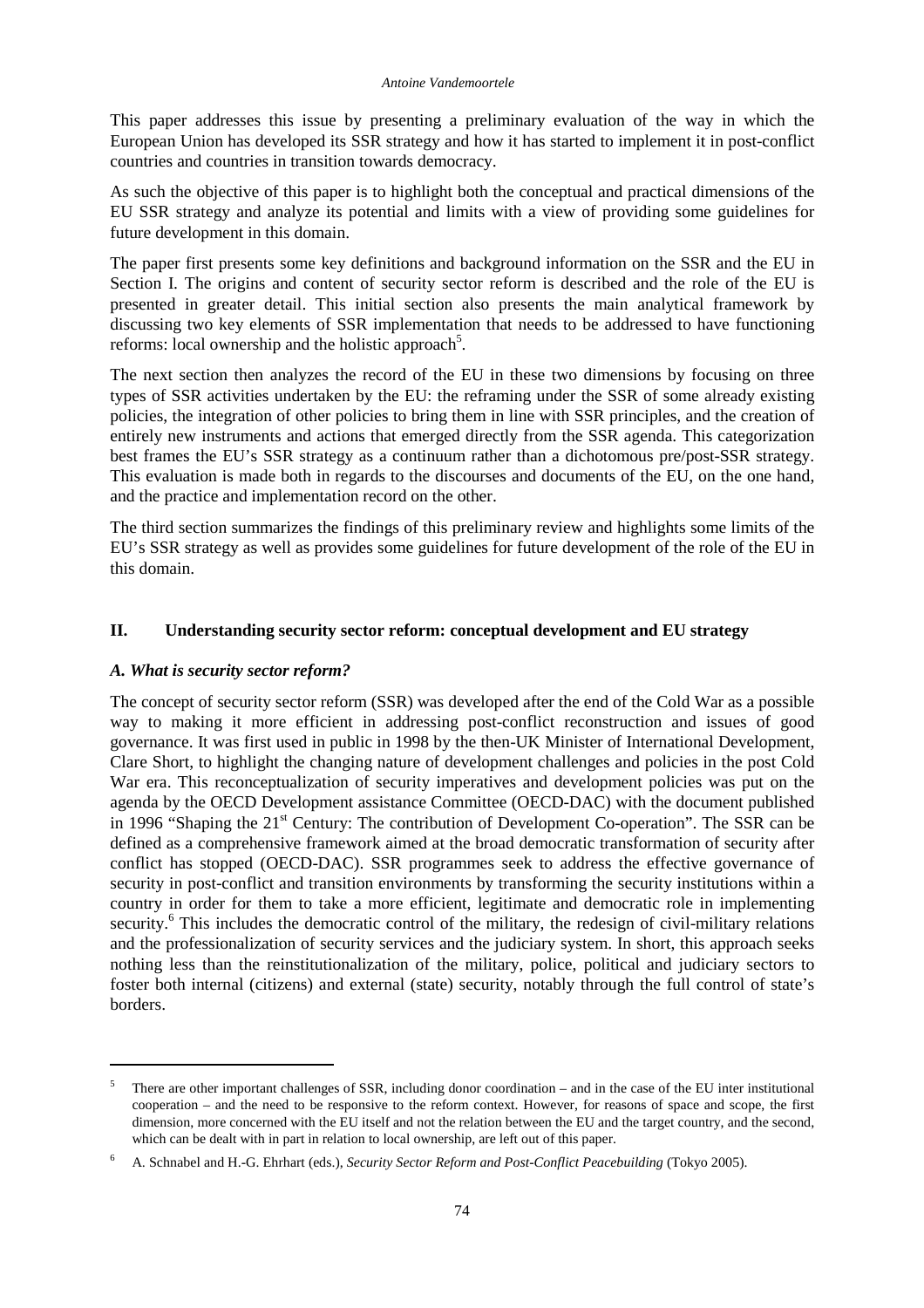#### *The European Union and Security Sector Reform*

The Organization for Economic Co-operation and Development (through the Development Assistance Committee, referred to as OECD-DAC), which is a key actor in trying to foster the conceptual debates on security sector reform<sup>7</sup>, has targeted four sectors to be transformed as part of SSR policies: i) core security actors (police, armed forces, border guards, security services), ii) security management bodies (political institutions such as the ministries of defence and internal affairs), iii) justice and law enforcement institutions (judiciary, prisons, traditional justice systems) and iv) non-statutory security forces (private security companies, guerrilla armies).

As Brzoska noted,<sup>8</sup> the practice of reforming different aspects of security was not new, but there was a need to find a term, and define the principles underlying it, for a plethora of phenomena and activities related to reform of the sector of society charged with the provision of security. As such, all the components of the security sector agenda already existed when Short presented the term in public in 1998. What was new with the use of the SSR is the normative understanding that underpinned what a good security should look like, alongside a merging of security and development in transition and post-conflict environments.

Today, the SSR agenda has become quite broad, but still retains its normative focus on the good governance of security and the principles guiding a "good and democratic" security sector. This emerging consensus on key normative principles can be summarized with the proposed SSR Decalogue of norms,<sup>9</sup> which provides for an excellent overview of the norms of  $SSR$ .<sup>10</sup> This Decalogue serves to highlight the principles guiding the operational dimension of SSR policies including accountability, transparency and democratic rules within the main security sectors, a national security strategy that highlights the democratic principles of security management, and a focus on security forces that are efficient, inclusive and responsive to the needs of the population.

### *B. What is the EU SSR strategy?*

To understand the implementation strategy employed by the European Union and their outcomes, it is necessary to take a step back and look at the construction and development of the EU's SSR strategy.

In Europe, the United Kingdom was the initial leader in the SSR domain.<sup>11</sup> In order to implement its SSR strategy, the UK government created in 2001 two funding pools, the Africa Conflict Prevention Pool and the Global Conflict Prevention pool, that were integrated across the Foreign and Commonwealth Office (FCO), the Department for International Development (DFID) and the Ministry of Defence (MOD). The most visible SSR programme conducted by the UK was in Sierra Leone starting in 1999. The UK has also promoted a comprehensive EU SSR strategy with a

<sup>7</sup> The OECD has released three key publications to promote SSR: *Helping prevent violent conflict (*2001), *Security system reform and governance* (2005) and *The OECD DAC Handbook on SSR: Supporting Security and Justice* (2007). Starting in 2007, the OECD has also begun to shift its emphasis from the conceptual promotion of SSR to the promotion of SSR implementation. This culminated in the publication of a practical handbook on SSR, a series of training workshops on SSR (ongoing) and in-countries consultation activities and practices in the field of SSR (this project begun in 2007 and includes work in Bolivia, Burundi, Central African Republic and Guinea-Bissau). See http://www.oecd.org/document/19 /0,3343,en\_2649\_34567\_40016723\_1\_1\_1\_1,00.html (Last visited 21 November 2008).

<sup>8</sup> M. Brzoska, "Introduction: Criteria for evaluating post-conflict reconstruction and security sector reform in peace support operations" 13, *International Peacekeeping* (2006), p. 3.

<sup>9</sup> See Law, *supra* n. 4, p. 248.

<sup>10</sup> O. Myshlovska, "Overview and Typology of IGO Norms for Security Sector Reform and Governance", in Law, *supra* n. 4.

<sup>&</sup>lt;sup>11</sup> See Clare Short's speech which was the first public use of the SSR concept. "Security, Development and Conflict Prevention", Speech at the Royal College of Defence Studies, London, 13 May 1998.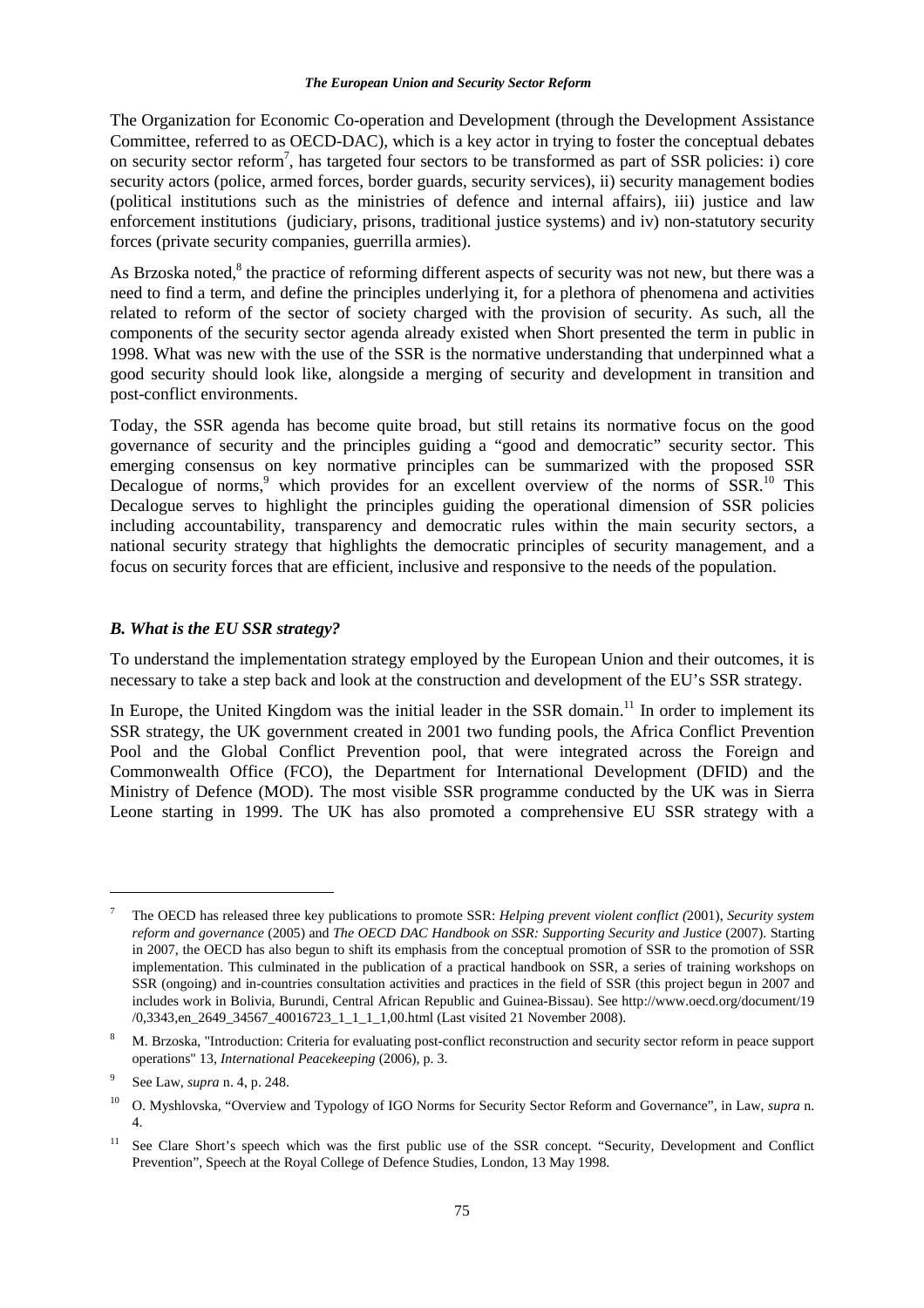workshop in November 2005 when it held the EU presidency.<sup>12</sup> Today, the EU is taking a more proactive approach and has become a leader in SSR.<sup>13</sup> Following the European Security Strategy in December 2003,<sup>14</sup> the Council of the European Union adopted an EU Concept for ESDP Support to Security Sector Reform in November  $2005^{15}$ . This document highlights the aim of SSR activities under the ESDP, the internal division of labour expected between the Council and the Commission and the modalities and plan of action concerning the implementation of SSR. This was followed by a similar exercise by the Commission in its document "A concept for European Community Support for Security Sector Reform" in May 2006<sup>16</sup>. Finally, the Council adopted in June 2006 a policy framework that aimed at combining both approaches to  $SSR$  into an operational code of conduct<sup>17</sup>. The EU, within the framework of its ESDP crisis management operations (rule of law missions in Iraq and Georgia, police missions in Bosnia-Herzegovina, Palestine, Macedonia and Congo and security sector reform assistance in RDC), has positioned itself as a key actor (in terms of financial resources, personnel involved and political will) involved in the promotion of the debate on security sector reform. It is the world's largest official development assistance (ODA) donor in the world.<sup>18</sup> Through the new (2007-2013) Instrument for Stability mechanism, the Commission has budgeted 100 million euros for crisis response, compared to a 30 million pool in the previous Rapid Reaction Mechanism in 2006. It has deployed over 11 000 personnel throughout its ESDP missions and it has the political objective, at least in its near abroad, to become the de facto leader in SSR.<sup>19</sup> It is also one of the most ambitious actors in the implementation dimension focusing on the entire dimension of SSR and not only on specific parts of the SSR process (defence reform and NATO for example).

Both documents, the Council and the Commission papers on SSR, share the same principles. They closely reflect the norms, objectives and definitions adopted by the OECD.<sup>20</sup> The Commission mentions four objectives, in accordance to the OECD-DAC guidelines: holistic approach, local ownership, gender mainstreaming and respect of internationally agreed norms<sup>21</sup>. The Council paper describes three principles: local ownership, respect for democratic norms and coherence with other EU external action instruments<sup>22</sup>. Later the document adds that a coordinated and holistic approach is a central component<sup>23</sup>.

<sup>&</sup>lt;sup>12</sup> "Developing a common security sector reform strategy for the EU", Post Seminar Workshop organized by the UK Presidency, European Commission, Saferworld and International Alert, 28 November 2005.

<sup>&</sup>lt;sup>13</sup> M. Sedra, "European Approaches to Security Sector Reform: Examining Trends through the Lens of Afghanistan", 15 *European Security* (2006).

<sup>&</sup>lt;sup>14</sup> The ESS explicitly mentions security sector reform programmes and notes that these should be "part of a broader" institution building" strategy. ESS: *A Secure Europe in a Better World – European Security Strategy*, Brussels, 12 December 2003.

<sup>&</sup>lt;sup>15</sup> Council of the European Union, *EU Concept for ESDP support to Security Sector Reform (SSR)*, Brussels, 13 October 2005. Hereafter called "Council document".

<sup>&</sup>lt;sup>16</sup> European Commission, *A Concept for European Community support for security sector reform, COM(2006) 253 final,* Brussels, 24 May 2006. Hereafter called "Commission document".

<sup>17</sup> European Union, *Council Conclusions on a Policy Framework for Security Sector Reform* (Luxemburg, 2006).

<sup>&</sup>lt;sup>18</sup> D. M. Law and O. Myshlovska, "The Evolution of the Concepts of Security Sector Reform and Security Sector Governance: the EU perspective", in Spence and Fluri, *supra* n. 3, p. 13.

<sup>19</sup> *Ibid*.

<sup>&</sup>lt;sup>20</sup> O. Myshlovska, "Overview and Typology of IGO Norms for Security Sector Reform and Governance", in Law, supra n. 4.

<sup>21</sup> See Commission document, *supra* n. 16 , p. 14, see in particular note 12.

<sup>22</sup> See Council document, *supra* n. 15, pp. 4 and 7.

<sup>23</sup> *Ibid*, pp. 11 and 14.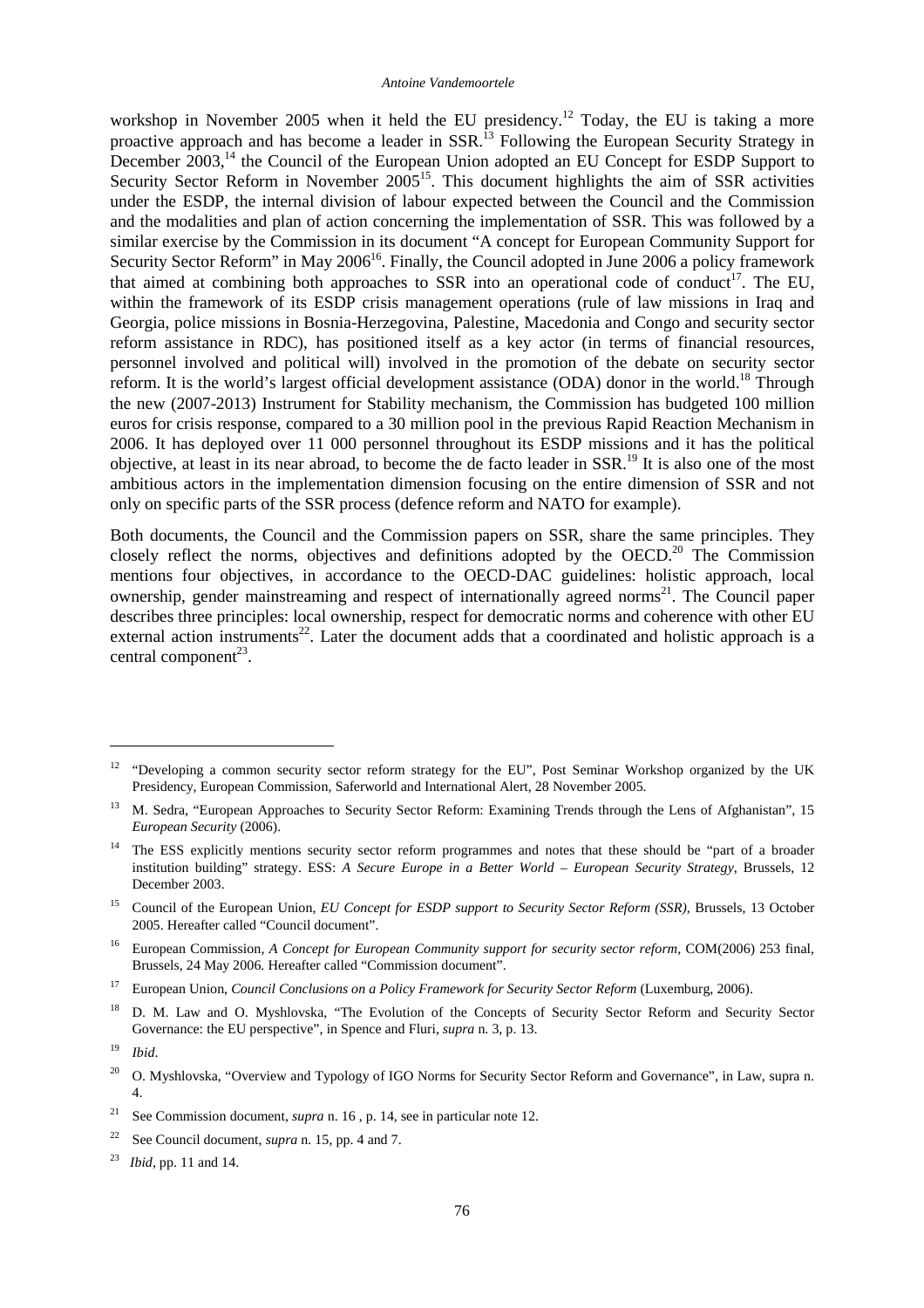#### *The European Union and Security Sector Reform*

In terms of its implementation record, the European Union declares that it is undertaking SSR activities in over 70 countries<sup>24</sup>. On closer examination, however, it is possible to distinguish between three aspects of the EU's SSR policies: the reframing under SSR of some already existing policies, the integration of other policies to bring them in line with SSR principles and the creation of entirely new instruments and actions that emerged directly from the SSR agenda. With this new look at the EU's SSR policy, it becomes possible to see that despite some clear progress in this field, the EU has not completely transformed itself and remade the entire scope of its activities in the democracy assistance and post-conflict reconstruction to bring them under the SSR guidelines. A more accurate portrait is that the EU has steadily increased its SSR activities and has tried to foster SSR as a vital tool for its democracy promotion activities. This distinction between the three kinds of EU SSR activities will be used in Section II to analyze the range of implementation practices developed by the EU.

### *C. What are some important challenges to SSR?*

SSR, especially in the post-conflict context,  $25$  is a very challenging endeavour as it includes the redesign of a whole set of security institutions and involves an important number of actors, both locally and internationally. On the institutional side, there are issues surrounding the best ways to achieve democratic and efficient security sectors, the need to have an holistic approach that spans the range of institutions involved in the provision of security and, in the case of the EU, bureaucratic and inter-institutional arrangements need to be developed and logistic and competence issues have to be resolved. On the personnel side, the main challenges include local ownership and ways to have local actors participate and buy-in the reform process, the need for international actors to be responsive to the local context and the issue of donor coordination between different international organizations or states. For reasons of space, in this paper I select two challenges, one related to institutions and one that deals with actors, as a first-cut analysis of how the EU responded to these challenges in the implementation phase of its SSR strategy: the need for a holistic approach and the dilemma of local ownership. The issue of holistic approach can also help us understand some aspects of the bureaucratic process of SSR, while the local ownership dimension can be related to the local context of the reform issue. In the next paragraphs, I define in greater detail each challenge.

The concept of local ownership stems from ideas in development circles about the need to ensure that peace building and democracy promotion activities are aimed at empowering local communities and encouraging local participation. In 1996 Chesterman argues that

"the formal embrace of the language of ownership by the multilateral development community came in the policy document 'Development Partnerships in the New Global Context', adopted by the OECD'S Development and Assistance Committee (DAC) in May  $1995^{26}$  and later enshrined in the DAC document 'Shaping the  $21<sup>st</sup>$  century".

In terms of SSR policies, advocating and promoting local ownership is a key principle recognized by the OECD in its publications on SSR and accepted by the EU as a key principle of its SSR activities (see Commission and ESDP concept for SSR). The UN has also promoted local ownership in the context of peace operations<sup>27</sup>. Yet, defining and implementing local ownership is much more difficult.

There is thus a growing recognition, close to a consensus, that local ownership is an essential issue in democratization assistance in general and that SSR is part of this trend, at least conceptually, toward

<sup>24</sup> See Commission document, *supra* n. 16, p. 5.

<sup>25</sup> G. Peake, E. Scheye and A. Hills, "Conclusions", 8 *Civil Wars* (2006), pp.251 - 252.

<sup>26</sup> S. Chesterman, "Ownership in Theory and in Practice: Transfer of Authority in UN Statebuilding Operations", 1 *Journal of Intervention and Statebuilding* (2007), p. 7.

<sup>27</sup> Report to the Secretary General, "Securing Peace and Development: the role of the United Nations in supporting security sector reform", A/62/659 – S/2008/39, 23 January 2008.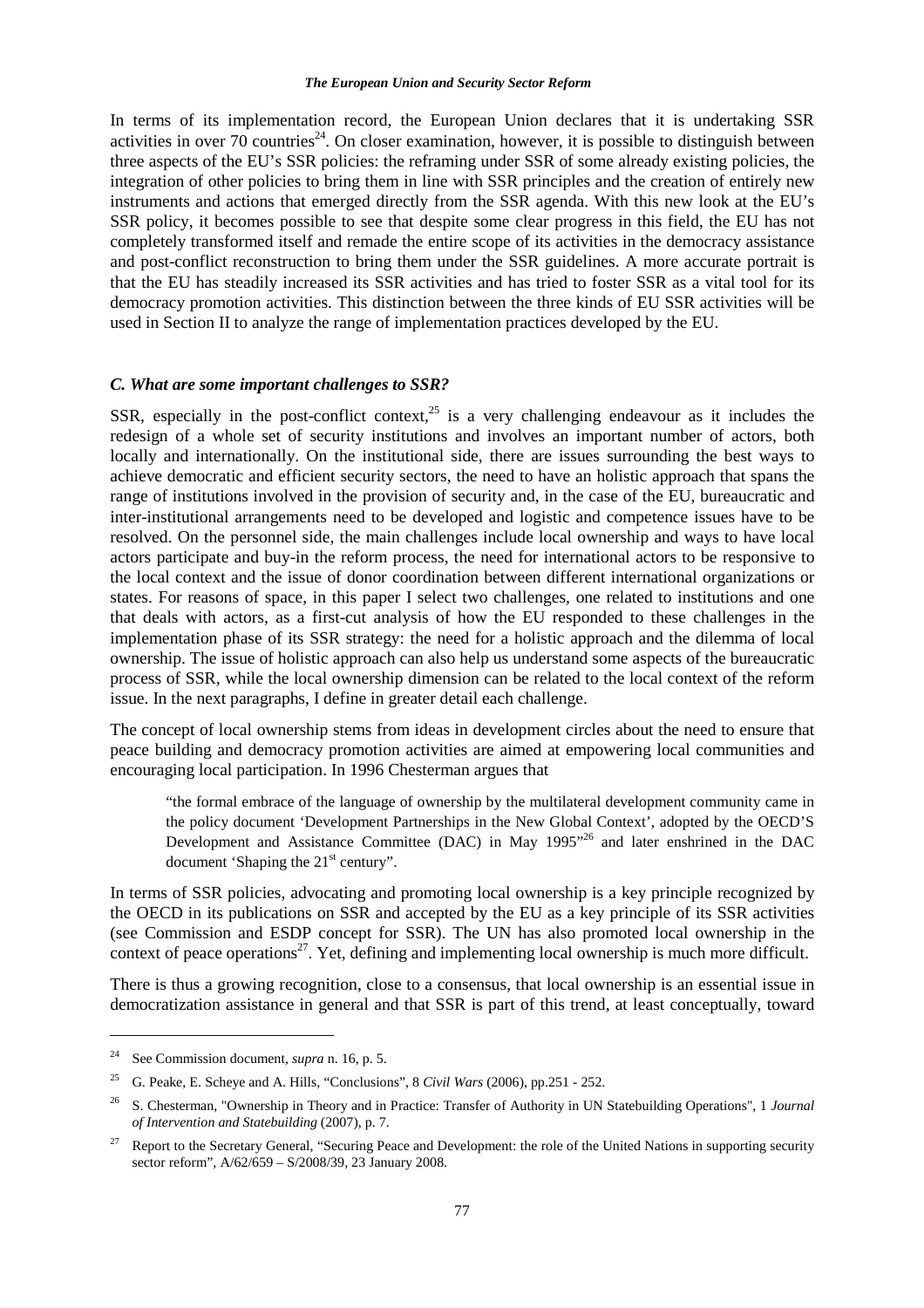acknowledging the need for more ownership. Not surprisingly, NGOs have been the most active in not only promoting but also acting upon the principles of local ownership.<sup>28</sup> Think-tanks and other political foundations have begun to embrace this notion, but the way that these lessons on local ownership have been learned and implemented remain little understood. International organizations and governments have tended to talk the talk, but with little systematic real life engagement with local ownership.<sup>29</sup>

However, despite this emerging consensus, little has been said about the move from policy principle to actual implementation and the variations between the ideas and practice of local ownership. There are some ad hoc, case study analyses to be found, but none engage both the principle and the practice of local ownership in a systematic fashion. Brzoska (2006; 11) mentions that

"currently, the security sector reform debate reflects a disparity characterized by a long list of general recommendations of what could and should be done, on one side, and a shorter list of concrete suggestions based on a thorough analysis of the problems in a particular post-conflict situation on the other side."

The paradox of local ownership that emerges from this discussion is that local ownership is seen as essential in principle, yet remains an elusive target in the implementation phase. The challenges of local ownership that international face are thus related to the kind of local actors to involve, the timing of ownership, the means and resources through which ownership is practiced and applied. It is thus best to understand local ownership as both a process and as an outcome. It is a process because local ownership needs to be constantly updated and redone during the operation to maximize local participation and it is an outcome in the sense that it is the end point, the exit strategy for international actors.<sup>30</sup> Understanding how local ownership is seen and implemented within the EU's SSR activities will provide more data on potential ways of resolving the challenges of local ownership.

On the other hand, the need to have an holistic view is also a key part of SSR and one of the reasons behind the development of a SSR concept. It reflects the lessons learned in the development and security communities about the need to address the security sectors as a whole in order to be effective. A simple example can illustrate this. If a police reform has been successfully implemented, there will be less corrupt and inefficient police officers and more criminals will be arrested and brought to justice, and eventually be put in jail. Yet, if the judiciary has not been reformed, those criminals can bribe their way out. If they fail to do so, a dysfunctional prison system might be their other way back on the streets. The recognition that each security sector is linked to one another is again widely accepted in principle, but remains lacking in its practical implementation in a similar way as the local ownership dilemma.

The challenges of an holistic approach are thus of a different nature. They concern institutional dynamics, such as cooperation between different international organizations or governments, within different departments of a single country or, in the case of the EU, between member-states, the Council and the Commission. Understanding how the EU addresses these institutional challenges is the second goal of this project.

<sup>&</sup>lt;sup>28</sup> Through the Initiative for peacebuilding, http://www.initiativeforpeacebuilding.eu/, 10 civil society organizations are helping to build EU capacity in this domain.

<sup>29</sup> See Chesterman, *supra* n. 26.

<sup>&</sup>lt;sup>30</sup> J. Narten, "Post-Conflict Peacebuilding and Local Ownership: Dynamics of External - Local Interaction in Kosovo under United Nations Administration", 2 *Journal of Intervention and Statebuilding* (2008). Chesterman, *supra* n. 26. R. Caplan, "After Exit: Successor Missions and Peace Consolidation", 8 *Civil Wars* (2006).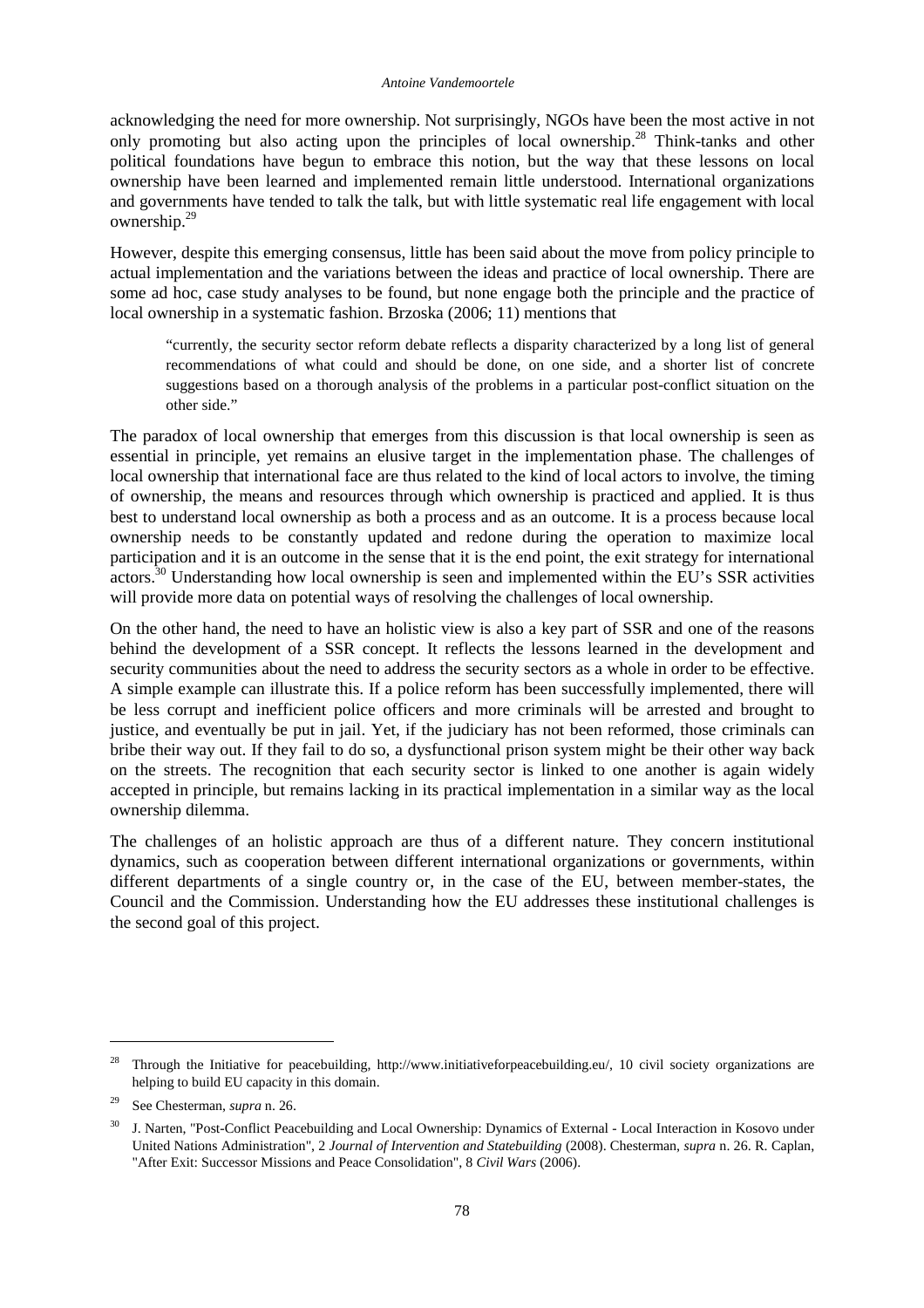#### **III. Implementing SSR: challenges and EU responses**

The first two sections presented general views and information on the conceptual development of SSR and the challenges associated with its implementation, alongside a more detailed analysis of the role of the EU in this domain. This section provides a preliminary analysis of the way the EU has responded to two challenges of SSR, local ownership and holistic approach issues, concerning three types of EU SSR activities. As mentioned before, the Commission in its SSR document notes that it is involved in over 70 countries,<sup>31</sup> while the EU has also over 20 ESDP missions in 14 countries.<sup>32</sup> These approximately 70 countries constitute the complete universe of cases in which the EU is active in crisis management, post-conflict reconstruction and security sector reform. However, not all of these cases have received the same support and attention and not all ESDP missions fall under SSR activities. The development of an EU SSR strategy should then be seen as a continuum, and it should be noted that the EU has a) reframed some activities to fit with its new SSR strategy b) integrated policies to match the development of an SSR framework of c) created new instruments to adequately reflect the practice of SSR. How each of these SSR activities fared in relation to the two challenges under study is the question I turn to in the next paragraphs.

#### *A. Reframing existing strategies*

 $\overline{a}$ 

Two elements of the various EU activities that have been reframed in order to fit within the current SSR agenda are the pre-accession strategies found in the CARDS and IPA programmes and the police missions under ESDP.

Firstly, the CARDS (Community assistance for reconstruction, development and stabilisation) and the IPA (Instrument for Pre-Accession) programmes represent the main EU tools for dealing with candidate and potential candidate countries in South Eastern Europe.<sup>33</sup> However, both CARDS and IPA are conceived using a project-specific approach, with specific tailored projects addressing issues ranging from justice reform to social development, and including democratic stabilisation and environment policies for each targeted country. In short, these programmes are both wider than security sector reform oriented projects, but they work without the coordinated sectors dimension that is central to SSR.

Related to ESDP and police missions, the Council, in its SSR concept paper, acknowledged that these are "not specifically for SSR", but that they contribute to SSR commitments (p. 10). This represents a

<sup>&</sup>lt;sup>31</sup> In the African, Caribbean and Pacific region, the EC is involved in "at least" the following countries: Angola, Benin, Burkina Faso, Burundi, Cameroon, Comoros, Dominican Republic, Democratic Republic of Congo, Eritrea, Fiji, Guinea Bissau, Equatorial Guinea, Guinea Conakry, Haiti, Ivory Coast, Jamaica, Kenya, Liberia, Madagascar, Malawi, Mauritius, Mozambique, Niger, Nigeria, Republic of Congo, Rwanda, Seychelles, Sierra Leone, Solomon Islands, South Africa, Sudan, Somalia, Chad, Togo, Vanuatu and Uganda. In the Western Balkans, the beneficiaries are Albania, Bosnia-Herzegovina, Croatia, Serbia, Montenegro, Kosovo and the Former Yugoslav Republic of Macedonia. In Eastern Europe and Central Asia, the target countries are Armenia, Azerbaijan, Belarus, Moldova, Georgia, Kazakhstan, Kyrgyzstan, Russia, Tajikistan, Ukraine and Uzbekistan. In the Middle East and Mediterranean region, the recipients are Algeria, Egypt, Jordan, Morocco, Tunisia, the Palestinian Authorities and Yemen. In Asia, Afghanistan, Indonesia, Laos, Nepal, the Philippines and Vietnam receive Community support. Finally, in Latin America, Colombia, El Salvador, Guatemala, Mexico, Nicaragua, Panama and Uruguay received SSR support. This list summarizes the Annex I of the Commission document, *supra* n. 16.

<sup>&</sup>lt;sup>32</sup> These missions are or were located in the following countries. In Africa: Guinea-Bissau, DR Congo, Chad, Sudan. In the Balkans: Kosovo, Bosnia-Herzegovina and the Former Yugoslav Republic of Macedonia. In the Middle East: Iraq, Palestinian Authorities. In the Caucasus and Eastern Europe: Georgia and Ukraine-Moldova. In Asia: Afghanistan and Indonesia (Aceh).

<sup>33</sup> The IPA covers the period 2007-2013 and officially replaced the CARDS programme, which covered the 2000-2006 period. See Council Regulation (EC) 1085/2006 – for the IPA – and Council Regulation (EC) 2666/2000 – for CARDS.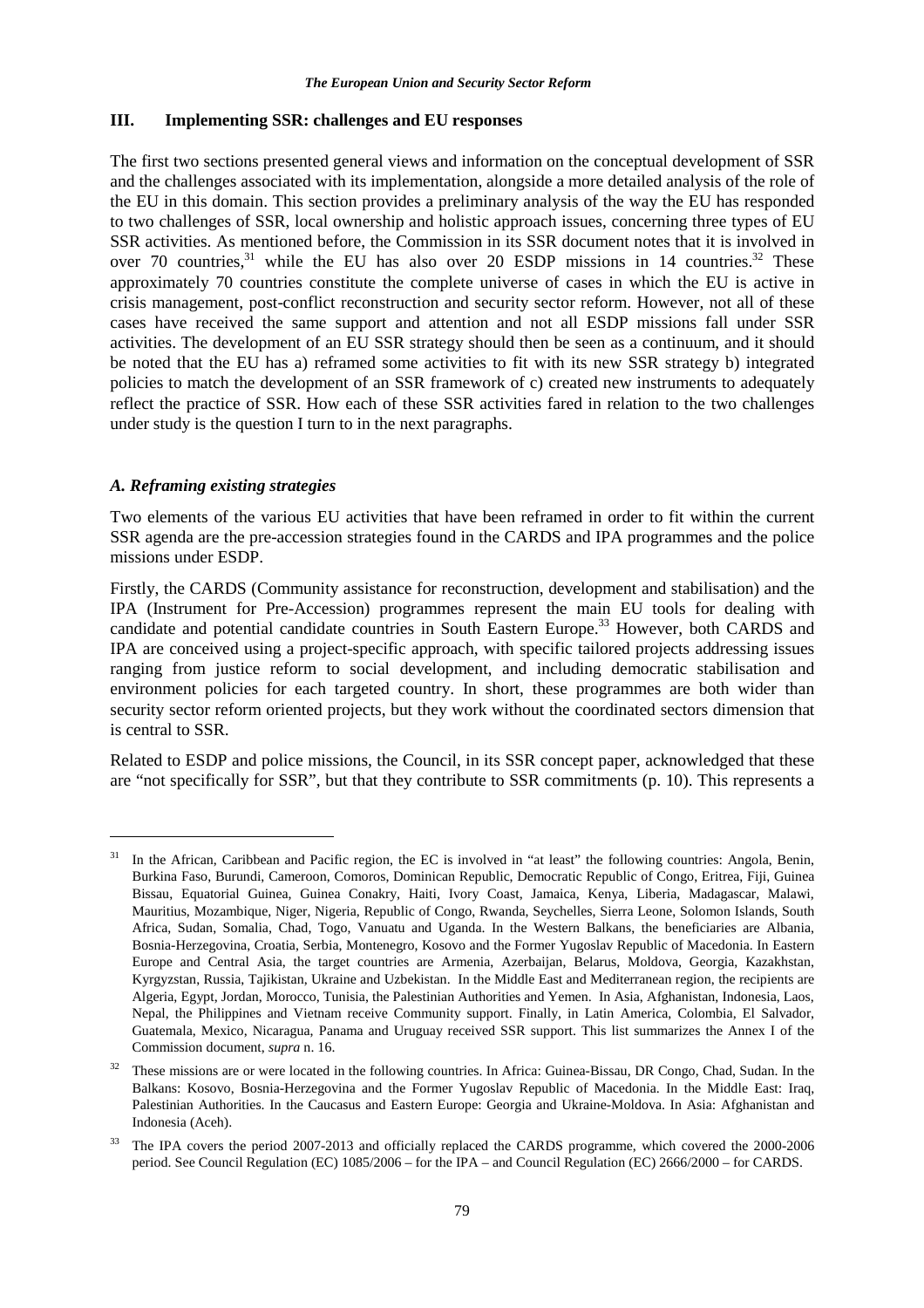clear example of policies that are neither new nor integrated, but that the EU nevertheless puts in the same categories of SSR achievements.

However, both these policies subsumed under SSR suffer from this non-integrated practice relating to local ownership and holistic approach. On the need for an holistic approach, it is clear that as these policies are project-focused for CARDS/IPA or sector-specific in the case of ESDP missions, they do not reflect the engagement with a cross-sector approach. As to local ownership, it is clear that issue of conditionality and norms/best practices limit the range of possible engagement with local actors. The latter case of norms/best practices being imposed upon from a top-down perspective is evident in the context of the Bosnian police restructuring, where international pressure and a large footprint to European norms of best policing means had important effects on the process of reform and the adoption of the new police laws by the Bosnian Parliaments in April 2008.<sup>3</sup>

#### *B. Integrating policies*

A second way of dealing with SSR in the context of the EU is to integrate a series of existing activities under a single framework which best puts into action the principles and norms of SSR. A recent example of this is the new Instrument for Stability. The Instrument for Stability (IfS) is a financial instrument for the European Commission activities in crisis and post-crisis management adopted in 2007 which aims to address security and development related issues through both short and long term commitments.<sup>35</sup>

In the case of the IfS, it is clear that the normative underpinning of norms and the local ownership/holistic approach factors are taken into consideration. As such, it provides for a more strategic way of dealing with existing policies while developing a new global concept for security and development, in this case SSR. In particular, the organized crime dimension reflects a concern for a more holistic approach in addressing this rule of law dimension. The question of local ownership is more difficult to assess, but it is evident that it lags behind compared to the cross-sector dimension.

#### *C. Developing new instruments for SSR*

 $\overline{a}$ 

A third and final aspect of the implementation of EU SSR activities is the creation of new SSR specific policies. For example, the EU has created and launched ESDP missions that focus on SSR: two missions in DRC and one in Guinea-Bissau. EUPOL RD Congo deals with police reform activities while the EUSEC mission (European Union Security Sector Reform Mission in Congo) provides for military assistance.<sup>36</sup> The focus on military and police reform in DRC is complemented in the justice sector by a Commission initiative in 2005 on a justice audit mission. In Guinea-Bissau, the EU SSR mission was launched in 2008 for an initial period of 12 months and with the objective of assisting local authorities in the implementation of the National Security Sector Reform Strategy.<sup>37</sup>

<sup>&</sup>lt;sup>34</sup> T. Muehlmann, "Police Restructuring in Bosnia-Herzegovina: Problems of Internationally-led Security Sector Reform", 2 *Journal of Intervention and Statebuilding* (2008).

<sup>&</sup>lt;sup>35</sup> Regulation (EC) No 1717/2006 of the European Parliament and of the Council of 15 November 2006 establishing an Instrument for Stability, *OJ* 2006 L 327/1.

<sup>&</sup>lt;sup>36</sup> Respectively Council Joint Action 2007/405/CFSP of 12 June 2007 on the European Union police mission undertaken in the framework of reform of the security sector (SSR) and its interface with the system of justice in the Democratic Republic of the Congo (EUPOL RD Congo), *OJ* 2007 L 151/47, and Council Joint Action 2005/355/CFSP of 2 May 2005 on the European Union mission to provide advice and assistance for security sector reform in the Democratic Republic of the Congo (DRC), *OJ* 2005 L 112/20.

<sup>37</sup> Council Joint Action 2008/112/CFSP of 12 February 2008 on the European Union mission in support of security sector reform in the Republic of Guinea-Bissau (EU SSR GUINEA-BISSAU), *OJ* 2008 L 40/11.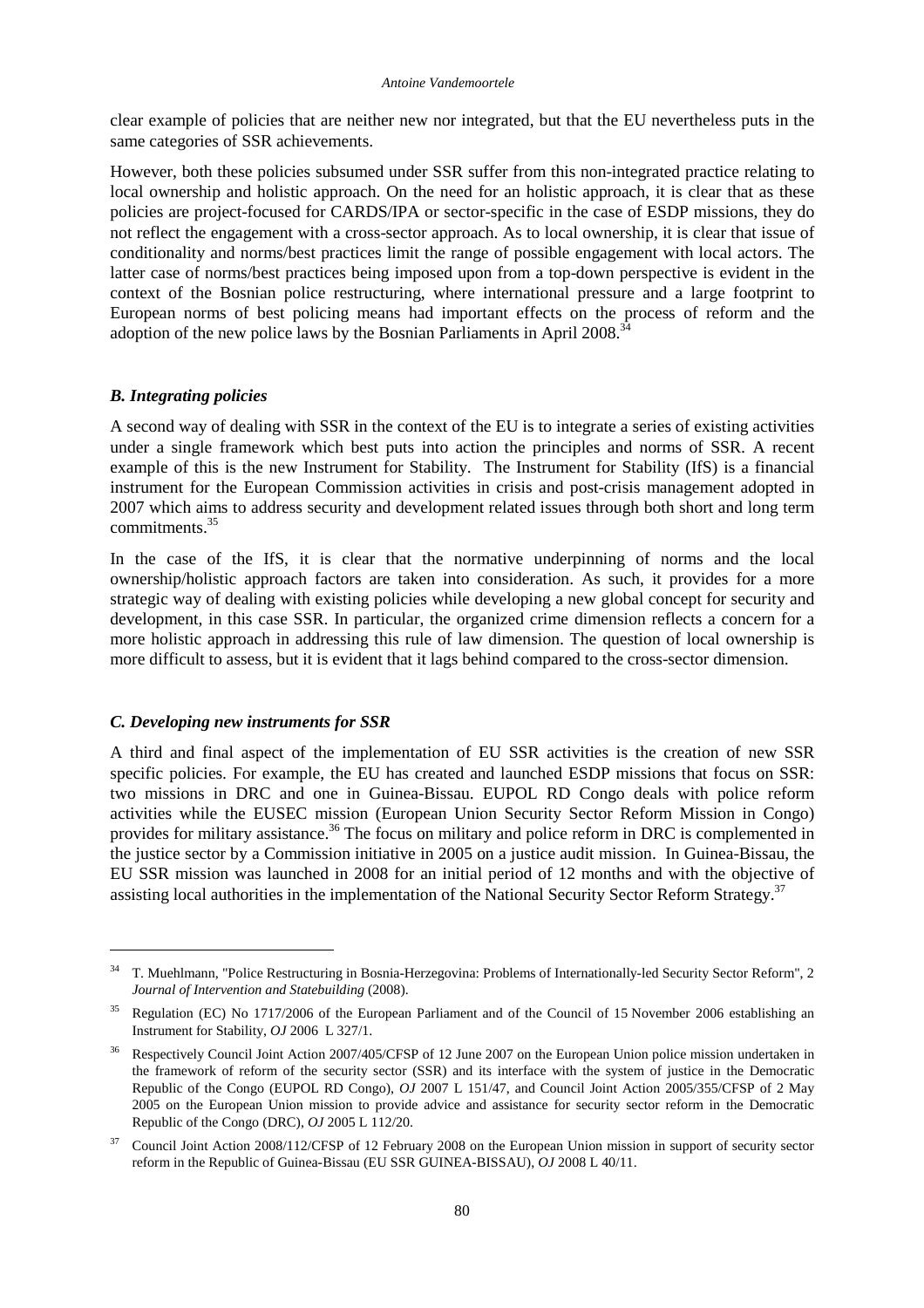#### *The European Union and Security Sector Reform*

On the issue of an holistic approach, it is clear that it represents a clear focus for the new Guinea-Bissau, with its focus on implementing the National Strategy and the role of local authorities and civil society in this process. In the case of the DRC, this cross-sector focus is also present in theory, but problems have plagued the mission up to a point where 2007 was described as lost year for SSR.<sup>38</sup> Melmot also concludes that many problems that affect DRC SSR programmes stem from its image as an imported tool by the EU and other international actors, and it fails to accommodate the diversity of local actors' perspectives and objectives in the domain of security. While, it is too soon to analyze indepth the Guinea-Bissau, two mixed signals can be singled out to map out some of the contours of this SSR process. First, EU assistance for SSR is set within the context of the National Strategy which was adopted in November 2006 by the national government and thus seems a promising point in the direction of more local ownership. However, the key benchmark for evaluating SSR should not only be seen within the context of adopting policy documents, but also, and more importantly, in their implementation processes. In this regard, the decision by the EU to postpone the initial report, due 6 months after the launch of the mission in May 2008, until February 2009 raises some questions about the speed and effectiveness of the process. It would be premature to judge this mission at the moment, but these two elements will need to be taken into consideration for later analysis.

### **IV. Reflections on the practice of SSR: a preliminary evaluation of the EU role**

Following this presentation of the EU SSR record, which due to the novelty of the EU SSR policies should be considered only a preliminary analysis, I conclude with a short discussion of the merits and limits of the implementation practices of the EU.

Although there are several other elements that influence the processes and impacts of SSR programmes, such as EU-UN cooperation, local context, donors' interests and resources, I have attempted to illustrate that two key dimensions are local ownership and holistic approach/cross-sector coordination and that they have been widely acknowledged in EU policies and documents. Yet, what I have also tried to demonstrate is the extent of the gap between words and action or, put slightly differently, the degree to which these concerns for local ownership and cross-sector coordination have been put into practice and in the implementation processes of EU SSR activities.

Three comments on the degree and extent of this gap are in order to conclude this paper. They concern respectively the i) difference between a variety of EU SSR activities; ii) difference between local ownership and holistic approach challenges; iii) the way forward.

First, while there is a general trend in EU efforts in dealing with local ownership and holistic coordination, the impacts vary depending on the type of EU strategy: a reframed policy, an integrated policy and new policies. In the case of reframing, little attention has been paid to these challenges and the gap remains. For the new policy instruments, despite the efforts deployed, the difficulties in implementing SSR, particularly in Congo, and addressing local ownership are still present. This might be due to the context of the reforms, but it is also in part attributable to the design of these policies. Surprisingly, however, the policies that were integrated such as the Instrument for Stability proved to be more adequate tools in closing these gaps between policy and practice. Some of the factors that might explain this is a close attention to local ownership and holistic approach issues, but within a context of existing policies where EU actors have a good deal of experience and knowledge and can adapt and tailor the policies to the normative underpinning of SSR.

Secondly, there is evidence on the ground, for example in the attempts at SSR in DRC and Guinea-Bissau, to tackle more effectively the cross-sector dynamic. In the two cases, military, justice and

<sup>38</sup> S. Melmot, *Candide au Congo: L'échec annoncé de la réforme du secteur de sécurité (RSS)* - *Focus Stratégique* (Paris, 2008), p. 31.